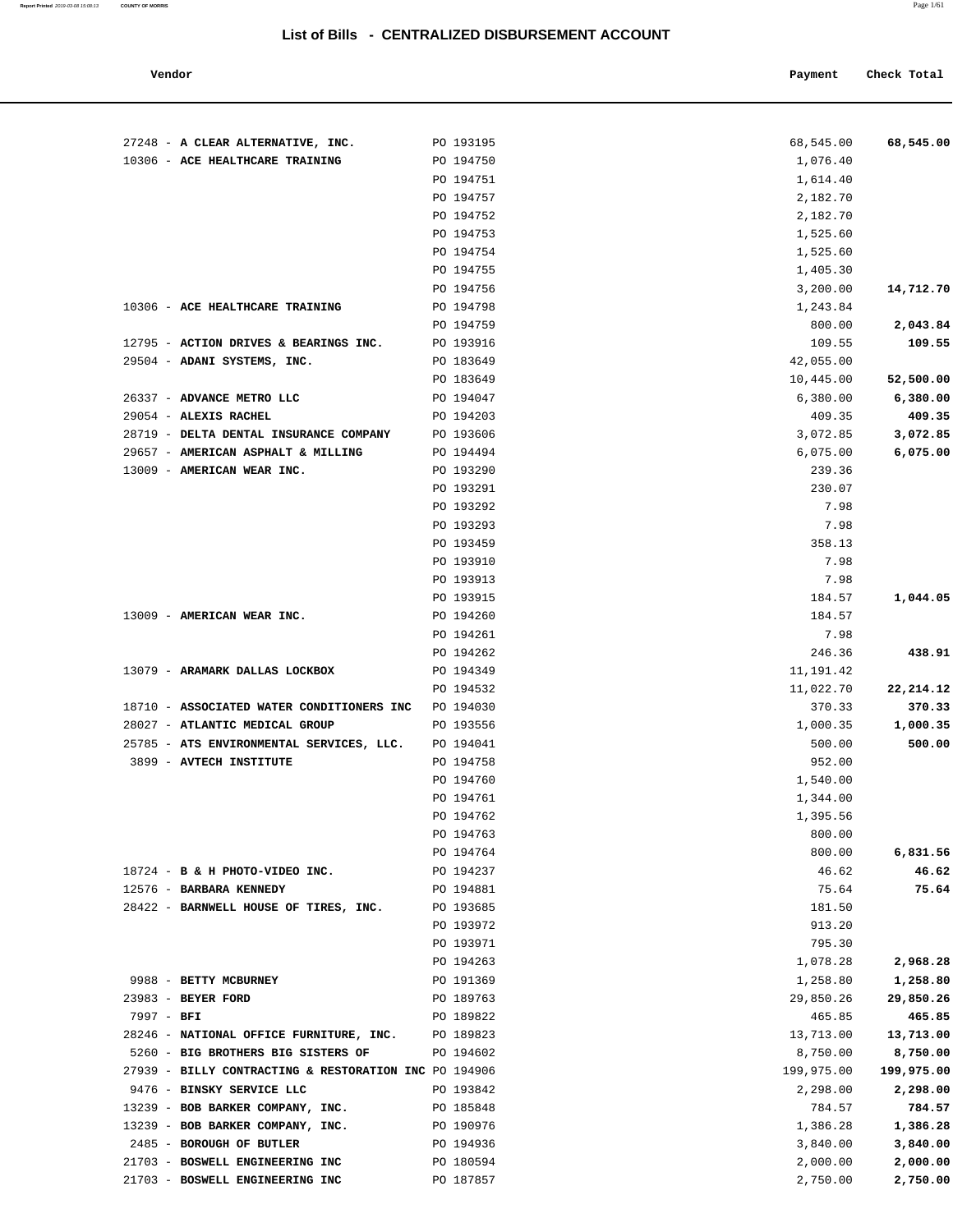**Report Printed** 2019-03-08 15:08:13 **COUNTY OF MORRIS** Page 2/61

| Vendor | Payment | Check Total<br>. |
|--------|---------|------------------|
|        |         |                  |

| 3145 - BRISTOL DONALD CO., INC.                                         | PO 193918              | 239.19             | 239.19             |
|-------------------------------------------------------------------------|------------------------|--------------------|--------------------|
| 26314 - BROWN & BROWN METRO, INC.                                       | PO 194086              | 12,500.00          | 12,500.00          |
| 24321 - BROWN TRUCK GROUP                                               | PO 193973              | 706.91             | 706.91             |
| 24321 - BROWN TRUCK GROUP                                               | PO 194264              | 251.76             | 251.76             |
| 24321 - BROWN TRUCK GROUP                                               | PO 194265              | 40.85              | 40.85              |
| $13609$ - CALEA                                                         | PO 193178              | 55.00              |                    |
|                                                                         | PO 194182              | 4,795.00           | 4,850.00           |
| 21292 - CAROLINA MORENO                                                 | PO 194846              | 74.00              | 74.00              |
| 10475 - CARROT-TOP INDUSTRIES INC                                       | PO 191239              | 528.65             | 528.65             |
| 4598 - CDW GOVERNMENT                                                   | PO 191916              | 8,491.50           |                    |
|                                                                         | PO 192175              | 873.08             | 9,364.58           |
| 28094 - CENTENARY COLLEGE                                               | PO 193083              | 1,050.00           | 1,050.00           |
| 20487 - CENTURYLINK                                                     | PO 192652              | 161.44             | 161.44             |
| 20487 - CENTURYLINK                                                     | PO 192653              | 145.74             | 145.74             |
| 20487 - CENTURYLINK                                                     | PO 193897              | 117.35             | 117.35             |
| 24625 - CFCS - HOPE HOUSE                                               | PO 194871              | 1,351.00           | 1,351.00           |
| 29506 - CHASAN, LAMPARELLO, MALLON                                      | PO 194977              | 1,208.85           | 1,208.85           |
| 13777 - CHATHAM TOWNSHIP                                                | PO 194930              | 7,436.40           | 7,436.40           |
| 13788 - CHERRY WEBER & ASSOC. PC                                        | PO 194428              | 548.00             |                    |
|                                                                         | PO 194426              | 6,912.00           | 7,460.00           |
| 89 - CINTAS CORPORATION                                                 | PO 194257              | 316.09             |                    |
|                                                                         | PO 194290              | 130.21             | 446.30             |
| 12595 - CITY LIMO AND TAXI INC                                          | PO 192632              | 3,861.29           | 3,861.29           |
| 21857 - CITYSIDE ARCHIVES, LLC                                          | PO 194911              | 6,116.55           | 6,116.55           |
| 308 - CIVIC RESEARCH INSTITUTE INC                                      | PO 194210              | 179.95             |                    |
|                                                                         | PO 194211              | 179.95             | 359.90             |
| 25571 - CLEARY GIACOBBE ALFIERI &                                       | PO 194857              | 7,994.00           | 7,994.00           |
| 25571 - CLEARY GIACOBBE ALFIERI &                                       | PO 194858              | 11,116.00          | 11,116.00          |
| 13857 - CLIFFSIDE BODY CORP                                             | PO 193312              | 82.29              |                    |
|                                                                         | PO 193974              | 799.03             | 881.32             |
| 8454 - CLIFTON ELEVATOR SERVICE CO INC                                  | PO 187346              | 1,680.00           | 1,680.00           |
| 26074 - COMMUNICATIONS SERVICE<br>8043 - CONTRACT PHARMACY SERVICES INC | PO 194254<br>PO 194226 | 555.00             | 555.00             |
| 21755 - CORE PROMOTIONS, LLC                                            | PO 189754              | 18,799.27          | 18,799.27          |
| 14022 - COUNTY COLLEGE OF MORRIS                                        | PO 194038              | 1,535.50<br>330.00 | 1,535.50<br>330.00 |
| 14029 - COUNTY COLLEGE OF MORRIS                                        | PO 194819              | 998.00             | 998.00             |
| 14022 - COUNTY COLLEGE OF MORRIS                                        | PO 195088              | 568,256.74         | 568,256.74         |
| 14022 - COUNTY COLLEGE OF MORRIS                                        | PO 195089              | 568,256.74         | 568,256.74         |
| 14027 - COUNTY COLLEGE OF MORRIS                                        | PO 195114              | 85, 338.36         | 85,338.36          |
| 14029 - COUNTY COLLEGE OF MORRIS                                        | PO 195215              | 17,716.75          | 17,716.75          |
| 13 - COUNTY OF MORRIS                                                   | PO 194821              | 144,407.21         | 144,407.21         |
| 13 - COUNTY OF MORRIS                                                   | PO 195004              | 9,194.34           | 9,194.34           |
| 13 - COUNTY OF MORRIS                                                   | PO 195006              | 179.20             | 179.20             |
| 13 - COUNTY OF MORRIS                                                   | PO 195045              | 39,436.96          | 39,436.96          |
| 13 - COUNTY OF MORRIS                                                   | PO 195231              | 56,430.40          | 56,430.40          |
| 14041 - COUNTY WELDING SUPPLY CO                                        | PO 194288              | 39.30              | 39.30              |
| 24342 - CROSSTOWN PLUMBING SUPPLY INC.                                  | PO 193848              | 10,550.85          | 10,550.85          |
| 12523 - D&B AUTO SUPPLY                                                 | PO 194266              | 1,754.93           |                    |
|                                                                         | PO 194708              | 1,116.71           |                    |
|                                                                         | PO 194709              | 1,594.65           | 4,466.29           |
| 4843 - DAILY RECORD                                                     | PO 192656              | 50.91              | 50.91              |
| 14123 - DAILY RECORD                                                    | PO 194470              | 88.32              | 88.32              |
| 14123 - DAILY RECORD                                                    | PO 194483              | 65.10              | 65.10              |
| 14123 - DAILY RECORD                                                    | PO 194934              | 55.21              | 55.21              |
| 11434 - DAWN CENTER FOR INDEPENDENT                                     | PO 194492              | 7,379.00           | 7,379.00           |
| 5414 - DEENA LEARY                                                      | PO 194481              | 739.00             | 739.00             |
| 14228 - DELL MARKETING L.P.                                             | PO 190540              | 6,378.00           |                    |
|                                                                         | PO 192600              | 13,353.00          |                    |
|                                                                         | PO 192055              | 39,634.00          | 59,365.00          |
|                                                                         |                        |                    |                    |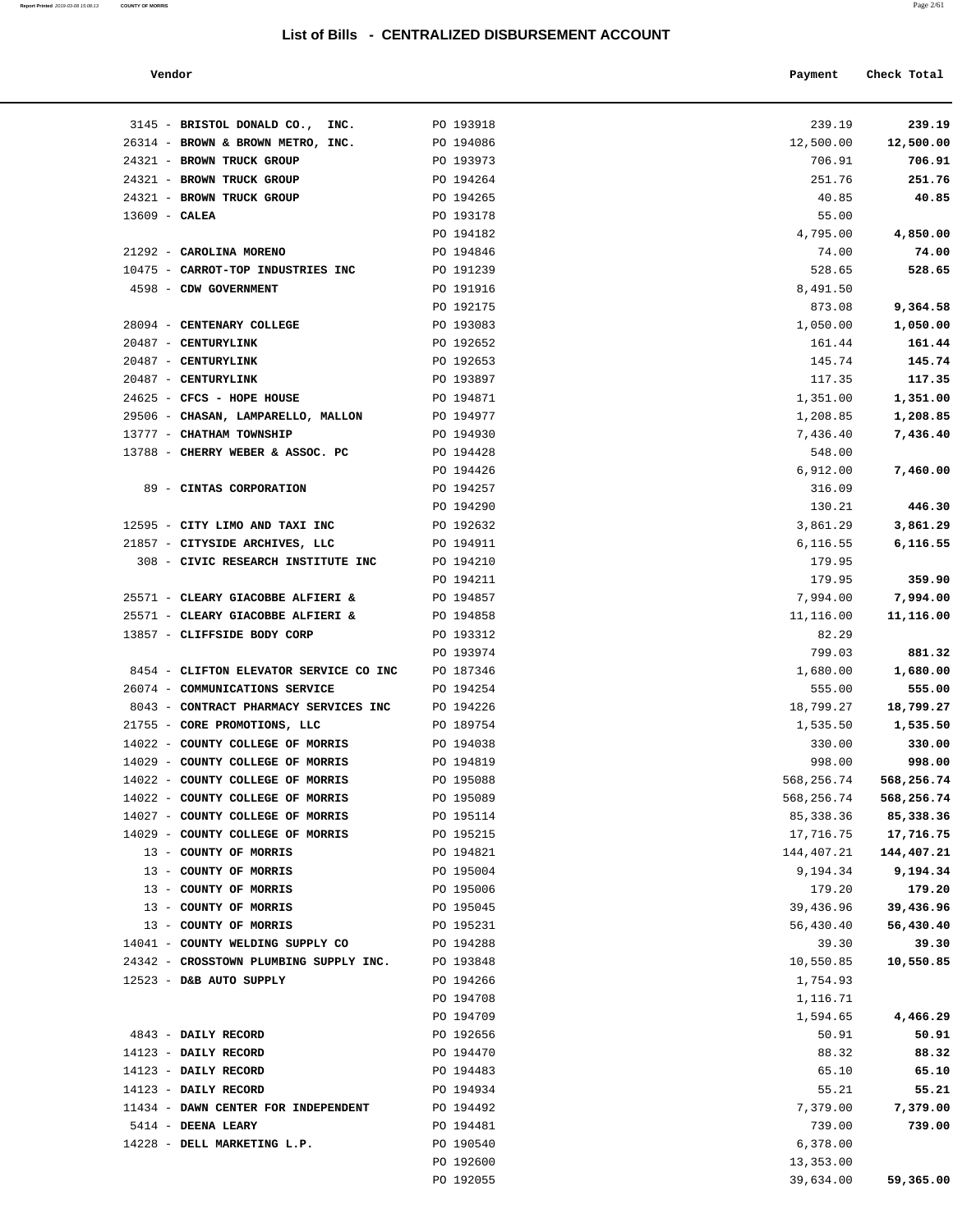| Report Printed 2019-03-08 15:08:13 | <b>COUNTY OF MORRIS</b> |  |  | Page 3/61 |
|------------------------------------|-------------------------|--|--|-----------|
|                                    |                         |  |  |           |

| Vendor                                                      |                        | Payment            | Check Total        |
|-------------------------------------------------------------|------------------------|--------------------|--------------------|
| 28637 - DELTA DENTAL OF NEW JERSEY, INC.                    | PO 192155              | 1,280.26           | 1,280.26           |
| 14249 - DELUXE INTERNATIONAL                                | PO 194436              | 1,716.94           | 1,716.94           |
| 30051 - DENISE MADDALONI                                    | PO 191354              | 1,608.00           | 1,608.00           |
| 14265 - DENTRUST DENTAL INC.                                | PO 194225              | 3,408.00           | 3,408.00           |
| 27767 - DESERT SNOW, LLC                                    | PO 193174              | 60,000.00          | 60,000.00          |
| 24349 - DIRECT ENERGY BUSINESS MARKETING                    | PO 194811              | 975.87             | 975.87             |
| 24335 - DISCOVERY BENEFITS INC.                             | PO 192443              | 738.50             | 738.50             |
| 21123 - DOMINION VOTING SYSTEMS INC                         | PO 191757              | 5,540.00           | 5,540.00           |
| 20687 - DOROTHY TAYLOR                                      | PO 194488              | 135.04             | 135.04             |
| 14379 - DOVER BRAKE & CLUTCH CO INC                         | PO 193919              | 115.20             |                    |
|                                                             | PO 194267              | 990.19             | 1,105.39           |
| 14394 - DOVER/VG MUNICIPAL ALLIANCE                         | PO 194860              | 3,719.82           | 3,719.82           |
| 28752 - CRYSTAL SPRINGS                                     | PO 193444              | 7.92               |                    |
|                                                             | PO 193608              | 327.68             | 335.60             |
| 20350 - E. M. KUTZ INC                                      | PO 193920              | 436.10             |                    |
|                                                             | PO 194268              | 405.00             | 841.10             |
| 322 - EAGLE AUTO & TRUCK SERVICES INC.                      | PO 193921              | 416.50             | 416.50             |
| 29882 - EMILY CROWELL                                       | PO 194648              | 105.00             | 105.00             |
| 25497 - EXTENDOBED COMPANY INC                              | PO 189636              | 17,668.00          | 17,668.00          |
| 27086 - EXTREME NETWORKS INC.                               | PO 186409              | 20,046.75          | 20,046.75          |
| 3549 - EZ WHEELS DRIVING SCHOOL                             | PO 194766              | 774.00             |                    |
|                                                             | PO 194768              | 1,652.92           | 2,426.92           |
| 14641 - FAMILY INTERVENTION                                 | PO 194603              | 33,680.00          | 33,680.00          |
| $10370$ - FASTENAL                                          | PO 194055              | 3,350.48           |                    |
|                                                             | PO 194053              | 600.00             |                    |
|                                                             | PO 194556              | 1,065.17           | 5,015.65           |
| 5263 - FATHI GUIRGIS                                        | PO 194946              | 76.49              | 76.49              |
| $5088$ - FBI/LEEDA                                          | PO 194247              | 1,390.00           | 1,390.00           |
| $14668$ - FEDEX                                             | PO 194090              | 148.98             |                    |
|                                                             | PO 194093              | 71.16              |                    |
|                                                             | PO 194236              | 85.67              | 305.81             |
| $14669$ - FEDEX                                             | PO 190753              | 34.90              | 34.90              |
| 25548 - FIRST PRIORITY EMERGENCY                            | PO 190457              | 1,950.00           | 1,950.00           |
| 12151 - FLEMINGTON BUICK CHEVROLET                          | PO 194269              | 132.63             | 132.63             |
| 25330 - FLEMINGTON DEPT STORE INC                           | PO 188053              | 744.00             | 744.00             |
| 30461 - FOSTER & FREEMAN USA INC.                           | PO 189960              | 5,485.93           | 5,485.93           |
| 12325 - FRANK BRODEEN OLC                                   | PO 194285              | 5,040.00           | 5,040.00           |
| 12325 - FRANK BRODEEN OLC                                   | PO 194463              | 1,760.00           | 1,760.00           |
| 12325 - FRANK BRODEEN OLC                                   | PO 194579              | 7,450.00           | 7,450.00           |
| 28260 - FRANKLIN-GRIFFITH LLC                               | PO 193789              | 800.00             | 800.00             |
| 25501 - FREDRIC M. KNAPP                                    | PO 194827              | 45.00              | 45.00              |
| 25300 - FREDRIC M. KNAPP                                    | PO 194836              | 10.00              | 10.00              |
| 25300 - FREDRIC M. KNAPP<br>$14841 - GALETON$               | PO 194855              | 40.00              | 40.00              |
|                                                             | PO 194085              | 223.17             | 223.17<br>1,441.94 |
| $8711 -$ GALLS, LLC<br>14887 - GENERAL PLUMBING SUPPLY INC. | PO 192776<br>PO 193905 | 1,441.94           |                    |
| $14983$ - GRAINGER                                          | PO 193481              | 1,506.93<br>321.21 | 1,506.93           |
|                                                             | PO 193482              | 413.28             |                    |
|                                                             | PO 193513              | 718.48             |                    |
|                                                             | PO 194297              | 399.80             | 1,852.77           |
| $14984$ - GRAINGER                                          | PO 194010              | 726.85             |                    |
|                                                             | PO 194011              | 221.56             |                    |
|                                                             | PO 193619              | 136.34             |                    |
|                                                             |                        |                    |                    |
|                                                             | PO 193904              | 4,031.83           |                    |
|                                                             | PO 194054              | 1,117.95           | 6,234.53           |
| 26326 - GREEN OUTLOOK LANDSCAPING &                         | PO 194046              | 1,875.00           | 1,875.00           |
| 26326 - GREEN OUTLOOK LANDSCAPING &                         | PO 194087              | 6,000.00           | 6,000.00           |
| 26326 - GREEN OUTLOOK LANDSCAPING &                         | PO 194298              | 2,750.00           | 2,750.00           |
| 20005 - GROFF TRACTOR NJ, LLC                               | PO 194270              | 95.40              | 95.40              |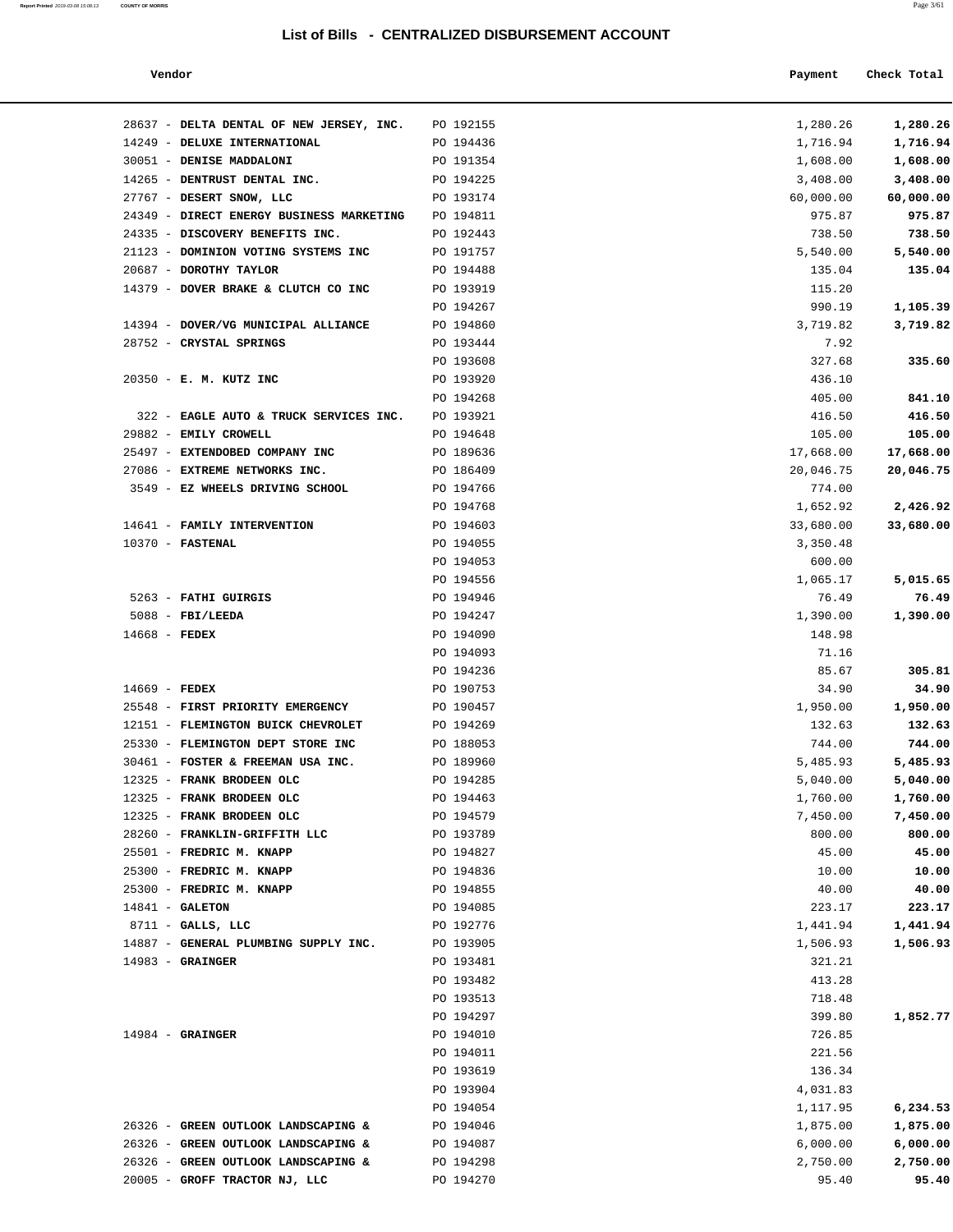**Report Printed** 2019-03-08 15:08:13 **COUNTY OF MORRIS** Page 4/61

| Vendor                              |           | Payment  | Check Total |
|-------------------------------------|-----------|----------|-------------|
| 81 - HANOVER SEWERAGE AUTHORITY     | PO 194505 | 696.18   | 696.18      |
| 82 - HANOVER TWP MUNICIPAL ALLIANCE | PO 194916 | 3,000.00 |             |
|                                     | PO 195081 | 1,675.00 | 4,675.00    |
| $22 - H$ ARRY I. SCHWARZ & CO.      | PO 194632 | 3 240 00 | 3.240.00    |

| 15081 - HANOVER SEWERAGE AUTHORITY                   | PO 194505 | 696.18    | 696.18    |
|------------------------------------------------------|-----------|-----------|-----------|
| 15082 - HANOVER TWP MUNICIPAL ALLIANCE               | PO 194916 | 3,000.00  |           |
|                                                      | PO 195081 | 1,675.00  | 4,675.00  |
| 25522 - HARRY L. SCHWARZ & CO.                       | PO 194632 | 3,240.00  | 3,240.00  |
| 25536 - HARTER EQUIPMENT, INC.                       | PO 193874 | 290.18    | 290.18    |
| 8685 - HENRY SCHEIN INC                              | PO 182250 | 159.80    |           |
|                                                      | PO 183916 | 5,130.85  |           |
|                                                      | PO 187288 | 118.06    |           |
|                                                      | PO 187910 | 176.89    |           |
|                                                      | PO 193484 | 352.71    | 5,938.31  |
| 928 - HINDSIGHT, INC                                 | PO 194465 | 20,647.00 | 20,647.00 |
| 28404 - HOME DEPOT U.S.A., INC.                      | PO 194629 | 436.37    |           |
|                                                      | PO 194628 | 639.20    | 1,075.57  |
| 16302 - HOMELESS SOLUTIONS, INC.                     | PO 194604 | 25,766.00 | 25,766.00 |
| 21333 - HOOTSUITE MEDIA INC.                         | PO 192058 | 12,000.10 | 12,000.10 |
| 20737 - HOOVER TRUCK CENTERS INC                     | PO 193702 | 1,309.14  | 1,309.14  |
| 20737 - HOOVER TRUCK CENTERS INC                     | PO 194271 | 102.41    | 102.41    |
| 29389 - HVG LLC                                      | PO 194183 | 1,207.79  | 1,207.79  |
| 15286 - I D CHECKING GUIDE                           | PO 194302 | 29.95     | 29.95     |
| $19223 - IACP$                                       | PO 191837 | 190.00    |           |
|                                                      | PO 191838 | 190.00    |           |
|                                                      | PO 193189 | 190.00    | 570.00    |
| 29669 - ICOR TECHNOLOGY IN.                          | PO 190358 | 4,200.00  | 4,200.00  |
| 29901 - IDEAL AUTO BODY, LLC                         | PO 193922 | 1,725.95  | 1,725.95  |
| 19236 - INSTITUTE FOR FORENSIC PSYCHOLOGY            | PO 194105 | 375.00    | 375.00    |
| 4859 - INSTITUTE FOR FORENSIC PSYCHOLOGY             | PO 194415 | 375.00    | 375.00    |
| 30135 - INVESTIGATIVE FORENSICS CONSULTING PO 194562 |           | 1,463.00  | 1,463.00  |
| 15433 - J & D SALES & SERVICE LLC                    | PO 193923 | 250.00    |           |
|                                                      | PO 194272 | 411.00    | 661.00    |
| 29630 - JACKIE LYNN MILLER                           | PO 194202 | 68.60     | 68.60     |
| 14340 - JANET DONALDSON                              | PO 194484 | 30.00     | 30.00     |
| 8342 - JEFFERSON TOWNSHIP POLICE DEPT                | PO 194258 | 65.00     | 65.00     |
| 5247 - JENNIFER CARRO                                | PO 194882 | 171.00    | 171.00    |
| 960 - JERSEY CENTRAL POWER & LIGHT                   | PO 194099 | 1,462.00  | 1,462.00  |
| 960 - JERSEY CENTRAL POWER & LIGHT                   | PO 194447 | 1,656.59  | 1,656.59  |
| 960 - JERSEY CENTRAL POWER & LIGHT                   | PO 194453 | 324.22    | 324.22    |
| 960 - JERSEY CENTRAL POWER & LIGHT                   | PO 194454 | 605.76    | 605.76    |
| 960 - JERSEY CENTRAL POWER & LIGHT                   | PO 194455 | 34.49     | 34.49     |
| 960 - JERSEY CENTRAL POWER & LIGHT                   | PO 194456 | 21.88     | 21.88     |
| 960 - JERSEY CENTRAL POWER & LIGHT                   | PO 194457 | 22.02     | 22.02     |
| 960 - JERSEY CENTRAL POWER & LIGHT                   | PO 194549 | 14,830.26 | 14,830.26 |
| 960 - JERSEY CENTRAL POWER & LIGHT                   | PO 194583 | 43.31     | 43.31     |
| 960 - JERSEY CENTRAL POWER & LIGHT                   | PO 194809 | 48,323.29 | 48,323.29 |
| 960 - JERSEY CENTRAL POWER & LIGHT                   | PO 194869 | 48,165.66 | 48,165.66 |
| $1815$ - JESCO INC.                                  | PO 194437 | 204.15    | 204.15    |
| 26156 - JJS SERVICES, INC.                           | PO 194449 | 64,600.50 | 64,600.50 |
| 26156 - JJS SERVICES, INC.                           | PO 194551 | 15,494.50 | 15,494.50 |
| 26156 - JJS SERVICES, INC.                           | PO 194834 | 64,367.50 | 64,367.50 |
| 26156 - JJS SERVICES, INC.                           | PO 194902 | 33,958.50 | 33,958.50 |
| 20936 - JOHN RAMIREZ                                 | PO 194578 | 69.99     | 69.99     |
| 12452 - JOHNSON & JOHNSON, ESQS                      | PO 194468 | 8,891.00  | 8,891.00  |
| 26888 - JOHNSON CONTROLS INC.                        | PO 193562 | 501.00    | 501.00    |
| 8131 - JOHNSTONE SUPPLY                              | PO 193477 | 35.77     | 35.77     |
| 2695 - JOHNSTONE SUPPLY                              | PO 194627 | 1,314.38  | 1,314.38  |
| 24922 - JOSEPH ABRUSCI                               | PO 193152 | 601.48    | 601.48    |
| 24386 - JOSEPH NAPURANO                              | PO 195109 | 175.00    | 175.00    |
| 7432 - JUNE WITTY                                    | PO 194205 | 75.20     | 75.20     |
| 6214 - JUVENILE JUSTICE COMMISSION                   | PO 193877 | 1,500.00  | 1,500.00  |
| 29621 - KEANE CONSTRUCTION                           | PO 194626 | 3,200.00  | 3,200.00  |
|                                                      |           |           |           |
|                                                      |           |           |           |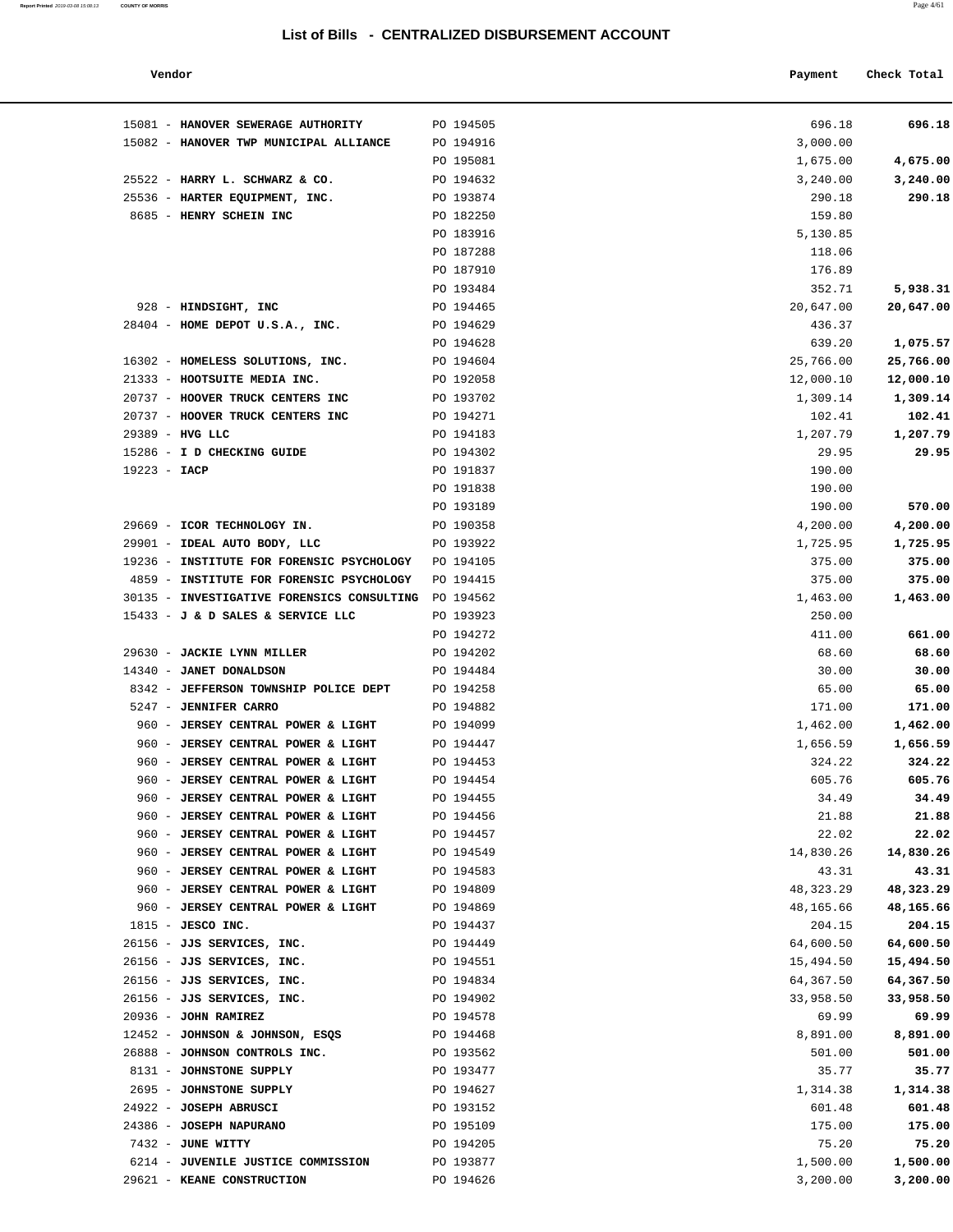#### **Vendor Payment** Check Total

**Report Printed** 2019-03-08 15:08:13 **COUNTY OF MORRIS** 

| 1,280.00     | 1,280.00       |
|--------------|----------------|
| 3,039.60     | 3,039.60       |
| 39.95        | 39.95          |
| 3,685.96     | 3,685.96       |
| 80,010.00    | 80,010.00      |
| 423.00       | 423.00         |
| 54.01        | 54.01          |
|              | 3,200.00       |
| 6,400.00     | 3,200.00       |
| 199.00       | 199.00         |
| 5,166.00     | 5,166.00       |
| 184.00       | 184.00         |
| 80.00        | 80.00          |
| 132,696.00   | 132,696.00     |
| 369.00       | 369.00         |
| 540.22       | 540.22         |
| 109.40       | 109.40         |
|              | 127.99         |
| 387.99       | 260.00         |
|              | 109.21         |
| 158.21       | 49.00          |
| 120.00       | 120.00         |
|              | 3,500.00       |
| 3,819.00     | 319.00         |
| 539.30       | 539.30         |
| 57.99        | 57.99          |
| 509.74       | 509.74         |
| 627.88       | 627.88         |
| 36.23        | 36.23          |
|              | 8,808.52       |
| 14,270.90    | 5,462.38       |
| 800,000.00   | 800,000.00     |
| 1,041.00     | 1,041.00       |
| 8.33         | 8.33           |
|              | 34.89<br>33.42 |
|              | 33.42          |
|              | 33.42          |
|              | 35.84          |
| 204.41       | 33.42          |
| 830.50       | 830.50         |
| 500.00       | 500.00         |
| 365.00       | 365.00         |
| 1,070.00     | 1,070.00       |
| 90.00        | 90.00          |
| 731.40       | 731.40         |
|              | 201.67         |
| 289.44       | 87.77          |
| 11,250.00    | 11,250.00      |
| 1,259.72     | 1,259.72       |
| 266.50       | 266.50         |
| 6,837,500.01 | 6,837,500.01   |
| 667.00       | 667.00         |
|              | 29.70          |
|              | 25.76          |
|              | 41.96          |
|              | 56.45          |
|              | 188.86         |
| 359.52       | 16.79          |
|              |                |
|              |                |
|              |                |

| 29621 - KEANE CONSTRUCTION                     | PO 194630 | 1,280.00                      | 1,280.00   |
|------------------------------------------------|-----------|-------------------------------|------------|
| 15565 - KELLER & KIRKPATRICK                   | PO 194427 | 3,039.60                      | 3,039.60   |
| 15574 - KENVIL POWER EQUIPMENT, INC. PO 193731 |           | 39.95                         | 39.95      |
| 10144 - KEYBOARD CONSULTANTS INC               | PO 193538 | 3,685.96                      | 3,685.96   |
| 15587 - KEYSTONE PUBLIC SAFETY INC. PO 193992  |           | 80,010.00                     | 80,010.00  |
| 30004 - KIMBERLY TOLENTINO                     | PO 194234 | 423.00                        | 423.00     |
| 5547 - KISATSKY ELIZABETH                      | PO 194605 | 54.01                         | 54.01      |
| 20143 - LASCOMP INSTITUTE OF IT                | PO 194765 | 3,200.00                      |            |
|                                                | PO 194767 | 3,200.00                      | 6,400.00   |
| 2129 - LASER TECHNOLOGY, INC.                  | PO 193594 | 199.00                        | 199.00     |
| 15709 - LAWMEN SUPPLY CO OF NJ, INC.           | PO 189661 | 5,166.00                      | 5,166.00   |
| 15716 - LAWYERS DIARY AND MANUAL, LLC          | PO 192199 | 184.00                        | 184.00     |
| 15775 - LIFESAVERS INC                         | PO 194196 | 80.00                         | 80.00      |
| 30352 - LINEAR SYSTEMS, INC.                   | PO 185256 | 132,696.00                    | 132,696.00 |
| 15816 - LONGFELLOWS SANDWICH DELI              | PO 193398 | 369.00                        | 369.00     |
| 15816 - LONGFELLOWS SANDWICH DELI              | PO 194608 | 540.22                        | 540.22     |
| 15816 - LONGFELLOWS SANDWICH DELI              | PO 194825 | 109.40                        | 109.40     |
| 53 - LOVEYS PIZZA & GRILL                      | PO 194418 | 127.99                        |            |
|                                                | PO 194894 | 260.00                        | 387.99     |
| 29100 - LTC SCRIPTS INC.                       | PO 194001 | 109.21                        |            |
|                                                | PO 194419 | 49.00                         | 158.21     |
| 8601 - M.A.I.N., INC.                          | PO 193585 | 120.00                        | 120.00     |
| 15926 - M.C. SCHOOL OF TECHNOLOGY PO 192201    |           | 3,500.00                      |            |
|                                                | PO 194791 | 319.00                        | 3,819.00   |
| 28265 - MALACHY MECHANICAL                     | PO 192687 | 539.30                        | 539.30     |
| 3368 - MANUELA SCHUSTER                        | PO 193771 | 57.99                         | 57.99      |
| 27866 - MARK CARTER                            | PO 194942 | 509.74                        | 509.74     |
| 12257 - MARSHALL WANG                          | PO 194853 | 627.88                        | 627.88     |
| 13595 - MAURICIO CABRERA                       | PO 194874 | 36.23                         | 36.23      |
| 29281 - MBT CONTRACTING LLC                    | PO 194900 | 8,808.52                      |            |
|                                                | PO 194899 | 5,462.38                      | 14,270.90  |
| 16065 - MC VOCATIONAL SCHOOL DISTRICT          | PO 195090 | 800,000.00                    | 800,000.00 |
| 25792 - MCGRATH MUNICIPAL EQUIPMENT, LLC       | PO 194273 | 1,041.00                      | 1,041.00   |
| 8459 - MCI -VERIZON COMPANY                    | PO 194486 | 8.33                          | 8.33       |
| 3110 - MCI COM                                 | PO 194886 | 34.89                         |            |
|                                                | PO 194892 | 33.42                         |            |
|                                                | PO 194907 | 33.42                         |            |
|                                                | PO 194885 | 33.42                         |            |
|                                                | PO 194893 | 35.84                         |            |
|                                                | PO 194877 | 33.42                         | 204.41     |
| 13689 - MEGGIT TRAINING SYSTEMS INC.           | PO 193957 | 830.50                        | 830.50     |
| 16129 - MENTAL HEALTH ASSOCIATION OF           | PO 194606 | 500.00                        | 500.00     |
| 30340 - MERRICK INC.                           | PO 193451 | 365.00                        | 365.00     |
| 25466 - MILLENNIUM COMMUNICATIONS              | PO 193891 | 1,070.00                      | 1,070.00   |
| 1209 - MIRIAM ACEVEDO                          | PO 194889 | 90.00                         | 90.00      |
| 6408 - MIRION TECHNOLOGIES (GDS) INC           | PO 194570 | 731.40                        | 731.40     |
| 28362 - MODERN GROUP, LTD.                     | PO 194397 | 201.67                        |            |
|                                                | PO 194398 | 87.77                         | 289.44     |
| 27296 - MONARCH HOUSING ASSOCIATES, INC.       | PO 194607 | 11,250.00                     | 11,250.00  |
| 7313 - MONTAGE ENTERPRISES INC.                | PO 194399 | 1,259.72                      | 1,259.72   |
| 16283 - MORRIS BRICK AND STONE CO.             | PO 194561 | 266.50                        | 266.50     |
| 1800 - MORRIS COUNTY PARK COMMISSION           | PO 194999 | $6,837,500.01$ $6,837,500.01$ |            |
| 16293 - MORRIS IMAGING ASSOC II PA             | PO 193557 | 667.00                        | 667.00     |
| 16321 - MORRISTOWN LUMBER &                    | PO 193994 | 29.70                         |            |
|                                                | PO 194351 | 25.76                         |            |
|                                                | PO 194367 | 41.96                         |            |
|                                                |           |                               |            |
|                                                | PO 194372 | 56.45                         |            |
|                                                | PO 194238 | 188.86                        |            |

PO 194452 16.79 **359.52**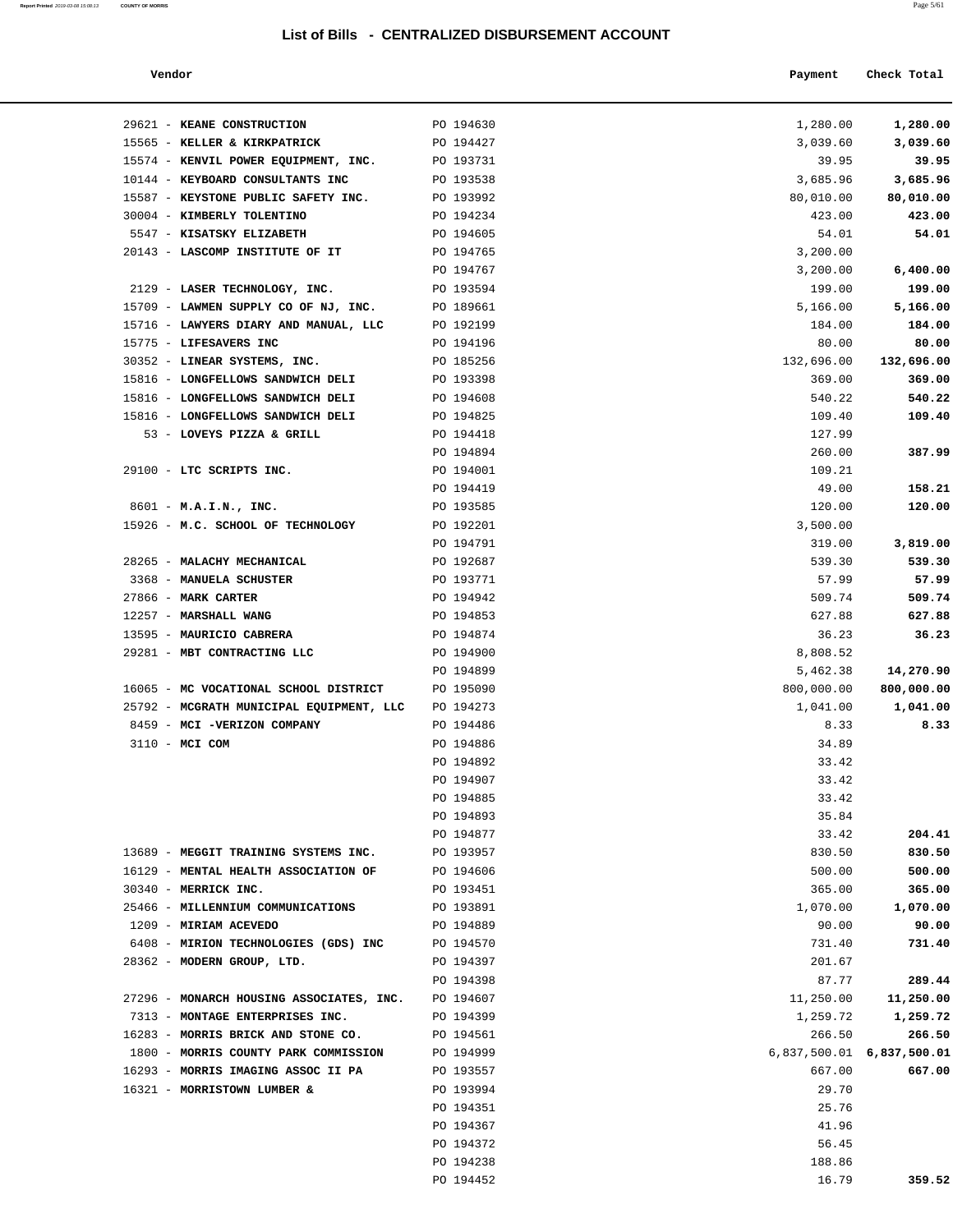#### **Vendor Payment Check Total**

7584 - **MORRISTOWN MEDICAL CENTER** PO 193726 6,000.27 **6,000.27**

**Report Printed** 2019-03-08 15:08:13 **COUNTY OF MORRIS** Page 6/61

| 6,000.27             | 6,000.27             |
|----------------------|----------------------|
|                      | 3,310.00             |
| 5,270.63             | 1,960.63             |
| 4,000.00             | 4,000.00             |
| 1,000.00             | 1,000.00<br>3,218.40 |
| 5,291.20             | 2,072.80             |
| 2,025.00             | 2,025.00             |
| 50.00                | 50.00                |
| 8,900.00             | 8,900.00             |
| 752.56               | 752.56               |
|                      | 144.35               |
|                      | 19.91                |
| 508.88               | 344.62               |
| 3,200.00             | 3,200.00             |
| 42,152.56            | 42,152.56            |
| 1,894.95             | 1,894.95             |
| 103.96               | 103.96               |
| 200.00               | 200.00               |
| 35.00                | 35.00                |
| 897.00               | 897.00               |
| 314.33               | 314.33               |
| 500.00               | 500.00               |
| 232.61               | 232.61               |
| 350.00               | 350.00               |
| 30.00                | 30.00                |
| 2,100.00             | 2,100.00             |
| 300.00               | 300.00               |
| 770.00               | 770.00               |
| 190.00               | 190.00               |
| 3,717.95<br>3,750.00 | 3,717.95<br>3,750.00 |
| 1,584.53             | 1,584.53             |
| 54.42                | 54.42                |
| 67.44                | 67.44                |
| 204.56               | 204.56               |
| 145.90               | 145.90               |
| 334.64               | 334.64               |
|                      | 118.37               |
| 183.35               | 64.98                |
| 16,280.00            | 16,280.00            |
|                      | 4,663.75             |
|                      | 360.65               |
| 8,349.03             | 3,324.63             |
| 5,000.00             | 5,000.00             |
| 192.08               | 192.08               |
| 509.70               | 509.70               |
| 9.09                 | 9.09                 |
| 4,561.92             | 4,561.92             |
| 5,125.00             | 5,125.00             |
| 741.53               | 741.53               |
| 200.00               | 200.00               |
| 6,658.65             | 6,658.65             |
| 23.93                | 23.93                |

| 16340 - MORRISTOWN PARKING AUTHORITY                                            | PO 193709 | 3,310.00  |           |
|---------------------------------------------------------------------------------|-----------|-----------|-----------|
|                                                                                 | PO 194548 | 1,960.63  | 5,270.63  |
| 16342 - MORRISTOWN POST OFFICE                                                  | PO 193085 | 4,000.00  | 4,000.00  |
| 16342 - MORRISTOWN POST OFFICE                                                  | PO 193087 | 1,000.00  | 1,000.00  |
| 10752 - MOTT MACDONALD LLC                                                      | PO 194867 | 3,218.40  |           |
|                                                                                 | PO 194779 | 2,072.80  | 5,291.20  |
| 16366 - MOUNTAIN VIEW DEVELOPMENT                                               | PO 194480 | 2,025.00  | 2,025.00  |
| 27651 - MUNICIPAL CLERKS ASSO. OF MC                                            | PO 194512 | 50.00     | 50.00     |
| 20763 - MUNICIPAL SOFTWARE INC                                                  | PO 193753 | 8,900.00  | 8,900.00  |
| 19523 - N.J. NATURAL GAS COMPANY                                                | PO 194506 | 752.56    | 752.56    |
| 28785 - NAPA OF ROCKAWAY                                                        | PO 193729 | 144.35    |           |
|                                                                                 | PO 194003 | 19.91     |           |
|                                                                                 | PO 194404 | 344.62    | 508.88    |
| 12481 - NATIONAL CAREER INSTITUTE                                               | PO 194820 | 3,200.00  | 3,200.00  |
| 21122 - NATIONAL FUEL OIL INC.                                                  | PO 194039 | 42,152.56 | 42,152.56 |
| $4678$ - NECI, INC.                                                             | PO 193804 | 1,894.95  | 1,894.95  |
| 28330 - NESTLE WATERS NORTH AMERICA INC. PO 193967                              |           | 103.96    | 103.96    |
| 5525 - NEW JERSEY ASSOCIATION OF                                                | PO 193774 | 200.00    | 200.00    |
| 16641 - NEW JERSEY LEAGUE OF                                                    | PO 194141 | 35.00     | 35.00     |
| 16595 - NEW JERSEY STATE                                                        | PO 193641 | 897.00    | 897.00    |
| 16540 - NEW PIG CORPORATION                                                     | PO 193968 | 314.33    | 314.33    |
| 23981 - NIELSEN DODGE - C-J-R                                                   | PO 193969 | 500.00    | 500.00    |
| 23981 - NIELSEN DODGE - C-J-R                                                   | PO 193980 | 232.61    | 232.61    |
| 16580 - NJ ASSOC OF COUNTY FINANCE OFFICERS PO 195113                           |           | 350.00    | 350.00    |
| 9634 - NJ COUNTY PLANNERS ASSOCIATION, C/O PO 194438                            |           | 30.00     | 30.00     |
| 27581 - NJ MOSQUITO CONTROL ASSO.                                               | PO 193687 | 2,100.00  | 2,100.00  |
| 7766 - NJ PUBLIC SAFETY ACCREDITATION                                           | PO 193177 | 300.00    | 300.00    |
| 26554 - NJMCA, INC.                                                             | PO 193686 | 770.00    | 770.00    |
| 26357 - NORTHEAST COMMUNICATIONS, INC.                                          | PO 194462 | 190.00    | 190.00    |
| 16764 - NU-WAY CONCESSIONAIRES INC                                              | PO 194417 | 3,717.95  | 3,717.95  |
| 20752 - NY WIRED FOR EDUCATION                                                  | PO 191858 | 3,750.00  | 3,750.00  |
| 26726 - OFFICE CONCEPTS GROUP, INC.                                             | PO 190346 | 1,584.53  | 1,584.53  |
| 26726 - OFFICE CONCEPTS GROUP, INC.                                             | PO 194007 | 54.42     | 54.42     |
| 26726 - OFFICE CONCEPTS GROUP, INC.                                             | PO 194327 | 67.44     | 67.44     |
| 26726 - OFFICE CONCEPTS GROUP, INC.                                             | PO 194477 | 204.56    | 204.56    |
| 26726 - OFFICE CONCEPTS GROUP, INC.                                             | PO 194497 | 145.90    | 145.90    |
| 25021 - ONE SOURCE OF NEW JERSEY LLC                                            | PO 193689 | 334.64    | 334.64    |
| 2929 - ORIENTAL TRADING COMPANY INC.                                            | PO 193803 | 118.37    |           |
|                                                                                 | PO 193839 | 64.98     | 183.35    |
| 10287 - PANCIELLO CONSTRUCTION LLC                                              | PO 194904 | 16,280.00 | 16,280.00 |
| 16887 - PAPER MART INC                                                          | PO 195064 | 4,663.75  |           |
|                                                                                 | PO 195065 | 360.65    |           |
|                                                                                 | PO 195066 | 3,324.63  | 8,349.03  |
| 3881 - PARSIPPANY-TROY HILLS POLICE                                             | PO 194601 | 5,000.00  | 5,000.00  |
| 9101 - PATRICIA MARSH                                                           | PO 194036 | 192.08    | 192.08    |
| 25411 - PATRICIA W. GIBBONS                                                     | PO 194912 | 509.70    | 509.70    |
| 29544 - PAUL J. BRANDLEY                                                        | PO 194253 | 9.09      | 9.09      |
| 24836 - PEIRCE EQUIPMENT CO.                                                    | PO 194401 | 4,561.92  | 4,561.92  |
| 18102 - PEQUANNOCK TOWNSHIP                                                     | PO 194194 | 5,125.00  | 5,125.00  |
| 30397 - PETER DIGENNARO                                                         | PO 195110 | 741.53    | 741.53    |
| 9849 - PETER LIMONE JR                                                          | PO 194485 | 200.00    | 200.00    |
| 12426 - PETROCHOICE                                                             | PO 194402 | 6,658.65  | 6,658.65  |
| 27929 - PREMIER GLOBAL SERVICES                                                 | PO 194499 | 23.93     | 23.93     |
| 4934 - PHYLLIS COPPOLA                                                          | PO 194998 | 400.00    | 400.00    |
| 10711 - PICTOMETRY INTERNATIONAL CORP                                           | PO 194619 | 2,200.00  | 2,200.00  |
| 19681 - PITNEY BOWES CREDIT CORP                                                | PO 193082 | 525.00    | 525.00    |
| 17069 - PLANNED RETIREMENT CONSULTANTS<br>6553 - PORTASOFT OF MORRIS COUNTY INC | PO 192180 | 1,057.50  | 1,057.50  |
|                                                                                 | PO 193914 | 486.00    | 486.00    |
|                                                                                 |           |           |           |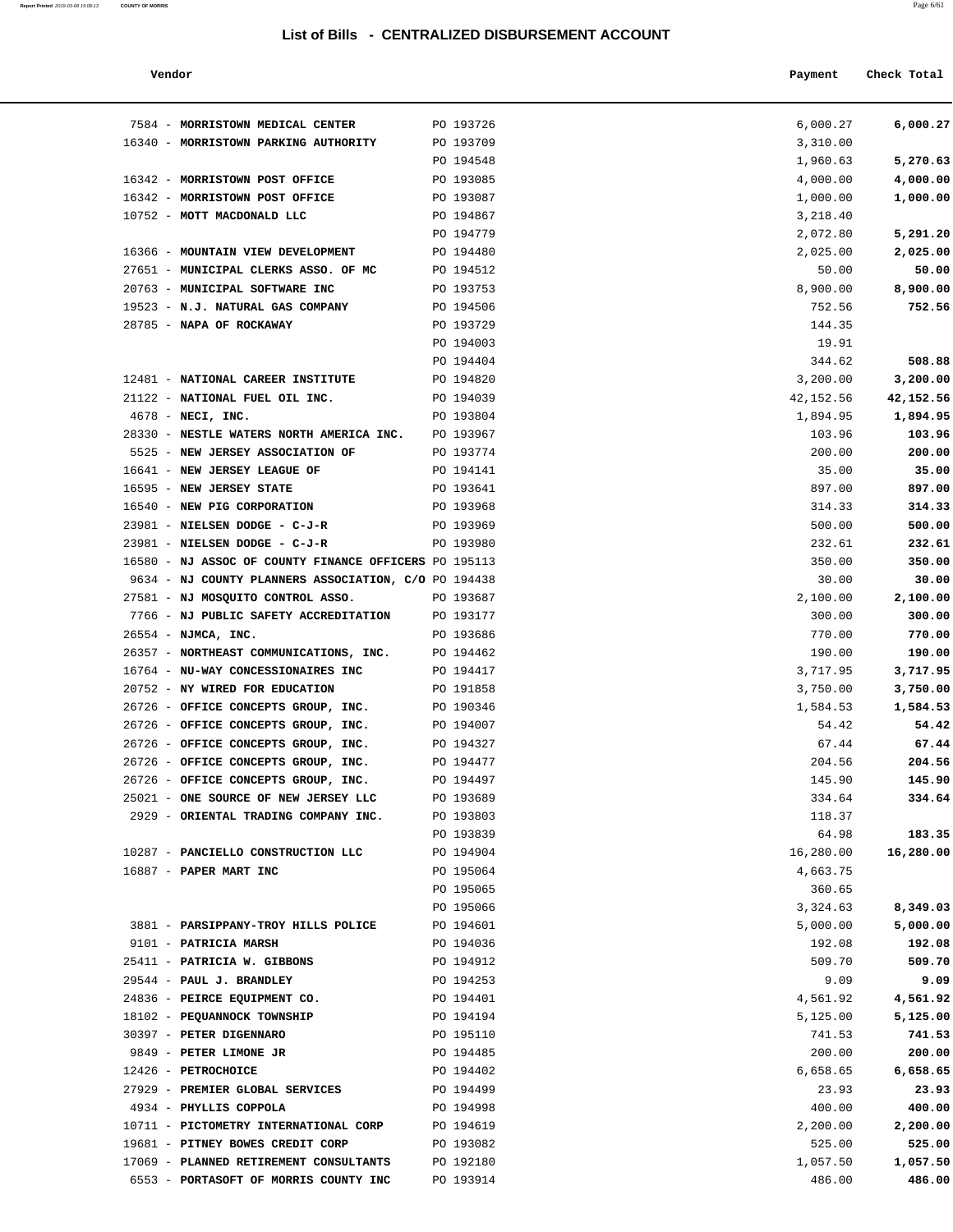**Report Printed** 2019-03-08 15:08:13 **COUNTY OF MORRIS** 

| a. | I |
|----|---|
|    |   |
|    |   |

| Vendor | Payment Check Total<br>. |
|--------|--------------------------|
|        |                          |

| 26363 - PRAXAIR DISTRIBUTION                                    | PO 194403 | 327.70           | 327.70            |
|-----------------------------------------------------------------|-----------|------------------|-------------------|
| 28653 - PRIME HEALTHCARE SERVICES                               | PO 193907 | 967.75           | 967.75            |
| 28417 - PLIC SBD GRAND ISLAND                                   | PO 192633 | 180.36           |                   |
|                                                                 | PO 193786 | 187.04           | 367.40            |
| 24230 - PRIORITY DISPATCH CORP.                                 | PO 194461 | 500.00           | 500.00            |
| 4811 - PROJECT LIFESAVER, INC.                                  | PO 193995 | 1,000.63         | 1,000.63          |
| 1005 - PUBLIC WORKS ASSOC. OF NJ                                | PO 194424 | 135.00           | 135.00            |
| 30685 - QINETIQ NORTH AMERICA                                   | PO 190473 | 2,651.67         | 2,651.67          |
| 264 - R & J CONTROL, INC.                                       | PO 189815 | 504.18           |                   |
|                                                                 | PO 194395 | 212.50           | 716.68            |
| 12473 - R.D. SALES DOOR & HARDWARE LLC                          | PO 186680 | 7,250.00         | 7,250.00          |
| $17692$ - R.P. SMITH & SON, INC.                                | PO 194291 | 16.00            | 16.00             |
| 17215 - R.S. KNAPP CO. INC.                                     | PO 194091 | 127.50           | 127.50            |
| 17255 - RARITAN VALLEY COMMUNITY PO 195115                      |           | 944.80           | 944.80            |
| $646$ - RAW INC                                                 | PO 193970 | 800.00           | 800.00            |
| 26494 - RAYMOND DRAKE                                           | PO 191031 | 804.00           | 804.00            |
| 26223 - RE-TRON TECHNOLOGIES INC. PO 192245                     |           | 1,256.91         | 1,256.91          |
| 17273 - RED BARN RESTAURANT                                     | PO 194050 | 276.00           | 276.00            |
| 17277 - REDRESS OFFICE MACHINES                                 | PO 194315 | 90.00            | 90.00             |
| 20346 - REIVAX CONTRACTING CORP                                 | PO 194903 | 102,620.70       | 102,620.70        |
| 29925 - RHEA YOUNG                                              | PO 194812 | 72.00            | 72.00             |
| 29466 - RICCIARDI BROTHERS, INC                                 | PO 194113 | 1,100.38         | 1,100.38          |
| 28336 - RICHARD JOHNSON                                         | PO 194865 | 125.36           | 125.36            |
| 24774 - RICHARD LOOCK                                           | PO 191338 | 2,250.00         | 2,250.00          |
| 19765 - RICOH AMERICAS CORPORATION                              | PO 193849 | 872.10           | 872.10            |
| 28741 - RICOH USA, INC.                                         | PO 192628 | 79.59            | 79.59             |
| 28741 - RICOH USA, INC.                                         | PO 194181 | 5,654.35         | 5,654.35          |
| 7952 - RIOS' ENGRAVING                                          | PO 193996 | 89.00            |                   |
|                                                                 | PO 194571 | 178.00           | 267.00            |
| 28455 - ROBERT & SON, INC.                                      | PO 192248 | 915.00           | 915.00            |
| 9938 - RUTGERS CENTER FOR CONTINUING                            | PO 194802 | 672.00           |                   |
|                                                                 | PO 194818 | 3,200.00         | 3,872.00          |
| 21161 - RUTGERS UNIVERSITY                                      | PO 194441 | 14,800.00        | 14,800.00         |
| $28437 - RYAN HILL$                                             | PO 194252 | 44.88            | 44.88             |
| $17461 - S$ & S WORLDWIDE, INC. $PQ$ 193841                     |           | 213.91           | 213.91            |
| 21775 - SABINE VON AULOCK                                       | PO 191688 | 804.00<br>315.29 | 804.00            |
| 19814 - SAFETY- KLEEN SYSTEMS, INC. PO 193917                   | PO 194043 |                  | 315.29            |
| 29062 - SALMON BROS. INC.                                       |           | 1,380.00         |                   |
|                                                                 | PO 194299 | 6,440.00         | 7,820.00<br>72.00 |
| 665 - SALVATORE CONTINI                                         | PO 194880 | 72.00            |                   |
| 30100 - SCATURRO BROTHERS INC.<br>20899 - SGS TESTCOM INC       | PO 194364 | 47,216.70        | 47,216.70         |
| 25331 - SHAWNNA BAILEY                                          | PO 193425 | 84.08            | 84.08<br>74.40    |
|                                                                 | PO 194489 | 74.40            |                   |
| 17726 - SHI INTERNATIONAL CORP<br>17699 - SMITH MOTOR CO., INC. | PO 190213 | 30,225.00        | 30,225.00         |
|                                                                 | PO 193707 | 633.17           |                   |
|                                                                 | PO 193982 | 359.15           |                   |
|                                                                 | PO 193983 | 304.44           |                   |
|                                                                 | PO 194405 | 404.85           |                   |
|                                                                 | PO 194406 | 43.31            |                   |
|                                                                 | PO 194407 | 71.76            |                   |
|                                                                 | PO 194408 | 255.47           | 2,072.15          |
| 8503 - SMITH TRACTOR & EQUIPMENT INC.                           | PO 194409 | 93.40            | 93.40             |
| 17755 - SOUTHEAST MORRIS COUNTY                                 | PO 194507 | 803.42           | 803.42            |
| 17755 - SOUTHEAST MORRIS COUNTY                                 | PO 194613 | 6,037.22         | 6,037.22          |
| 17772 - SPEEDWELL ELECTRIC MOTORS                               | PO 194058 | 495.00           | 495.00            |
| 11379 - STACI SANTUCCI                                          | PO 194958 | 212.00           | 212.00            |
| 14685 - STORAGE SYSTEMS USA                                     | PO 189414 | 10,802.00        | 10,802.00         |
| 8621 - SUBURBAN PROPANE -2347                                   | PO 194295 | 1,367.19         | 1,367.19          |
| 27893 - SUMMIT MEDICAL GROUP, PA                                | PO 186337 | 432.00           | 432.00            |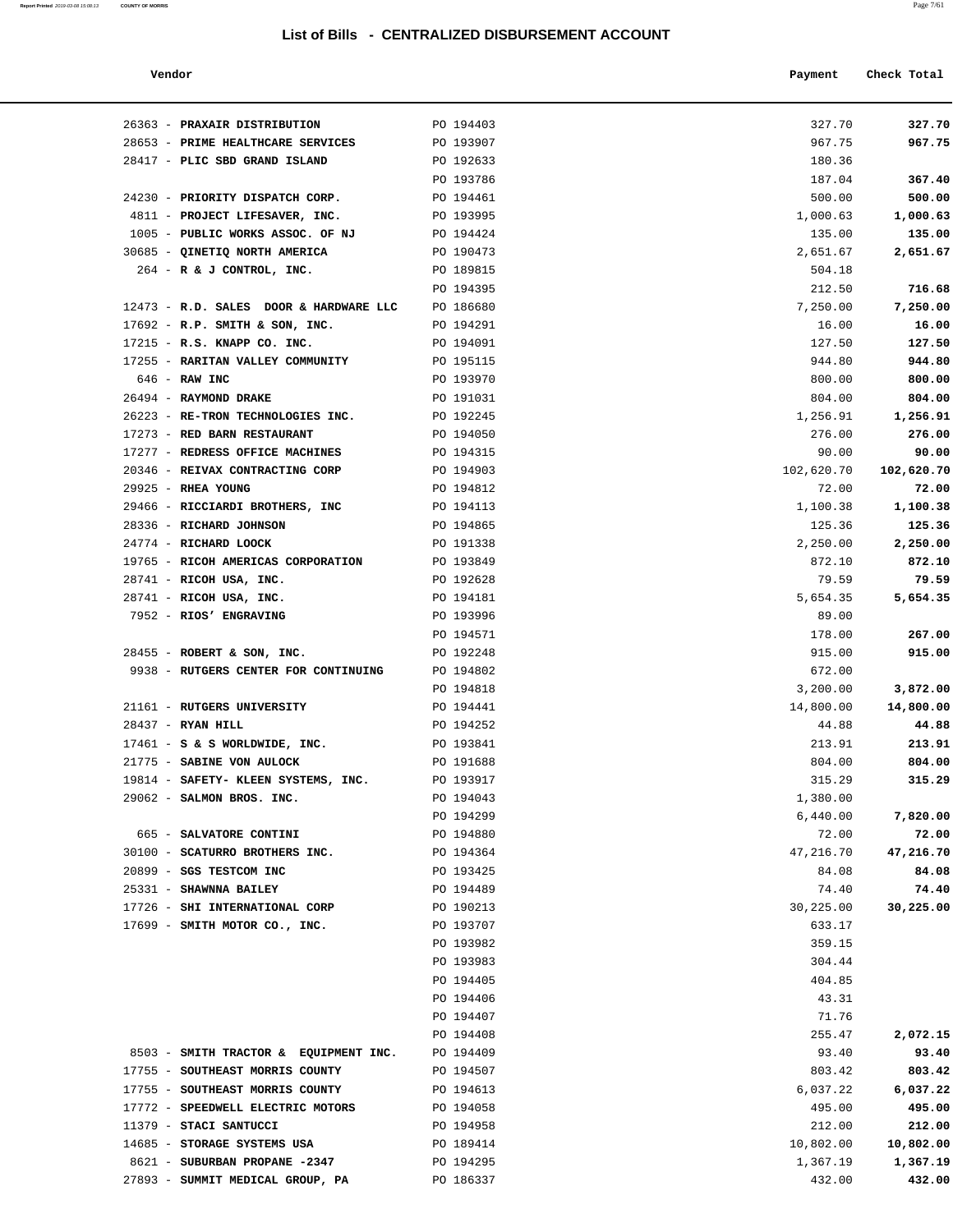#### **Vendor Payment Check Total**

| Report Printed 2019-03-08 15:08:13 | <b>COUNTY OF MORRIS</b> | Page $8/61$ |
|------------------------------------|-------------------------|-------------|
|                                    |                         |             |

| 29540 - U.S. BANK OPERATIONS CENTER                                      | PO 191241              | 5,176.62             |                      |
|--------------------------------------------------------------------------|------------------------|----------------------|----------------------|
|                                                                          | PO 193816              | 5,808.66             | 10,985.28            |
| 28923 - SUSAN CALANTONE                                                  | PO 194637              | 1,303.61             | 1,303.61             |
| 17937 - SUSSEX COUNTY COMMUNITY COLLEGE                                  | PO 195056              | 543.48               | 543.48               |
| 21296 - TECTONIC ENGINEERING                                             | PO 184046              | 1,300.00             | 1,300.00             |
| 21296 - TECTONIC ENGINEERING                                             | PO 186046              | 2,067.00             | 2,067.00             |
| 21296 - TECTONIC ENGINEERING                                             | PO 186611              | 3,402.50             | 3,402.50             |
| 21296 - TECTONIC ENGINEERING                                             | PO 188135              | 1,475.50             | 1,475.50             |
| 21296 - TECTONIC ENGINEERING                                             | PO 188560              | 7,089.00             | 7,089.00             |
| 21296 - TECTONIC ENGINEERING                                             | PO 188561              | 4,822.00             | 4,822.00             |
| 17990 - TELESEARCH INC                                                   | PO 193343              | 3,520.14             |                      |
|                                                                          | PO 193776              | 228.15               |                      |
|                                                                          | PO 193778              | 1,429.99             |                      |
|                                                                          | PO 193779              | 2,976.75             |                      |
|                                                                          | PO 193780              | 298.35               |                      |
|                                                                          | PO 193781              | 1,359.45             |                      |
|                                                                          | PO 193782              | 3,137.40             |                      |
|                                                                          | PO 193784              | 2,835.00             | 15,785.23            |
| 17990 - TELESEARCH INC                                                   | PO 193798              | 1,410.75             |                      |
|                                                                          | PO 193799              | 298.35               |                      |
|                                                                          | PO 194496              | 1,719.90             |                      |
|                                                                          | PO 194498              | 1,158.30             |                      |
|                                                                          | PO 194500              | 995.96               |                      |
|                                                                          | PO 194615              | 672.52               | 6,255.78             |
| 11651 - THE BIBER PARTNERSHIP AIA                                        | PO 194381              | 5,390.00             | 5,390.00             |
| 20797 - THE MUSIAL GROUP PA                                              | PO 194910              | 1,267.50             | 1,267.50             |
| 6640 - THOMAS ALLEN                                                      | PO 194792              | 75.00                | 75.00                |
| 12101 - THOMAS COEN                                                      | PO 194778              | 82.79                | 82.79                |
| 10812 - THOMSON REUTER-WEST                                              | PO 194575              | 1,102.81             | 1,102.81             |
| 122 - TILCON NEW YORK INC.                                               | PO 193735              | 1,295.16             |                      |
|                                                                          | PO 194117              | 780.88               |                      |
|                                                                          | PO 194459              | 4,537.55             | 6,613.59             |
| 25433 - TIMOTHY STEWART                                                  | PO 194434              | 338.27               | 338.27               |
| 21479 - TIOGA SOLAR MORRIS COUNTY 1 LLC                                  | PO 194553              | 906.87               | 906.87               |
| $3973$ - TOM POLLIO                                                      | PO 194661              | 62.42                | 62.42                |
| 281 - TOMAR INDUSTRIES INC                                               | PO 193810              | 171.00               | 171.00               |
| 9099 - TONY SANCHEZ LTD                                                  | PO 193981              | 748.74               | 748.74               |
| 13793 - TOWNSHIP OF CHESTER                                              | PO 194861              | 5,631.80             | 5,631.80             |
| 19271 - TOWNSHIP OF JEFFERSON                                            | PO 194864              | 7,552.34             | 7,552.34             |
| 18099 - TOWNSHIP OF MENDHAM                                              | PO 194928              | 3,885.61             | 3,885.61             |
| 18100 - TOWNSHIP OF MONTVILLE<br>17247 - TOWNSHIP OF RANDOLPH            | PO 194929              | 727.31               | 727.31<br>4,035.84   |
|                                                                          | PO 194931<br>PO 194490 | 4,035.84             |                      |
| 11837 - TOWNSHIP OF ROXBURY                                              |                        | 1,527.75             | 1,527.75             |
| 18398 - TOWNSHIP OF WASHINGTON<br>26317 - TRACK STAR INTERNATIONAL, INC. | PO 194926<br>PO 194223 | 2,900.00<br>1,205.00 | 2,900.00<br>1,205.00 |
| 18144 - TREE KING INC                                                    | PO 194040              | 4,612.50             | 4,612.50             |
| 18144 - TREE KING INC                                                    | PO 194119              | 14,760.00            | 14,760.00            |
| 18144 - TREE KING INC                                                    | PO 194450              | 6,765.00             | 6,765.00             |
| 18144 - TREE KING INC                                                    | PO 194495              | 14,917.50            | 14,917.50            |
| 21352 - TROPICANA CASINO & RESORT                                        | PO 192513              | 189.18               | 189.18               |
| 21352 - TROPICANA CASINO & RESORT                                        | PO 193684              | 189.18               | 189.18               |
| 25209 - TURN OUT UNIFORMS, INC.                                          | PO 194439              | 1,048.00             | 1,048.00             |
| 12739 - TURTLE & HUGHES, INC.                                            | PO 194031              | 378.59               |                      |
|                                                                          | PO 194059              | 388.80               | 767.39               |
| 9285 - U.S. SECURITY ASSOCIATES, INC.                                    | PO 193820              | 4,255.37             |                      |
|                                                                          | PO 193997              | 7,897.83             |                      |
|                                                                          | PO 194132              | 2,513.49             |                      |
|                                                                          | PO 194466              | 1,907.03             | 16,573.72            |
| 18232 - UNITED PARCEL SERVICE                                            | PO 194100              | 21.63                | 21.63                |
|                                                                          |                        |                      |                      |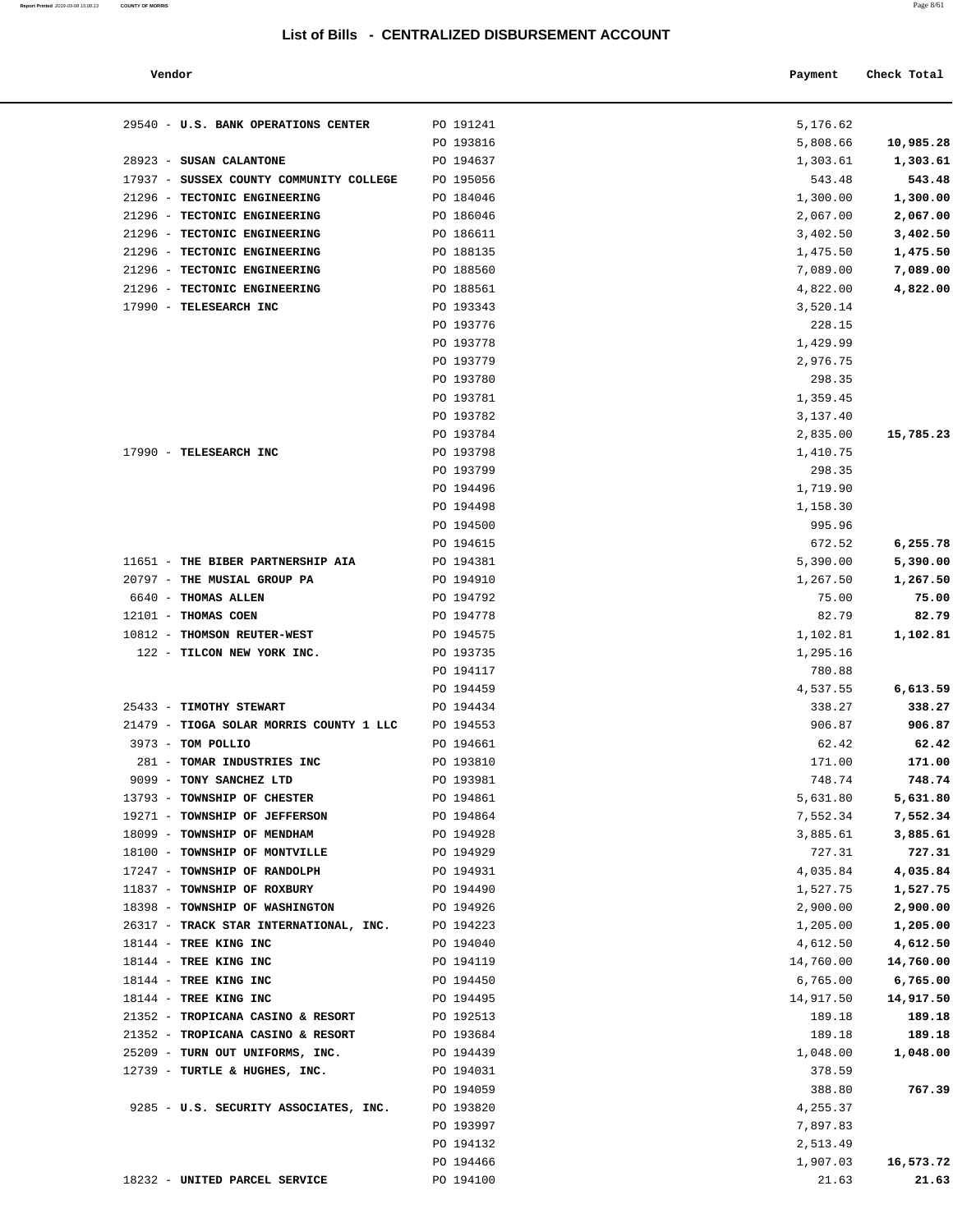| Report Printed 2019-03-08 15:08:13 | <b>COUNTY OF MORRIS</b> |  | Page 9/61 |
|------------------------------------|-------------------------|--|-----------|
|                                    |                         |  |           |

| Vendor                              |           |          | Check Total |
|-------------------------------------|-----------|----------|-------------|
| 33 - UNITED PARCEL SERVICE          | PO 194303 | 116.00   | 116.00      |
| 67 - UNITED WAY OF NORTHERN         | PO 194987 | 1,000.00 | 1,000.00    |
| 46 - UNITRONIX DATA SYSTEMS INC     | PO 193818 | 7,883.70 | 7,883.70    |
| 32 - UNIVERSAL UNIFORM SALES CO INC | PO 193186 | 329.00   | 329.00      |
| 32 - UNIVERSAL UNIFORM SALES CO INC | PO 193489 | 119.00   | 119.00      |

| 18233 - UNITED PARCEL SERVICE                                      | PO 194303              | 116.00                | 116.00                |
|--------------------------------------------------------------------|------------------------|-----------------------|-----------------------|
| 21867 - UNITED WAY OF NORTHERN                                     | PO 194987              | 1,000.00              | 1,000.00              |
| 446 - UNITRONIX DATA SYSTEMS INC                                   | PO 193818              | 7,883.70              | 7,883.70              |
| 15732 - UNIVERSAL UNIFORM SALES CO INC                             | PO 193186              | 329.00                | 329.00                |
| 15732 - UNIVERSAL UNIFORM SALES CO INC                             | PO 193489              | 119.00                | 119.00                |
| 15732 - UNIVERSAL UNIFORM SALES CO INC                             | PO 193987              | 29.95                 | 29.95                 |
| 15732 - UNIVERSAL UNIFORM SALES CO INC                             | PO 193989              | 171.00                | 171.00                |
| 15732 - UNIVERSAL UNIFORM SALES CO INC                             | PO 193998              | 75.50                 | 75.50                 |
| 15732 - UNIVERSAL UNIFORM SALES CO INC                             | PO 194191              | 80.00                 | 80.00                 |
| 15732 - UNIVERSAL UNIFORM SALES CO INC                             | PO 194572              | 37.00                 | 37.00                 |
| 20035 - UNIVERSAL UNIFORM SALES CO.INC                             | PO 194032              | 159.90                | 159.90                |
| 9716 - UNIVERSITY HOSPITAL                                         | PO 193570              | 435.00                | 435.00                |
| 9996 - UNIVERSITY PHYSICIAN ASSOCIATES                             | PO 189558              | 1,500.00              |                       |
|                                                                    | PO 193571              | 264.00                |                       |
|                                                                    | PO 193727              | 9,680.00              | 11,444.00             |
| $17763$ - V.A. SPATZ & SONS INC.                                   | PO 194118              | 3,075.00              | 3,075.00              |
| $20042$ - V.E. RALPH & SON INC.<br>273 - VALUE LINE PUBLISHING LLC | PO 189553<br>PO 192409 | 18,067.36<br>4,240.00 | 18,067.36<br>4,240.00 |
| 18285 - VAN CLEEF ENGINEERING ASSOC                                | PO 188102              |                       |                       |
|                                                                    | PO 188901              | 350.00<br>1,800.00    | 2,150.00              |
| 18290 - VAN METER & ASSOCIATES INC.                                | PO 193876              | 160.00                | 160.00                |
| $1286 - VERIZON$                                                   | PO 194460              | 94.12                 | 94.12                 |
| 10158 - VERIZON                                                    | PO 194487              | 841.01                | 841.01                |
| $1286$ - VERIZON                                                   | PO 194516              | 386.45                | 386.45                |
| 1348 - VERIZON WIRELESS                                            | PO 192654              | 148.29                |                       |
|                                                                    | PO 192655              | 148.29                |                       |
|                                                                    | PO 194538              | 124.23                |                       |
|                                                                    | PO 194479              | 80.04                 | 500.85                |
| 20059 - VERMEER NORTH ATLANTIC SERVICE                             | PO 193714              | 48,535.00             | 48,535.00             |
| 7037 - VILLAGE SUPER MARKET, INC.                                  | PO 193831              | 101.71                |                       |
|                                                                    | PO 194300              | 1,227.72              |                       |
|                                                                    | PO 194474              | 86.78                 | 1,416.21              |
| 14319 - VISITING NURSE ASSOC. OF                                   | PO 194522              | 25.00                 | 25.00                 |
| 6146 - W.B. MASON COMPANY INC                                      | PO 192441              | 243.08                |                       |
|                                                                    | PO 192755              | 166.49                |                       |
|                                                                    | PO 192542              | 62.58                 |                       |
|                                                                    | PO 193261              | 89.40                 |                       |
|                                                                    | PO 193262              | 84.93                 |                       |
|                                                                    | PO 193001              | 462.00                |                       |
|                                                                    | PO 192765              | 63.18                 |                       |
|                                                                    | PO 193020              | 193.04                | 1,364.70              |
| 6146 - W.B. MASON COMPANY INC                                      | PO 193671              | 742.49                |                       |
|                                                                    | PO 193669              | 276.75                |                       |
|                                                                    | PO 193717              | 333.89                |                       |
|                                                                    | PO 193722              | 965.20                |                       |
|                                                                    | PO 193694              | 114.85                |                       |
|                                                                    | PO 193640              | 333.48                |                       |
|                                                                    | PO 193906              | 1,034.88              |                       |
|                                                                    | PO 193933              | 99.52                 | 3,901.06              |
| 6146 - W.B. MASON COMPANY INC                                      | PO 194002              | 203.03                |                       |
|                                                                    | PO 194363              | 975.85                |                       |
|                                                                    | PO 194243              | 173.37                |                       |
|                                                                    | PO 194061              | 62.58                 |                       |
|                                                                    | PO 194140              | 274.83                |                       |
|                                                                    | PO 194235              | 450.18                |                       |
|                                                                    | PO 194329              | 598.50                |                       |
|                                                                    | PO 194687              | 243.08                | 2,981.42              |
| 6146 - W.B. MASON COMPANY INC                                      | PO 194346              | 354.93                |                       |
|                                                                    | PO 194688              | 21.32                 |                       |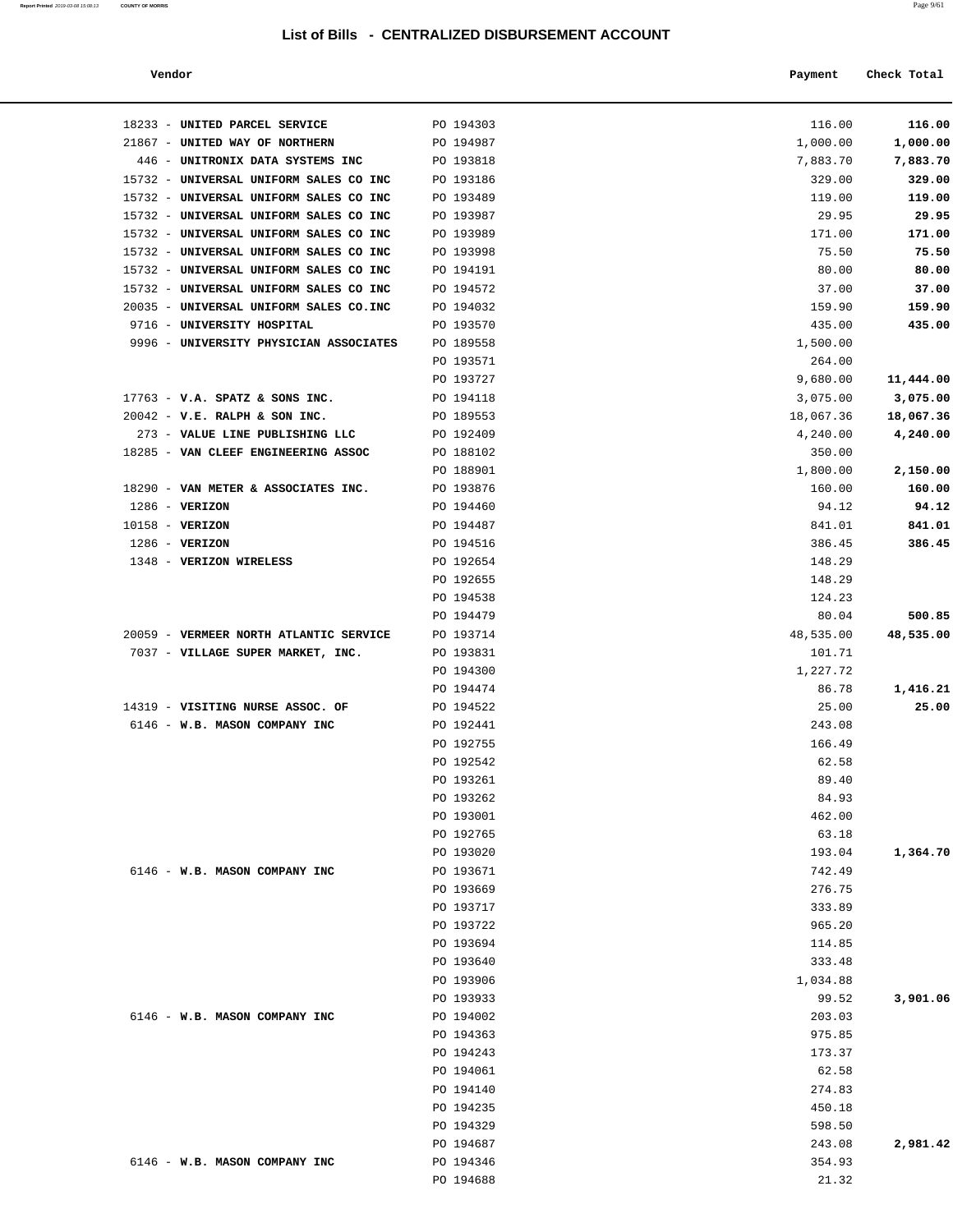| ena<br>ıT<br>ıດ |
|-----------------|

J.

| Vendor                                   |           | Payment   | Check Total    |
|------------------------------------------|-----------|-----------|----------------|
|                                          | PO 194394 | 44.70     |                |
|                                          | PO 194420 | 1,164.81  |                |
|                                          | PO 194478 | 31.29     |                |
|                                          | PO 194566 | 287.72    |                |
|                                          | PO 194510 | 0.95      |                |
|                                          | PO 194584 | 59.06     | 1,964.78       |
| 6146 - W.B. MASON COMPANY INC            | PO 194545 | 648.15    |                |
|                                          | PO 194560 | 178.80    |                |
|                                          | PO 194623 | 5.70      |                |
|                                          | PO 194618 | 72.47     |                |
|                                          | PO 194631 | 45.65     |                |
|                                          | PO 194633 | 1,155.31  |                |
|                                          | PO 194784 | 89.40     |                |
|                                          | PO 194785 | 1.90      | 2,197.38       |
| 6146 - W.B. MASON COMPANY INC            | PO 194576 | 44.70     |                |
|                                          | PO 194541 | 63.76     |                |
|                                          | PO 194520 | 93.20     | 201.66         |
| 6146 - W.B. MASON COMPANY INC            | PO 194672 | 96.52     |                |
|                                          | PO 194788 | 45.65     |                |
|                                          | PO 194789 | 45.65     |                |
|                                          | PO 194921 | 68.95     |                |
|                                          | PO 194920 | 13.00     | 269.77         |
| 18388 - WARREN COUNTY COMMUNITY COLL.    | PO 194542 | 3,152.00  |                |
|                                          | PO 194543 | 3,152.00  |                |
|                                          | PO 194544 | 2,856.00  |                |
|                                          | PO 194799 | 1,899.00  |                |
|                                          | PO 194800 |           |                |
|                                          |           | 1,370.00  |                |
|                                          | PO 194801 | 1,899.00  | 14,328.00      |
| 24231 - WATERS, MCPHERSON, MCNEILL, P.C. | PO 194311 | 525.00    | 525.00         |
| 24231 - WATERS, MCPHERSON, MCNEILL, P.C. | PO 194513 | 7,313.08  | 7,313.08       |
| 24231 - WATERS, MCPHERSON, MCNEILL, P.C. | PO 194514 | 3,852.85  | 3,852.85       |
| 24231 - WATERS, MCPHERSON, MCNEILL, P.C. | PO 194515 | 2,638.00  | 2,638.00       |
| 29644 - WAYNE MAKIN                      | PO 194738 | 100.00    | 100.00         |
| 18452 - WHARTON BORO MUNICIPAL           | PO 194664 | 1,436.10  | 1,436.10       |
| 4677 - WHITEMARSH CORPORATION            | PO 194411 | 233.05    |                |
|                                          | PO 194412 | 276.00    |                |
|                                          | PO 194413 | 314.48    | 823.53         |
| 13246 - WILLIAM F. BARNISH               | PO 194384 | 18,307.10 |                |
|                                          | PO 194385 | 5,705.38  |                |
|                                          | PO 194503 | 9,153.55  |                |
|                                          | PO 194504 | 2,852.69  | 36,018.72      |
| 8335 - WILLIAM PATERSON UNIVERSITY       | PO 194563 | 1,600.00  |                |
|                                          | PO 194817 | 1,712.00  | 3,312.00       |
| 889 - WORK N WEAR STORE                  | PO 193553 | 340.00    |                |
|                                          | PO 194360 | 280.00    | 620.00         |
| 18538 - WORK N WEAR STORE                | PO 193837 | 1,764.00  |                |
|                                          | PO 193838 | 90.00     | 1,854.00       |
| 29685 - WURTH USA INC.                   | PO 193283 | 130.30    |                |
|                                          | PO 193298 | 380.96    |                |
|                                          | PO 194414 | 1,085.95  | 1,597.21       |
| 20820 - Y-PERS INC                       | PO 193977 | 285.10    | 285.10         |
| 18599 - ACUITY SPECIALTY PRODUCTS, INC   | PO 193979 | 316.99    | 316.99         |
|                                          |           |           | -------------- |

TOTAL **11,404,836.97**

| Total to be paid from Fund 01 Current Fund   | 10,043,610.49 |
|----------------------------------------------|---------------|
| Total to be paid from Fund 02 Grant Fund     | 445,587.47    |
| Total to be paid from Fund 04 County Capital | 859,016.53    |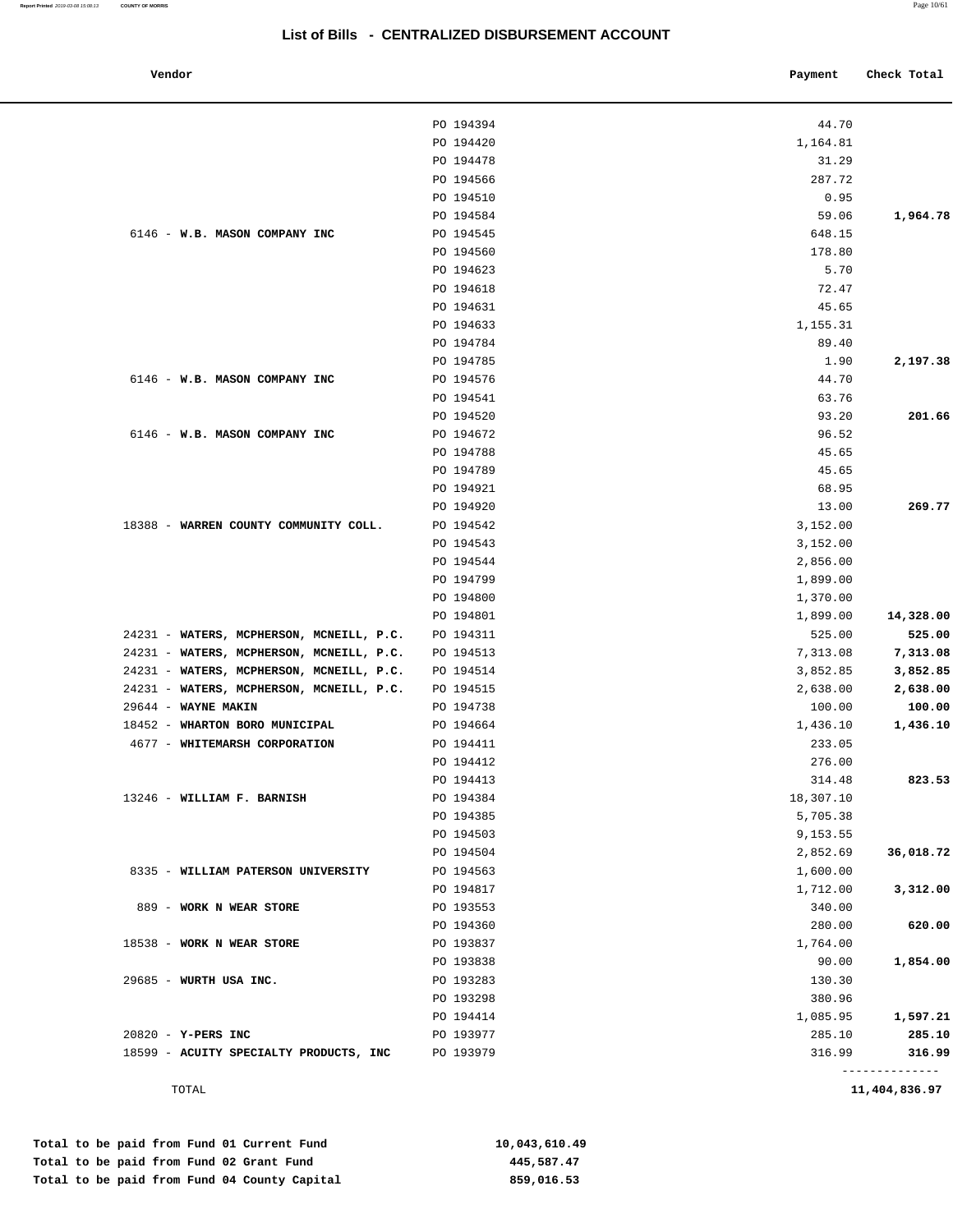**Vendor Payment Check Total**

Total to be paid from Fund 13 Dedicated Trust 56,622.48

 ============= 11,404,836.97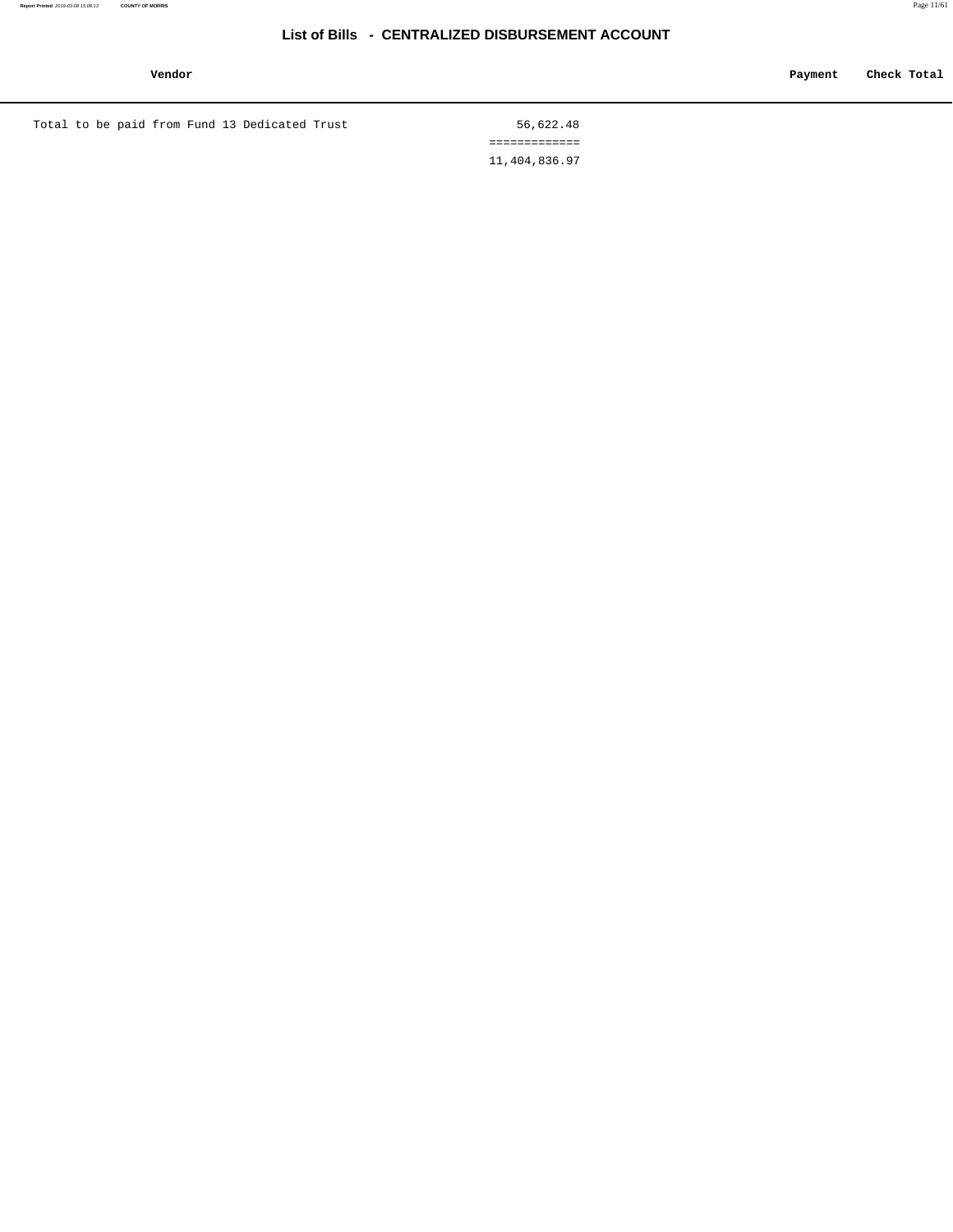**Report Printed** 2019-03-08 15:08:21 **COUNTY OF MORRIS** Page 12/61

============

## **List of Bills (Department/Account Detail) - CENTRALIZED DISBURSEMENT ACCOUNT**

| Account              | <b>PO #</b>           | Vendor                | Description         | Account Total<br>Payment |
|----------------------|-----------------------|-----------------------|---------------------|--------------------------|
| DEPARTMENT 040815    |                       |                       | <b>Current Fund</b> |                          |
| 01-160-05-040815-888 | 195065 PAPER MART INC | Bank Transfer Account | TOTAL FOR ACCOUNT   | 360.65<br>360.65         |

**TOTAL for DEPARTMENT 040815 360.65** 

## **County Administrator**

| 194481 DEENA LEARY                                    | 739.00            |              |
|-------------------------------------------------------|-------------------|--------------|
| 01-201-20-100100-023 Associations and Memberships     | TOTAL FOR ACCOUNT | 739.00       |
|                                                       |                   |              |
| 194497 OFFICE CONCEPTS GROUP, INC.                    | 98.34             |              |
| 194497 OFFICE CONCEPTS GROUP, INC.                    | 30.56             |              |
| 194497 OFFICE CONCEPTS GROUP, INC.                    | 17.00             |              |
| 194477 OFFICE CONCEPTS GROUP, INC.                    | 204.56            |              |
| 01-201-20-100100-058<br>Office Supplies & Stationery  | TOTAL FOR ACCOUNT | 350.46       |
|                                                       |                   |              |
| 195004 COUNTY OF MORRIS                               | 5.50              |              |
| 01-201-20-100100-068 Postage & Metered Mail           | TOTAL FOR ACCOUNT | 5.50         |
|                                                       |                   |              |
| 193709 MORRISTOWN PARKING AUTHORITY                   | 3,310.00          |              |
| 192058 HOOTSUITE MEDIA INC.                           | 12,000.10         |              |
| 01-201-20-100100-084<br>Other Outside Services        | TOTAL FOR ACCOUNT | 15,310.10    |
|                                                       |                   |              |
| 194857 CLEARY GIACOBBE ALFIERI &                      | 7,994.00          |              |
| 194858 CLEARY GIACOBBE ALFIERI &                      | 11,116.00         |              |
| 01-203-20-100100-084<br>(2018) Other Outside Services | TOTAL FOR ACCOUNT | 19,110.00    |
|                                                       |                   |              |
|                                                       |                   | ============ |
| TOTAL for County Administrator                        |                   | 35,515.06    |
|                                                       |                   |              |

#### **Personnel**

| 195064 PAPER MART INC<br>01-201-20-105100-058<br>Office Supplies & Stationery | TOTAL FOR ACCOUNT | 50.63<br>50.63       |
|-------------------------------------------------------------------------------|-------------------|----------------------|
| 195004 COUNTY OF MORRIS<br>Postage & Metered Mail<br>01-201-20-105100-068     | TOTAL FOR ACCOUNT | 1,012.65<br>1,012.65 |
| TOTAL for Personnel                                                           |                   | 1,063.28             |

**Board of Chosen Freeholders**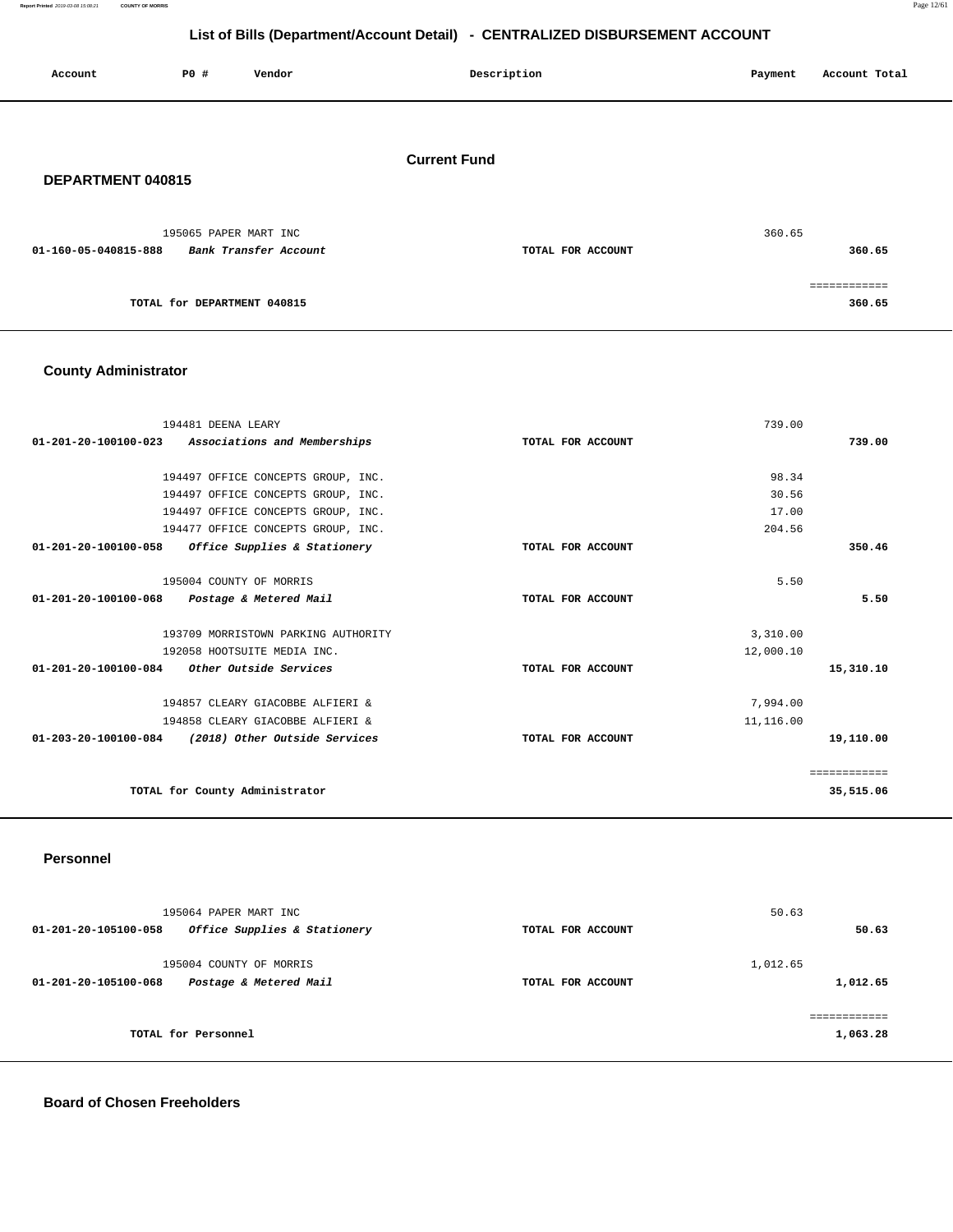| Account                            | PO#<br>Vendor                         | Description       | Account Total<br>Payment |
|------------------------------------|---------------------------------------|-------------------|--------------------------|
| <b>Board of Chosen Freeholders</b> |                                       |                   |                          |
|                                    | 195004 COUNTY OF MORRIS               |                   | 113.67                   |
| 01-201-20-110100-068               | Postage & Metered Mail                | TOTAL FOR ACCOUNT | 190.37                   |
|                                    | 193831 VILLAGE SUPER MARKET, INC.     |                   | 101.71                   |
|                                    | 193641 NEW JERSEY STATE               |                   | 299.00                   |
|                                    | 193641 NEW JERSEY STATE               |                   | 598.00                   |
|                                    | 192513 TROPICANA CASINO & RESORT      |                   | 140.00                   |
|                                    | 192513 TROPICANA CASINO & RESORT      |                   | 49.18                    |
|                                    | 194474 VILLAGE SUPER MARKET, INC.     |                   | 86.78                    |
| 01-201-20-110100-079               | Special Projects                      | TOTAL FOR ACCOUNT | 1,274.67                 |
|                                    | 193684 TROPICANA CASINO & RESORT      |                   | 140.00                   |
|                                    | 193684 TROPICANA CASINO & RESORT      |                   | 49.18                    |
| 01-201-20-110100-082               | Travel Expense                        | TOTAL FOR ACCOUNT | 189.18                   |
|                                    | 194315 REDRESS OFFICE MACHINES        |                   | 90.00                    |
| 01-201-20-110100-084               | Other Outside Services                | TOTAL FOR ACCOUNT | 90.00                    |
|                                    |                                       |                   | ============             |
|                                    | TOTAL for Board of Chosen Freeholders |                   | 1,744.22                 |

#### **Clerk of the Board**

| 194470 DAILY RECORD                                   |                   | 53.32        |
|-------------------------------------------------------|-------------------|--------------|
| 194470 DAILY RECORD                                   |                   | 35.00        |
| 194483 DAILY RECORD                                   |                   | 65.10        |
| 194934 DAILY RECORD                                   |                   | 20.21        |
| 194934 DAILY RECORD                                   |                   | 35.00        |
| 194512 MUNICIPAL CLERKS ASSO. OF MC                   |                   | 50.00        |
| $01 - 201 - 20 - 110105 - 022$<br>Advertising         | TOTAL FOR ACCOUNT | 258.63       |
| 194484 JANET DONALDSON                                |                   | 30.00        |
| 01-201-20-110105-095<br>Other Administrative Supplies | TOTAL FOR ACCOUNT | 30.00        |
|                                                       |                   |              |
|                                                       |                   | ============ |
| TOTAL for Clerk of the Board                          |                   | 288.63       |
|                                                       |                   |              |

## **County Clerk**

| 194302 I D CHECKING GUIDE<br>$01 - 201 - 20 - 120100 - 028$<br><b>Books &amp; Periodicals</b> | TOTAL FOR ACCOUNT | 29.95    | 29.95    |
|-----------------------------------------------------------------------------------------------|-------------------|----------|----------|
|                                                                                               |                   |          |          |
| 195004 COUNTY OF MORRIS                                                                       |                   | 1,093.60 |          |
| Postage & Metered Mail<br>01-201-20-120100-068                                                | TOTAL FOR ACCOUNT |          | 1,093.60 |
|                                                                                               |                   |          |          |
| 194303 UNITED PARCEL SERVICE                                                                  |                   | 116.00   |          |
| Other Outside Services<br>01-201-20-120100-084                                                | TOTAL FOR ACCOUNT |          | 116.00   |
| 194618 W.B. MASON COMPANY INC                                                                 |                   | 0.95     |          |
|                                                                                               |                   |          |          |
| 194618 W.B. MASON COMPANY INC                                                                 |                   | 71.52    |          |
| 01-201-20-120100-095<br>Other Administrative Supplies                                         | TOTAL FOR ACCOUNT |          | 72.47    |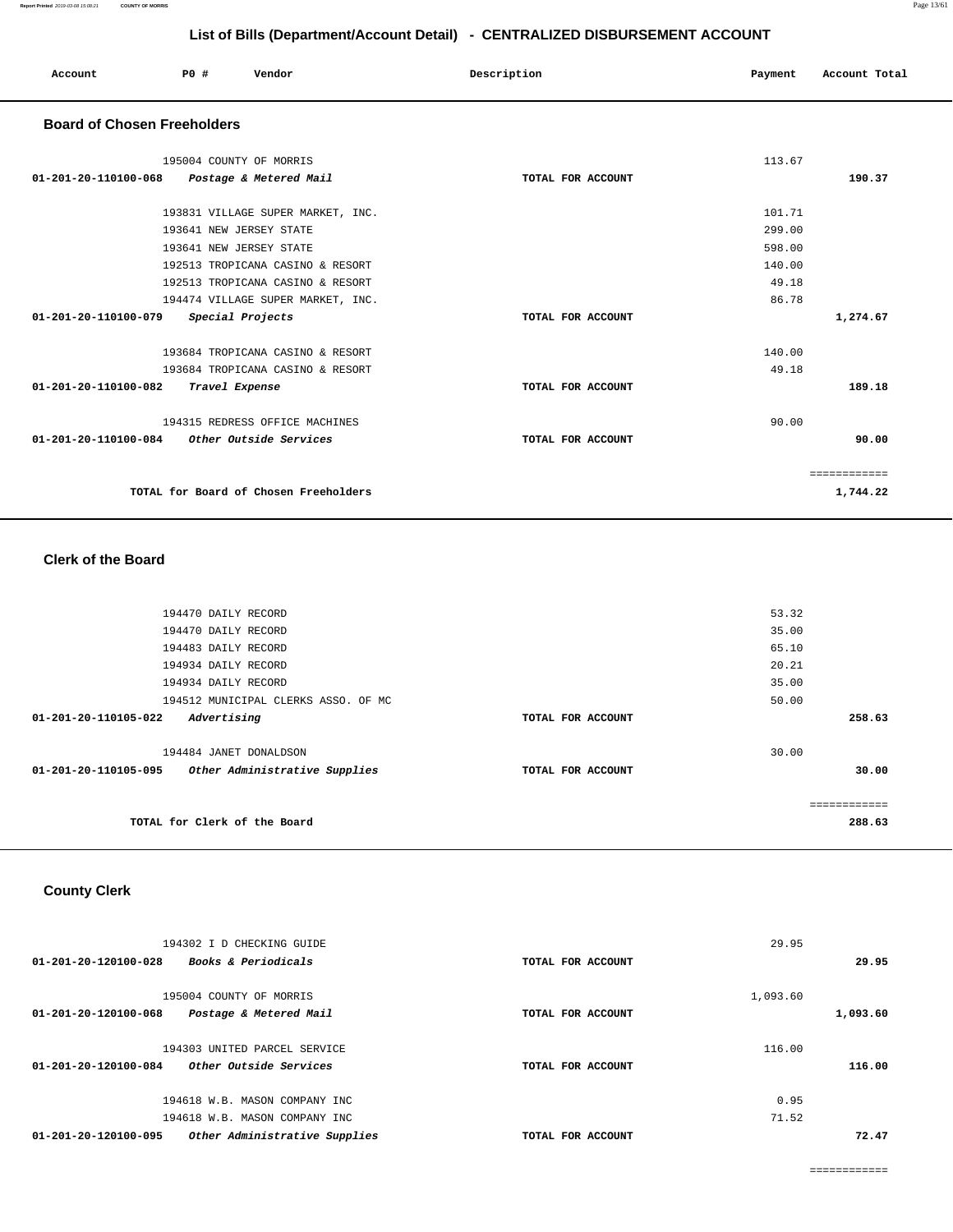| Account             | <b>PO #</b>            | Vendor | Description | Payment | Account Total |
|---------------------|------------------------|--------|-------------|---------|---------------|
| <b>County Clerk</b> |                        |        |             |         |               |
|                     | TOTAL for County Clerk |        |             |         | 1,312.02      |

**County Board of Elections**

| 194420 W.B. MASON COMPANY INC<br>01-201-20-121100-058<br>Office Supplies & Stationery | TOTAL FOR ACCOUNT | 1,164.81<br>1,164.81 |  |
|---------------------------------------------------------------------------------------|-------------------|----------------------|--|
| 195004 COUNTY OF MORRIS<br>01-201-20-121100-068<br>Postage & Metered Mail             | TOTAL FOR ACCOUNT | 3,037.80<br>3,037.80 |  |
| 195064 PAPER MART INC<br>01-201-20-121100-069<br>Printing                             | TOTAL FOR ACCOUNT | 3,070.25<br>3,070.25 |  |
| 194998 PHYLLIS COPPOLA                                                                |                   | 60.00                |  |
| 194998 PHYLLIS COPPOLA                                                                |                   | 60.00                |  |
| 194998 PHYLLIS COPPOLA                                                                |                   | 60.00                |  |
| 194998 PHYLLIS COPPOLA                                                                |                   | 60.00                |  |
| 194998 PHYLLIS COPPOLA                                                                |                   | 60.00                |  |
| 194998 PHYLLIS COPPOLA                                                                |                   | 60.00                |  |
| 194998 PHYLLIS COPPOLA                                                                |                   | 40.00                |  |
| Election Officer<br>01-201-20-121100-096                                              | TOTAL FOR ACCOUNT | 400.00               |  |
| 191757 DOMINION VOTING SYSTEMS INC                                                    |                   | 3,290.00             |  |
| 191757 DOMINION VOTING SYSTEMS INC                                                    |                   | 2,250.00             |  |
| 01-203-20-121100-096 (2018) Election Officer                                          | TOTAL FOR ACCOUNT | 5,540.00             |  |
|                                                                                       |                   | ============         |  |
| TOTAL for County Board of Elections                                                   |                   | 13,212.86            |  |

#### **Superintendent of Elections**

| 193082 PITNEY BOWES CREDIT CORP                     |                   | 525.00   |
|-----------------------------------------------------|-------------------|----------|
| National Voter Registration<br>01-201-20-121105-057 | TOTAL FOR ACCOUNT | 525.00   |
| 193085 MORRISTOWN POST OFFICE                       |                   | 4,000.00 |
| 193087 MORRISTOWN POST OFFICE                       |                   | 1,000.00 |
| 195004 COUNTY OF MORRIS                             |                   | 2.90     |
| Postage & Metered Mail<br>01-201-20-121105-068      | TOTAL FOR ACCOUNT | 5,002.90 |
|                                                     |                   |          |
| TOTAL for Superintendent of Elections               |                   | 5,527.90 |

## **County Elections (Cty Clerk)**

194615 TELESEARCH INC 672.52

 **01-201-20-121110-016 Outside Salaries & Wages TOTAL FOR ACCOUNT 672.52**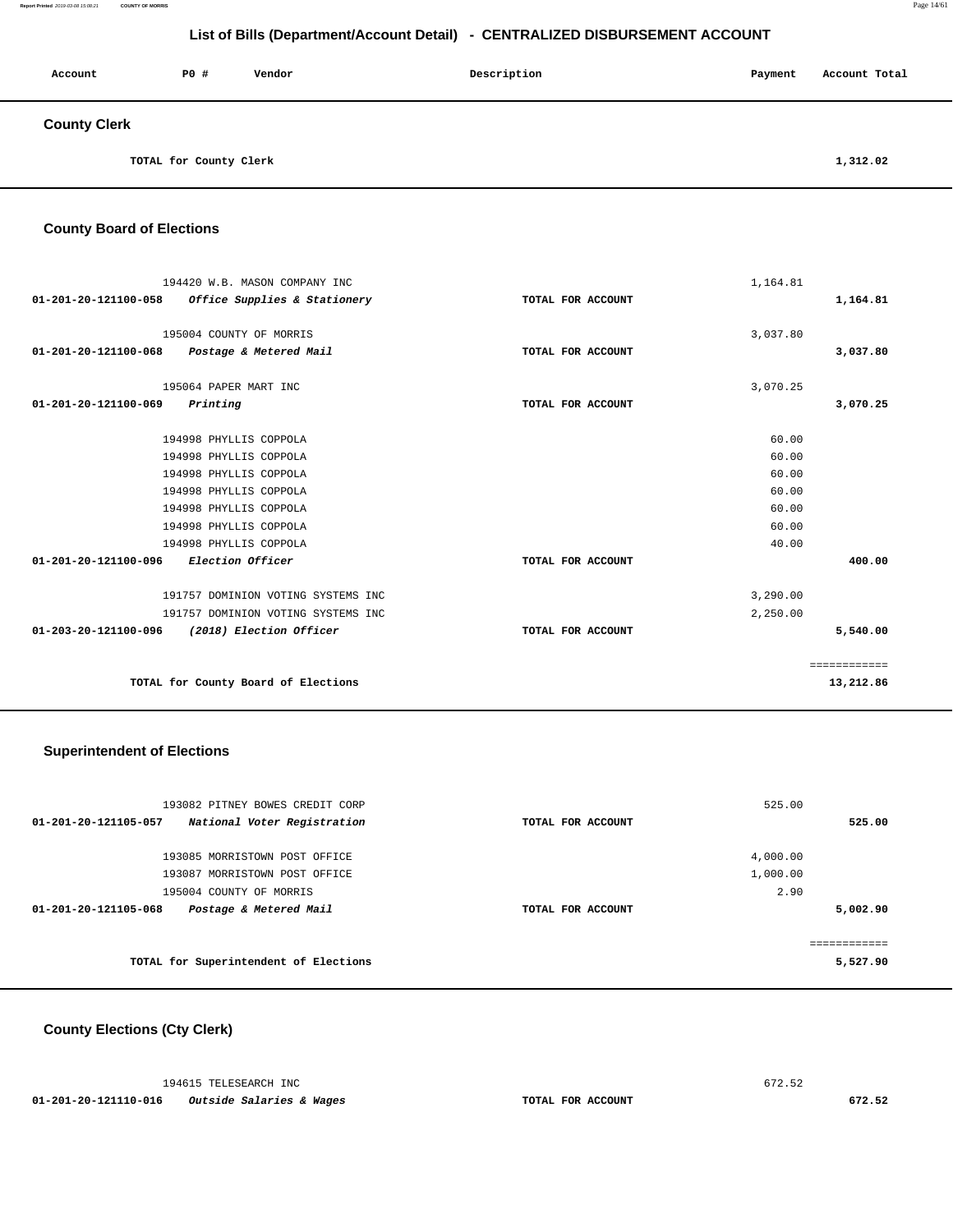**Report Printed** 2019-03-08 15:08:21 **COUNTY OF MORRIS** Page 15/61

## **List of Bills (Department/Account Detail) - CENTRALIZED DISBURSEMENT ACCOUNT**

| Account                             | PO# | Vendor                                 | Description       | Payment | Account Total          |
|-------------------------------------|-----|----------------------------------------|-------------------|---------|------------------------|
| <b>County Elections (Cty Clerk)</b> |     |                                        |                   |         |                        |
| 01-201-20-121110-068                |     | Postage & Metered Mail                 | TOTAL FOR ACCOUNT |         | 139.50                 |
|                                     |     | TOTAL for County Elections (Cty Clerk) |                   |         | ============<br>812.02 |

## **County Treasurer**

| 195113 NJ ASSOC OF COUNTY FINANCE OFFICERS                     |                   | 350.00       |          |
|----------------------------------------------------------------|-------------------|--------------|----------|
| 01-201-20-130100-023<br>Associations and Memberships           | TOTAL FOR ACCOUNT |              | 350.00   |
|                                                                |                   |              |          |
| 194141 NEW JERSEY LEAGUE OF                                    |                   | 35.00        |          |
| $01 - 201 - 20 - 130100 - 039$<br>Education Schools & Training | TOTAL FOR ACCOUNT |              | 35.00    |
| 195066 PAPER MART INC                                          |                   | 260.50       |          |
| 195064 PAPER MART INC                                          |                   | 199.00       |          |
|                                                                |                   |              |          |
| 194329 W.B. MASON COMPANY INC                                  |                   | 454.44       |          |
| 194329 W.B. MASON COMPANY INC                                  |                   | $-35.86$     |          |
| 194329 W.B. MASON COMPANY INC                                  |                   | $-28.33$     |          |
| 01-201-20-130100-058<br>Office Supplies & Stationery           | TOTAL FOR ACCOUNT |              | 849.75   |
| 195004 COUNTY OF MORRIS                                        |                   | 41.20        |          |
| 01-201-20-130100-068<br>Postage & Metered Mail                 | TOTAL FOR ACCOUNT |              | 41.20    |
| 193753 MUNICIPAL SOFTWARE INC                                  |                   | 8,900.00     |          |
| 01-201-20-130100-078<br>Software Maintenance                   | TOTAL FOR ACCOUNT |              | 8,900.00 |
|                                                                |                   | ============ |          |
| TOTAL for County Treasurer                                     |                   | 10,175.95    |          |

## **Purchasing Division**

| 194327 OFFICE CONCEPTS GROUP, INC.                    |                   | 33.46  |
|-------------------------------------------------------|-------------------|--------|
| 194327 OFFICE CONCEPTS GROUP, INC.                    |                   | 33.98  |
| 194007 OFFICE CONCEPTS GROUP, INC.                    |                   | 15.04  |
| 194007 OFFICE CONCEPTS GROUP, INC.                    |                   | 39.38  |
| 194672 W.B. MASON COMPANY INC                         |                   | 96.52  |
| 01-201-20-130105-058<br>Office Supplies & Stationery  | TOTAL FOR ACCOUNT | 218.38 |
|                                                       |                   |        |
| 195004 COUNTY OF MORRIS                               |                   | 163.00 |
| 01-201-20-130105-068 Postage & Metered Mail           | TOTAL FOR ACCOUNT | 163.00 |
|                                                       |                   |        |
| 194478 W.B. MASON COMPANY INC                         |                   | 31.29  |
| 194510 W.B. MASON COMPANY INC                         |                   | 0.95   |
| 195064 PAPER MART INC                                 |                   | 335.63 |
| 01-201-20-130105-095<br>Other Administrative Supplies | TOTAL FOR ACCOUNT | 367.87 |
|                                                       |                   |        |
|                                                       |                   |        |
| TOTAL for Purchasing Division                         |                   | 749.25 |
|                                                       |                   |        |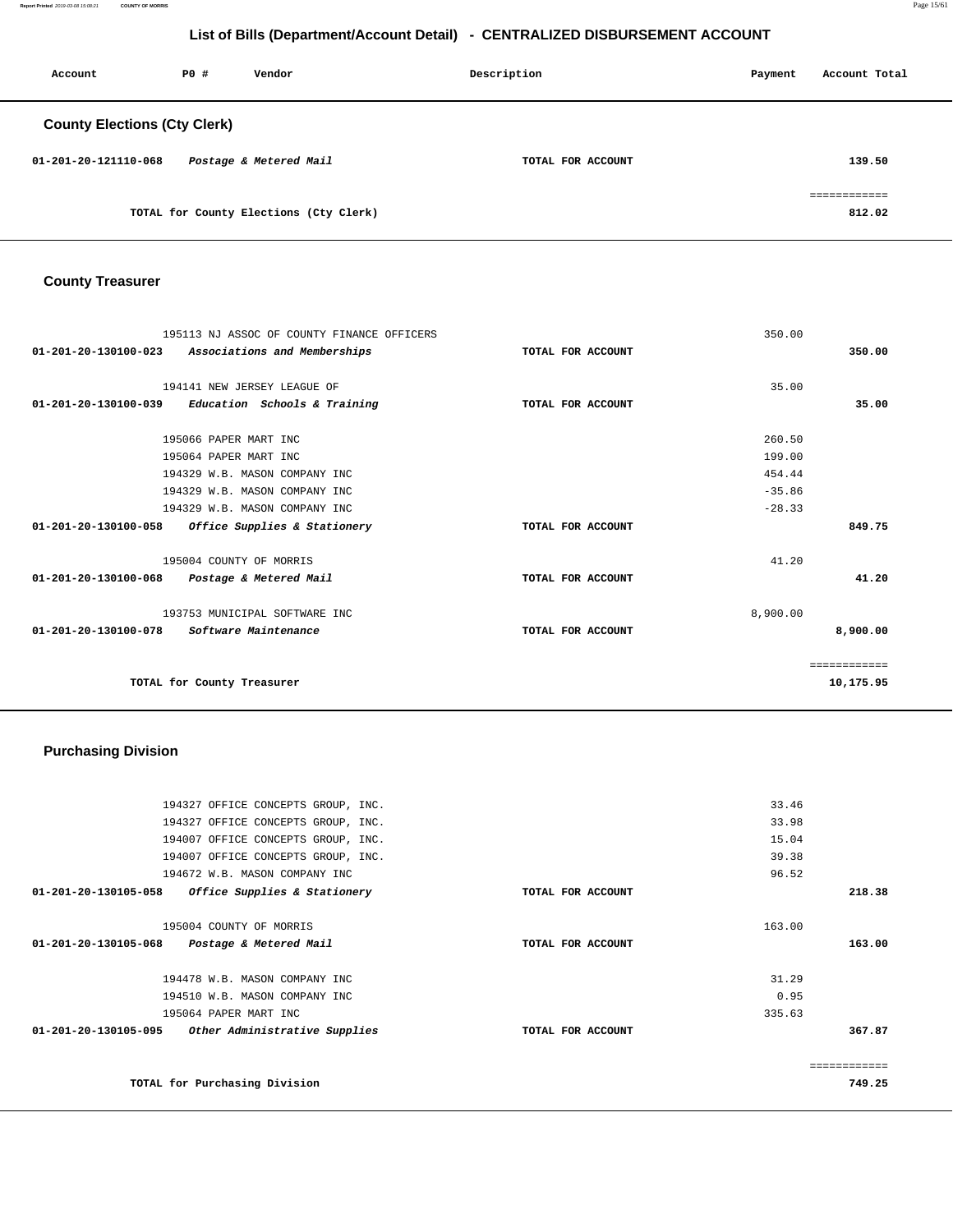| Account              | P0#                       | Vendor                          | Description       | Payment   | Account Total             |
|----------------------|---------------------------|---------------------------------|-------------------|-----------|---------------------------|
| 01-201-20-130110-069 | Printing                  | 195215 COUNTY COLLEGE OF MORRIS | TOTAL FOR ACCOUNT | 17,716.75 | 17,716.75                 |
|                      | TOTAL for Office Services |                                 |                   |           | ============<br>17,716.75 |

## **Information Technology Div**

| 194100 UNITED PARCEL SERVICE<br>195004 COUNTY OF MORRIS                             |                   | 21.63<br>4.00 |                           |
|-------------------------------------------------------------------------------------|-------------------|---------------|---------------------------|
| 01-201-20-140100-068<br>Postage & Metered Mail                                      | TOTAL FOR ACCOUNT |               | 25.63                     |
| 194911 CITYSIDE ARCHIVES, LLC<br>01-201-20-140100-073<br>Records Managment Services | TOTAL FOR ACCOUNT | 5,128.66      | 5,128.66                  |
| 190213 SHI INTERNATIONAL CORP<br>01-203-20-140100-036<br>(2018) Contracted Services | TOTAL FOR ACCOUNT | 30,225.00     | 30,225.00                 |
| TOTAL for Information Technology Div                                                |                   |               | ------------<br>35,379.29 |

## **County Board of Taxation**

| 195066 PAPER MART INC                                                     |                   | 130.25         |
|---------------------------------------------------------------------------|-------------------|----------------|
| 195064 PAPER MART INC                                                     |                   | 435.00         |
| Office Supplies & Stationery<br>01-201-20-150100-058                      | TOTAL FOR ACCOUNT | 565.25         |
| 195004 COUNTY OF MORRIS<br>Postage & Metered Mail<br>01-201-20-150100-068 | TOTAL FOR ACCOUNT | 79.80<br>79.80 |
|                                                                           |                   |                |
| TOTAL for County Board of Taxation                                        |                   | 645.05         |

## **County Counsel**

| 194958 STACI SANTUCCI                                |                   | 212.00 |          |
|------------------------------------------------------|-------------------|--------|----------|
| 01-201-20-155100-023<br>Associations and Memberships | TOTAL FOR ACCOUNT |        | 212.00   |
| 194977 CHASAN, LAMPARELLO, MALLON                    |                   | 615.00 |          |
|                                                      |                   |        |          |
| 194977 CHASAN, LAMPARELLO, MALLON                    |                   | 593.85 |          |
| 01-201-20-155100-051<br>Legal                        | TOTAL FOR ACCOUNT |        | 1,208.85 |
|                                                      |                   |        |          |
| 194346 W.B. MASON COMPANY INC                        |                   | 354.93 |          |
| 01-201-20-155100-058<br>Office Supplies & Stationery | TOTAL FOR ACCOUNT |        | 354.93   |
|                                                      |                   |        |          |
| 195004 COUNTY OF MORRIS                              |                   | 73.95  |          |
| 01-201-20-155100-068<br>Postage & Metered Mail       | TOTAL FOR ACCOUNT |        | 73.95    |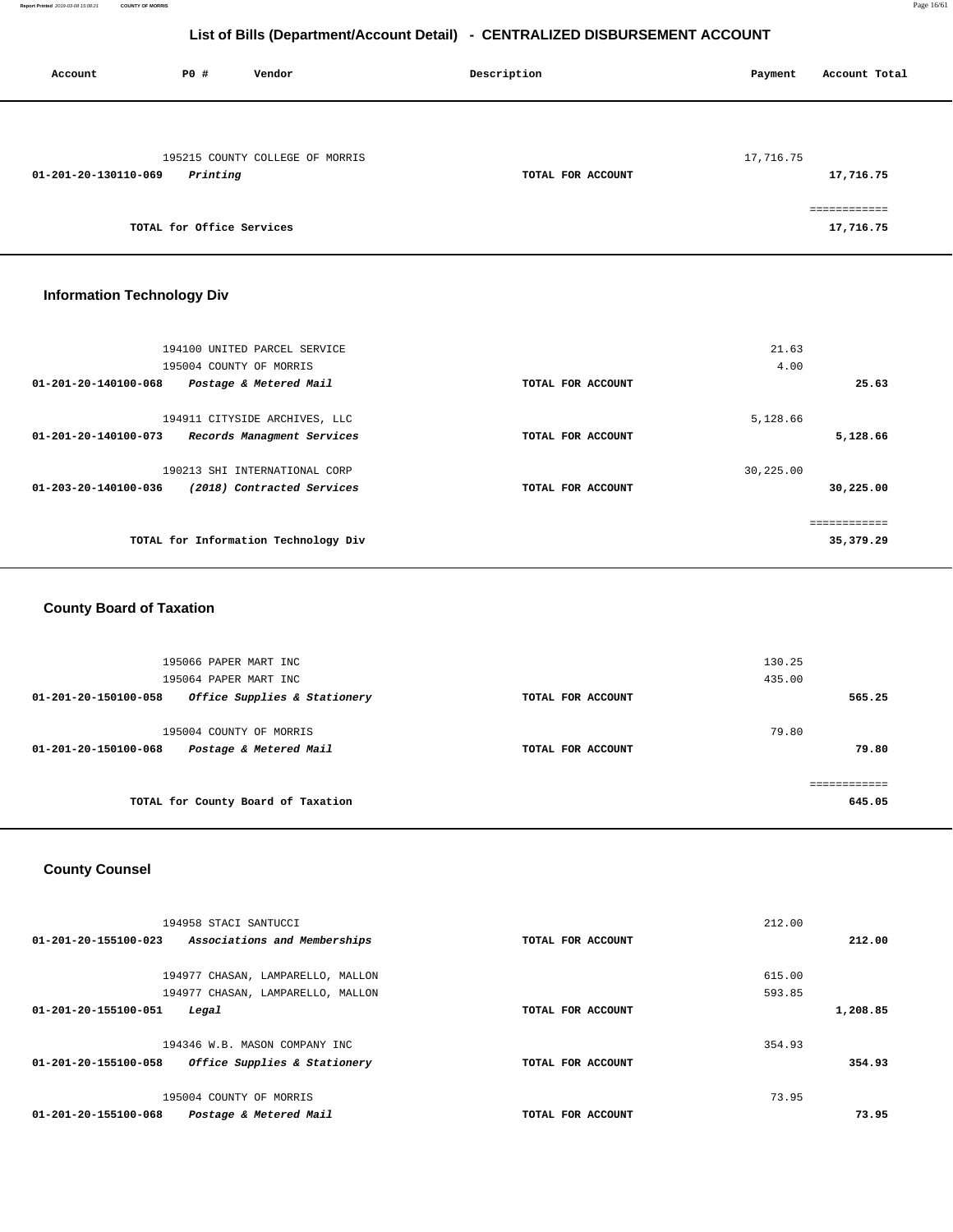**Report Printed** 2019-03-08 15:08:21 **COUNTY OF MORRIS** Page 17/61

## **List of Bills (Department/Account Detail) - CENTRALIZED DISBURSEMENT ACCOUNT**

| Account               | PO#                      | Vendor | Description       | Payment | Account Total            |
|-----------------------|--------------------------|--------|-------------------|---------|--------------------------|
| <b>County Counsel</b> |                          |        |                   |         |                          |
| 01-203-20-155100-050  | $(2018)$ Law Books       |        | TOTAL FOR ACCOUNT |         | 184.00                   |
|                       | TOTAL for County Counsel |        |                   |         | ============<br>2,033.73 |

## **County Surrogate**

|                                | 194496 TELESEARCH INC                                     |                   | 614.25   |              |
|--------------------------------|-----------------------------------------------------------|-------------------|----------|--------------|
|                                | 194496 TELESEARCH INC                                     |                   | 491.40   |              |
|                                | 194496 TELESEARCH INC                                     |                   | 614.25   |              |
|                                | 194498 TELESEARCH INC                                     |                   | 544.05   |              |
|                                | 194498 TELESEARCH INC                                     |                   | 614.25   |              |
|                                | 194500 TELESEARCH INC                                     |                   | 491.40   |              |
|                                | 194500 TELESEARCH INC                                     |                   | 504.56   |              |
| $01 - 201 - 20 - 160100 - 016$ | Outside Salaries & Wages                                  | TOTAL FOR ACCOUNT |          | 3,874.16     |
|                                |                                                           |                   |          |              |
|                                | 195004 COUNTY OF MORRIS                                   |                   | 213.75   |              |
| 01-201-20-160100-068           | Postage & Metered Mail                                    | TOTAL FOR ACCOUNT |          | 213.75       |
|                                |                                                           |                   |          |              |
|                                | 194633 W.B. MASON COMPANY INC                             |                   | 1,155.31 |              |
|                                | 195066 PAPER MART INC                                     |                   | 202.75   |              |
| 01-201-20-160100-095           | Other Administrative Supplies                             | TOTAL FOR ACCOUNT |          | 1,358.06     |
|                                |                                                           |                   |          |              |
|                                | 194631 W.B. MASON COMPANY INC                             |                   | 44.70    |              |
|                                | 194631 W.B. MASON COMPANY INC                             |                   | 0.95     |              |
|                                | 01-203-20-160100-095 (2018) Other Administrative Supplies | TOTAL FOR ACCOUNT |          | 45.65        |
|                                |                                                           |                   |          |              |
|                                |                                                           |                   |          | ============ |
|                                | TOTAL for County Surrogate                                |                   |          | 5,491.62     |
|                                |                                                           |                   |          |              |

# **Engineering**

| 36.23  |
|--------|
|        |
|        |
| 399.80 |
|        |
| 15.90  |
|        |
|        |
|        |
|        |
|        |
| 125.36 |
|        |
| 34.90  |
|        |

============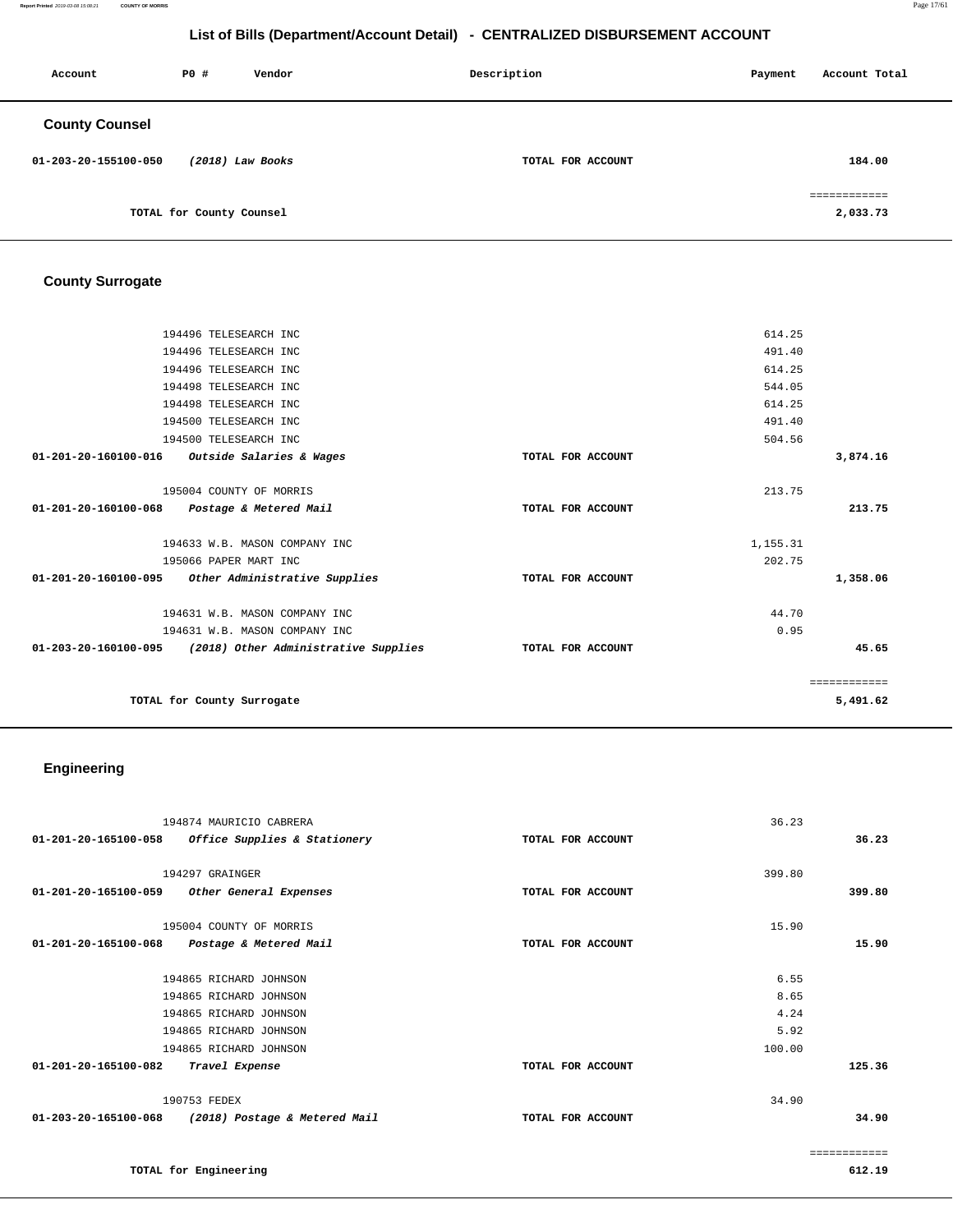**Report Printed** 2019-03-08 15:08:21 **COUNTY OF MORRIS** Page 18/61

## **List of Bills (Department/Account Detail) - CENTRALIZED DISBURSEMENT ACCOUNT**

| Account                    | P0 #                          | Vendor                                            | Description       | Payment | Account Total |
|----------------------------|-------------------------------|---------------------------------------------------|-------------------|---------|---------------|
| <b>Heritage Commission</b> |                               |                                                   |                   |         |               |
| 01-201-20-175100-068       |                               | 195004 COUNTY OF MORRIS<br>Postage & Metered Mail | TOTAL FOR ACCOUNT | 4.05    | 4.05          |
|                            | TOTAL for Heritage Commission |                                                   |                   |         | 4.05          |
|                            |                               |                                                   |                   |         |               |

## **Planning Board**

| 194438 NJ COUNTY PLANNERS ASSOCIATION, C/O                     |                   | 30.00  |
|----------------------------------------------------------------|-------------------|--------|
| Education Schools & Training<br>$01 - 201 - 20 - 180100 - 039$ | TOTAL FOR ACCOUNT | 30.00  |
| 195004 COUNTY OF MORRIS                                        |                   | 22.25  |
| 01-201-20-180100-068<br>Postage & Metered Mail                 | TOTAL FOR ACCOUNT | 22.25  |
| 195064 PAPER MART INC                                          |                   | 50.63  |
| $01 - 201 - 20 - 180100 - 069$<br>Printing                     | TOTAL FOR ACCOUNT | 50.63  |
|                                                                |                   |        |
| TOTAL for Planning Board                                       |                   | 102.88 |

## **County Weights & Measures**

| 195004 COUNTY OF MORRIS<br>01-201-22-201100-068<br>Postage & Metered Mail       | TOTAL FOR ACCOUNT | 29.95<br>29.95                     |  |
|---------------------------------------------------------------------------------|-------------------|------------------------------------|--|
| 195045 COUNTY OF MORRIS<br>01-201-22-201100-329<br>Hospital Insurance Premiums  | TOTAL FOR ACCOUNT | 39,436.96<br>39,436.96             |  |
| 193444 CRYSTAL SPRINGS<br>(2018) Other Outside Services<br>01-203-22-201100-084 | TOTAL FOR ACCOUNT | 7.92<br>7.92                       |  |
| TOTAL for County Weights & Measures                                             |                   | . = = = = = = = = = =<br>39,474.83 |  |

## **Employee Group Insurance**

| 194086 BROWN & BROWN METRO, INC.                              |                   | 6, 250.00 |
|---------------------------------------------------------------|-------------------|-----------|
| 194086 BROWN & BROWN METRO, INC.                              |                   | 6, 250.00 |
| Employee Group Insurance Expenditures<br>01-201-23-220100-090 | TOTAL FOR ACCOUNT | 12,500.00 |
|                                                               |                   |           |
| 192443 DISCOVERY BENEFITS INC.                                |                   | 738.50    |
| 191354 DENISE MADDALONI                                       |                   | 1,608.00  |
| 191688 SABINE VON AULOCK                                      |                   | 804.00    |
| 191338 RICHARD LOOCK                                          |                   | 2,250.00  |
| 191369 BETTY MCBURNEY                                         |                   | 1,258.80  |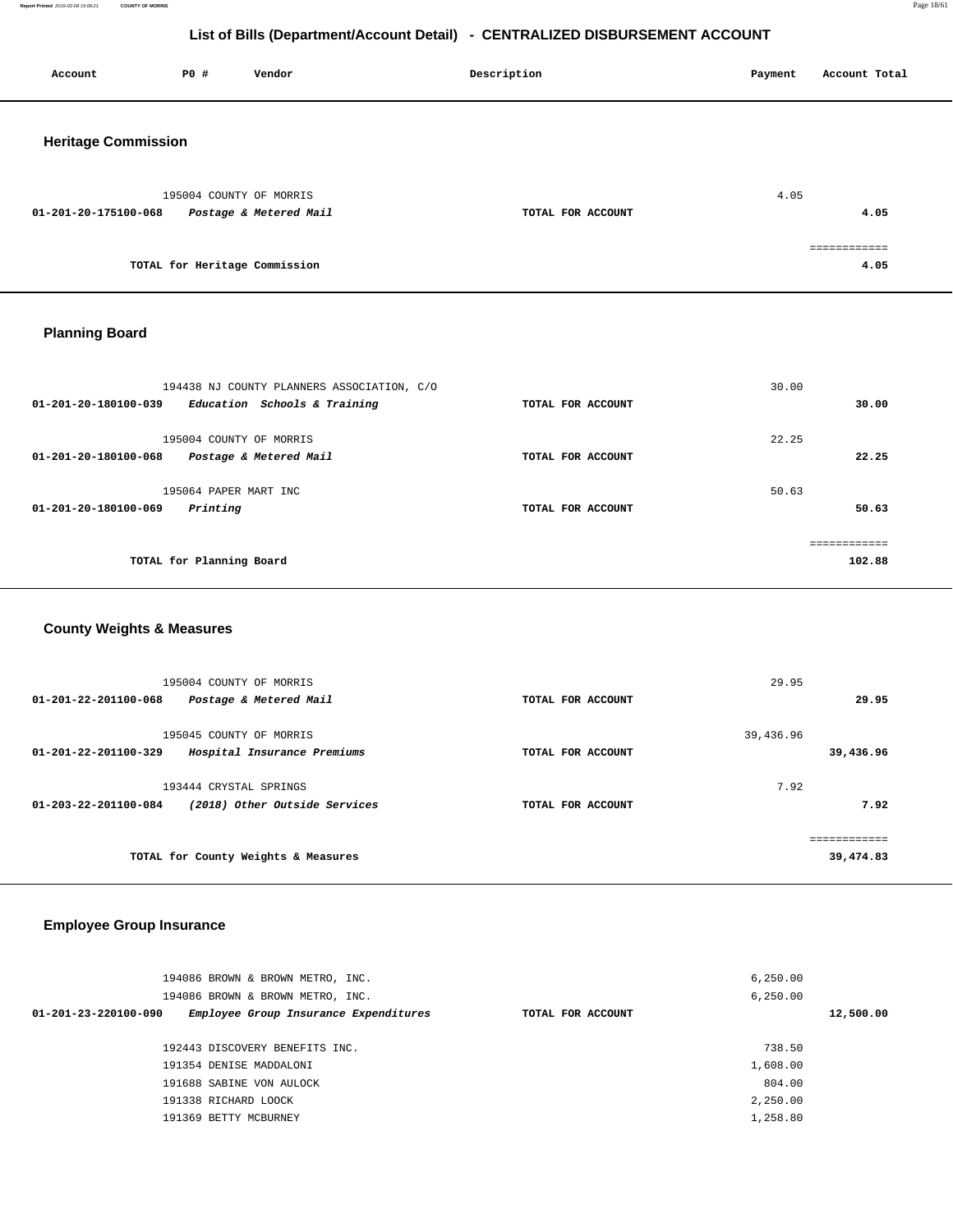| Account                         | PO# | Vendor                                   | Description       | Payment | Account Total             |
|---------------------------------|-----|------------------------------------------|-------------------|---------|---------------------------|
| <b>Employee Group Insurance</b> |     |                                          |                   |         |                           |
| 01-203-23-220100-090            |     | (2018) Employee Group Insurance Expendit | TOTAL FOR ACCOUNT |         | 7,463.30                  |
|                                 |     | TOTAL for Employee Group Insurance       |                   |         | essessessess<br>19,963.30 |

## **Office of Emergency Management**

| 194479 VERIZON WIRELESS                                        | 80.04             |              |
|----------------------------------------------------------------|-------------------|--------------|
| Cellular Phones/Pagers<br>01-201-25-252100-031                 | TOTAL FOR ACCOUNT | 80.04        |
|                                                                |                   |              |
| 194300 VILLAGE SUPER MARKET, INC.                              | 990.84            |              |
| 194300 VILLAGE SUPER MARKET, INC.                              | 236.88            |              |
| Education Schools & Training<br>01-201-25-252100-039           | TOTAL FOR ACCOUNT | 1,227.72     |
| 193933 W.B. MASON COMPANY INC                                  | 99.52             |              |
| $01 - 201 - 25 - 252100 - 058$<br>Office Supplies & Stationery | TOTAL FOR ACCOUNT | 99.52        |
| 194236 FEDEX                                                   | 85.67             |              |
| 195004 COUNTY OF MORRIS                                        | 0.50              |              |
| $01 - 201 - 25 - 252100 - 068$<br>Postage & Metered Mail       | TOTAL FOR ACCOUNT | 86.17        |
| 194499 PREMIER GLOBAL SERVICES                                 | 23.93             |              |
| 01-201-25-252100-146<br>Telephone                              | TOTAL FOR ACCOUNT | 23.93        |
| 194439 TURN OUT UNIFORMS, INC.                                 | 1,048.00          |              |
| $01 - 203 - 25 - 252100 - 090$<br>(2018) Program Expenditures  | TOTAL FOR ACCOUNT | 1,048.00     |
|                                                                |                   | ============ |
| TOTAL for Office of Emergency Management                       |                   | 2,565.38     |

#### **Communications Center**

| 194441 RUTGERS UNIVERSITY                                |                   | 3,700.00  |              |
|----------------------------------------------------------|-------------------|-----------|--------------|
| 194441 RUTGERS UNIVERSITY                                |                   | 3,700.00  |              |
| 194441 RUTGERS UNIVERSITY                                |                   | 3,700.00  |              |
| 194441 RUTGERS UNIVERSITY                                |                   | 3,700.00  |              |
| 194461 PRIORITY DISPATCH CORP.                           |                   | 500.00    |              |
| 01-201-25-252105-039<br>Education Schools & Training     | TOTAL FOR ACCOUNT |           | 15,300.00    |
| 195004 COUNTY OF MORRIS                                  |                   | 1.45      |              |
| $01 - 201 - 25 - 252105 - 068$<br>Postage & Metered Mail | TOTAL FOR ACCOUNT |           | 1.45         |
|                                                          |                   |           |              |
| 193992 KEYSTONE PUBLIC SAFETY INC.                       |                   | 80,010.00 |              |
| 01-201-25-252105-078<br>Software Maintenance             | TOTAL FOR ACCOUNT |           | 80,010.00    |
| 194447 JERSEY CENTRAL POWER & LIGHT                      |                   | 476.56    |              |
| 194447 JERSEY CENTRAL POWER & LIGHT                      |                   | 414.88    |              |
| 194447 JERSEY CENTRAL POWER & LIGHT                      |                   | 440.62    |              |
| 194447 JERSEY CENTRAL POWER & LIGHT                      |                   | 324.53    |              |
| $01 - 201 - 25 - 252105 - 137$<br>Electricity            | TOTAL FOR ACCOUNT |           | 1,656.59     |
|                                                          |                   |           |              |
|                                                          |                   |           | ============ |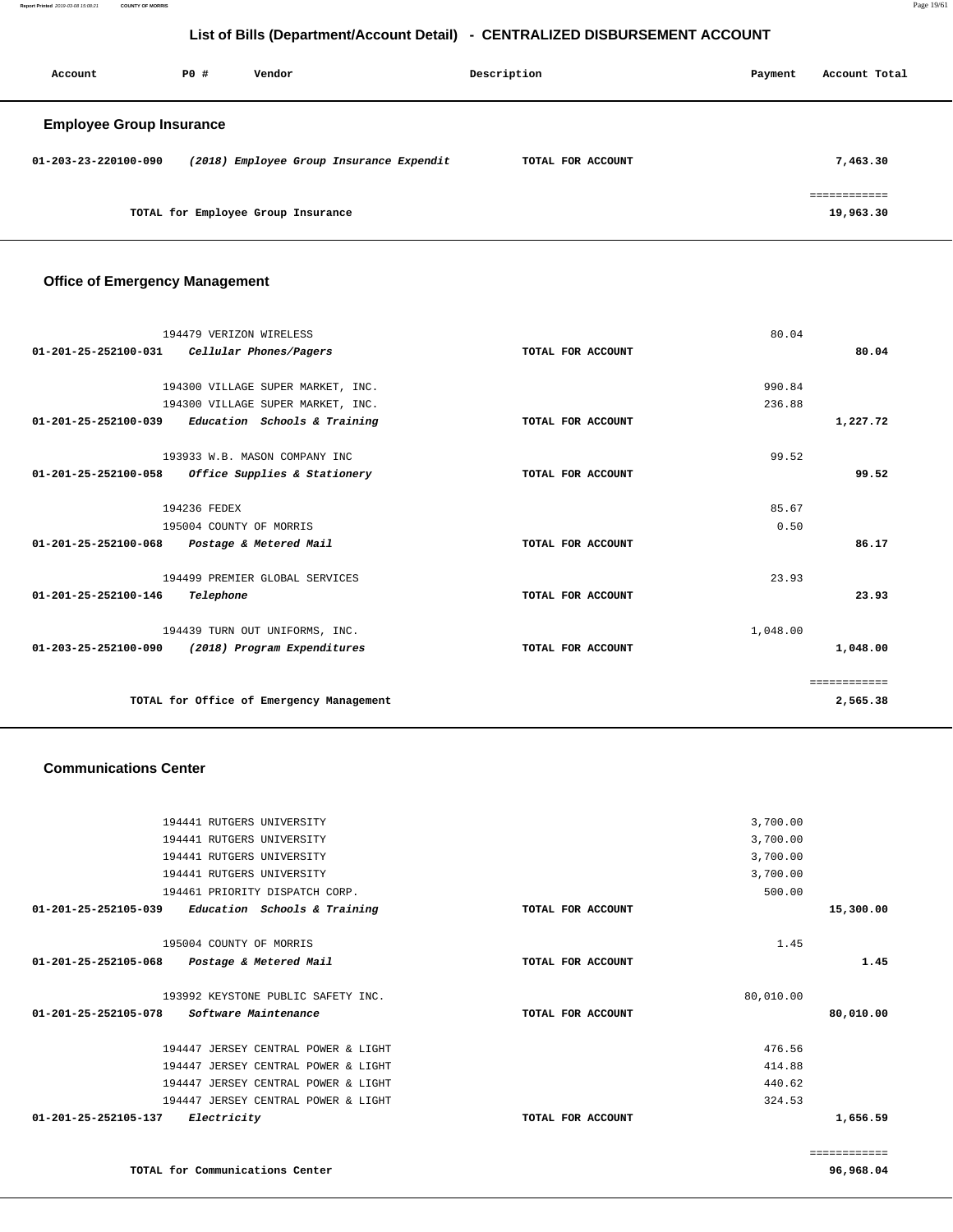**Report Printed** 2019-03-08 15:08:21 **COUNTY OF MORRIS** Page 20/61

## **List of Bills (Department/Account Detail) - CENTRALIZED DISBURSEMENT ACCOUNT**

| Account | P0 # | Vendor | Description | Payment | Account Total |
|---------|------|--------|-------------|---------|---------------|
|         |      |        |             |         |               |

## **County Medical Examiner Office**

| 195004 COUNTY OF MORRIS                          |                   | 11.55    |              |
|--------------------------------------------------|-------------------|----------|--------------|
| 01-201-25-254100-068<br>Postage & Metered Mail   | TOTAL FOR ACCOUNT |          | 11.55        |
|                                                  |                   |          |              |
| 194237 B & H PHOTO-VIDEO INC.                    |                   | 46.62    |              |
| 193451 MERRICK INC.                              |                   | 350.00   |              |
| 193451 MERRICK INC.                              |                   | 15.00    |              |
| 01-201-25-254100-203<br>X-Ray & Medical Supplies | TOTAL FOR ACCOUNT |          | 411.62       |
| 189558 UNIVERSITY PHYSICIAN ASSOCIATES           |                   | 1,500.00 |              |
| 01-203-25-254100-035<br>(2018) Consultation Fee  | TOTAL FOR ACCOUNT |          | 1,500.00     |
|                                                  |                   |          | ============ |
| TOTAL for County Medical Examiner Office         |                   |          | 1,923.17     |
|                                                  |                   |          |              |

## **County Sheriff's Department**

| 191837 IACP                                        |                   | 190.00   |          |
|----------------------------------------------------|-------------------|----------|----------|
| 193189 IACP                                        |                   | 190.00   |          |
| 191838 IACP                                        |                   | 190.00   |          |
|                                                    |                   |          |          |
| 193177 NJ PUBLIC SAFETY ACCREDITATION              |                   | 300.00   |          |
| 194182 CALEA                                       |                   | 4,795.00 |          |
| 01-201-25-270100-023 Associations and Memberships  | TOTAL FOR ACCOUNT |          | 5,665.00 |
| 193594 LASER TECHNOLOGY, INC.                      |                   | 199.00   |          |
| 01-201-25-270100-047 Identification Equip&Supplies | TOTAL FOR ACCOUNT |          | 199.00   |
|                                                    |                   |          |          |
| 194571 RIOS' ENGRAVING                             |                   | 89.00    |          |
| 194571 RIOS' ENGRAVING                             |                   | 89.00    |          |
| 194545 W.B. MASON COMPANY INC                      |                   | 120.69   |          |
| 194545 W.B. MASON COMPANY INC                      |                   | 17.88    |          |
| 194545 W.B. MASON COMPANY INC                      |                   | 26.82    |          |
| 194545 W.B. MASON COMPANY INC                      |                   | 26.82    |          |
| 194545 W.B. MASON COMPANY INC                      |                   | 120.69   |          |
| 194545 W.B. MASON COMPANY INC                      |                   | 44.70    |          |
| 194545 W.B. MASON COMPANY INC                      |                   | 71.52    |          |
| 194545 W.B. MASON COMPANY INC                      |                   | 53.64    |          |
| 194545 W.B. MASON COMPANY INC                      |                   | 111.75   |          |
| 194545 W.B. MASON COMPANY INC                      |                   | 53.64    |          |
| 193996 RIOS' ENGRAVING                             |                   | 89.00    |          |
| 193178 CALEA                                       |                   | 48.00    |          |
| 193178 CALEA                                       |                   | 7.00     |          |
| 01-201-25-270100-059 Other General Expenses        | TOTAL FOR ACCOUNT |          | 970.15   |
| 195004 COUNTY OF MORRIS                            |                   | 777.25   |          |
| 01-201-25-270100-068 Postage & Metered Mail        | TOTAL FOR ACCOUNT |          | 777.25   |
| 195066 PAPER MART INC                              |                   | 589.63   |          |
| 195064 PAPER MART INC                              |                   | 53.75    |          |
| $01 - 201 - 25 - 270100 - 069$ Printing            | TOTAL FOR ACCOUNT |          | 643.38   |
| 194575 THOMSON REUTER-WEST                         |                   | 1,102.81 |          |
| 01-201-25-270100-078<br>Software Maintenance       | TOTAL FOR ACCOUNT |          | 1,102.81 |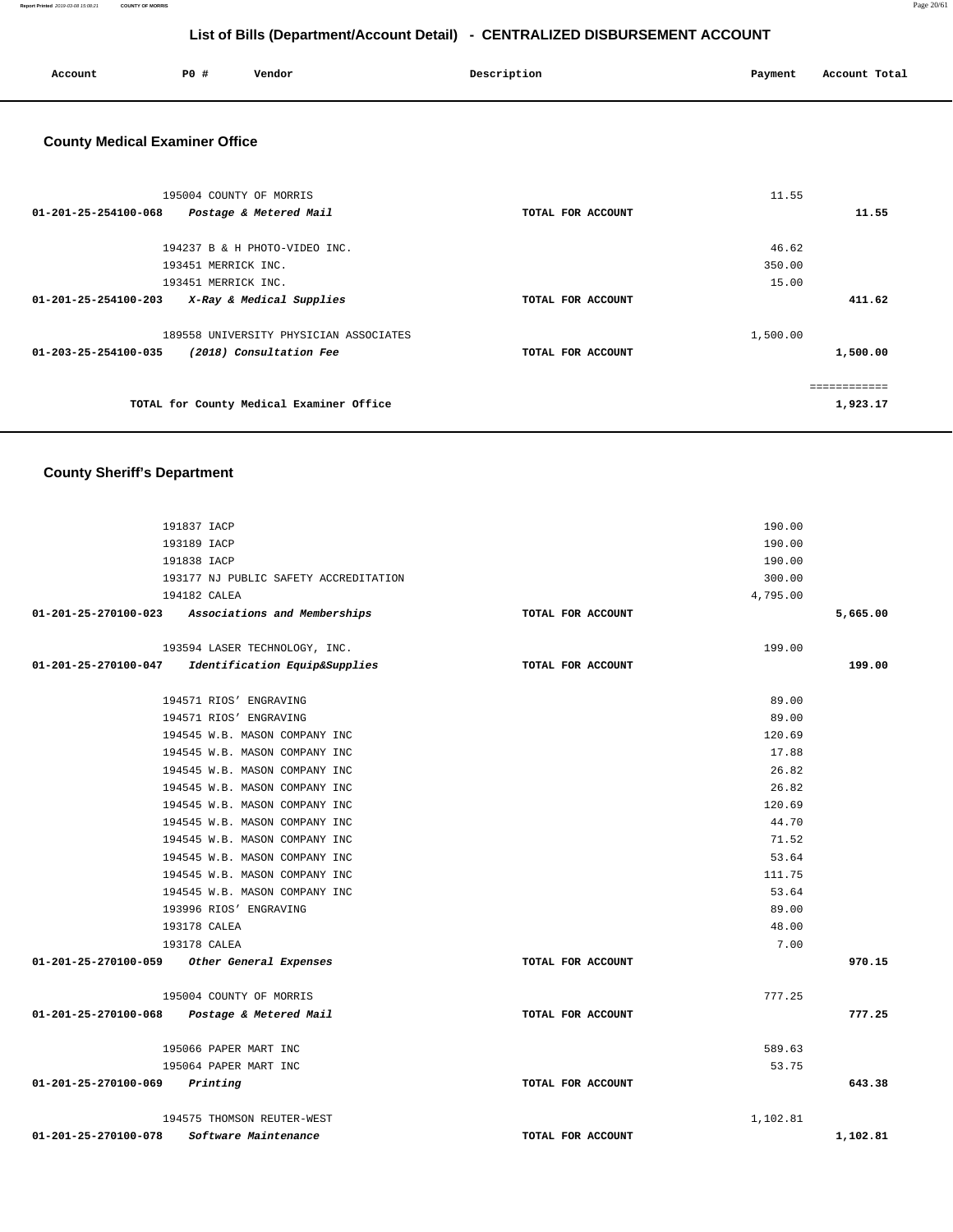**Account P0 # Vendor Description Payment Account Total County Sheriff's Department** 194562 INVESTIGATIVE FORENSICS CONSULTING 193997 U.S. SECURITY ASSOCIATES, INC. 193997 U.S. SECURITY ASSOCIATES, INC. 193997 U.S. SECURITY ASSOCIATES, INC. 193997 U.S. SECURITY ASSOCIATES, INC. 193997 U.S. SECURITY ASSOCIATES, INC. **01-201-25-270100-084 Other Outside Services TOTAL FOR ACCOUNT**  665.00 1,221.36 1,616.72 1,838.06 1,436.89 1,784.80 **9,360.83** 194140 W.B. MASON COMPANY INC **01-201-25-270100-095 Other Administrative Supplies TOTAL FOR ACCOUNT**  274.83 **274.83** 194181 RICOH USA, INC. **01-201-25-270100-164 Office Machines - Rental TOTAL FOR ACCOUNT**  1,884.78 **1,884.78** 194183 HVG LLC **01-201-25-270100-189 Medical TOTAL FOR ACCOUNT**  1,207.79 **1,207.79** 194572 UNIVERSAL UNIFORM SALES CO INC 194572 UNIVERSAL UNIFORM SALES CO INC 193987 UNIVERSAL UNIFORM SALES CO INC 193186 UNIVERSAL UNIFORM SALES CO INC 193186 UNIVERSAL UNIFORM SALES CO INC 193186 UNIVERSAL UNIFORM SALES CO INC 193186 UNIVERSAL UNIFORM SALES CO INC 193186 UNIVERSAL UNIFORM SALES CO INC 194191 UNIVERSAL UNIFORM SALES CO INC 193989 UNIVERSAL UNIFORM SALES CO INC 193989 UNIVERSAL UNIFORM SALES CO INC 193989 UNIVERSAL UNIFORM SALES CO INC 193989 UNIVERSAL UNIFORM SALES CO INC 193989 UNIVERSAL UNIFORM SALES CO INC 193998 UNIVERSAL UNIFORM SALES CO INC 193998 UNIVERSAL UNIFORM SALES CO INC 193998 UNIVERSAL UNIFORM SALES CO INC 193998 UNIVERSAL UNIFORM SALES CO INC **01-201-25-270100-202 Uniform And Accessories TOTAL FOR ACCOUNT**  24.00 13.00 29.95 138.00 3.00 10.00 8.00 170.00 80.00 130.00 6.00 14.00 3.00 18.00 20.00 36.00 6.00 13.50 **722.45** 194570 MIRION TECHNOLOGIES (GDS) INC **01-201-25-270100-203 X-Ray & Medical Supplies TOTAL FOR ACCOUNT**  731.40 **731.40** 190346 OFFICE CONCEPTS GROUP, INC. 190346 OFFICE CONCEPTS GROUP, INC. **01-203-25-270100-059 (2018) Other General Expenses TOTAL FOR ACCOUNT**  1,603.89 -19.36 **1,584.53** 189661 LAWMEN SUPPLY CO OF NJ, INC. **01-203-25-270100-116 (2018) Firearms TOTAL FOR ACCOUNT**  5,166.00 **5,166.00** 194181 RICOH USA, INC. **01-203-25-270100-164 (2018) Office Machines - Rental TOTAL FOR ACCOUNT**  3,769.57 **3,769.57** 189636 EXTENDOBED COMPANY INC 189636 EXTENDOBED COMPANY INC 189636 EXTENDOBED COMPANY INC 189636 EXTENDOBED COMPANY INC 190473 QINETIQ NORTH AMERICA 190473 QINETIQ NORTH AMERICA **01-203-25-270100-258 (2018) Equipment TOTAL FOR ACCOUNT**  3,390.00 12,728.00 270.00 1,280.00 2,584.80 66.87 **20,319.67** 

## **List of Bills (Department/Account Detail) - CENTRALIZED DISBURSEMENT ACCOUNT**

**Report Printed** 2019-03-08 15:08:21 **COUNTY OF MORRIS** Page 21/61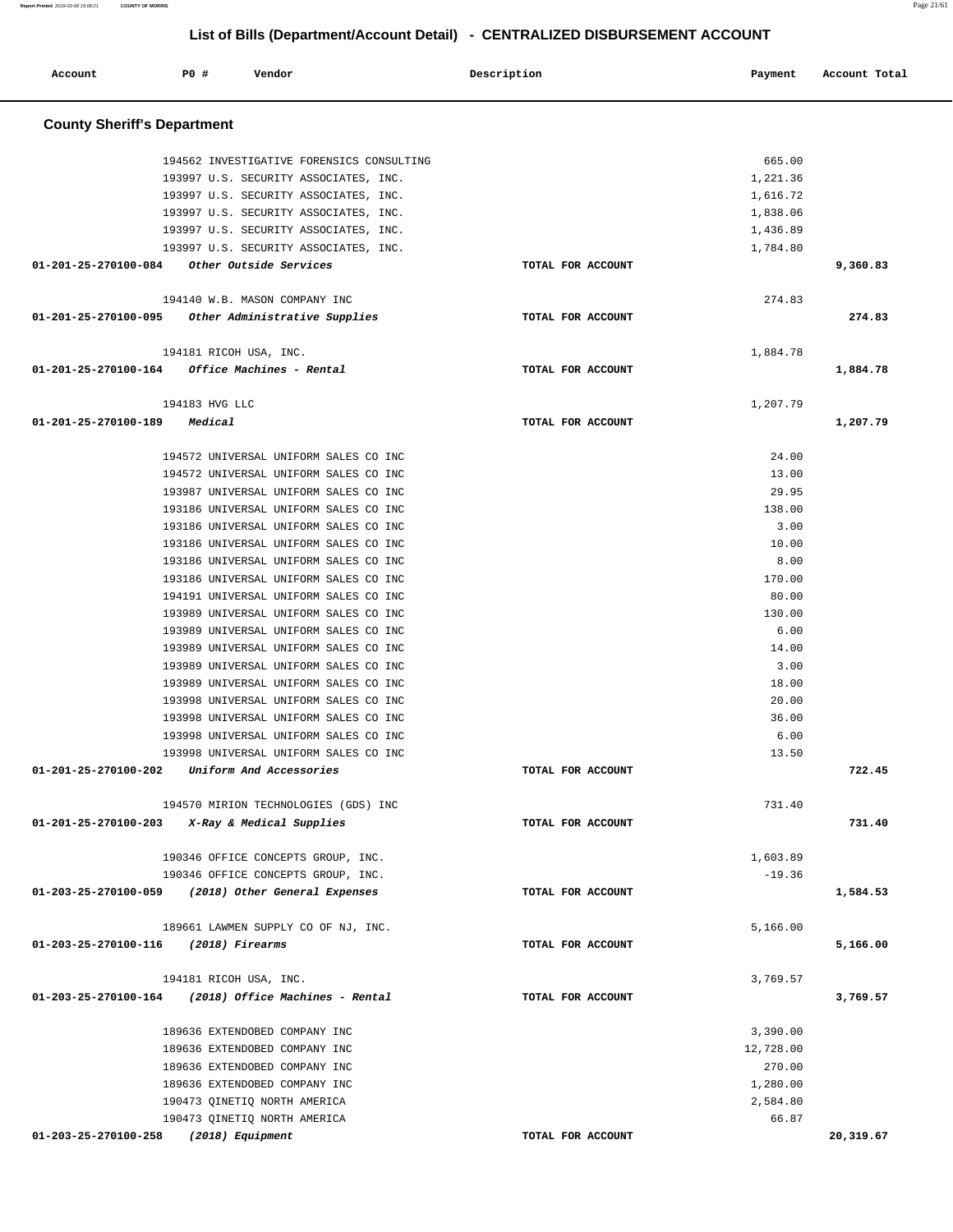**Report Printed** 2019-03-08 15:08:21 **COUNTY OF MORRIS** Page 22/61

## **List of Bills (Department/Account Detail) - CENTRALIZED DISBURSEMENT ACCOUNT**

| Account                            | PO# | Vendor                                               | Description       | Payment  | Account Total             |
|------------------------------------|-----|------------------------------------------------------|-------------------|----------|---------------------------|
| <b>County Sheriff's Department</b> |     |                                                      |                   |          |                           |
| $01 - 203 - 25 - 270100 - 291$     |     | 190358 ICOR TECHNOLOGY IN.<br>(2018) Vehicle Repairs | TOTAL FOR ACCOUNT | 4,200.00 | 6,150.00                  |
|                                    |     | TOTAL for County Sheriff's Department                |                   |          | ============<br>60,529.44 |

## **County Prosecutor's Office**

| 194203 ALEXIS RACHEL                                |                   | 137.60   |
|-----------------------------------------------------|-------------------|----------|
| 194203 ALEXIS RACHEL                                |                   | 46.75    |
| 194203 ALEXIS RACHEL                                |                   | 225.00   |
| 194205 JUNE WITTY                                   |                   | 63.20    |
| 194205 JUNE WITTY                                   |                   | 12.00    |
| 194202 JACKIE LYNN MILLER                           |                   | 33.60    |
| 194202 JACKIE LYNN MILLER                           |                   | 35.00    |
| 01-201-25-275100-016 Outside Salaries & Wages       | TOTAL FOR ACCOUNT | 553.15   |
|                                                     |                   |          |
| 195109 JOSEPH NAPURANO                              |                   | 175.00   |
| 01-201-25-275100-023 Associations and Memberships   | TOTAL FOR ACCOUNT | 175.00   |
| 194247 FBI/LEEDA                                    |                   | 695.00   |
| 194247 FBI/LEEDA                                    |                   | 695.00   |
| 194234 KIMBERLY TOLENTINO                           |                   | 125.00   |
| 01-201-25-275100-039 Education Schools & Training   | TOTAL FOR ACCOUNT | 1,515.00 |
|                                                     |                   |          |
| 193020 W.B. MASON COMPANY INC                       |                   | 193.04   |
| 193640 W.B. MASON COMPANY INC                       |                   | 333.48   |
| 194235 W.B. MASON COMPANY INC                       |                   | 450.18   |
| 195066 PAPER MART INC                               |                   | 877.40   |
| 195064 PAPER MART INC                               |                   | 50.63    |
| 01-201-25-275100-058 Office Supplies & Stationery   | TOTAL FOR ACCOUNT | 1,904.73 |
| 195004 COUNTY OF MORRIS                             |                   | 832.55   |
| 01-201-25-275100-068 Postage & Metered Mail         | TOTAL FOR ACCOUNT | 832.55   |
| 194254 COMMUNICATIONS SERVICE                       |                   | 555.00   |
| 01-201-25-275100-072 Radio Repairs                  | TOTAL FOR ACCOUNT | 555.00   |
|                                                     |                   |          |
| 194846 CAROLINA MORENO                              |                   | 74.00    |
| 194853 MARSHALL WANG                                |                   | 627.88   |
| 195110 PETER DIGENNARO                              |                   | 741.53   |
| 01-201-25-275100-082 Travel Expense                 | TOTAL FOR ACCOUNT | 1,443.41 |
| 194258 JEFFERSON TOWNSHIP POLICE DEPT               |                   | 65.00    |
| 194827 FREDRIC M. KNAPP                             |                   | 45.00    |
| 01-201-25-275100-088 Meeting Exp Advisory Board Etc | TOTAL FOR ACCOUNT | 110.00   |
|                                                     |                   |          |
| 193001 W.B. MASON COMPANY INC                       |                   | 41.49    |
| 193001 W.B. MASON COMPANY INC                       |                   | 169.77   |
| 193001 W.B. MASON COMPANY INC                       |                   | 50.52    |
| 193001 W.B. MASON COMPANY INC                       |                   | 63.63    |
| 193001 W.B. MASON COMPANY INC                       |                   | 136.59   |
| 01-201-25-275100-118<br>Investigation Expense       | TOTAL FOR ACCOUNT | 462.00   |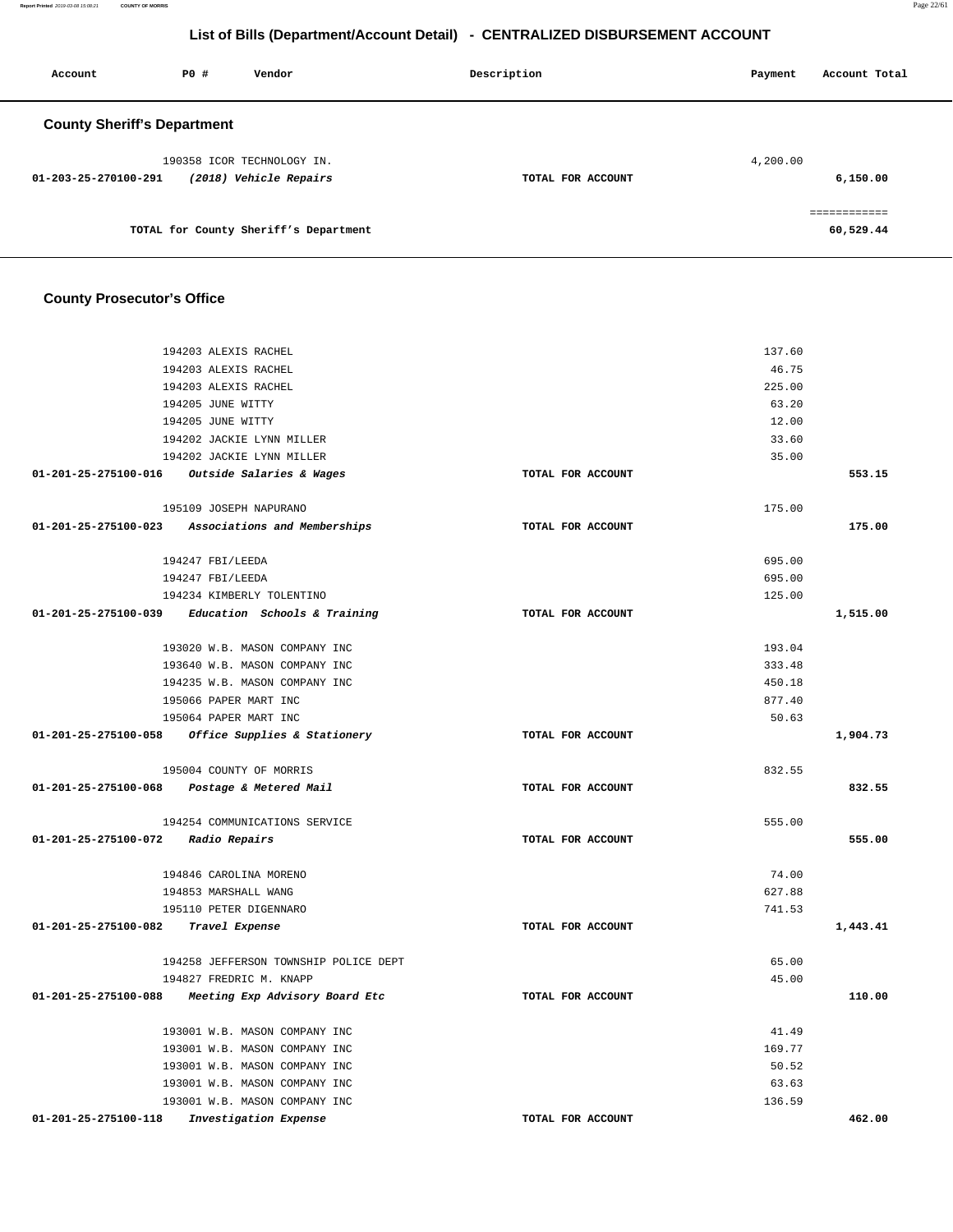| Account                           | PO#<br>Vendor                                            | Description       | Payment | Account Total            |
|-----------------------------------|----------------------------------------------------------|-------------------|---------|--------------------------|
| <b>County Prosecutor's Office</b> |                                                          |                   |         |                          |
|                                   | 194252 RYAN HILL                                         |                   | 44.88   |                          |
|                                   | 194855 FREDRIC M. KNAPP                                  |                   | 40.00   |                          |
|                                   | 194836 FREDRIC M. KNAPP                                  |                   | 10.00   |                          |
|                                   | 01-201-25-275100-126 Court Expenses-Extradition          | TOTAL FOR ACCOUNT |         | 103.97                   |
|                                   | 193669 W.B. MASON COMPANY INC                            |                   | 6.65    |                          |
|                                   | 193669 W.B. MASON COMPANY INC                            |                   | 1.90    |                          |
|                                   | 193669 W.B. MASON COMPANY INC                            |                   | 268.20  |                          |
| 01-201-25-275100-147              | Water                                                    | TOTAL FOR ACCOUNT |         | 276.75                   |
|                                   | 194257 CINTAS CORPORATION                                |                   | 316.09  |                          |
| 01-201-25-275100-189 Medical      |                                                          | TOTAL FOR ACCOUNT |         | 316.09                   |
|                                   | 194234 KIMBERLY TOLENTINO                                |                   | 149.00  |                          |
|                                   | 194234 KIMBERLY TOLENTINO                                |                   | 149.00  |                          |
|                                   | 01-203-25-275100-039 (2018) Education Schools & Training | TOTAL FOR ACCOUNT |         | 298.00                   |
|                                   | 188053 FLEMINGTON DEPT STORE INC                         |                   | 520.00  |                          |
|                                   | 188053 FLEMINGTON DEPT STORE INC                         |                   | 165.00  |                          |
|                                   | 188053 FLEMINGTON DEPT STORE INC                         |                   | 59.00   |                          |
|                                   | 01-203-25-275100-202 (2018) Uniform And Accessories      | TOTAL FOR ACCOUNT |         | 744.00                   |
|                                   | TOTAL for County Prosecutor's Office                     |                   |         | ============<br>9,289.65 |
|                                   |                                                          |                   |         |                          |

## **County Jail**

| 194210 CIVIC RESEARCH INSTITUTE INC                  |                   | 179.95    |          |
|------------------------------------------------------|-------------------|-----------|----------|
| 194211 CIVIC RESEARCH INSTITUTE INC                  |                   | 179.95    |          |
| 01-201-25-280100-028 Books & Periodicals             | TOTAL FOR ACCOUNT |           | 359.90   |
|                                                      |                   |           |          |
| 194434 TIMOTHY STEWART                               |                   | 278.16    |          |
| 194434 TIMOTHY STEWART                               |                   | 7.95      |          |
| 194434 TIMOTHY STEWART                               |                   | 20.00     |          |
| 194434 TIMOTHY STEWART                               |                   | 20.00     |          |
| 194434 TIMOTHY STEWART                               |                   | 12.16     |          |
| $01-201-25-280100-039$ Education Schools & Training  | TOTAL FOR ACCOUNT |           | 338.27   |
|                                                      |                   |           |          |
| 193717 W.B. MASON COMPANY INC                        |                   | 333.89    |          |
| 193722 W.B. MASON COMPANY INC                        |                   | 965.20    |          |
| 01-201-25-280100-058<br>Office Supplies & Stationery | TOTAL FOR ACCOUNT |           | 1,299.09 |
|                                                      |                   |           |          |
| 194223 TRACK STAR INTERNATIONAL, INC.                |                   | 1,190.00  |          |
| 194223 TRACK STAR INTERNATIONAL, INC.                |                   | 15.00     |          |
| 01-201-25-280100-059<br>Other General Expenses       | TOTAL FOR ACCOUNT |           | 1,205.00 |
|                                                      |                   |           |          |
| 195004 COUNTY OF MORRIS                              |                   | 59.00     |          |
| 01-201-25-280100-068 Postage & Metered Mail          | TOTAL FOR ACCOUNT |           | 59.00    |
|                                                      |                   |           |          |
| 194532 ARAMARK DALLAS LOCKBOX                        |                   | 10,928.95 |          |
|                                                      |                   |           |          |
| 194532 ARAMARK DALLAS LOCKBOX                        |                   | 93.75     |          |
| 194349 ARAMARK DALLAS LOCKBOX                        |                   | 11,003.92 |          |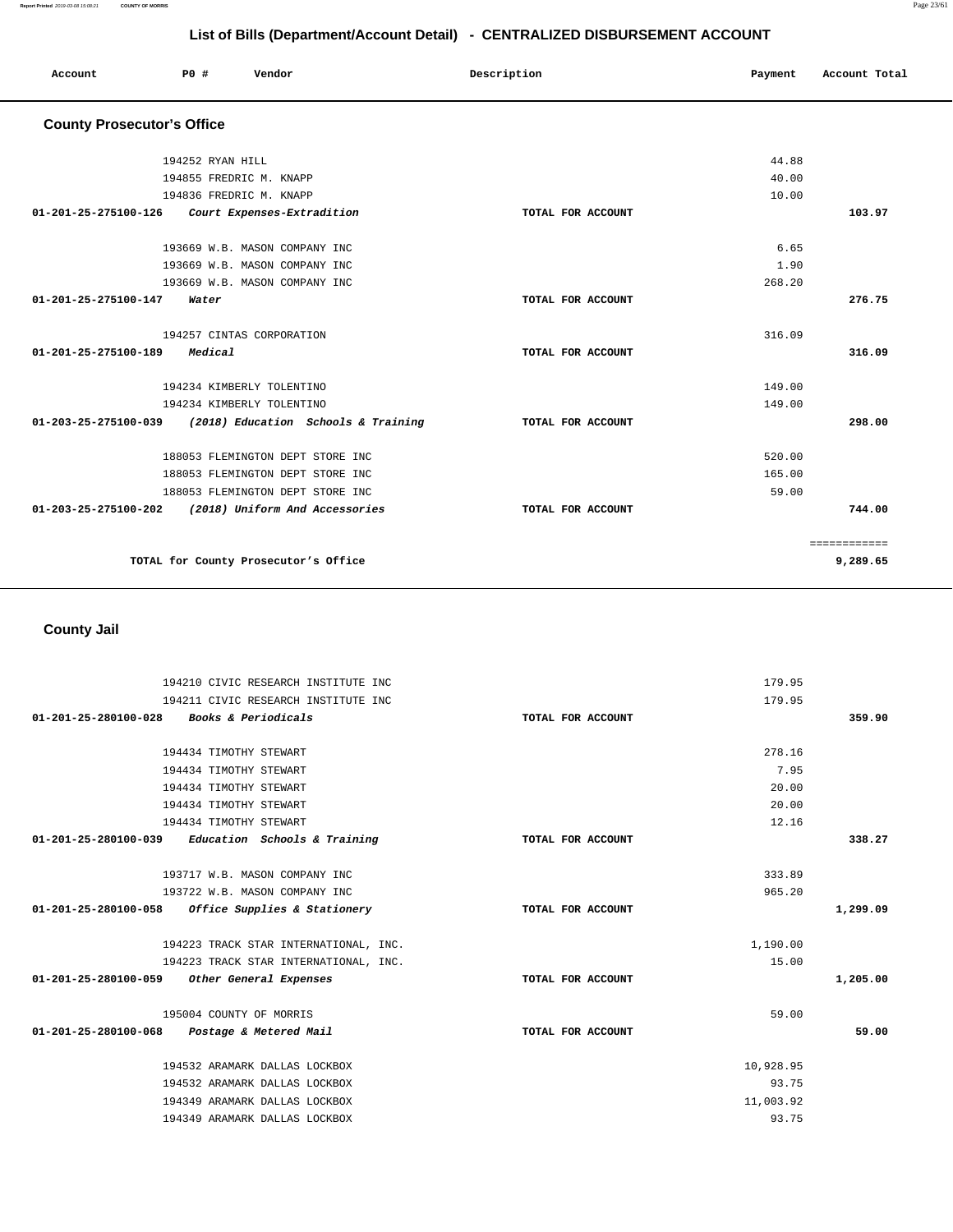#### **Report Printed** 2019-03-08 15:08:21 **COUNTY OF MORRIS** Page 24/61

## **List of Bills (Department/Account Detail) - CENTRALIZED DISBURSEMENT ACCOUNT**

| Account              | P0 # | Vendor                                                                 | Description       | Payment          | Account Total |
|----------------------|------|------------------------------------------------------------------------|-------------------|------------------|---------------|
| <b>County Jail</b>   |      |                                                                        |                   |                  |               |
| 01-201-25-280100-185 |      | Food                                                                   | TOTAL FOR ACCOUNT |                  | 22, 214.12    |
|                      |      | 194226 CONTRACT PHARMACY SERVICES INC                                  |                   | 18,799.27        |               |
|                      |      | 194225 DENTRUST DENTAL INC.                                            |                   | 3,408.00         |               |
|                      |      | 193727 UNIVERSITY PHYSICIAN ASSOCIATES                                 |                   | 9,680.00         |               |
|                      |      | 193726 MORRISTOWN MEDICAL CENTER                                       |                   | 6,000.27         |               |
|                      |      | 193484 HENRY SCHEIN INC                                                |                   | 8.49             |               |
|                      |      | 193484 HENRY SCHEIN INC                                                |                   | 21.24            |               |
|                      |      | 193484 HENRY SCHEIN INC                                                |                   | 322.98           |               |
| 01-201-25-280100-189 |      | Medical                                                                | TOTAL FOR ACCOUNT |                  | 38,240.25     |
|                      |      | 194360 WORK N WEAR STORE                                               |                   | 280.00           |               |
| 01-201-25-280100-202 |      | Uniform And Accessories                                                | TOTAL FOR ACCOUNT |                  | 280.00        |
|                      |      | 193513 GRAINGER                                                        |                   | 362.56           |               |
|                      |      | 193513 GRAINGER                                                        |                   | 352.42           |               |
|                      |      | 193513 GRAINGER                                                        |                   | 3.50             |               |
|                      |      | 193789 FRANKLIN-GRIFFITH LLC                                           |                   | 800.00           |               |
|                      |      | 193481 GRAINGER                                                        |                   | 321.21           |               |
|                      |      | 193482 GRAINGER                                                        |                   | 161.56           |               |
|                      |      | 193482 GRAINGER                                                        |                   | 251.72           |               |
|                      |      | 194372 MORRISTOWN LUMBER &                                             |                   | 56.45            |               |
|                      |      | 194367 MORRISTOWN LUMBER &                                             |                   | 41.96            |               |
|                      |      | 194351 MORRISTOWN LUMBER &                                             |                   | 25.76            |               |
|                      |      | 193477 JOHNSTONE SUPPLY                                                |                   | 13.78            |               |
|                      |      | 193477 JOHNSTONE SUPPLY                                                |                   | 21.99            |               |
| 01-201-25-280100-249 |      | Bldg Maintenance Supplies                                              | TOTAL FOR ACCOUNT |                  | 2,412.91      |
|                      |      | 194363 W.B. MASON COMPANY INC                                          |                   | 612.25           |               |
|                      |      | 194363 W.B. MASON COMPANY INC                                          |                   | 363.60           |               |
| 01-201-25-280100-252 |      | Janitorial Supplies                                                    | TOTAL FOR ACCOUNT |                  | 975.85        |
|                      |      | 193562 JOHNSON CONTROLS INC.                                           |                   | 501.00           |               |
| 01-203-25-280100-044 |      | (2018) Equipment Service Agreements                                    | TOTAL FOR ACCOUNT |                  | 501.00        |
|                      |      | 194538 VERIZON WIRELESS                                                |                   | 124.23           |               |
|                      |      | 01-203-25-280100-059 (2018) Other General Expenses                     | TOTAL FOR ACCOUNT |                  | 124.23        |
|                      |      | 187346 CLIFTON ELEVATOR SERVICE CO INC                                 |                   | 1,680.00         |               |
|                      |      | 01-203-25-280100-084 (2018) Other Outside Services                     | TOTAL FOR ACCOUNT |                  | 1,680.00      |
|                      |      |                                                                        |                   |                  |               |
|                      |      | 193571 UNIVERSITY PHYSICIAN ASSOCIATES                                 |                   | 264.00           |               |
|                      |      | 193570 UNIVERSITY HOSPITAL                                             |                   | 435.00<br>434.00 |               |
|                      |      | 193557 MORRIS IMAGING ASSOC II PA<br>193557 MORRIS IMAGING ASSOC II PA |                   | 203.00           |               |
|                      |      | 193557 MORRIS IMAGING ASSOC II PA                                      |                   | 30.00            |               |
|                      |      | 193556 ATLANTIC MEDICAL GROUP                                          |                   | 156.00           |               |
|                      |      | 193556 ATLANTIC MEDICAL GROUP                                          |                   | 395.85           |               |
|                      |      | 193556 ATLANTIC MEDICAL GROUP                                          |                   | 448.50           |               |
|                      |      | 187910 HENRY SCHEIN INC                                                |                   | 176.89           |               |
|                      |      | 186337 SUMMIT MEDICAL GROUP, PA                                        |                   | 432.00           |               |
|                      |      | 187288 HENRY SCHEIN INC                                                |                   | 43.84            |               |
|                      |      | 187288 HENRY SCHEIN INC                                                |                   | 74.22            |               |
|                      |      | 183916 HENRY SCHEIN INC                                                |                   | 2,988.55         |               |
|                      |      | 183916 HENRY SCHEIN INC                                                |                   | 229.51           |               |
|                      |      | 183916 HENRY SCHEIN INC                                                |                   | 953.38           |               |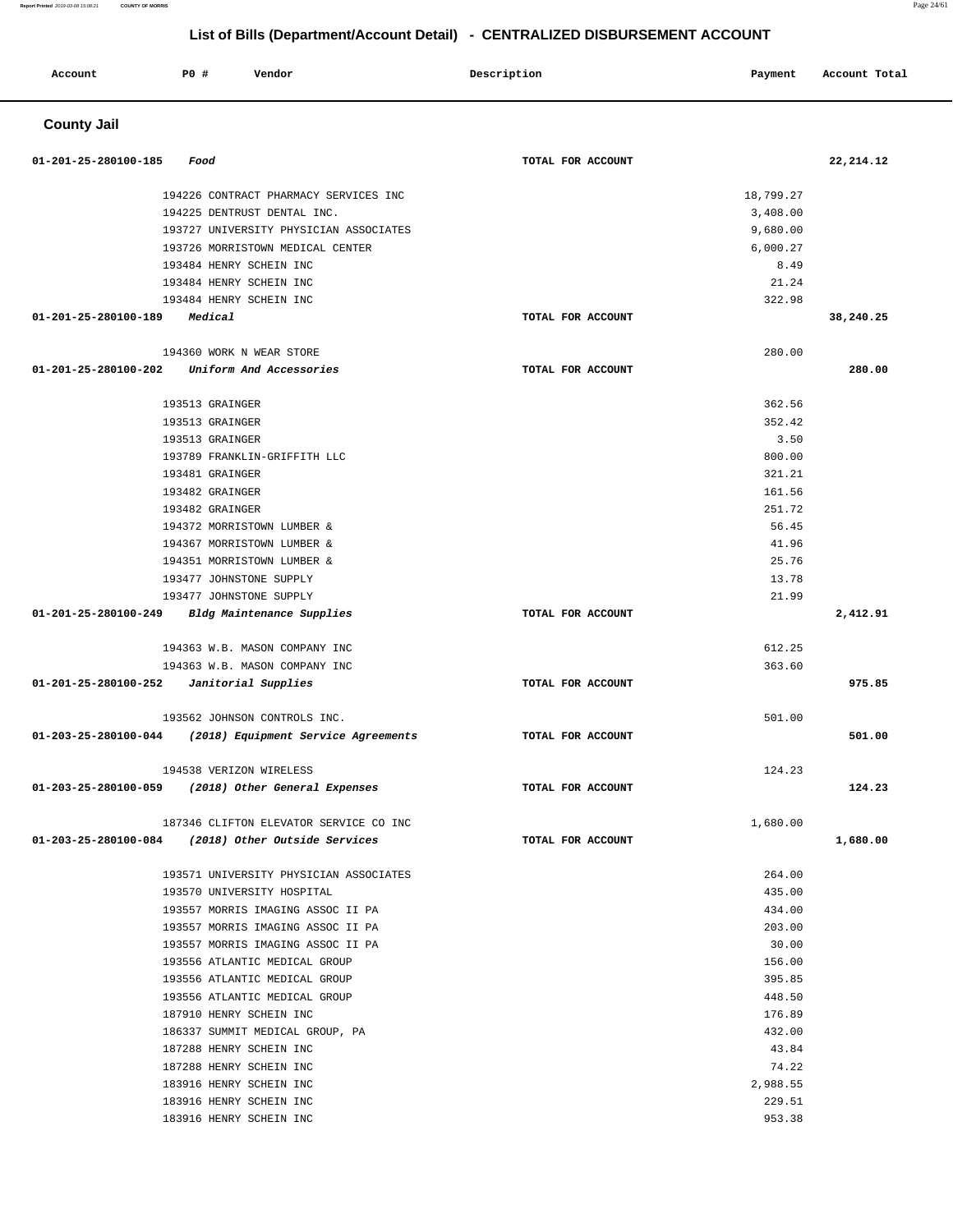#### **Report Printed** 2019-03-08 15:08:21 **COUNTY OF MORRIS** Page 25/61

## **List of Bills (Department/Account Detail) - CENTRALIZED DISBURSEMENT ACCOUNT**

| Account              | P0 #                     | Vendor                                | Description       | Payment  | Account Total |
|----------------------|--------------------------|---------------------------------------|-------------------|----------|---------------|
| <b>County Jail</b>   |                          |                                       |                   |          |               |
|                      | 182250 HENRY SCHEIN INC  |                                       |                   | 159.80   |               |
| 01-203-25-280100-189 | (2018) Medical           |                                       | TOTAL FOR ACCOUNT |          | 8,383.95      |
|                      | 193553 WORK N WEAR STORE |                                       |                   | 340.00   |               |
|                      |                          | 193489 UNIVERSAL UNIFORM SALES CO INC |                   | 119.00   |               |
| 01-203-25-280100-202 |                          | (2018) Uniform And Accessories        | TOTAL FOR ACCOUNT |          | 459.00        |
|                      |                          | 186680 R.D. SALES DOOR & HARDWARE LLC |                   | 7,250.00 |               |
| 01-203-25-280100-223 |                          | (2018) Building Repairs               | TOTAL FOR ACCOUNT |          | 7,250.00      |
|                      |                          |                                       |                   |          | ------------  |
|                      | TOTAL for County Jail    |                                       |                   |          | 85,782.57     |

## **County Youth Detention Facilit**

|                                                 | 193876 VAN METER & ASSOCIATES INC.                       |                   | 160.00   |              |
|-------------------------------------------------|----------------------------------------------------------|-------------------|----------|--------------|
|                                                 | $01-201-25-281100-039$ Education Schools & Training      | TOTAL FOR ACCOUNT |          | 160.00       |
|                                                 |                                                          |                   |          |              |
|                                                 | 195004 COUNTY OF MORRIS                                  |                   | 3.00     |              |
| 01-201-25-281100-068 Postage & Metered Mail     |                                                          | TOTAL FOR ACCOUNT |          | 3.00         |
|                                                 | 194105 INSTITUTE FOR FORENSIC PSYCHOLOGY                 |                   | 375.00   |              |
|                                                 | 194001 LTC SCRIPTS INC.                                  |                   | 109.21   |              |
| 01-201-25-281100-189 Medical                    |                                                          | TOTAL FOR ACCOUNT |          | 484.21       |
|                                                 | 192776 GALLS, LLC                                        |                   | 1,441.94 |              |
| 01-201-25-281100-202                            | Uniform And Accessories                                  | TOTAL FOR ACCOUNT |          | 1,441.94     |
|                                                 |                                                          |                   |          |              |
|                                                 | 194661 TOM POLLIO                                        |                   | 62.42    |              |
| 01-201-25-281100-262 Machinery Repairs & Parts  |                                                          | TOTAL FOR ACCOUNT |          | 62.42        |
|                                                 |                                                          |                   |          |              |
|                                                 | 193877 JUVENILE JUSTICE COMMISSION                       |                   | 1,500.00 |              |
|                                                 | 01-203-25-281100-039 (2018) Education Schools & Training | TOTAL FOR ACCOUNT |          | 1,500.00     |
|                                                 |                                                          |                   |          |              |
|                                                 | 190976 BOB BARKER COMPANY, INC.                          |                   | 10.65    |              |
|                                                 | 190976 BOB BARKER COMPANY, INC.                          |                   | 18.50    |              |
|                                                 | 190976 BOB BARKER COMPANY, INC.                          |                   | 18.50    |              |
|                                                 | 190976 BOB BARKER COMPANY, INC.                          |                   | 11.10    |              |
|                                                 | 190976 BOB BARKER COMPANY, INC.                          |                   | 2.66     |              |
|                                                 | 190976 BOB BARKER COMPANY, INC.                          |                   | 1,111.62 |              |
|                                                 | 190976 BOB BARKER COMPANY, INC.                          |                   | 149.65   |              |
|                                                 | 01-203-25-281100-059 (2018) Other General Expenses       | TOTAL FOR ACCOUNT |          | 1,322.68     |
|                                                 | 190976 BOB BARKER COMPANY, INC.                          |                   | 63.60    |              |
| 01-203-25-281100-252 (2018) Janitorial Supplies |                                                          | TOTAL FOR ACCOUNT |          | 63.60        |
|                                                 |                                                          |                   |          | ============ |
|                                                 | TOTAL for County Youth Detention Facilit                 |                   |          | 5,037.85     |
|                                                 |                                                          |                   |          |              |

**Road Repairs**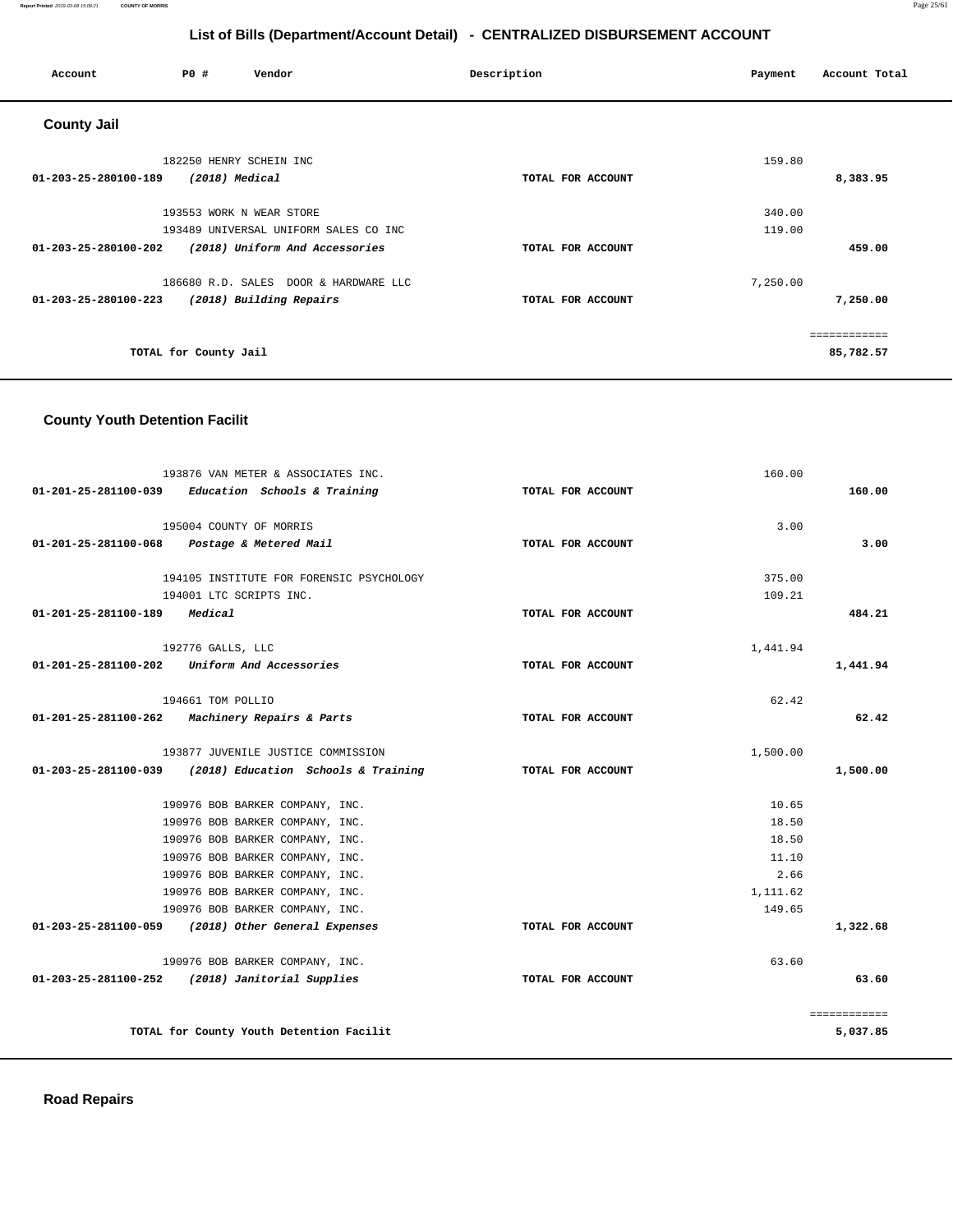| Report Printed 2019-03-08 15:08:21<br><b>COUNTY OF MORRIS</b> |                     |                              |                                                                              |         |               | Page 26/61 |
|---------------------------------------------------------------|---------------------|------------------------------|------------------------------------------------------------------------------|---------|---------------|------------|
|                                                               |                     |                              | List of Bills (Department/Account Detail) - CENTRALIZED DISBURSEMENT ACCOUNT |         |               |            |
| Account                                                       | P0 #                | Vendor                       | Description                                                                  | Payment | Account Total |            |
| <b>Road Repairs</b>                                           |                     |                              |                                                                              |         |               |            |
| $01 - 201 - 26 - 290100 - 068$                                |                     | Postage & Metered Mail       | TOTAL FOR ACCOUNT                                                            |         | 1.00          |            |
|                                                               |                     | 194050 RED BARN RESTAURANT   |                                                                              | 70.00   |               |            |
|                                                               |                     | 194050 RED BARN RESTAURANT   |                                                                              | 10.50   |               |            |
| $01 - 201 - 26 - 290100 - 188$                                | Meals               |                              | TOTAL FOR ACCOUNT                                                            |         | 80.50         |            |
|                                                               | 194578 JOHN RAMIREZ |                              |                                                                              | 69.99   |               |            |
|                                                               | 194778 THOMAS COEN  |                              |                                                                              | 82.79   |               |            |
| 01-201-26-290100-207                                          |                     | Uniform & Clothing Allowance | TOTAL FOR ACCOUNT                                                            |         | 152.78        |            |

## **Road Re**

| 194050 RED BARN RESTAURANT                             |                   | 70.00                |          |
|--------------------------------------------------------|-------------------|----------------------|----------|
| 194050 RED BARN RESTAURANT                             |                   | 10.50                |          |
| 01-201-26-290100-188 Meals                             | TOTAL FOR ACCOUNT |                      | 80.50    |
|                                                        |                   |                      |          |
| 194578 JOHN RAMIREZ<br>194778 THOMAS COEN              |                   | 69.99<br>82.79       |          |
| 01-201-26-290100-207 Uniform & Clothing Allowance      | TOTAL FOR ACCOUNT |                      | 152.78   |
|                                                        |                   |                      |          |
| 194117 TILCON NEW YORK INC.                            |                   | 780.88               |          |
| 193735 TILCON NEW YORK INC.                            |                   | 1,295.16             |          |
| 194459 TILCON NEW YORK INC.                            |                   | 4,537.55             |          |
| 01-201-26-290100-222<br><i>Bituminous Concrete</i>     | TOTAL FOR ACCOUNT |                      | 6,613.59 |
|                                                        |                   |                      |          |
| 194047 ADVANCE METRO LLC                               |                   | 6,380.00             |          |
| 194087 GREEN OUTLOOK LANDSCAPING &                     |                   | 6,000.00             |          |
| 194285 FRANK BRODEEN OLC                               |                   | 1,200.00             |          |
| 194285 FRANK BRODEEN OLC                               |                   | 3,840.00             |          |
| 194046 GREEN OUTLOOK LANDSCAPING &                     |                   | 1,875.00             |          |
| 194040 TREE KING INC                                   |                   | 2,925.00             |          |
| 194040 TREE KING INC                                   |                   | 1,687.50             |          |
| 194043 SALMON BROS. INC.                               |                   | 1,380.00             |          |
| 194299 SALMON BROS. INC.<br>194299 SALMON BROS. INC.   |                   | 4,416.00<br>2,024.00 |          |
| 194118 V.A. SPATZ & SONS INC.                          |                   | 3,075.00             |          |
| 194119 TREE KING INC                                   |                   | 9,360.00             |          |
| 194119 TREE KING INC                                   |                   | 5,400.00             |          |
| 194298 GREEN OUTLOOK LANDSCAPING &                     |                   | 2,750.00             |          |
| 194194 PEQUANNOCK TOWNSHIP                             |                   | 750.00               |          |
| 194194 PEQUANNOCK TOWNSHIP                             |                   | 3,625.00             |          |
| 194194 PEQUANNOCK TOWNSHIP                             |                   | 750.00               |          |
| 194463 FRANK BRODEEN OLC                               |                   | 1,760.00             |          |
| 194449 JJS SERVICES, INC.                              |                   | 1,785.00             |          |
| 194449 JJS SERVICES, INC.                              |                   | 2,910.00             |          |
| 194449 JJS SERVICES, INC.                              |                   | 1,410.00             |          |
| 194449 JJS SERVICES, INC.                              |                   | 2,460.00             |          |
| 194449 JJS SERVICES, INC.                              |                   | 1,560.00             |          |
| 194449 JJS SERVICES, INC.                              |                   | 1,342.50             |          |
| 194449 JJS SERVICES, INC.                              |                   | 5,712.00             |          |
| 194449 JJS SERVICES, INC.                              |                   | 9,118.00             |          |
| 194449 JJS SERVICES, INC.                              |                   | 4,324.00             |          |
| 194449 JJS SERVICES, INC.<br>194449 JJS SERVICES, INC. |                   | 7,872.00<br>4,992.00 |          |
| 194449 JJS SERVICES, INC.                              |                   | 4,296.00             |          |
| 194449 JJS SERVICES, INC.                              |                   | 2,618.00             |          |
| 194449 JJS SERVICES, INC.                              |                   | 4,268.00             |          |
| 194449 JJS SERVICES, INC.                              |                   | 2,068.00             |          |
| 194449 JJS SERVICES, INC.                              |                   | 3,608.00             |          |
| 194449 JJS SERVICES, INC.                              |                   | 2,288.00             |          |
| 194449 JJS SERVICES, INC.                              |                   | 1,969.00             |          |
| 194450 TREE KING INC                                   |                   | 4,290.00             |          |
| 194450 TREE KING INC                                   |                   | 2,475.00             |          |
| 194579 FRANK BRODEEN OLC                               |                   | 2,250.00             |          |
| 194579 FRANK BRODEEN OLC                               |                   | 5,200.00             |          |
| 194480 MOUNTAIN VIEW DEVELOPMENT                       |                   | 2,025.00             |          |
|                                                        |                   |                      |          |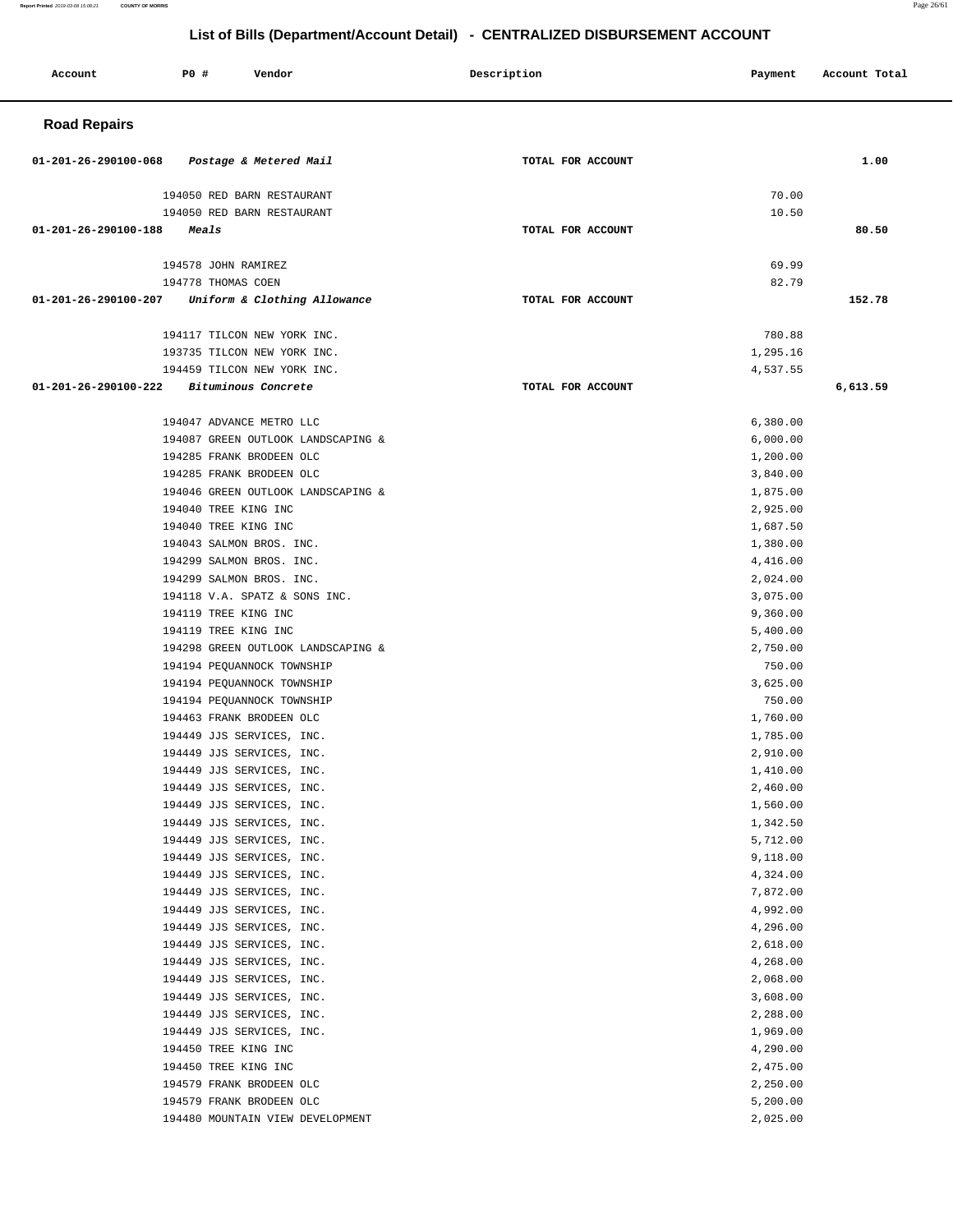| Account              | P0 #<br>Vendor                        | Description       | Payment  | Account Total |
|----------------------|---------------------------------------|-------------------|----------|---------------|
| <b>Road Repairs</b>  |                                       |                   |          |               |
|                      | 194495 TREE KING INC                  |                   | 1,890.00 |               |
|                      | 194495 TREE KING INC                  |                   | 4,387.50 |               |
|                      | 194495 TREE KING INC                  |                   | 1,035.00 |               |
|                      | 194494 AMERICAN ASPHALT & MILLING     |                   | 2,205.00 |               |
|                      | 194494 AMERICAN ASPHALT & MILLING     |                   | 1,102.50 |               |
|                      | 194494 AMERICAN ASPHALT & MILLING     |                   | 562.50   |               |
|                      | 194494 AMERICAN ASPHALT & MILLING     |                   | 2,205.00 |               |
| 01-201-26-290100-228 | Contracted Snow/Ice Removal           | TOTAL FOR ACCOUNT |          | 161,030.50    |
|                      | 194452 MORRISTOWN LUMBER &            |                   | 16.79    |               |
| 01-201-26-290100-260 | Construction Materials                | TOTAL FOR ACCOUNT |          | 16.79         |
|                      | 194576 W.B. MASON COMPANY INC         |                   | 44.70    |               |
|                      | 194788 W.B. MASON COMPANY INC         |                   | 44.70    |               |
|                      | 194788 W.B. MASON COMPANY INC         |                   | 0.95     |               |
|                      | 194462 NORTHEAST COMMUNICATIONS, INC. |                   | 190.00   |               |
|                      | 194789 W.B. MASON COMPANY INC         |                   | 44.70    |               |
|                      | 194789 W.B. MASON COMPANY INC         |                   | 0.95     |               |
| 01-201-26-290100-266 | Safety Items                          | TOTAL FOR ACCOUNT |          | 326.00        |
|                      | 194050 RED BARN RESTAURANT            |                   | 170.00   |               |
|                      | 194050 RED BARN RESTAURANT            |                   | 25.50    |               |
| 01-203-26-290100-188 | (2018) Meals                          | TOTAL FOR ACCOUNT |          | 195.50        |
|                      |                                       |                   |          | ============  |
|                      | TOTAL for Road Repairs                |                   |          | 168,416.66    |

# **Bridges and Culverts**

| 195004 COUNTY OF MORRIS<br>01-201-26-292100-068 Postage & Metered Mail | TOTAL FOR ACCOUNT | 1.00<br>1.00 |
|------------------------------------------------------------------------|-------------------|--------------|
|                                                                        |                   |              |
| 194291 R.P. SMITH & SON, INC.                                          |                   | 16.00        |
| 01-201-26-292100-237<br>Sand/Cement Mix                                | TOTAL FOR ACCOUNT | 16.00        |
| 193731 KENVIL POWER EQUIPMENT, INC.                                    |                   | 39.95        |
| <i>Small Tools</i><br>01-201-26-292100-239                             | TOTAL FOR ACCOUNT | 39.95        |
| 193619 GRAINGER                                                        |                   | 30.09        |
| 193619 GRAINGER                                                        |                   | 11.54        |
|                                                                        |                   |              |
| 193619 GRAINGER                                                        |                   | 16.68        |
| 193619 GRAINGER                                                        |                   | 78.03        |
| $01 - 201 - 26 - 292100 - 246$ Tools - Others                          | TOTAL FOR ACCOUNT | 136.34       |
|                                                                        |                   |              |
| 194288 COUNTY WELDING SUPPLY CO                                        |                   | 15.40        |
| 194288 COUNTY WELDING SUPPLY CO                                        |                   | 20.90        |
| 194288 COUNTY WELDING SUPPLY CO                                        |                   | 3.00         |
| 01-201-26-292100-248<br>Welding-Oxygen-Acetylene Etc                   | TOTAL FOR ACCOUNT | 39.30        |
|                                                                        |                   |              |
| 194290 CINTAS CORPORATION                                              |                   | 130.21       |
| 194085 GALETON                                                         |                   | 43.95        |
| 194085 GALETON                                                         |                   | 43.95        |
| 194085 GALETON                                                         |                   | 48.35        |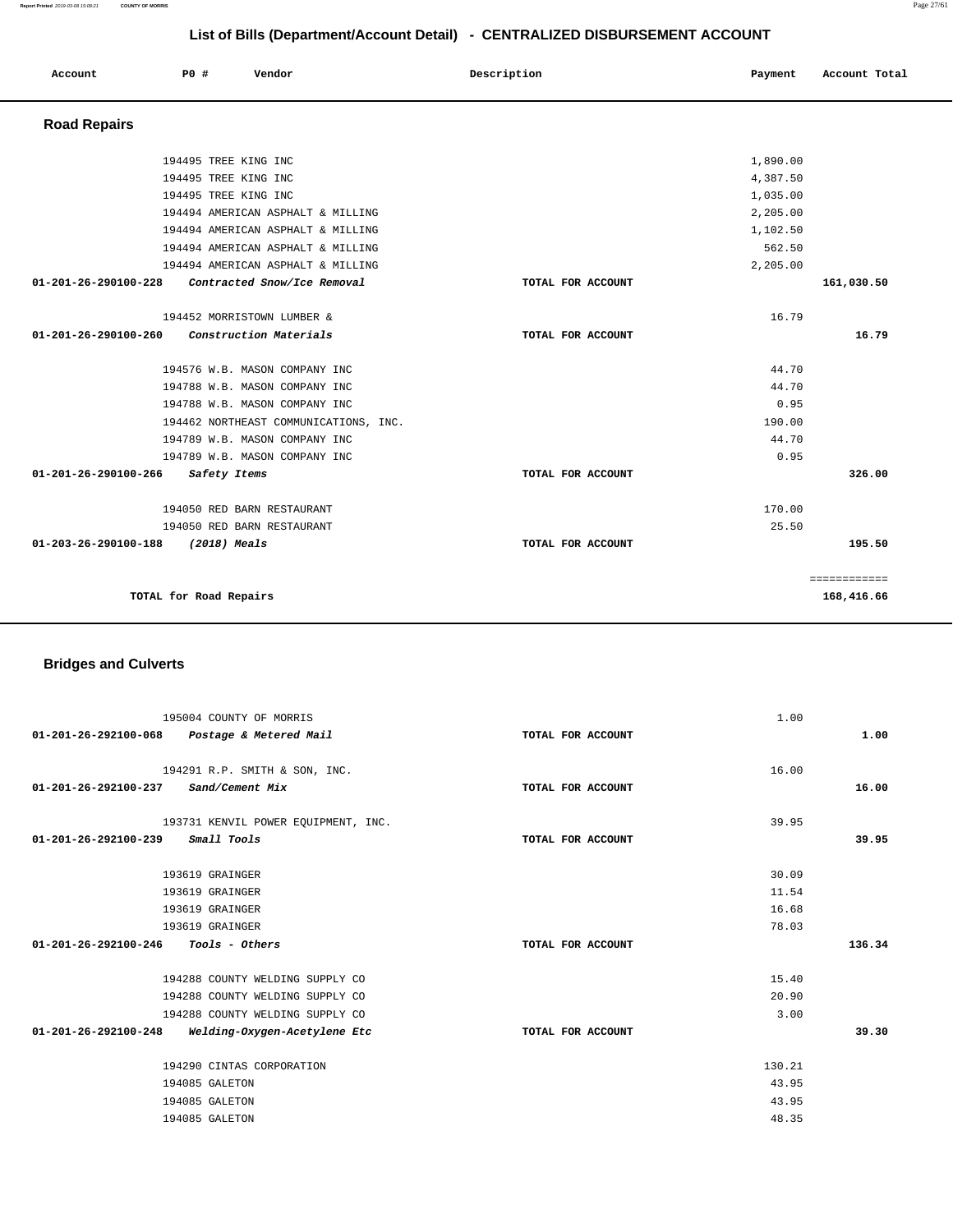**Report Printed** 2019-03-08 15:08:21 **COUNTY OF MORRIS** Page 28/61

# **List of Bills (Department/Account Detail) - CENTRALIZED DISBURSEMENT ACCOUNT**

| Account                     | P0 #                   | Vendor                         | Description       | Payment | Account Total |
|-----------------------------|------------------------|--------------------------------|-------------------|---------|---------------|
| <b>Bridges and Culverts</b> |                        |                                |                   |         |               |
|                             | 194085 GALETON         |                                |                   | 29.92   |               |
| 01-201-26-292100-266        | Safety Items           |                                | TOTAL FOR ACCOUNT |         | 353.38        |
|                             | 192628 RICOH USA, INC. |                                |                   | 79.59   |               |
| 01-203-26-292100-259        |                        | (2018) Equipment Rental        | TOTAL FOR ACCOUNT |         | 79.59         |
|                             |                        |                                |                   |         | ============  |
|                             |                        | TOTAL for Bridges and Culverts |                   |         | 665.56        |
|                             |                        |                                |                   |         |               |

## **Shade Tree Commission**

| 194584 W.B. MASON COMPANY INC                                   |                   | 58.11        |
|-----------------------------------------------------------------|-------------------|--------------|
| 194584 W.B. MASON COMPANY INC                                   |                   | 0.95         |
| $01 - 201 - 26 - 300100 - 098$<br>Other Operating&Repair Supply | TOTAL FOR ACCOUNT | 59.06        |
|                                                                 |                   |              |
| 194238 MORRISTOWN LUMBER &                                      |                   | 53.96        |
| 194238 MORRISTOWN LUMBER &                                      |                   | 53.96        |
| 194238 MORRISTOWN LUMBER &                                      |                   | 80.94        |
| 01-201-26-300100-266<br>Safety Items                            | TOTAL FOR ACCOUNT | 188.86       |
|                                                                 |                   | ------------ |
| TOTAL for Shade Tree Commission                                 |                   | 247.92       |
|                                                                 |                   |              |

## **Buildings & Grounds**

|                      | 194385 WILLIAM F. BARNISH                         |                   | 2,852.69 |           |
|----------------------|---------------------------------------------------|-------------------|----------|-----------|
|                      | 194385 WILLIAM F. BARNISH                         |                   | 2,852.69 |           |
|                      | 194504 WILLIAM F. BARNISH                         |                   | 2,852.69 |           |
|                      | 194384 WILLIAM F. BARNISH                         |                   | 9,153.55 |           |
|                      | 194384 WILLIAM F. BARNISH                         |                   | 9,153.55 |           |
|                      | 194503 WILLIAM F. BARNISH                         |                   | 9,153.55 |           |
| 01-201-26-310100-029 | Building Rental                                   | TOTAL FOR ACCOUNT |          | 36,018.72 |
|                      | 194030 ASSOCIATED WATER CONDITIONERS INC          |                   | 370.33   |           |
|                      | 01-201-26-310100-044 Equipment Service Agreements | TOTAL FOR ACCOUNT |          | 370.33    |
|                      | 193904 GRAINGER                                   |                   | 17.51    |           |
|                      | 01-201-26-310100-058 Office Supplies & Stationery | TOTAL FOR ACCOUNT |          | 17.51     |
|                      | 194394 W.B. MASON COMPANY INC                     |                   | 31.29    |           |
|                      | 194394 W.B. MASON COMPANY INC                     |                   | 13.41    |           |
|                      | 193904 GRAINGER                                   |                   | 850.53   |           |
|                      | 193904 GRAINGER                                   |                   | 167.38   |           |
|                      | 194054 GRAINGER                                   |                   | 759.59   |           |
|                      | 194055 FASTENAL                                   |                   | 574.30   |           |
|                      | 194623 W.B. MASON COMPANY INC                     |                   | 0.95     |           |
|                      | 194623 W.B. MASON COMPANY INC                     |                   | 0.95     |           |
|                      | 194623 W.B. MASON COMPANY INC                     |                   | 0.95     |           |
|                      | 194623 W.B. MASON COMPANY INC                     |                   | 0.95     |           |
|                      | 194623 W.B. MASON COMPANY INC                     |                   | 0.95     |           |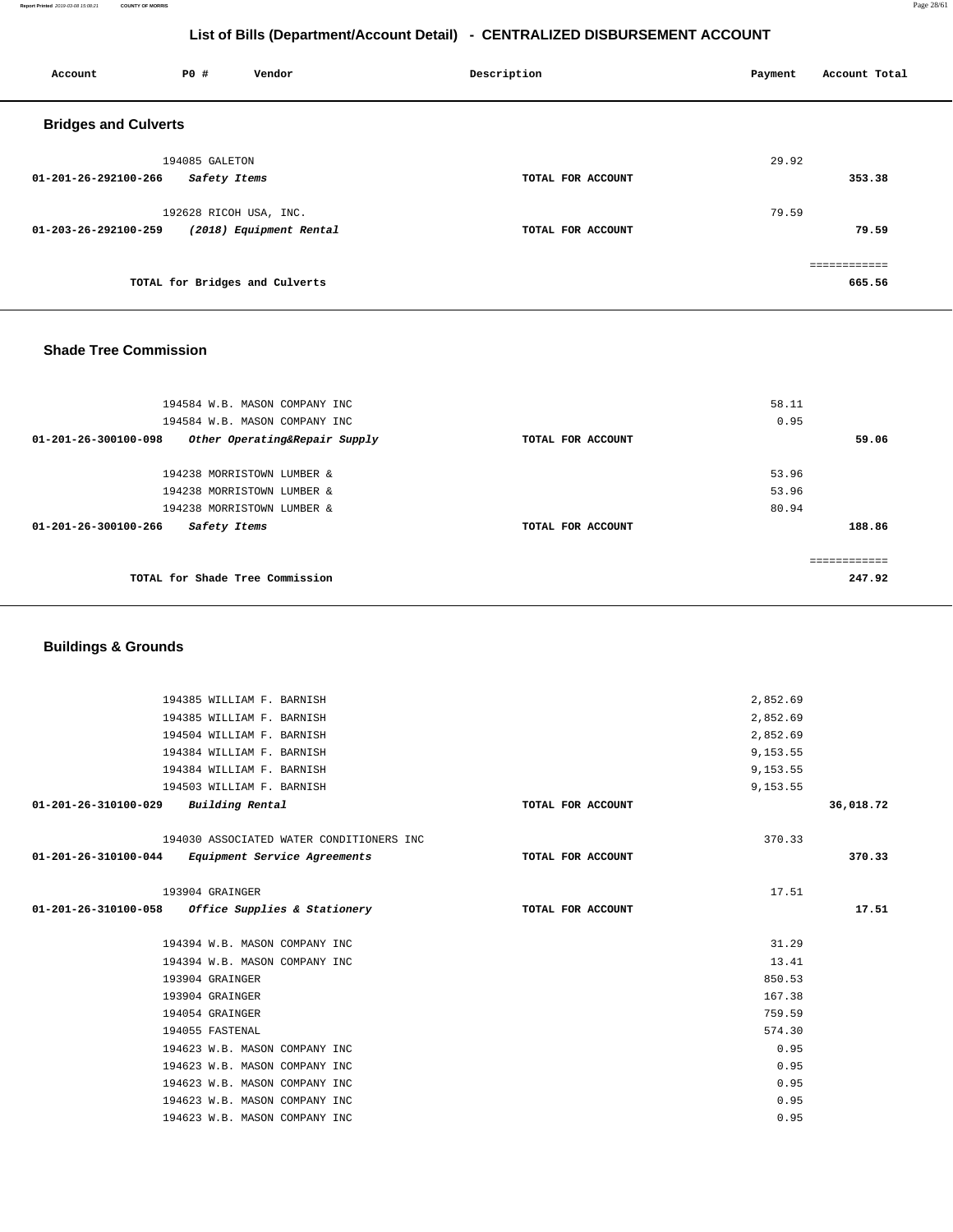| ccount | PO# | Vendor | Description | Payment | Account Total |
|--------|-----|--------|-------------|---------|---------------|

| Account                        | P0 #<br>Vendor                                               | Description       | Payment              | Account Total |
|--------------------------------|--------------------------------------------------------------|-------------------|----------------------|---------------|
|                                |                                                              |                   |                      |               |
| <b>Buildings &amp; Grounds</b> |                                                              |                   |                      |               |
|                                |                                                              |                   |                      |               |
|                                | 194560 W.B. MASON COMPANY INC                                |                   | 13.41                |               |
|                                | 194560 W.B. MASON COMPANY INC                                |                   | 120.69               |               |
|                                | 194560 W.B. MASON COMPANY INC                                |                   | 44.70                |               |
|                                | 194061 W.B. MASON COMPANY INC                                |                   | 13.41                |               |
|                                | 194061 W.B. MASON COMPANY INC                                |                   | 31.29                |               |
|                                | 194061 W.B. MASON COMPANY INC                                |                   | 4.47                 |               |
|                                | 194061 W.B. MASON COMPANY INC                                |                   | 13.41                |               |
|                                | 194556 FASTENAL<br>192542 W.B. MASON COMPANY INC             |                   | 590.44<br>44.70      |               |
|                                | 192542 W.B. MASON COMPANY INC                                |                   | 4.47                 |               |
|                                | 192542 W.B. MASON COMPANY INC                                |                   | 13.41                |               |
| 01-201-26-310100-098           | Other Operating&Repair Supply                                | TOTAL FOR ACCOUNT |                      | 3,296.60      |
|                                |                                                              |                   |                      |               |
|                                | 194058 SPEEDWELL ELECTRIC MOTORS                             |                   | 495.00               |               |
|                                | 193914 PORTASOFT OF MORRIS COUNTY INC                        |                   | 486.00               |               |
| 01-201-26-310100-204           | Plant Operations                                             | TOTAL FOR ACCOUNT |                      | 981.00        |
|                                |                                                              |                   |                      |               |
|                                | 194054 GRAINGER                                              |                   | 116.63               |               |
|                                | 193838 WORK N WEAR STORE                                     |                   | 90.00                |               |
|                                | 194792 THOMAS ALLEN                                          |                   | 75.00                |               |
| 01-201-26-310100-207           | Uniform & Clothing Allowance                                 | TOTAL FOR ACCOUNT |                      | 281.63        |
|                                | 194628 HOME DEPOT U.S.A., INC.                               |                   | 386.41               |               |
|                                | 194628 HOME DEPOT U.S.A., INC.                               |                   | 252.79               |               |
|                                | 194630 KEANE CONSTRUCTION                                    |                   | 1,280.00             |               |
|                                | 193904 GRAINGER                                              |                   | 135.90               |               |
|                                | 194561 MORRIS BRICK AND STONE CO.                            |                   | 266.50               |               |
| 01-201-26-310100-223           | <b>Building Repairs</b>                                      | TOTAL FOR ACCOUNT |                      | 2,321.60      |
|                                |                                                              |                   |                      |               |
|                                | 194113 RICCIARDI BROTHERS, INC<br>193994 MORRISTOWN LUMBER & |                   | 1,100.38<br>29.70    |               |
| 01-201-26-310100-234           | Paint                                                        | TOTAL FOR ACCOUNT |                      | 1,130.08      |
|                                |                                                              |                   |                      |               |
|                                | 193904 GRAINGER                                              |                   | 88.92                |               |
|                                | 194055 FASTENAL                                              |                   | 2,670.26             |               |
|                                | 193848 CROSSTOWN PLUMBING SUPPLY INC.                        |                   | 10,404.08            |               |
|                                | 193848 CROSSTOWN PLUMBING SUPPLY INC.                        |                   | 463.66               |               |
|                                | 193848 CROSSTOWN PLUMBING SUPPLY INC.                        |                   | $-316.89$            |               |
|                                | 194556 FASTENAL                                              |                   | 211.00               |               |
|                                | 194556 FASTENAL                                              |                   | 192.12               |               |
| 01-201-26-310100-235           | <i>Pipes - Others</i>                                        | TOTAL FOR ACCOUNT |                      | 13,713.15     |
|                                | 194629 HOME DEPOT U.S.A., INC.                               |                   | 169.18               |               |
|                                | 194629 HOME DEPOT U.S.A., INC.                               |                   | 251.85               |               |
|                                | 193904 GRAINGER                                              |                   | 99.64                |               |
|                                | 193904 GRAINGER                                              |                   | 200.19               |               |
|                                | 193904 GRAINGER                                              |                   | 166.61               |               |
| 01-201-26-310100-239           | Small Tools                                                  | TOTAL FOR ACCOUNT |                      | 887.47        |
|                                |                                                              |                   |                      |               |
|                                | 194551 JJS SERVICES, INC.                                    |                   | 10,175.50            |               |
|                                | 194551 JJS SERVICES, INC.                                    |                   | 5,319.00             |               |
|                                | 194902 JJS SERVICES, INC.                                    |                   | 3,400.00             |               |
|                                | 194902 JJS SERVICES, INC.                                    |                   | 7,402.50<br>7,180.00 |               |
|                                | 194902 JJS SERVICES, INC.<br>194902 JJS SERVICES, INC.       |                   | 500.00               |               |
|                                | 194902 JJS SERVICES, INC.                                    |                   | 10,157.00            |               |
|                                |                                                              |                   |                      |               |

**Report Printed** 2019-03-08 15:08:21 **COUNTY OF MORRIS** Page 29/61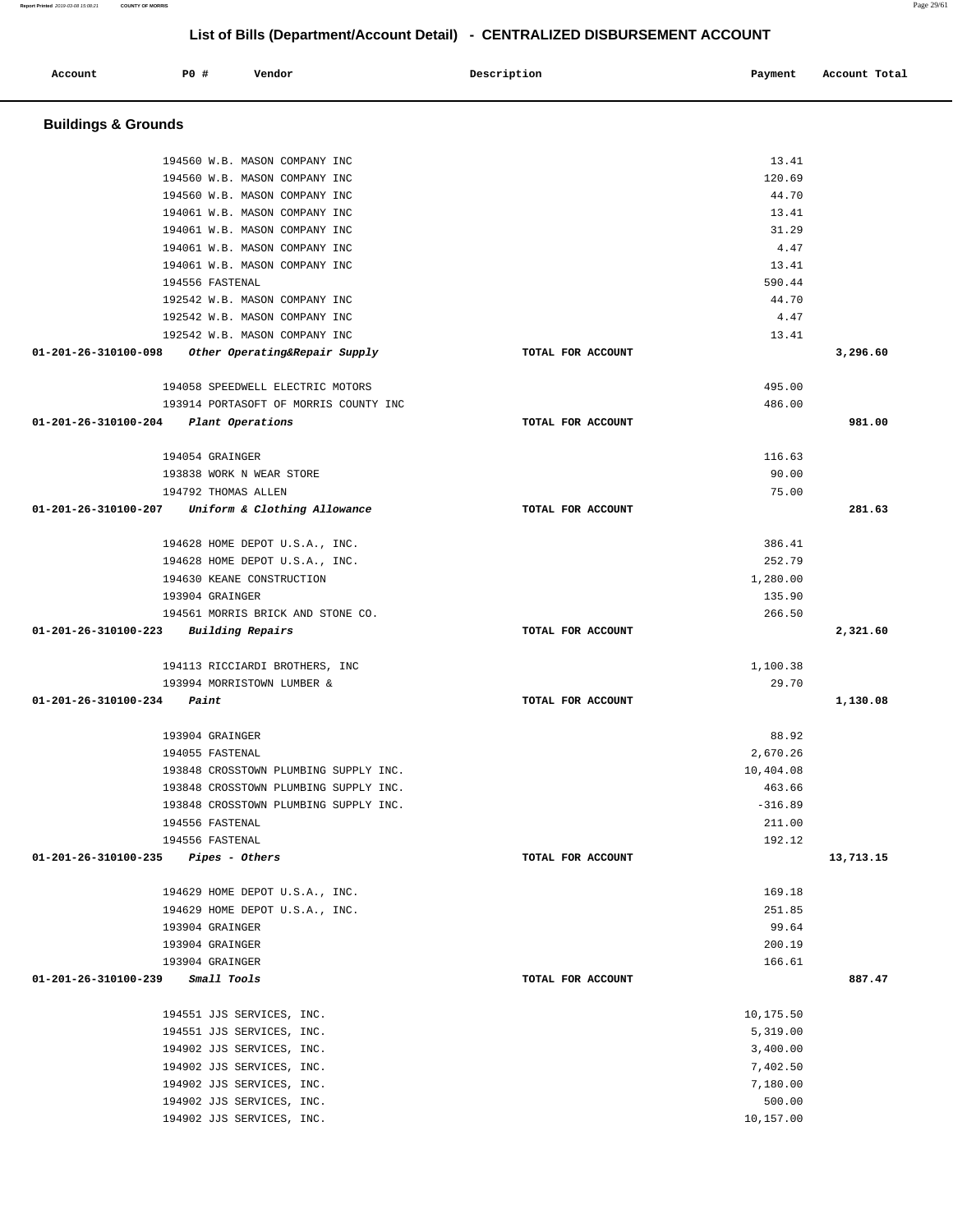| Account                        | <b>PO #</b><br>Vendor                                    | Description       | Payment   | Account Total |
|--------------------------------|----------------------------------------------------------|-------------------|-----------|---------------|
| <b>Buildings &amp; Grounds</b> |                                                          |                   |           |               |
|                                | 194834 JJS SERVICES, INC.                                |                   | 34,867.50 |               |
|                                | 194834 JJS SERVICES, INC.                                |                   | 13,465.00 |               |
|                                | 194834 JJS SERVICES, INC.                                |                   | 10,727.50 |               |
|                                | 194834 JJS SERVICES, INC.                                |                   | 5,307.50  |               |
|                                | 01-201-26-310100-242 Snow Removal & Ice Control          | TOTAL FOR ACCOUNT |           | 113,820.50    |
|                                |                                                          |                   |           |               |
|                                | 194629 HOME DEPOT U.S.A., INC.                           |                   | 15.34     |               |
|                                | 194054 GRAINGER                                          |                   | 241.73    |               |
|                                | 194055 FASTENAL                                          |                   | 105.92    |               |
|                                | 194556 FASTENAL                                          |                   | 71.61     |               |
|                                | 194053 FASTENAL                                          |                   | 600.00    |               |
|                                | 01-201-26-310100-249 Bldg Maintenance Supplies           | TOTAL FOR ACCOUNT |           | 1,034.60      |
|                                | 193904 GRAINGER                                          |                   | 1,428.44  |               |
| 01-201-26-310100-251           | Ground Maintenance Supplies                              | TOTAL FOR ACCOUNT |           | 1,428.44      |
|                                | 194395 R & J CONTROL, INC.                               |                   | 212.50    |               |
| 01-201-26-310100-262           | <i>Machinery Repairs &amp; Parts</i>                     | TOTAL FOR ACCOUNT |           | 212.50        |
|                                |                                                          |                   |           |               |
|                                | 194627 JOHNSTONE SUPPLY                                  |                   | 329.52    |               |
|                                | 194627 JOHNSTONE SUPPLY                                  |                   | 80.18     |               |
|                                | 194627 JOHNSTONE SUPPLY                                  |                   | 468.28    |               |
|                                | 194627 JOHNSTONE SUPPLY                                  |                   | 436.40    |               |
|                                | 194059 TURTLE & HUGHES, INC.                             |                   | 171.00    |               |
|                                | 194059 TURTLE & HUGHES, INC.                             |                   | 217.80    |               |
|                                | 193904 GRAINGER                                          |                   | 404.51    |               |
| 01-201-26-310100-264           | Heat & $\mathit{A}/\mathit{C}$                           | TOTAL FOR ACCOUNT |           | 2,107.69      |
|                                | 194031 TURTLE & HUGHES, INC.                             |                   | 106.79    |               |
|                                | 194031 TURTLE & HUGHES, INC.                             |                   | 271.80    |               |
| 01-201-26-310100-265           | Electrical                                               | TOTAL FOR ACCOUNT |           | 378.59        |
|                                | 191239 CARROT-TOP INDUSTRIES INC                         |                   | 528.65    |               |
| 01-203-26-310100-098           | (2018) Other Operating&Repair Supply                     | TOTAL FOR ACCOUNT |           | 528.65        |
|                                | 189822 BFI                                               |                   | 465.85    |               |
|                                | 189823 NATIONAL OFFICE FURNITURE, INC.                   |                   | 13,713.00 |               |
|                                | 01-203-26-310100-162 (2018) Furniture & Fixtures         |                   |           | 14,178.85     |
|                                |                                                          | TOTAL FOR ACCOUNT |           |               |
|                                | 194032 UNIVERSAL UNIFORM SALES CO. INC                   |                   | 159.90    |               |
|                                | 193837 WORK N WEAR STORE                                 |                   | 225.00    |               |
|                                | 193837 WORK N WEAR STORE                                 |                   | 245.00    |               |
|                                | 193837 WORK N WEAR STORE                                 |                   | 519.00    |               |
|                                | 193837 WORK N WEAR STORE                                 |                   | 355.00    |               |
|                                | 193837 WORK N WEAR STORE                                 |                   | 420.00    |               |
|                                | 01-203-26-310100-207 (2018) Uniform & Clothing Allowance | TOTAL FOR ACCOUNT |           | 1,923.90      |
|                                | 189414 STORAGE SYSTEMS USA                               |                   | 10,802.00 |               |
|                                | 01-203-26-310100-223 (2018) Building Repairs             | TOTAL FOR ACCOUNT |           | 10,802.00     |
|                                | 193905 GENERAL PLUMBING SUPPLY INC.                      |                   | 16.73     |               |
|                                | $01-203-26-310100-235$ (2018) Pipes - Others             | TOTAL FOR ACCOUNT |           | 16.73         |
|                                |                                                          |                   |           |               |
|                                | 189815 R & J CONTROL, INC.                               |                   | 504.18    |               |
|                                | 01-203-26-310100-262 (2018) Machinery Repairs & Parts    | TOTAL FOR ACCOUNT |           | 504.18        |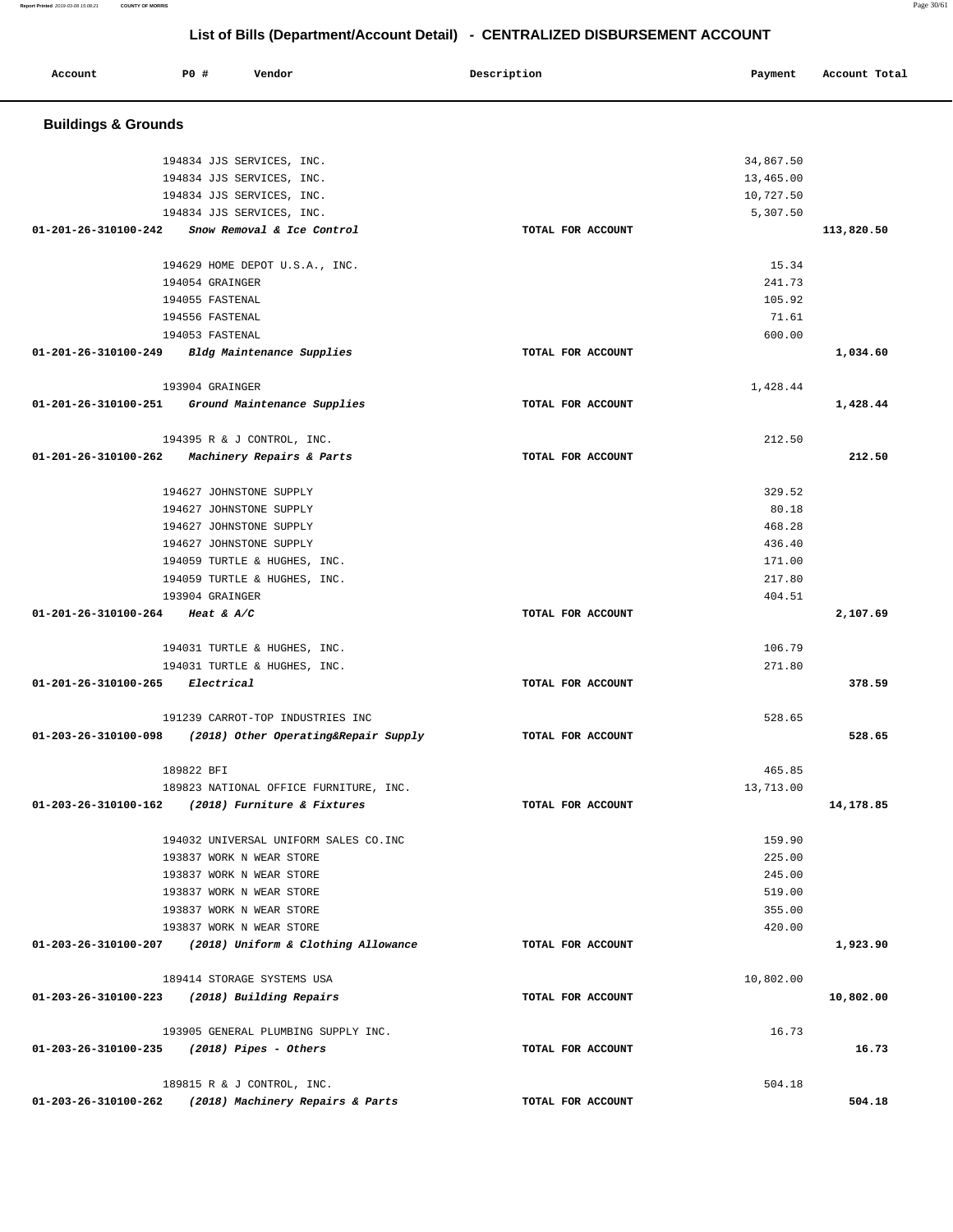**Report Printed** 2019-03-08 15:08:21 **COUNTY OF MORRIS** Page 31/61

## **List of Bills (Department/Account Detail) - CENTRALIZED DISBURSEMENT ACCOUNT**

| Account                        | <b>PO #</b>                   | Vendor                                                     | Description       | Account Total<br>Payment   |
|--------------------------------|-------------------------------|------------------------------------------------------------|-------------------|----------------------------|
| <b>Buildings &amp; Grounds</b> |                               |                                                            |                   |                            |
| 01-203-26-310100-264           |                               | 193905 GENERAL PLUMBING SUPPLY INC.<br>$(2018)$ Heat & A/C | TOTAL FOR ACCOUNT | 1,490.20<br>1,962.40       |
|                                | TOTAL for Buildings & Grounds |                                                            |                   | ------------<br>207,917.12 |

#### **Motor Services Center**

| 192765 W.B. MASON COMPANY INC                     |                   | 12.56  |        |
|---------------------------------------------------|-------------------|--------|--------|
| 192765 W.B. MASON COMPANY INC                     |                   | 50.62  |        |
| 192755 W.B. MASON COMPANY INC                     |                   | 32.63  |        |
| 192755 W.B. MASON COMPANY INC                     |                   | 45.46  |        |
| 192755 W.B. MASON COMPANY INC                     |                   | 35.50  |        |
| 192755 W.B. MASON COMPANY INC                     |                   | 21.52  |        |
| 192755 W.B. MASON COMPANY INC                     |                   | 0.24   |        |
| 192755 W.B. MASON COMPANY INC                     |                   | 31.14  |        |
| 192441 W.B. MASON COMPANY INC                     |                   | 243.08 |        |
| 194688 W.B. MASON COMPANY INC                     |                   | 5.88   |        |
| 194688 W.B. MASON COMPANY INC                     |                   | 15.44  |        |
| 194687 W.B. MASON COMPANY INC                     |                   | 243.08 |        |
| 01-201-26-315100-058 Office Supplies & Stationery | TOTAL FOR ACCOUNT |        | 737.15 |
| 193968 NEW PIG CORPORATION                        |                   | 264.00 |        |
| 193968 NEW PIG CORPORATION                        |                   | 50.33  |        |
| 193977 Y-PERS INC                                 |                   | 222.00 |        |
| 193977 Y-PERS INC                                 |                   | 63.10  |        |
| 193967 NESTLE WATERS NORTH AMERICA INC.           |                   | 51.98  |        |
| 193967 NESTLE WATERS NORTH AMERICA INC.           |                   | 51.98  |        |
| 194010 GRAINGER                                   |                   | 11.52  |        |
| 194010 GRAINGER                                   |                   | 152.19 |        |
| 194010 GRAINGER                                   |                   | 81.60  |        |
| 194010 GRAINGER                                   |                   | 28.08  |        |
| 194010 GRAINGER                                   |                   | 18.00  |        |
| 194010 GRAINGER                                   |                   | 8.28   |        |
| 194010 GRAINGER                                   |                   | 93.74  |        |
| 194010 GRAINGER                                   |                   | 117.09 |        |
| 194010 GRAINGER                                   |                   | 104.48 |        |
| 194010 GRAINGER                                   |                   | 66.97  |        |
| 194010 GRAINGER                                   |                   | 35.03  |        |
| 194010 GRAINGER                                   |                   | 9.87   |        |
| 193923 J & D SALES & SERVICE LLC                  |                   | 150.00 |        |
| 193923 J & D SALES & SERVICE LLC                  |                   | 100.00 |        |
| 193283 WURTH USA INC.                             |                   | 51.60  |        |
| 193283 WURTH USA INC.                             |                   | 27.70  |        |
| 193283 WURTH USA INC.                             |                   | 27.70  |        |
| 193283 WURTH USA INC.                             |                   | 23.30  |        |
| 193425 SGS TESTCOM INC                            |                   | 72.54  |        |
| 193425 SGS TESTCOM INC                            |                   | 11.54  |        |
| 194011 GRAINGER                                   |                   | 58.06  |        |
| 194011 GRAINGER                                   |                   | 21.60  |        |
| 194011 GRAINGER                                   |                   | 9.08   |        |
| 194011 GRAINGER                                   |                   | 9.59   |        |
| 194011 GRAINGER                                   |                   | 39.63  |        |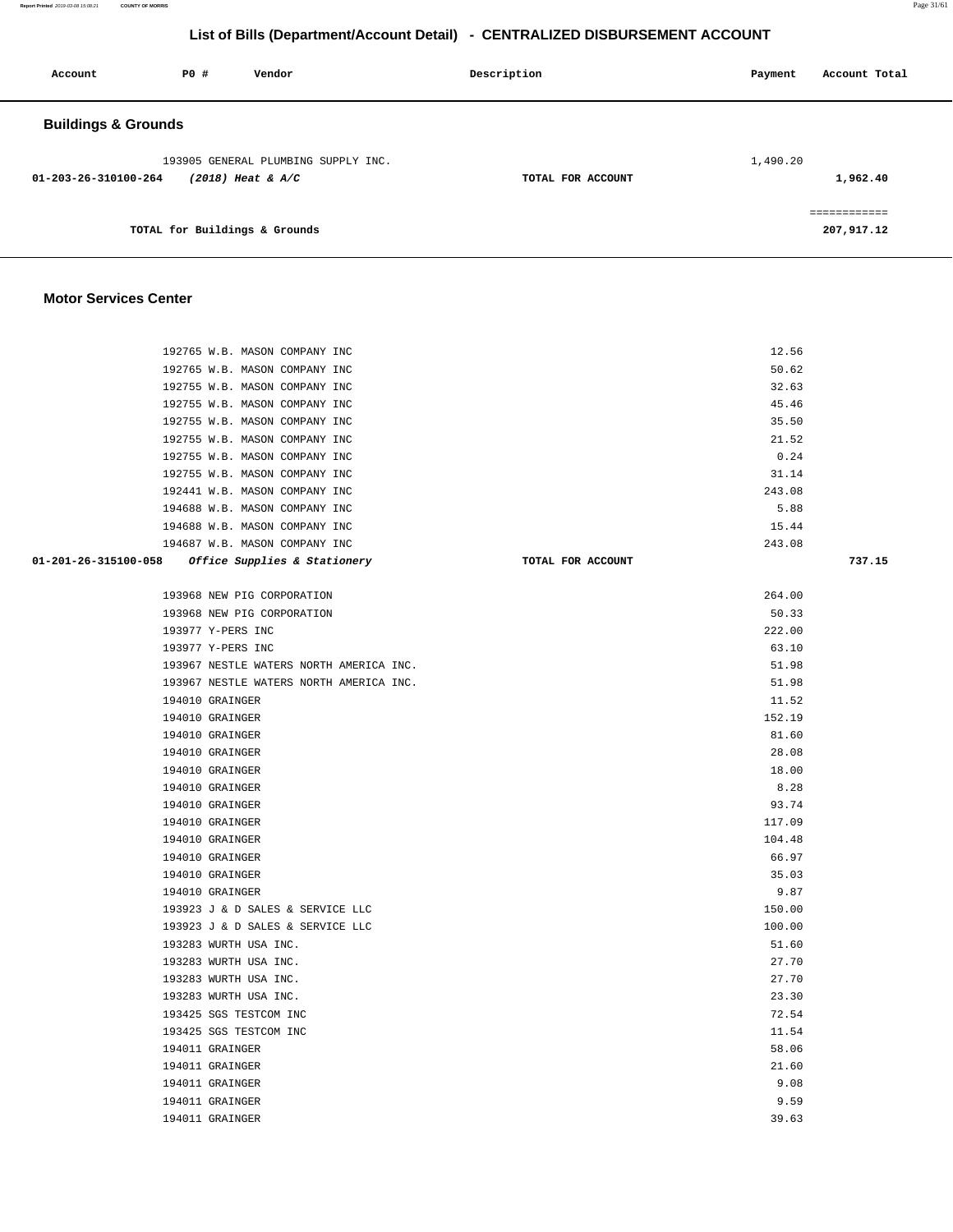|                      | 194011 GRAINGER                                                      |                   | 56.91            |          |
|----------------------|----------------------------------------------------------------------|-------------------|------------------|----------|
|                      | 193298 WURTH USA INC.                                                |                   | 53.08            |          |
|                      | 193298 WURTH USA INC.                                                |                   | 23.71            |          |
|                      | 193298 WURTH USA INC.                                                |                   | 32.99            |          |
|                      | 193298 WURTH USA INC.                                                |                   | 36.57            |          |
|                      | 193298 WURTH USA INC.                                                |                   | 29.91            |          |
|                      | 193298 WURTH USA INC.                                                |                   | 29.45            |          |
|                      | 193298 WURTH USA INC.                                                |                   | 40.22            |          |
|                      | 193298 WURTH USA INC.                                                |                   | 27.30            |          |
|                      | 193298 WURTH USA INC.                                                |                   | 41.54            |          |
|                      | 193298 WURTH USA INC.                                                |                   | 66.19            |          |
|                      | 194413 WHITEMARSH CORPORATION                                        |                   | 301.00           |          |
|                      | 194413 WHITEMARSH CORPORATION                                        |                   | 13.48            |          |
|                      | 194412 WHITEMARSH CORPORATION                                        |                   | 276.00           |          |
|                      | 194411 WHITEMARSH CORPORATION                                        |                   | 223.79           |          |
|                      | 194411 WHITEMARSH CORPORATION                                        |                   | 9.26             |          |
|                      | 194424 PUBLIC WORKS ASSOC. OF NJ                                     |                   | 75.00            |          |
|                      | 194424 PUBLIC WORKS ASSOC. OF NJ                                     |                   | 60.00            |          |
|                      | 194942 MARK CARTER                                                   |                   | 60.00            |          |
|                      | 194942 MARK CARTER                                                   |                   | 60.00            |          |
|                      | 194942 MARK CARTER                                                   |                   | 60.00            |          |
|                      | 194942 MARK CARTER                                                   |                   | 60.00            |          |
|                      | 194942 MARK CARTER                                                   |                   | 60.00            |          |
|                      | 194942 MARK CARTER                                                   |                   | 85.00            |          |
|                      | 194942 MARK CARTER                                                   |                   | 60.00            |          |
|                      | 194942 MARK CARTER                                                   |                   | 60.00            |          |
|                      | 194942 MARK CARTER                                                   |                   | 4.74             |          |
|                      | 193979 ACUITY SPECIALTY PRODUCTS, INC                                |                   | 116.00           |          |
|                      | 193979 ACUITY SPECIALTY PRODUCTS, INC                                |                   | 175.00           |          |
|                      | 193979 ACUITY SPECIALTY PRODUCTS, INC                                |                   | 25.99            |          |
|                      | 194414 WURTH USA INC.                                                |                   | 148.10           |          |
|                      | 194414 WURTH USA INC.                                                |                   | 512.45           |          |
|                      | 194414 WURTH USA INC.                                                |                   | 425.40           |          |
| 01-201-26-315100-098 | Other Operating&Repair Supply                                        | TOTAL FOR ACCOUNT |                  | 5,368.35 |
|                      |                                                                      |                   |                  |          |
|                      | 193291 AMERICAN WEAR INC.                                            |                   | 230.07           |          |
|                      | 193292 AMERICAN WEAR INC.                                            |                   | 7.98             |          |
|                      | 193293 AMERICAN WEAR INC.                                            |                   | 7.98             |          |
|                      | 193290 AMERICAN WEAR INC.                                            |                   | 239.36           |          |
|                      | 193915 AMERICAN WEAR INC.                                            |                   | 184.57           |          |
|                      | 193913 AMERICAN WEAR INC.                                            |                   | 7.98             |          |
|                      | 193910 AMERICAN WEAR INC.                                            |                   | 7.98             |          |
|                      | 194260 AMERICAN WEAR INC.                                            |                   | 184.57           |          |
|                      | 194261 AMERICAN WEAR INC.                                            |                   | 7.98             |          |
|                      | 194262 AMERICAN WEAR INC.                                            |                   | 246.36           |          |
|                      |                                                                      |                   |                  |          |
|                      | 194946 FATHI GUIRGIS                                                 |                   | 76.49            |          |
|                      | 01-201-26-315100-207 Uniform & Clothing Allowance                    | TOTAL FOR ACCOUNT |                  | 1,201.32 |
|                      |                                                                      |                   |                  |          |
|                      | 194272 J & D SALES & SERVICE LLC                                     |                   | 115.00           |          |
|                      | 194272 J & D SALES & SERVICE LLC                                     |                   | 6.00             |          |
|                      | 194272 J & D SALES & SERVICE LLC<br>194272 J & D SALES & SERVICE LLC |                   | 100.00<br>190.00 |          |
| 01-201-26-315100-225 | Chemicals & Sprays                                                   | TOTAL FOR ACCOUNT |                  | 411.00   |
|                      |                                                                      |                   |                  |          |
|                      | 194402 PETROCHOICE                                                   |                   | 1,793.55         |          |

Account **PO #** Vendor **Description Description Payment** Account Total **Payment** 

**Motor Services Center**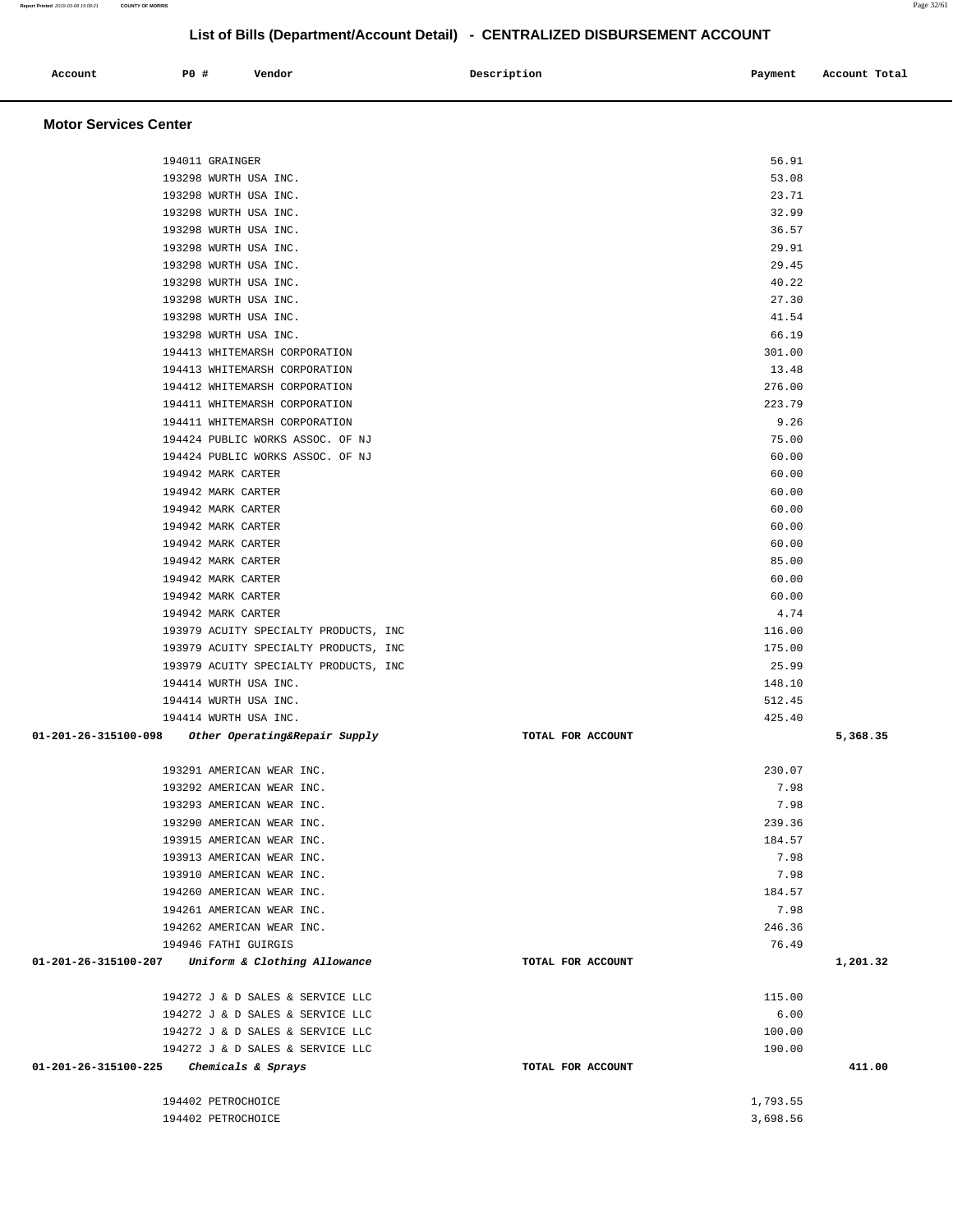Account **PO #** Vendor **Description Description Payment** Account Total

**Report Printed** 2019-03-08 15:08:21 **COUNTY OF MORRIS** 

| Page 33/61 |
|------------|
|            |

| <b>Motor Services Center</b>                         |                   |                  |          |
|------------------------------------------------------|-------------------|------------------|----------|
|                                                      |                   |                  |          |
| 01-201-26-315100-232 Lubricants & Anti Freeze        | TOTAL FOR ACCOUNT |                  | 6,658.65 |
|                                                      |                   |                  |          |
| 193922 IDEAL AUTO BODY, LLC                          |                   | 650.75           |          |
| 193922 IDEAL AUTO BODY, LLC                          |                   | 588.80           |          |
| 193922 IDEAL AUTO BODY, LLC                          |                   | 294.40           |          |
| 193922 IDEAL AUTO BODY, LLC                          |                   | 192.00           |          |
| 01-201-26-315100-234<br>Paint                        | TOTAL FOR ACCOUNT |                  | 1,725.95 |
|                                                      |                   |                  |          |
| 194268 E. M. KUTZ INC                                |                   | 345.00           |          |
| 194268 E. M. KUTZ INC                                |                   | 60.00            |          |
| 01-201-26-315100-241 Snow Plowing Parts              | TOTAL FOR ACCOUNT |                  | 405.00   |
|                                                      |                   |                  |          |
| 194263 BARNWELL HOUSE OF TIRES, INC.                 |                   | 241.18           |          |
| 194263 BARNWELL HOUSE OF TIRES, INC.                 |                   | 172.00           |          |
| 194263 BARNWELL HOUSE OF TIRES, INC.                 |                   | 665.10           |          |
| 193971 BARNWELL HOUSE OF TIRES, INC.                 |                   | 795.30           |          |
| 193972 BARNWELL HOUSE OF TIRES, INC.                 |                   | 511.36           |          |
| 193972 BARNWELL HOUSE OF TIRES, INC.                 |                   | 229.84           |          |
| 193972 BARNWELL HOUSE OF TIRES, INC.                 |                   | 172.00           |          |
| 01-201-26-315100-245<br>Tires                        | TOTAL FOR ACCOUNT |                  | 2,786.78 |
|                                                      |                   |                  |          |
| 194403 PRAXAIR DISTRIBUTION                          |                   | 327.70           |          |
| 01-201-26-315100-248<br>Welding-Oxygen-Acetylene Etc | TOTAL FOR ACCOUNT |                  | 327.70   |
|                                                      |                   |                  |          |
| 194264 BROWN TRUCK GROUP                             |                   | 27.76            |          |
| 194264 BROWN TRUCK GROUP                             |                   | 85.14            |          |
| 194264 BROWN TRUCK GROUP                             |                   | 138.86           |          |
| 194265 BROWN TRUCK GROUP                             |                   | 40.85            |          |
| 194267 DOVER BRAKE & CLUTCH CO INC                   |                   | 42.14            |          |
| 194267 DOVER BRAKE & CLUTCH CO INC                   |                   | 505.45           |          |
| 194267 DOVER BRAKE & CLUTCH CO INC                   |                   | 144.26           |          |
| 194267 DOVER BRAKE & CLUTCH CO INC                   |                   | 298.34           |          |
| 193981 TONY SANCHEZ LTD                              |                   | 56.30            |          |
| 193981 TONY SANCHEZ LTD                              |                   | 577.46           |          |
| 193981 TONY SANCHEZ LTD                              |                   | 114.98           |          |
| 194270 GROFF TRACTOR NJ, LLC                         |                   | 72.08            |          |
| 194270 GROFF TRACTOR NJ, LLC                         |                   | 23.32            |          |
| 193921 EAGLE AUTO & TRUCK SERVICES INC.              |                   | 416.50           |          |
| 193702 HOOVER TRUCK CENTERS INC                      |                   | 1,115.70         |          |
| 193702 HOOVER TRUCK CENTERS INC                      |                   | 130.98           |          |
| 193702 HOOVER TRUCK CENTERS INC                      |                   | 62.46            |          |
| 193919 DOVER BRAKE & CLUTCH CO INC                   |                   | 92.40            |          |
| 193919 DOVER BRAKE & CLUTCH CO INC                   |                   | 22.80            |          |
| 193918 BRISTOL DONALD CO., INC.                      |                   | 239.19           |          |
| 193671 W.B. MASON COMPANY INC                        |                   | 723.33           |          |
| 193671 W.B. MASON COMPANY INC                        |                   | 19.16            |          |
|                                                      |                   |                  |          |
| 193973 BROWN TRUCK GROUP<br>193973 BROWN TRUCK GROUP |                   | 109.01<br>383.99 |          |
|                                                      |                   |                  |          |
| 193973 BROWN TRUCK GROUP                             |                   | 213.91           |          |
| 193916 ACTION DRIVES & BEARINGS INC.                 |                   | 98.22            |          |
| 193916 ACTION DRIVES & BEARINGS INC.                 |                   | 11.33            |          |
| 193974 CLIFFSIDE BODY CORP                           |                   | 273.33           |          |
| 193974 CLIFFSIDE BODY CORP                           |                   | 41.30            |          |
| 193974 CLIFFSIDE BODY CORP                           |                   | 476.00           |          |
| 193974 CLIFFSIDE BODY CORP                           |                   | 8.40             |          |
| 194271 HOOVER TRUCK CENTERS INC                      |                   | 102.41           |          |
|                                                      |                   |                  |          |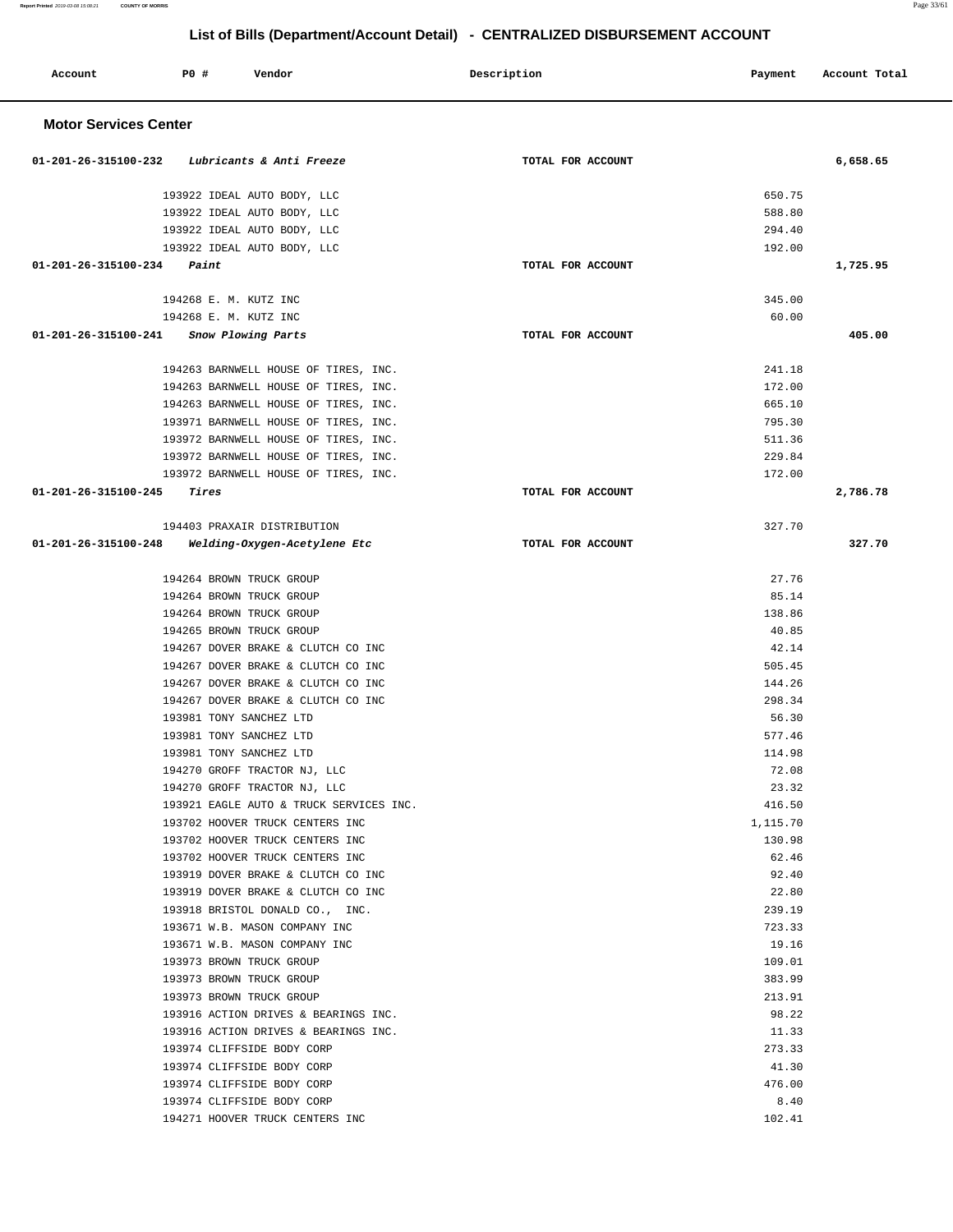| Account<br>. | PO# | Vendor | Description | Payment | Account Total |
|--------------|-----|--------|-------------|---------|---------------|
|              |     |        |             |         |               |

#### **Motor Services Center**

| 288.58<br>194404 NAPA OF ROCKAWAY<br>194404 NAPA OF ROCKAWAY<br>9.99<br>46.05<br>194404 NAPA OF ROCKAWAY<br>2,509.23<br>194401 PEIRCE EQUIPMENT CO.<br>194401 PEIRCE EQUIPMENT CO.<br>2,016.50<br>1.24<br>194401 PEIRCE EQUIPMENT CO.<br>34.95<br>194401 PEIRCE EQUIPMENT CO.<br>194406 SMITH MOTOR CO., INC.<br>10.69<br>32.62<br>194406 SMITH MOTOR CO., INC.<br>404.85<br>194405 SMITH MOTOR CO., INC.<br>445.50<br>194273 MCGRATH MUNICIPAL EQUIPMENT, LLC<br>565.50<br>194273 MCGRATH MUNICIPAL EQUIPMENT, LLC<br>30.00<br>194273 MCGRATH MUNICIPAL EQUIPMENT, LLC<br>194436 DELUXE INTERNATIONAL<br>1,360.00<br>194436 DELUXE INTERNATIONAL<br>356.94<br>35.10<br>194409 SMITH TRACTOR & EQUIPMENT INC.<br>23.22<br>194409 SMITH TRACTOR & EQUIPMENT INC.<br>20.64<br>194409 SMITH TRACTOR & EQUIPMENT INC.<br>14.44<br>194409 SMITH TRACTOR & EQUIPMENT INC.<br>193707 SMITH MOTOR CO., INC.<br>$-15.00$<br>$-45.00$<br>193707 SMITH MOTOR CO., INC.<br>193707 SMITH MOTOR CO., INC.<br>$-175.00$<br>$-100.00$<br>193707 SMITH MOTOR CO., INC.<br>77.92<br>193707 SMITH MOTOR CO., INC.<br>193707 SMITH MOTOR CO., INC.<br>395.66<br>335.78<br>193707 SMITH MOTOR CO., INC.<br>158.81<br>193707 SMITH MOTOR CO., INC.<br>194437 JESCO INC.<br>204.15<br>189.97<br>194397 MODERN GROUP, LTD.<br>11.70<br>194397 MODERN GROUP, LTD.<br>16.15<br>194398 MODERN GROUP, LTD.<br>59.92<br>194398 MODERN GROUP, LTD.<br>194398 MODERN GROUP, LTD.<br>11.70<br>01-201-26-315100-261<br>Spare Parts for Equipment<br>TOTAL FOR ACCOUNT<br>194269 FLEMINGTON BUICK CHEVROLET<br>$-50.00$<br>$-27.00$<br>194269 FLEMINGTON BUICK CHEVROLET<br>209.63<br>194269 FLEMINGTON BUICK CHEVROLET<br>194266 D&B AUTO SUPPLY<br>$-50.00$<br>194266 D&B AUTO SUPPLY<br>231.55<br>194266 D&B AUTO SUPPLY<br>295.69<br>194266 D&B AUTO SUPPLY<br>1,277.69<br>193970 RAW INC<br>200.00<br>193970 RAW INC<br>200.00<br>193970 RAW INC<br>200.00<br>193970 RAW INC<br>200.00<br>193969 NIELSEN DODGE - C-J-R<br>500.00<br>193980 NIELSEN DODGE - C-J-R<br>32.92<br>99.63<br>193980 NIELSEN DODGE - C-J-R<br>193980 NIELSEN DODGE - C-J-R<br>63.76<br>36.30<br>193980 NIELSEN DODGE - C-J-R<br>193982 SMITH MOTOR CO., INC.<br>18.86<br>193982 SMITH MOTOR CO., INC.<br>163.05<br>193982 SMITH MOTOR CO., INC.<br>177.24 | 193920 E. M. KUTZ INC | 80.00 |           |
|------------------------------------------------------------------------------------------------------------------------------------------------------------------------------------------------------------------------------------------------------------------------------------------------------------------------------------------------------------------------------------------------------------------------------------------------------------------------------------------------------------------------------------------------------------------------------------------------------------------------------------------------------------------------------------------------------------------------------------------------------------------------------------------------------------------------------------------------------------------------------------------------------------------------------------------------------------------------------------------------------------------------------------------------------------------------------------------------------------------------------------------------------------------------------------------------------------------------------------------------------------------------------------------------------------------------------------------------------------------------------------------------------------------------------------------------------------------------------------------------------------------------------------------------------------------------------------------------------------------------------------------------------------------------------------------------------------------------------------------------------------------------------------------------------------------------------------------------------------------------------------------------------------------------------------------------------------------------------------------------------------------------------------------------------------------------------------------------------------------------------------------------------------------------------------------------------------------------------------------------------------------------------------------------------|-----------------------|-------|-----------|
|                                                                                                                                                                                                                                                                                                                                                                                                                                                                                                                                                                                                                                                                                                                                                                                                                                                                                                                                                                                                                                                                                                                                                                                                                                                                                                                                                                                                                                                                                                                                                                                                                                                                                                                                                                                                                                                                                                                                                                                                                                                                                                                                                                                                                                                                                                      |                       |       |           |
|                                                                                                                                                                                                                                                                                                                                                                                                                                                                                                                                                                                                                                                                                                                                                                                                                                                                                                                                                                                                                                                                                                                                                                                                                                                                                                                                                                                                                                                                                                                                                                                                                                                                                                                                                                                                                                                                                                                                                                                                                                                                                                                                                                                                                                                                                                      |                       |       |           |
|                                                                                                                                                                                                                                                                                                                                                                                                                                                                                                                                                                                                                                                                                                                                                                                                                                                                                                                                                                                                                                                                                                                                                                                                                                                                                                                                                                                                                                                                                                                                                                                                                                                                                                                                                                                                                                                                                                                                                                                                                                                                                                                                                                                                                                                                                                      |                       |       |           |
|                                                                                                                                                                                                                                                                                                                                                                                                                                                                                                                                                                                                                                                                                                                                                                                                                                                                                                                                                                                                                                                                                                                                                                                                                                                                                                                                                                                                                                                                                                                                                                                                                                                                                                                                                                                                                                                                                                                                                                                                                                                                                                                                                                                                                                                                                                      |                       |       |           |
|                                                                                                                                                                                                                                                                                                                                                                                                                                                                                                                                                                                                                                                                                                                                                                                                                                                                                                                                                                                                                                                                                                                                                                                                                                                                                                                                                                                                                                                                                                                                                                                                                                                                                                                                                                                                                                                                                                                                                                                                                                                                                                                                                                                                                                                                                                      |                       |       |           |
|                                                                                                                                                                                                                                                                                                                                                                                                                                                                                                                                                                                                                                                                                                                                                                                                                                                                                                                                                                                                                                                                                                                                                                                                                                                                                                                                                                                                                                                                                                                                                                                                                                                                                                                                                                                                                                                                                                                                                                                                                                                                                                                                                                                                                                                                                                      |                       |       |           |
|                                                                                                                                                                                                                                                                                                                                                                                                                                                                                                                                                                                                                                                                                                                                                                                                                                                                                                                                                                                                                                                                                                                                                                                                                                                                                                                                                                                                                                                                                                                                                                                                                                                                                                                                                                                                                                                                                                                                                                                                                                                                                                                                                                                                                                                                                                      |                       |       |           |
|                                                                                                                                                                                                                                                                                                                                                                                                                                                                                                                                                                                                                                                                                                                                                                                                                                                                                                                                                                                                                                                                                                                                                                                                                                                                                                                                                                                                                                                                                                                                                                                                                                                                                                                                                                                                                                                                                                                                                                                                                                                                                                                                                                                                                                                                                                      |                       |       |           |
|                                                                                                                                                                                                                                                                                                                                                                                                                                                                                                                                                                                                                                                                                                                                                                                                                                                                                                                                                                                                                                                                                                                                                                                                                                                                                                                                                                                                                                                                                                                                                                                                                                                                                                                                                                                                                                                                                                                                                                                                                                                                                                                                                                                                                                                                                                      |                       |       |           |
|                                                                                                                                                                                                                                                                                                                                                                                                                                                                                                                                                                                                                                                                                                                                                                                                                                                                                                                                                                                                                                                                                                                                                                                                                                                                                                                                                                                                                                                                                                                                                                                                                                                                                                                                                                                                                                                                                                                                                                                                                                                                                                                                                                                                                                                                                                      |                       |       |           |
|                                                                                                                                                                                                                                                                                                                                                                                                                                                                                                                                                                                                                                                                                                                                                                                                                                                                                                                                                                                                                                                                                                                                                                                                                                                                                                                                                                                                                                                                                                                                                                                                                                                                                                                                                                                                                                                                                                                                                                                                                                                                                                                                                                                                                                                                                                      |                       |       |           |
|                                                                                                                                                                                                                                                                                                                                                                                                                                                                                                                                                                                                                                                                                                                                                                                                                                                                                                                                                                                                                                                                                                                                                                                                                                                                                                                                                                                                                                                                                                                                                                                                                                                                                                                                                                                                                                                                                                                                                                                                                                                                                                                                                                                                                                                                                                      |                       |       |           |
|                                                                                                                                                                                                                                                                                                                                                                                                                                                                                                                                                                                                                                                                                                                                                                                                                                                                                                                                                                                                                                                                                                                                                                                                                                                                                                                                                                                                                                                                                                                                                                                                                                                                                                                                                                                                                                                                                                                                                                                                                                                                                                                                                                                                                                                                                                      |                       |       |           |
|                                                                                                                                                                                                                                                                                                                                                                                                                                                                                                                                                                                                                                                                                                                                                                                                                                                                                                                                                                                                                                                                                                                                                                                                                                                                                                                                                                                                                                                                                                                                                                                                                                                                                                                                                                                                                                                                                                                                                                                                                                                                                                                                                                                                                                                                                                      |                       |       |           |
|                                                                                                                                                                                                                                                                                                                                                                                                                                                                                                                                                                                                                                                                                                                                                                                                                                                                                                                                                                                                                                                                                                                                                                                                                                                                                                                                                                                                                                                                                                                                                                                                                                                                                                                                                                                                                                                                                                                                                                                                                                                                                                                                                                                                                                                                                                      |                       |       |           |
|                                                                                                                                                                                                                                                                                                                                                                                                                                                                                                                                                                                                                                                                                                                                                                                                                                                                                                                                                                                                                                                                                                                                                                                                                                                                                                                                                                                                                                                                                                                                                                                                                                                                                                                                                                                                                                                                                                                                                                                                                                                                                                                                                                                                                                                                                                      |                       |       |           |
|                                                                                                                                                                                                                                                                                                                                                                                                                                                                                                                                                                                                                                                                                                                                                                                                                                                                                                                                                                                                                                                                                                                                                                                                                                                                                                                                                                                                                                                                                                                                                                                                                                                                                                                                                                                                                                                                                                                                                                                                                                                                                                                                                                                                                                                                                                      |                       |       |           |
|                                                                                                                                                                                                                                                                                                                                                                                                                                                                                                                                                                                                                                                                                                                                                                                                                                                                                                                                                                                                                                                                                                                                                                                                                                                                                                                                                                                                                                                                                                                                                                                                                                                                                                                                                                                                                                                                                                                                                                                                                                                                                                                                                                                                                                                                                                      |                       |       |           |
|                                                                                                                                                                                                                                                                                                                                                                                                                                                                                                                                                                                                                                                                                                                                                                                                                                                                                                                                                                                                                                                                                                                                                                                                                                                                                                                                                                                                                                                                                                                                                                                                                                                                                                                                                                                                                                                                                                                                                                                                                                                                                                                                                                                                                                                                                                      |                       |       |           |
|                                                                                                                                                                                                                                                                                                                                                                                                                                                                                                                                                                                                                                                                                                                                                                                                                                                                                                                                                                                                                                                                                                                                                                                                                                                                                                                                                                                                                                                                                                                                                                                                                                                                                                                                                                                                                                                                                                                                                                                                                                                                                                                                                                                                                                                                                                      |                       |       |           |
|                                                                                                                                                                                                                                                                                                                                                                                                                                                                                                                                                                                                                                                                                                                                                                                                                                                                                                                                                                                                                                                                                                                                                                                                                                                                                                                                                                                                                                                                                                                                                                                                                                                                                                                                                                                                                                                                                                                                                                                                                                                                                                                                                                                                                                                                                                      |                       |       |           |
|                                                                                                                                                                                                                                                                                                                                                                                                                                                                                                                                                                                                                                                                                                                                                                                                                                                                                                                                                                                                                                                                                                                                                                                                                                                                                                                                                                                                                                                                                                                                                                                                                                                                                                                                                                                                                                                                                                                                                                                                                                                                                                                                                                                                                                                                                                      |                       |       |           |
|                                                                                                                                                                                                                                                                                                                                                                                                                                                                                                                                                                                                                                                                                                                                                                                                                                                                                                                                                                                                                                                                                                                                                                                                                                                                                                                                                                                                                                                                                                                                                                                                                                                                                                                                                                                                                                                                                                                                                                                                                                                                                                                                                                                                                                                                                                      |                       |       |           |
|                                                                                                                                                                                                                                                                                                                                                                                                                                                                                                                                                                                                                                                                                                                                                                                                                                                                                                                                                                                                                                                                                                                                                                                                                                                                                                                                                                                                                                                                                                                                                                                                                                                                                                                                                                                                                                                                                                                                                                                                                                                                                                                                                                                                                                                                                                      |                       |       |           |
|                                                                                                                                                                                                                                                                                                                                                                                                                                                                                                                                                                                                                                                                                                                                                                                                                                                                                                                                                                                                                                                                                                                                                                                                                                                                                                                                                                                                                                                                                                                                                                                                                                                                                                                                                                                                                                                                                                                                                                                                                                                                                                                                                                                                                                                                                                      |                       |       |           |
|                                                                                                                                                                                                                                                                                                                                                                                                                                                                                                                                                                                                                                                                                                                                                                                                                                                                                                                                                                                                                                                                                                                                                                                                                                                                                                                                                                                                                                                                                                                                                                                                                                                                                                                                                                                                                                                                                                                                                                                                                                                                                                                                                                                                                                                                                                      |                       |       |           |
|                                                                                                                                                                                                                                                                                                                                                                                                                                                                                                                                                                                                                                                                                                                                                                                                                                                                                                                                                                                                                                                                                                                                                                                                                                                                                                                                                                                                                                                                                                                                                                                                                                                                                                                                                                                                                                                                                                                                                                                                                                                                                                                                                                                                                                                                                                      |                       |       |           |
|                                                                                                                                                                                                                                                                                                                                                                                                                                                                                                                                                                                                                                                                                                                                                                                                                                                                                                                                                                                                                                                                                                                                                                                                                                                                                                                                                                                                                                                                                                                                                                                                                                                                                                                                                                                                                                                                                                                                                                                                                                                                                                                                                                                                                                                                                                      |                       |       |           |
|                                                                                                                                                                                                                                                                                                                                                                                                                                                                                                                                                                                                                                                                                                                                                                                                                                                                                                                                                                                                                                                                                                                                                                                                                                                                                                                                                                                                                                                                                                                                                                                                                                                                                                                                                                                                                                                                                                                                                                                                                                                                                                                                                                                                                                                                                                      |                       |       |           |
|                                                                                                                                                                                                                                                                                                                                                                                                                                                                                                                                                                                                                                                                                                                                                                                                                                                                                                                                                                                                                                                                                                                                                                                                                                                                                                                                                                                                                                                                                                                                                                                                                                                                                                                                                                                                                                                                                                                                                                                                                                                                                                                                                                                                                                                                                                      |                       |       |           |
|                                                                                                                                                                                                                                                                                                                                                                                                                                                                                                                                                                                                                                                                                                                                                                                                                                                                                                                                                                                                                                                                                                                                                                                                                                                                                                                                                                                                                                                                                                                                                                                                                                                                                                                                                                                                                                                                                                                                                                                                                                                                                                                                                                                                                                                                                                      |                       |       |           |
|                                                                                                                                                                                                                                                                                                                                                                                                                                                                                                                                                                                                                                                                                                                                                                                                                                                                                                                                                                                                                                                                                                                                                                                                                                                                                                                                                                                                                                                                                                                                                                                                                                                                                                                                                                                                                                                                                                                                                                                                                                                                                                                                                                                                                                                                                                      |                       |       |           |
|                                                                                                                                                                                                                                                                                                                                                                                                                                                                                                                                                                                                                                                                                                                                                                                                                                                                                                                                                                                                                                                                                                                                                                                                                                                                                                                                                                                                                                                                                                                                                                                                                                                                                                                                                                                                                                                                                                                                                                                                                                                                                                                                                                                                                                                                                                      |                       |       |           |
|                                                                                                                                                                                                                                                                                                                                                                                                                                                                                                                                                                                                                                                                                                                                                                                                                                                                                                                                                                                                                                                                                                                                                                                                                                                                                                                                                                                                                                                                                                                                                                                                                                                                                                                                                                                                                                                                                                                                                                                                                                                                                                                                                                                                                                                                                                      |                       |       | 16,436.26 |
|                                                                                                                                                                                                                                                                                                                                                                                                                                                                                                                                                                                                                                                                                                                                                                                                                                                                                                                                                                                                                                                                                                                                                                                                                                                                                                                                                                                                                                                                                                                                                                                                                                                                                                                                                                                                                                                                                                                                                                                                                                                                                                                                                                                                                                                                                                      |                       |       |           |
|                                                                                                                                                                                                                                                                                                                                                                                                                                                                                                                                                                                                                                                                                                                                                                                                                                                                                                                                                                                                                                                                                                                                                                                                                                                                                                                                                                                                                                                                                                                                                                                                                                                                                                                                                                                                                                                                                                                                                                                                                                                                                                                                                                                                                                                                                                      |                       |       |           |
|                                                                                                                                                                                                                                                                                                                                                                                                                                                                                                                                                                                                                                                                                                                                                                                                                                                                                                                                                                                                                                                                                                                                                                                                                                                                                                                                                                                                                                                                                                                                                                                                                                                                                                                                                                                                                                                                                                                                                                                                                                                                                                                                                                                                                                                                                                      |                       |       |           |
|                                                                                                                                                                                                                                                                                                                                                                                                                                                                                                                                                                                                                                                                                                                                                                                                                                                                                                                                                                                                                                                                                                                                                                                                                                                                                                                                                                                                                                                                                                                                                                                                                                                                                                                                                                                                                                                                                                                                                                                                                                                                                                                                                                                                                                                                                                      |                       |       |           |
|                                                                                                                                                                                                                                                                                                                                                                                                                                                                                                                                                                                                                                                                                                                                                                                                                                                                                                                                                                                                                                                                                                                                                                                                                                                                                                                                                                                                                                                                                                                                                                                                                                                                                                                                                                                                                                                                                                                                                                                                                                                                                                                                                                                                                                                                                                      |                       |       |           |
|                                                                                                                                                                                                                                                                                                                                                                                                                                                                                                                                                                                                                                                                                                                                                                                                                                                                                                                                                                                                                                                                                                                                                                                                                                                                                                                                                                                                                                                                                                                                                                                                                                                                                                                                                                                                                                                                                                                                                                                                                                                                                                                                                                                                                                                                                                      |                       |       |           |
|                                                                                                                                                                                                                                                                                                                                                                                                                                                                                                                                                                                                                                                                                                                                                                                                                                                                                                                                                                                                                                                                                                                                                                                                                                                                                                                                                                                                                                                                                                                                                                                                                                                                                                                                                                                                                                                                                                                                                                                                                                                                                                                                                                                                                                                                                                      |                       |       |           |
|                                                                                                                                                                                                                                                                                                                                                                                                                                                                                                                                                                                                                                                                                                                                                                                                                                                                                                                                                                                                                                                                                                                                                                                                                                                                                                                                                                                                                                                                                                                                                                                                                                                                                                                                                                                                                                                                                                                                                                                                                                                                                                                                                                                                                                                                                                      |                       |       |           |
|                                                                                                                                                                                                                                                                                                                                                                                                                                                                                                                                                                                                                                                                                                                                                                                                                                                                                                                                                                                                                                                                                                                                                                                                                                                                                                                                                                                                                                                                                                                                                                                                                                                                                                                                                                                                                                                                                                                                                                                                                                                                                                                                                                                                                                                                                                      |                       |       |           |
|                                                                                                                                                                                                                                                                                                                                                                                                                                                                                                                                                                                                                                                                                                                                                                                                                                                                                                                                                                                                                                                                                                                                                                                                                                                                                                                                                                                                                                                                                                                                                                                                                                                                                                                                                                                                                                                                                                                                                                                                                                                                                                                                                                                                                                                                                                      |                       |       |           |
|                                                                                                                                                                                                                                                                                                                                                                                                                                                                                                                                                                                                                                                                                                                                                                                                                                                                                                                                                                                                                                                                                                                                                                                                                                                                                                                                                                                                                                                                                                                                                                                                                                                                                                                                                                                                                                                                                                                                                                                                                                                                                                                                                                                                                                                                                                      |                       |       |           |
|                                                                                                                                                                                                                                                                                                                                                                                                                                                                                                                                                                                                                                                                                                                                                                                                                                                                                                                                                                                                                                                                                                                                                                                                                                                                                                                                                                                                                                                                                                                                                                                                                                                                                                                                                                                                                                                                                                                                                                                                                                                                                                                                                                                                                                                                                                      |                       |       |           |
|                                                                                                                                                                                                                                                                                                                                                                                                                                                                                                                                                                                                                                                                                                                                                                                                                                                                                                                                                                                                                                                                                                                                                                                                                                                                                                                                                                                                                                                                                                                                                                                                                                                                                                                                                                                                                                                                                                                                                                                                                                                                                                                                                                                                                                                                                                      |                       |       |           |
|                                                                                                                                                                                                                                                                                                                                                                                                                                                                                                                                                                                                                                                                                                                                                                                                                                                                                                                                                                                                                                                                                                                                                                                                                                                                                                                                                                                                                                                                                                                                                                                                                                                                                                                                                                                                                                                                                                                                                                                                                                                                                                                                                                                                                                                                                                      |                       |       |           |
|                                                                                                                                                                                                                                                                                                                                                                                                                                                                                                                                                                                                                                                                                                                                                                                                                                                                                                                                                                                                                                                                                                                                                                                                                                                                                                                                                                                                                                                                                                                                                                                                                                                                                                                                                                                                                                                                                                                                                                                                                                                                                                                                                                                                                                                                                                      |                       |       |           |
|                                                                                                                                                                                                                                                                                                                                                                                                                                                                                                                                                                                                                                                                                                                                                                                                                                                                                                                                                                                                                                                                                                                                                                                                                                                                                                                                                                                                                                                                                                                                                                                                                                                                                                                                                                                                                                                                                                                                                                                                                                                                                                                                                                                                                                                                                                      |                       |       |           |
|                                                                                                                                                                                                                                                                                                                                                                                                                                                                                                                                                                                                                                                                                                                                                                                                                                                                                                                                                                                                                                                                                                                                                                                                                                                                                                                                                                                                                                                                                                                                                                                                                                                                                                                                                                                                                                                                                                                                                                                                                                                                                                                                                                                                                                                                                                      |                       |       |           |
|                                                                                                                                                                                                                                                                                                                                                                                                                                                                                                                                                                                                                                                                                                                                                                                                                                                                                                                                                                                                                                                                                                                                                                                                                                                                                                                                                                                                                                                                                                                                                                                                                                                                                                                                                                                                                                                                                                                                                                                                                                                                                                                                                                                                                                                                                                      |                       |       |           |
|                                                                                                                                                                                                                                                                                                                                                                                                                                                                                                                                                                                                                                                                                                                                                                                                                                                                                                                                                                                                                                                                                                                                                                                                                                                                                                                                                                                                                                                                                                                                                                                                                                                                                                                                                                                                                                                                                                                                                                                                                                                                                                                                                                                                                                                                                                      |                       |       |           |
|                                                                                                                                                                                                                                                                                                                                                                                                                                                                                                                                                                                                                                                                                                                                                                                                                                                                                                                                                                                                                                                                                                                                                                                                                                                                                                                                                                                                                                                                                                                                                                                                                                                                                                                                                                                                                                                                                                                                                                                                                                                                                                                                                                                                                                                                                                      |                       |       |           |
| 23.92<br>194407 SMITH MOTOR CO., INC.                                                                                                                                                                                                                                                                                                                                                                                                                                                                                                                                                                                                                                                                                                                                                                                                                                                                                                                                                                                                                                                                                                                                                                                                                                                                                                                                                                                                                                                                                                                                                                                                                                                                                                                                                                                                                                                                                                                                                                                                                                                                                                                                                                                                                                                                |                       |       |           |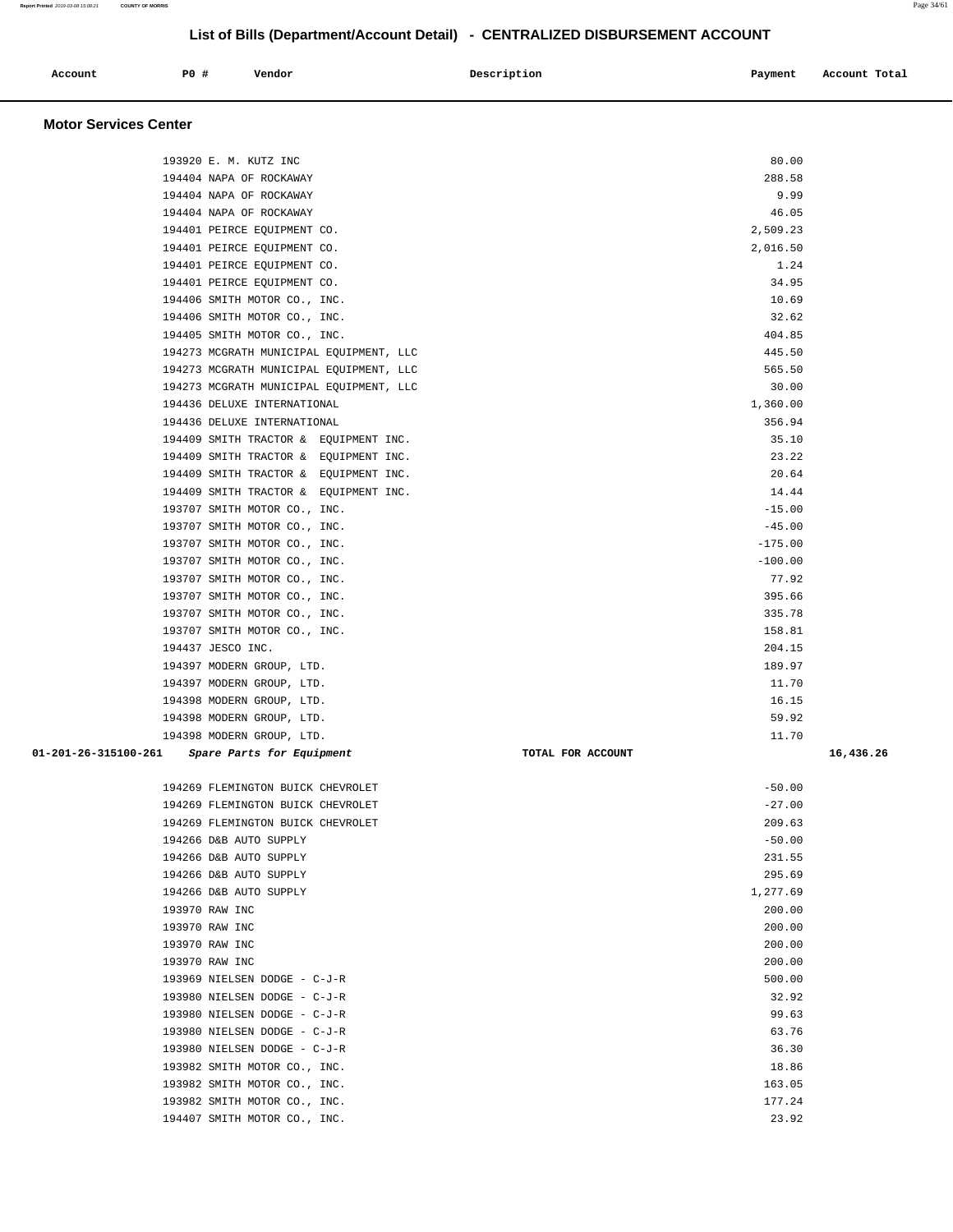| Account | <b>PO #</b> | Vendor | Description | Payment | Account Total |
|---------|-------------|--------|-------------|---------|---------------|
|         |             |        |             |         |               |

## **Motor Services Center**

|                                         | 01-203-26-315100-291 (2018) Vehicle Repairs               | TOTAL FOR ACCOUNT |           | 1,259.72<br>============ |
|-----------------------------------------|-----------------------------------------------------------|-------------------|-----------|--------------------------|
|                                         | 194399 MONTAGE ENTERPRISES INC.                           |                   | 1,259.72  |                          |
|                                         | 01-203-26-315100-261 (2018) Spare Parts for Equipment     | TOTAL FOR ACCOUNT |           | 2,171.91                 |
|                                         | 192248 ROBERT & SON, INC.                                 |                   | 475.00    |                          |
|                                         | 192248 ROBERT & SON, INC.                                 |                   | 245.00    |                          |
|                                         | 192248 ROBERT & SON, INC.                                 |                   | 195.00    |                          |
|                                         | 192245 RE-TRON TECHNOLOGIES INC.                          |                   | 179.70    |                          |
|                                         | 192245 RE-TRON TECHNOLOGIES INC.                          |                   | 438.93    |                          |
|                                         | 192245 RE-TRON TECHNOLOGIES INC.                          |                   | 638.28    |                          |
|                                         | 01-203-26-315100-098 (2018) Other Operating&Repair Supply | TOTAL FOR ACCOUNT |           | 500.00                   |
|                                         | 194041 ATS ENVIRONMENTAL SERVICES, LLC.                   |                   | 500.00    |                          |
|                                         |                                                           |                   |           |                          |
| 01-201-26-315100-291    Vehicle Repairs | 193983 SMITH MOTOR CO., INC.                              | TOTAL FOR ACCOUNT | 22.92     | 7,204.64                 |
|                                         | 193983 SMITH MOTOR CO., INC.                              |                   | 54.17     |                          |
|                                         | 193983 SMITH MOTOR CO., INC.                              |                   | 127.15    |                          |
|                                         | 193983 SMITH MOTOR CO., INC.                              |                   | 100.20    |                          |
|                                         | 194709 D&B AUTO SUPPLY                                    |                   | 507.61    |                          |
|                                         | 194709 D&B AUTO SUPPLY                                    |                   | 561.84    |                          |
|                                         | 194709 D&B AUTO SUPPLY                                    |                   | 525.20    |                          |
|                                         | 194708 D&B AUTO SUPPLY                                    |                   | 352.40    |                          |
|                                         | 194708 D&B AUTO SUPPLY                                    |                   | 270.31    |                          |
|                                         | 194708 D&B AUTO SUPPLY                                    |                   | 639.45    |                          |
|                                         | 194708 D&B AUTO SUPPLY                                    |                   | 196.23    |                          |
|                                         | 194708 D&B AUTO SUPPLY                                    |                   | $-249.17$ |                          |
|                                         | 194708 D&B AUTO SUPPLY                                    |                   | $-5.01$   |                          |
|                                         | 194708 D&B AUTO SUPPLY                                    |                   | $-87.50$  |                          |
|                                         | 193312 CLIFFSIDE BODY CORP                                |                   | 8.40      |                          |
|                                         | 193312 CLIFFSIDE BODY CORP                                |                   | 73.89     |                          |
|                                         | 194408 SMITH MOTOR CO., INC.                              |                   | 255.47    |                          |
|                                         | 194407 SMITH MOTOR CO., INC.                              |                   | 23.92     |                          |

## **Mosquito Extermination**

| 193686 NJMCA, INC.                              |                   | 110.00 |
|-------------------------------------------------|-------------------|--------|
| 193687 NJ MOSOUITO CONTROL ASSO.                |                   | 150.00 |
| Administrative Services<br>01-201-26-320100-021 | TOTAL FOR ACCOUNT | 260.00 |
|                                                 |                   |        |
| 193686 NJMCA, INC.                              |                   | 275.00 |
| 193686 NJMCA, INC.                              |                   | 275.00 |
| 193686 NJMCA, INC.                              |                   | 110.00 |
| 193687 NJ MOSOUITO CONTROL ASSO.                |                   | 150.00 |
| 193687 NJ MOSQUITO CONTROL ASSO.                |                   | 150.00 |
| 193687 NJ MOSOUITO CONTROL ASSO.                |                   | 150.00 |
| 193687 NJ MOSOUITO CONTROL ASSO.                |                   | 150.00 |
| 193687 NJ MOSQUITO CONTROL ASSO.                |                   | 150.00 |
| 193687 NJ MOSOUITO CONTROL ASSO.                |                   | 150.00 |
| 193687 NJ MOSOUITO CONTROL ASSO.                |                   | 150.00 |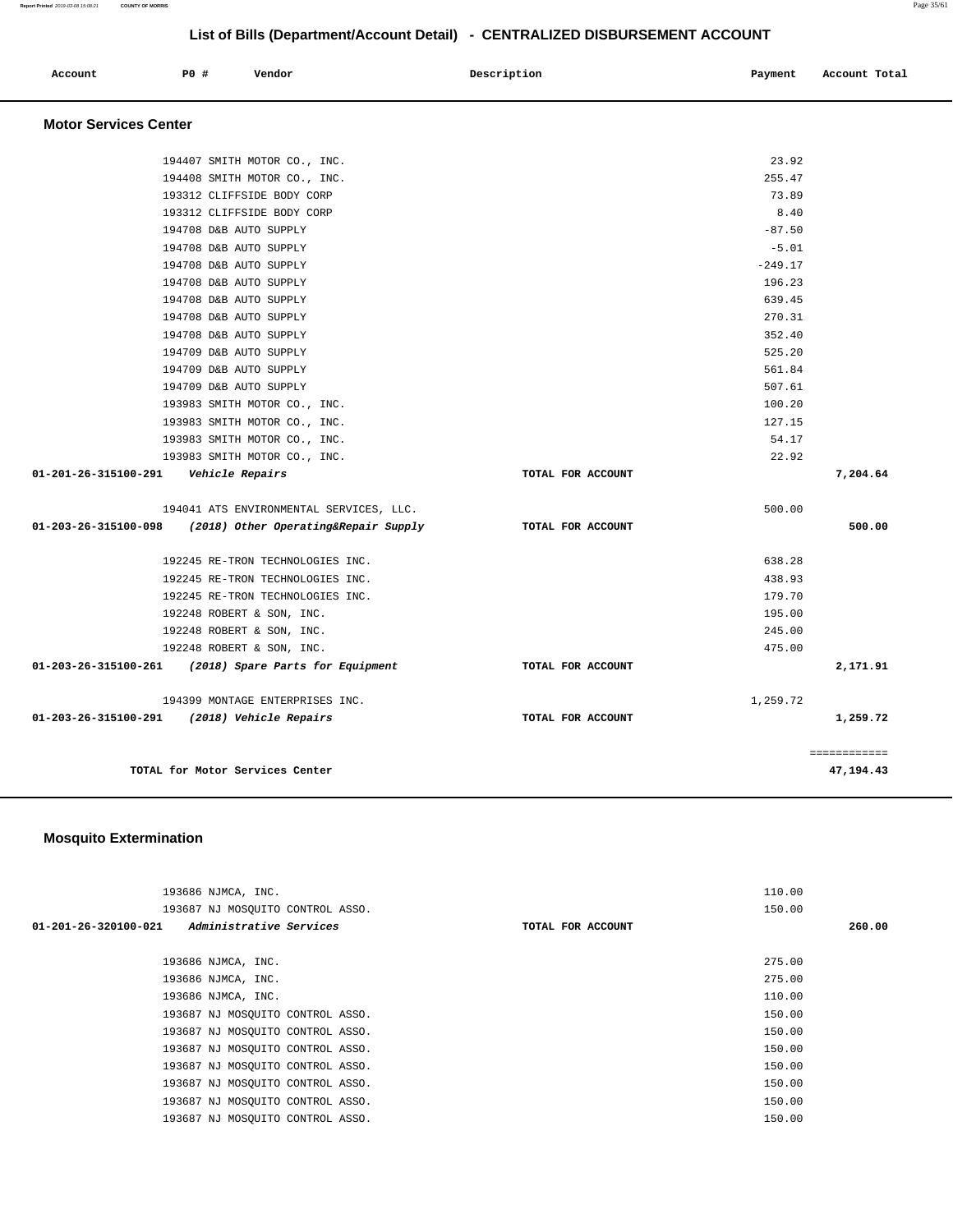**Report Printed** 2019-03-08 15:08:21 **COUNTY OF MORRIS** Page 36/61

# **List of Bills (Department/Account Detail) - CENTRALIZED DISBURSEMENT ACCOUNT**

| Account                        | P0 #<br>Vendor                                   | Description       | Payment  | Account Total |
|--------------------------------|--------------------------------------------------|-------------------|----------|---------------|
| <b>Mosquito Extermination</b>  |                                                  |                   |          |               |
|                                | 193687 NJ MOSQUITO CONTROL ASSO.                 |                   | 150.00   |               |
|                                | 193687 NJ MOSQUITO CONTROL ASSO.                 |                   | 150.00   |               |
|                                | 193687 NJ MOSQUITO CONTROL ASSO.                 |                   | 150.00   |               |
|                                | 193687 NJ MOSQUITO CONTROL ASSO.                 |                   | 150.00   |               |
|                                | 193687 NJ MOSQUITO CONTROL ASSO.                 |                   | 150.00   |               |
| 01-201-26-320100-039           | Education Schools & Training                     | TOTAL FOR ACCOUNT |          | 2,610.00      |
|                                | 193694 W.B. MASON COMPANY INC                    |                   | 42.49    |               |
|                                | 193694 W.B. MASON COMPANY INC                    |                   | 15.39    |               |
|                                | 193694 W.B. MASON COMPANY INC                    |                   | 56.97    |               |
|                                | 194002 W.B. MASON COMPANY INC                    |                   | 16.47    |               |
|                                | 194002 W.B. MASON COMPANY INC                    |                   | 8.85     |               |
|                                | 194002 W.B. MASON COMPANY INC                    |                   | 11.59    |               |
|                                | 194002 W.B. MASON COMPANY INC                    |                   | 30.78    |               |
|                                | 194002 W.B. MASON COMPANY INC                    |                   | 4.69     |               |
|                                | 194785 W.B. MASON COMPANY INC                    |                   | 1.90     |               |
|                                | 194784 W.B. MASON COMPANY INC                    |                   | 89.40    |               |
| $01 - 201 - 26 - 320100 - 058$ | Office Supplies & Stationery                     | TOTAL FOR ACCOUNT |          | 278.53        |
|                                | 193874 HARTER EQUIPMENT, INC.                    |                   | 25.88    |               |
|                                | 193874 HARTER EQUIPMENT, INC.                    |                   | 29.86    |               |
|                                | 193874 HARTER EQUIPMENT, INC.                    |                   | 86.44    |               |
|                                | 193874 HARTER EQUIPMENT, INC.                    |                   | 148.00   |               |
|                                | 194738 WAYNE MAKIN                               |                   | 100.00   |               |
| 01-201-26-320100-098           | Other Operating & Repair Supply                  | TOTAL FOR ACCOUNT |          | 390.18        |
|                                | 193849 RICOH AMERICAS CORPORATION                |                   | 872.10   |               |
| 01-201-26-320100-163           | Office Machines                                  | TOTAL FOR ACCOUNT |          | 872.10        |
|                                | 194002 W.B. MASON COMPANY INC                    |                   | 62.09    |               |
|                                | 194002 W.B. MASON COMPANY INC                    |                   | 59.98    |               |
|                                | 194002 W.B. MASON COMPANY INC                    |                   | 8.58     |               |
|                                | 193810 TOMAR INDUSTRIES INC                      |                   | 25.00    |               |
|                                | 193810 TOMAR INDUSTRIES INC                      |                   | 61.00    |               |
|                                | 193810 TOMAR INDUSTRIES INC                      |                   | 26.00    |               |
|                                | 193810 TOMAR INDUSTRIES INC                      |                   | 41.00    |               |
|                                | 193810 TOMAR INDUSTRIES INC                      |                   | 18.00    |               |
| 01-201-26-320100-249           | Bldg Maintenance Supplies                        | TOTAL FOR ACCOUNT |          | 301.65        |
|                                | 193459 AMERICAN WEAR INC.                        |                   | 75.21    |               |
|                                | 193459 AMERICAN WEAR INC.                        |                   | 70.73    |               |
|                                | 193459 AMERICAN WEAR INC.                        |                   | 70.73    |               |
|                                | 193459 AMERICAN WEAR INC.                        |                   | 70.73    |               |
|                                | 193459 AMERICAN WEAR INC.                        |                   | 70.73    |               |
|                                | 01-201-26-320100-251 Ground Maintenance Supplies | TOTAL FOR ACCOUNT |          | 358.13        |
|                                | 193917 SAFETY- KLEEN SYSTEMS, INC.               |                   | 315.29   |               |
| 01-201-26-320100-258           | Equipment                                        | TOTAL FOR ACCOUNT |          | 315.29        |
|                                | 193729 NAPA OF ROCKAWAY                          |                   | 91.21    |               |
|                                | 193729 NAPA OF ROCKAWAY                          |                   | 18.00    |               |
|                                | 193729 NAPA OF ROCKAWAY                          |                   | $-18.00$ |               |
|                                | 193729 NAPA OF ROCKAWAY                          |                   | 14.64    |               |
|                                | 193729 NAPA OF ROCKAWAY                          |                   | 38.50    |               |
|                                | 193689 ONE SOURCE OF NEW JERSEY LLC              |                   | 13.51    |               |
|                                | 193689 ONE SOURCE OF NEW JERSEY LLC              |                   | 118.90   |               |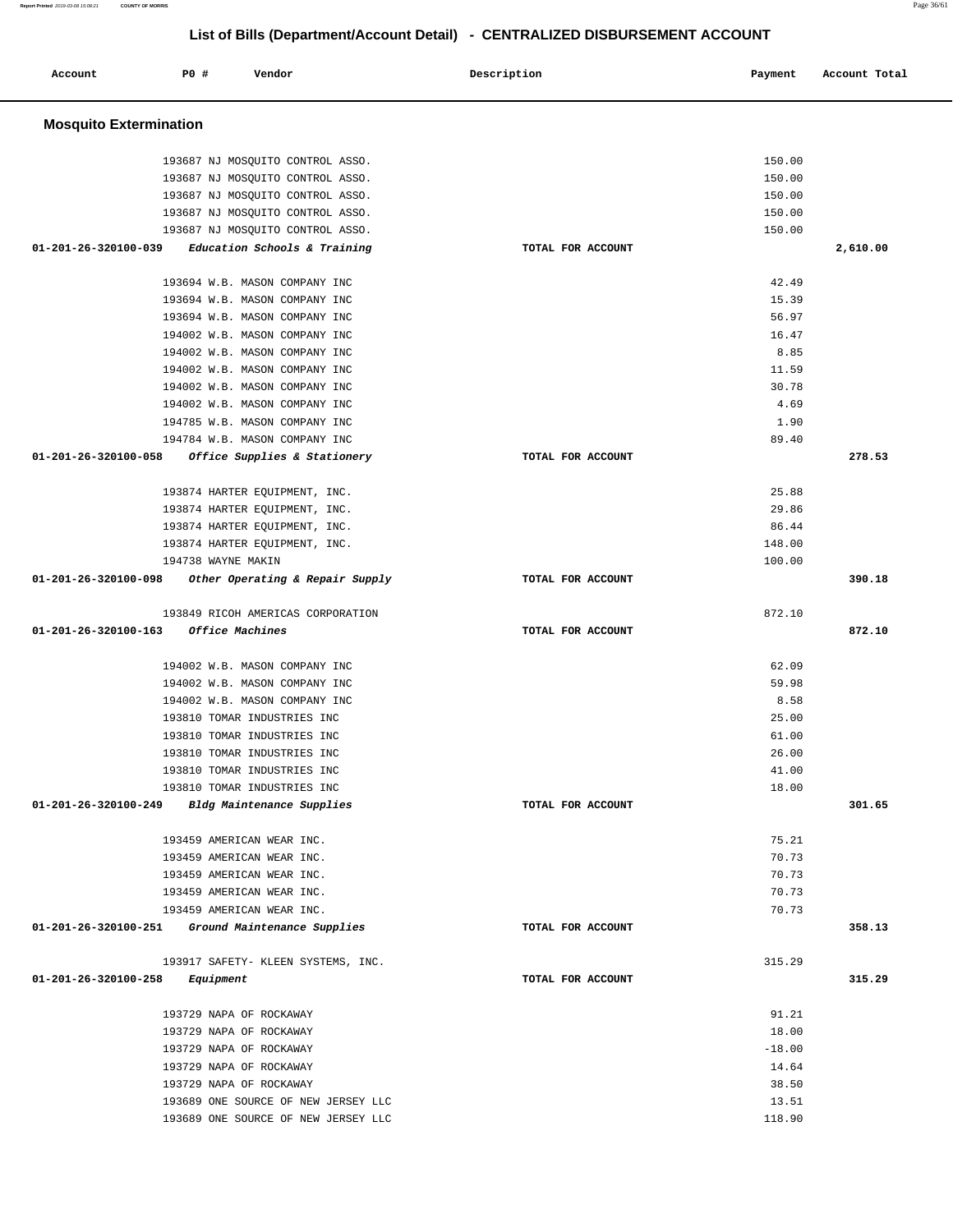**Report Printed** 2019-03-08 15:08:21 **COUNTY OF MORRIS** Page 37/61

## **List of Bills (Department/Account Detail) - CENTRALIZED DISBURSEMENT ACCOUNT**

| Account                       | P0 # | Vendor                               | Description       | Payment | Account Total |
|-------------------------------|------|--------------------------------------|-------------------|---------|---------------|
| <b>Mosquito Extermination</b> |      |                                      |                   |         |               |
|                               |      | 193689 ONE SOURCE OF NEW JERSEY LLC  |                   | 65.81   |               |
|                               |      | 193689 ONE SOURCE OF NEW JERSEY LLC  |                   | 93.21   |               |
|                               |      | 193689 ONE SOURCE OF NEW JERSEY LLC  |                   | 25.05   |               |
|                               |      | 193685 BARNWELL HOUSE OF TIRES, INC. |                   | 181.50  |               |
|                               |      | 194003 NAPA OF ROCKAWAY              |                   | 11.59   |               |
|                               |      | 194003 NAPA OF ROCKAWAY              |                   | 8.32    |               |
| 01-201-26-320100-291          |      | <i><b>Vehicle Repairs</b></i>        | TOTAL FOR ACCOUNT |         | 680.40        |
|                               |      |                                      |                   |         | ------------  |
|                               |      | TOTAL for Mosquito Extermination     |                   |         | 6,066.28      |

## **Health Management**

| 193774 NEW JERSEY ASSOCIATION OF                     |                   | 200.00    |              |
|------------------------------------------------------|-------------------|-----------|--------------|
| Education Schools & Training<br>01-201-27-330100-039 | TOTAL FOR ACCOUNT |           | 200.00       |
|                                                      |                   |           |              |
| 194541 W.B. MASON COMPANY INC                        |                   | 63.76     |              |
| 195064 PAPER MART INC                                |                   | 50.63     |              |
| $01-201-27-330100-084$ Other Outside Services        | TOTAL FOR ACCOUNT |           | 114.39       |
| 194520 W.B. MASON COMPANY INC                        |                   | 89.40     |              |
| 194520 W.B. MASON COMPANY INC                        |                   | 0.95      |              |
| 194520 W.B. MASON COMPANY INC                        |                   | 0.95      |              |
| 194520 W.B. MASON COMPANY INC                        |                   | 0.95      |              |
| 194520 W.B. MASON COMPANY INC                        |                   | 0.95      |              |
| $01 - 201 - 27 - 330100 - 258$ Equipment             | TOTAL FOR ACCOUNT |           | 93.20        |
|                                                      |                   |           |              |
| 194522 VISITING NURSE ASSOC. OF                      |                   | 25.00     |              |
| 01-203-27-330100-084 (2018) Other Outside Services   | TOTAL FOR ACCOUNT |           | 25.00        |
|                                                      |                   |           |              |
| 189754 CORE PROMOTIONS, LLC                          |                   | 1,535.50  |              |
| 189763 BEYER FORD                                    |                   | 27,923.33 |              |
| 189763 BEYER FORD                                    |                   | 120.00    |              |
| 189763 BEYER FORD                                    |                   | 205.00    |              |
| 189763 BEYER FORD                                    |                   | 195.00    |              |
| 189763 BEYER FORD                                    |                   | 595.00    |              |
| 189763 BEYER FORD                                    |                   | 100.00    |              |
| 189763 BEYER FORD                                    |                   | $-60.75$  |              |
| 189763 BEYER FORD                                    |                   | 569.80    |              |
| 189763 BEYER FORD                                    |                   | 202.88    |              |
| 01-203-27-330100-210 (2018) Environmental Compliance | TOTAL FOR ACCOUNT |           | 31,385.76    |
|                                                      |                   |           | ============ |
| TOTAL for Health Management                          |                   |           | 31,818.35    |

#### **Human Services**

195004 COUNTY OF MORRIS 509.20

 **01-201-27-331100-068 Postage & Metered Mail TOTAL FOR ACCOUNT 509.20**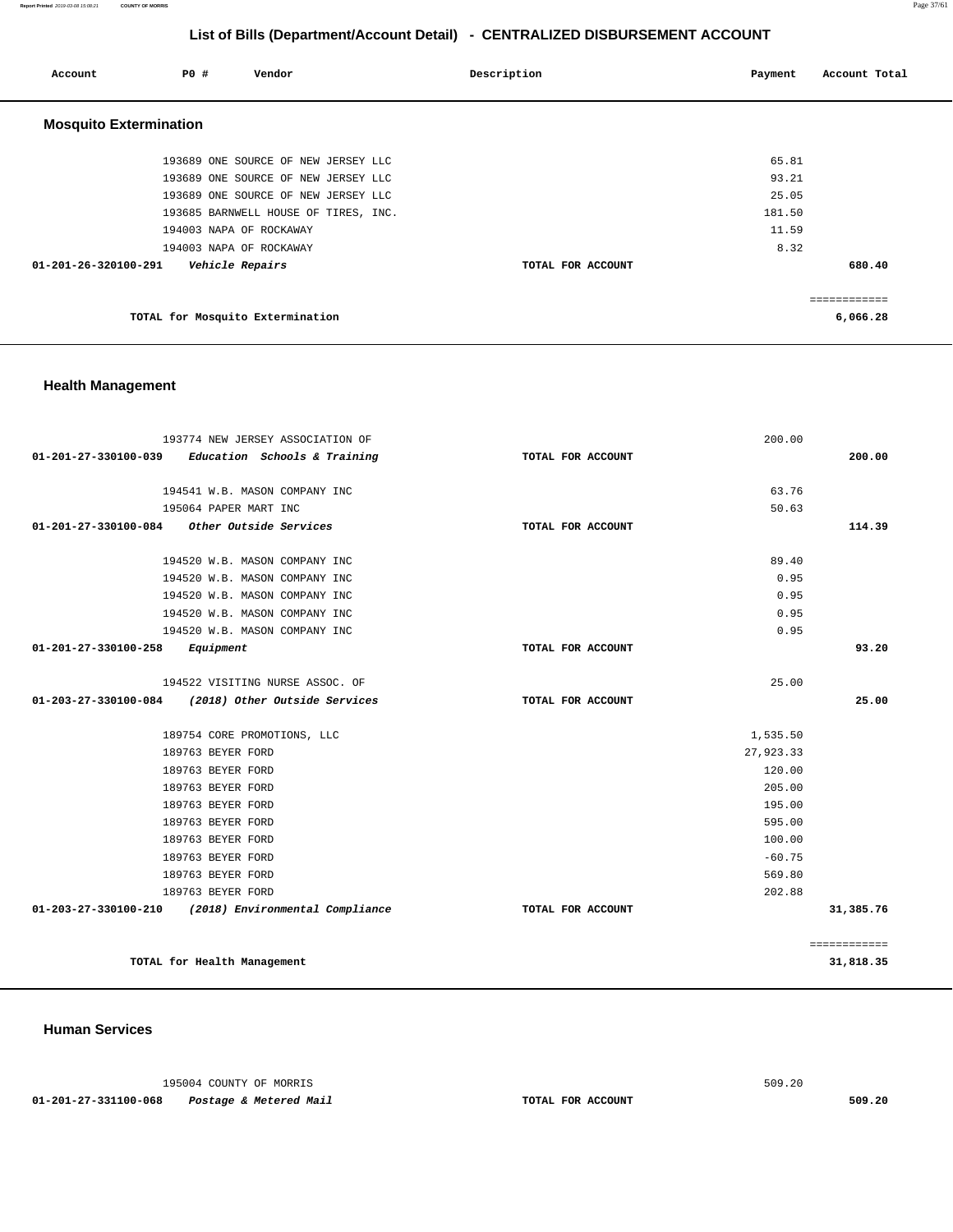**Youth Shelter**  194566 W.B. MASON COMPANY INC 194566 W.B. MASON COMPANY INC 194566 W.B. MASON COMPANY INC 194566 W.B. MASON COMPANY INC 194566 W.B. MASON COMPANY INC 194566 W.B. MASON COMPANY INC 194566 W.B. MASON COMPANY INC 194566 W.B. MASON COMPANY INC 194920 W.B. MASON COMPANY INC **01-201-27-331110-058 Office Supplies & Stationery TOTAL FOR ACCOUNT**  34.08 73.98 49.32 12.76 6.24 37.54 26.28 47.52 13.00 **300.72** 193083 CENTENARY COLLEGE **01-201-27-331110-059 Other General Expenses TOTAL FOR ACCOUNT**  1,050.00 **1,050.00** 195004 COUNTY OF MORRIS **01-201-27-331110-068 Postage and Metered Mail TOTAL FOR ACCOUNT**   $2.50$ **2.50** 194418 LOVEYS PIZZA & GRILL 194418 LOVEYS PIZZA & GRILL 194418 LOVEYS PIZZA & GRILL 194418 LOVEYS PIZZA & GRILL 194417 NU-WAY CONCESSIONAIRES INC 194417 NU-WAY CONCESSIONAIRES INC 194417 NU-WAY CONCESSIONAIRES INC 194417 NU-WAY CONCESSIONAIRES INC 194417 NU-WAY CONCESSIONAIRES INC 194417 NU-WAY CONCESSIONAIRES INC 194417 NU-WAY CONCESSIONAIRES INC 194417 NU-WAY CONCESSIONAIRES INC 194921 W.B. MASON COMPANY INC 194921 W.B. MASON COMPANY INC **01-201-27-331110-185 Food TOTAL FOR ACCOUNT**  27.80 27.80 31.32 41.07 369.44 587.58 420.91 787.52 580.75 580.75 195.50 195.50 67.05 1.90 **3,914.89** 194419 LTC SCRIPTS INC. 194196 LIFESAVERS INC 194415 INSTITUTE FOR FORENSIC PSYCHOLOGY **01-201-27-331110-189 Medical TOTAL FOR ACCOUNT**  49.00 80.00 375.00 **504.00** 185848 BOB BARKER COMPANY, INC. 81.70

| <b>Human Services</b>                                       |                   |                         |
|-------------------------------------------------------------|-------------------|-------------------------|
| 194608 LONGFELLOWS SANDWICH DELI                            |                   | 168.99                  |
| 194608 LONGFELLOWS SANDWICH DELI                            |                   | 179.99                  |
| 194608 LONGFELLOWS SANDWICH DELI                            |                   | 191.24                  |
| 194825 LONGFELLOWS SANDWICH DELI                            |                   | 109.40                  |
| Meeting Exp Advisory Board Etc<br>01-201-27-331100-088      | TOTAL FOR ACCOUNT | 703.63                  |
| 194606 MENTAL HEALTH ASSOCIATION OF                         |                   | 500.00                  |
| 01-203-27-331100-039<br>(2018) Education Schools & Training | TOTAL FOR ACCOUNT | 500.00                  |
| TOTAL for Human Services                                    |                   | ===========<br>1,712.83 |
|                                                             |                   |                         |

# **List of Bills (Department/Account Detail) - CENTRALIZED DISBURSEMENT ACCOUNT**

 **Account P0 # Vendor Description Payment Account Total**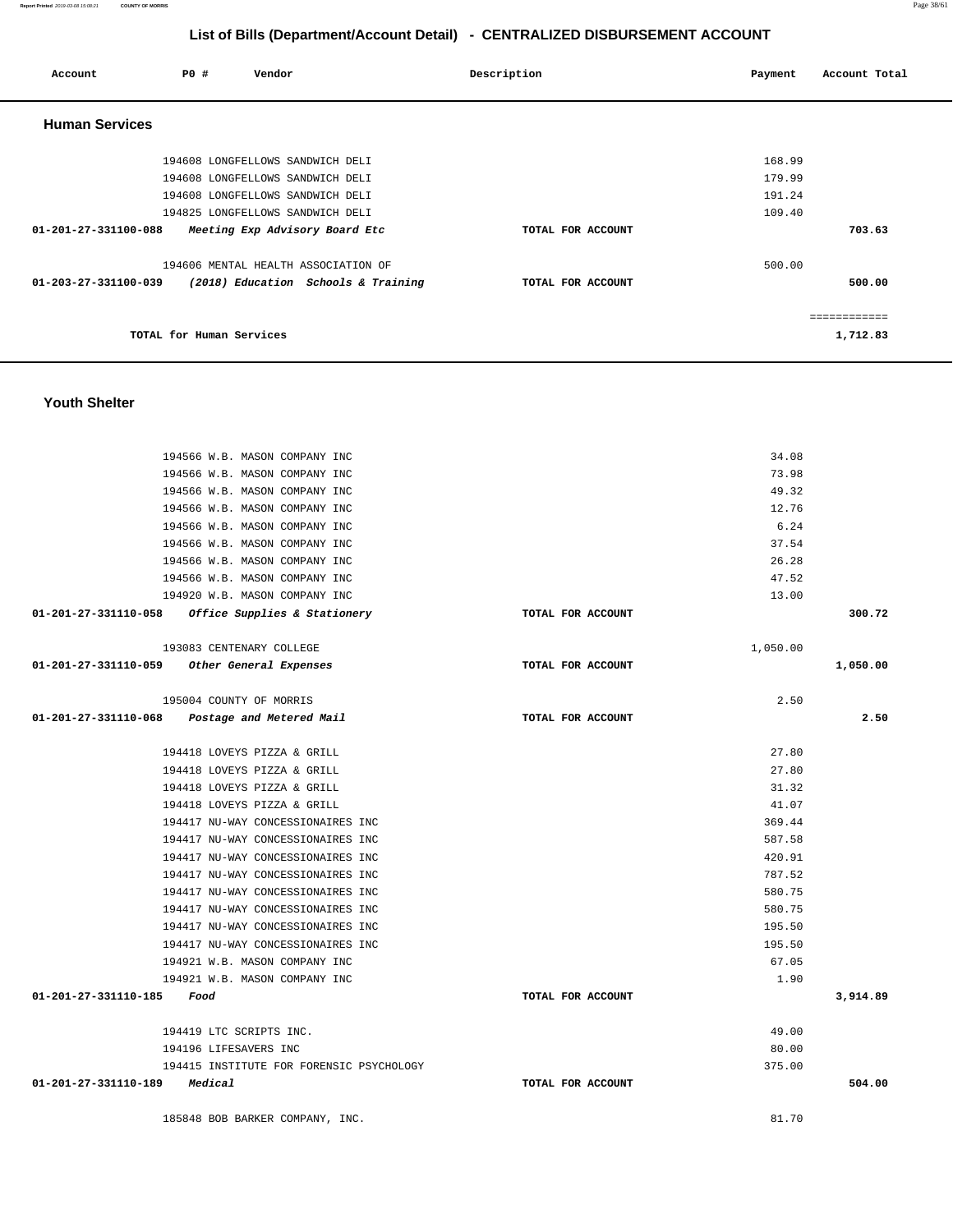| Account              | P0 #<br>Vendor                  | Description | Account Total<br>Payment |
|----------------------|---------------------------------|-------------|--------------------------|
| <b>Youth Shelter</b> |                                 |             |                          |
|                      | 185848 BOB BARKER COMPANY, INC. |             | 81.70                    |
|                      | 185848 BOB BARKER COMPANY, INC. |             | 40.85                    |
|                      | 185848 BOB BARKER COMPANY, INC. |             | 16.34                    |
|                      | 185848 BOB BARKER COMPANY, INC. |             | 44.30                    |

 185848 BOB BARKER COMPANY, INC. 88.60 185848 BOB BARKER COMPANY, INC. 88.60 185848 BOB BARKER COMPANY, INC. 44.30 185848 BOB BARKER COMPANY, INC. 20.36 185848 BOB BARKER COMPANY, INC. 42.30 185848 BOB BARKER COMPANY, INC. 42.30 185848 BOB BARKER COMPANY, INC. 42.30 185848 BOB BARKER COMPANY, INC. 10.50 185848 BOB BARKER COMPANY, INC. 58.72  **01-203-27-331110-202 (2018) Uniform And Accessories TOTAL FOR ACCOUNT 784.57**

| 6,556.68<br>TOTAL for Youth Shelter |  |
|-------------------------------------|--|
|-------------------------------------|--|

============

## **Office on Aging**

|                                | 194894 LOVEYS PIZZA & GRILL                        |                   | 75.00    |              |
|--------------------------------|----------------------------------------------------|-------------------|----------|--------------|
|                                | 194894 LOVEYS PIZZA & GRILL                        |                   | 20.00    |              |
|                                | 194894 LOVEYS PIZZA & GRILL                        |                   | 85.00    |              |
|                                | 194894 LOVEYS PIZZA & GRILL                        |                   | 65.00    |              |
|                                | 194894 LOVEYS PIZZA & GRILL                        |                   | 15.00    |              |
| 01-201-27-333100-059           | Other General Expenses                             | TOTAL FOR ACCOUNT |          | 260.00       |
|                                | 195004 COUNTY OF MORRIS                            |                   | 33.90    |              |
| 01-201-27-333100-068           | Postage & Metered Mail                             | TOTAL FOR ACCOUNT |          | 33.90        |
|                                | 194489 SHAWNNA BAILEY                              |                   | 24.00    |              |
| 01-203-27-333100-048           | (2018) Insurance                                   | TOTAL FOR ACCOUNT |          | 24.00        |
|                                | 190540 DELL MARKETING L.P.                         |                   | 5,956.95 |              |
|                                | 190540 DELL MARKETING L.P.                         |                   | 125.97   |              |
|                                | 190540 DELL MARKETING L.P.                         |                   | 104.97   |              |
|                                | 190540 DELL MARKETING L.P.                         |                   | 190.11   |              |
|                                | 01-203-27-333100-059 (2018) Other General Expenses | TOTAL FOR ACCOUNT |          | 6,378.00     |
|                                | 194489 SHAWNNA BAILEY                              |                   | 50.40    |              |
| $01 - 203 - 27 - 333100 - 082$ | (2018) Travel Expense                              | TOTAL FOR ACCOUNT |          | 50.40        |
|                                |                                                    |                   |          | ============ |
|                                | TOTAL for Office on Aging                          |                   |          | 6,746.30     |

#### **Grant in Aid**

| 01-201-27-342000-090 | Grant in Aid: Program Expenditures | TOTAL FOR ACCOUNT | 8,730.00 |
|----------------------|------------------------------------|-------------------|----------|
|                      | 194492 DAWN CENTER FOR INDEPENDENT |                   | 7,379.00 |
|                      | 194871 CFCS - HOPE HOUSE           |                   | 1,351.00 |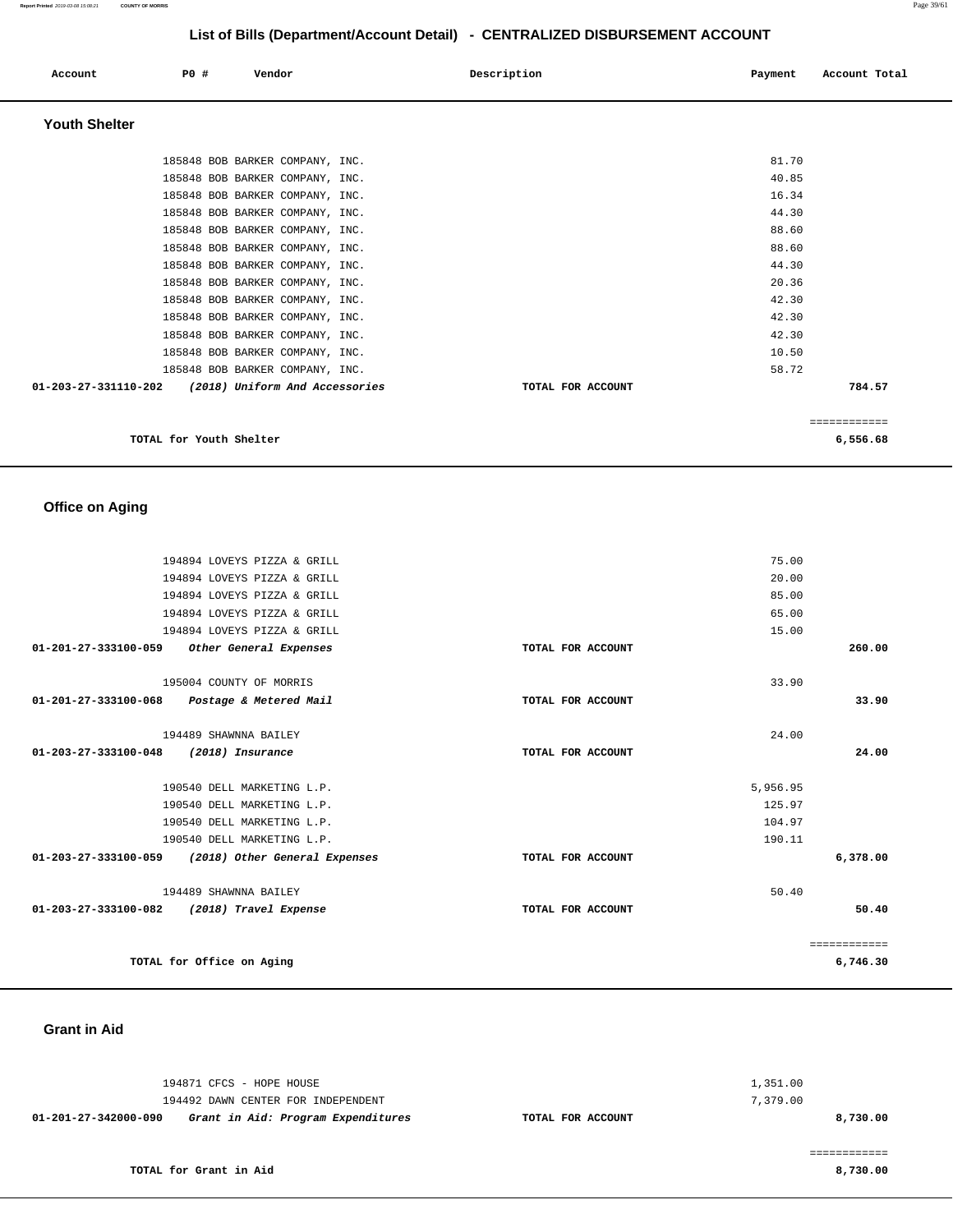| Account | <b>PO #</b> | Vendor | Description | Payment | Account Total |
|---------|-------------|--------|-------------|---------|---------------|
|         |             |        |             |         |               |

## **County Board of Social Service**

|                                              | 193906 W.B. MASON COMPANY INC                            |                   | 965.20    |                   |
|----------------------------------------------|----------------------------------------------------------|-------------------|-----------|-------------------|
|                                              | 193906 W.B. MASON COMPANY INC                            |                   | 69.68     |                   |
|                                              | 195066 PAPER MART INC                                    |                   | 676.80    |                   |
| 01-201-27-345100-058                         | <i>Office Supplies &amp; Stationery</i>                  | TOTAL FOR ACCOUNT |           | 1,711.68          |
|                                              |                                                          |                   |           |                   |
|                                              | 194911 CITYSIDE ARCHIVES, LLC                            |                   | 987.89    |                   |
|                                              | 193907 PRIME HEALTHCARE SERVICES                         |                   | 967.75    |                   |
| $01-201-27-345100-257$ Rental - Other        |                                                          | TOTAL FOR ACCOUNT |           | 1,955.64          |
|                                              |                                                          |                   |           |                   |
|                                              | 194468 JOHNSON & JOHNSON, ESQS                           |                   | 3,609.00  |                   |
|                                              | 194468 JOHNSON & JOHNSON, ESQS                           |                   | 5,087.00  |                   |
|                                              | 194468 JOHNSON & JOHNSON, ESQS                           |                   | 195.00    |                   |
|                                              | 193818 UNITRONIX DATA SYSTEMS INC                        |                   | 7,883.70  |                   |
|                                              | 193820 U.S. SECURITY ASSOCIATES, INC.                    |                   | 1,797.78  |                   |
|                                              | 193820 U.S. SECURITY ASSOCIATES, INC.                    |                   | 2,457.59  |                   |
|                                              | 194132 U.S. SECURITY ASSOCIATES, INC.                    |                   | 2,513.49  |                   |
|                                              | 194465 HINDSIGHT, INC                                    |                   | 20,647.00 |                   |
|                                              | 194466 U.S. SECURITY ASSOCIATES, INC.                    |                   | 1,907.03  |                   |
| 01-201-27-345100-325 Special Services        |                                                          | TOTAL FOR ACCOUNT |           | 46,097.59         |
|                                              | 192155 DELTA DENTAL OF NEW JERSEY, INC.                  |                   | 29.86     |                   |
|                                              | 192155 DELTA DENTAL OF NEW JERSEY, INC.                  |                   | 447.90    |                   |
|                                              | 192155 DELTA DENTAL OF NEW JERSEY, INC.                  |                   | 802.50    |                   |
|                                              | 193606 DELTA DENTAL INSURANCE COMPANY                    |                   | 60.82     |                   |
|                                              | 193606 DELTA DENTAL INSURANCE COMPANY                    |                   | 3,012.03  |                   |
| 01-201-27-345100-329                         | Hospital Insurance Premiums                              | TOTAL FOR ACCOUNT |           | 4,353.11          |
|                                              |                                                          |                   |           |                   |
| 194812 RHEA YOUNG                            |                                                          |                   | 72.00     |                   |
|                                              | 194881 BARBARA KENNEDY                                   |                   | 72.00     |                   |
|                                              | 194889 MIRIAM ACEVEDO                                    |                   | 90.00     |                   |
| 01-201-27-345100-333 Other Allowances        |                                                          | TOTAL FOR ACCOUNT |           | 234.00            |
|                                              | 193608 CRYSTAL SPRINGS                                   |                   | 327.68    |                   |
|                                              | 01-203-27-345100-058 (2018) Office Supplies & Stationery | TOTAL FOR ACCOUNT |           | 327.68            |
|                                              | 194881 BARBARA KENNEDY                                   |                   | 3.64      |                   |
|                                              |                                                          |                   |           | 3.64              |
| 01-203-27-345100-332 (2018) Mileage          |                                                          | TOTAL FOR ACCOUNT |           |                   |
|                                              | 194880 SALVATORE CONTINI                                 |                   | 72.00     |                   |
|                                              | 194882 JENNIFER CARRO                                    |                   | 36.00     |                   |
|                                              | 194882 JENNIFER CARRO                                    |                   | 135.00    |                   |
| 01-203-27-345100-333 (2018) Other Allowances |                                                          | TOTAL FOR ACCOUNT |           | 243.00            |
|                                              |                                                          |                   |           | <b>EEEEEEEEEE</b> |
|                                              | TOTAL for County Board of Social Service                 |                   |           | 54,926.34         |

## **MV:Administration**

| 193195 A CLEAR ALTERNATIVE, INC. | 68,545.00 |
|----------------------------------|-----------|
| 192687 MALACHY MECHANICAL        | 226.58    |
| 192687 MALACHY MECHANICAL        | 288.00    |

**Report Printed** 2019-03-08 15:08:21 **COUNTY OF MORRIS** Page 40/61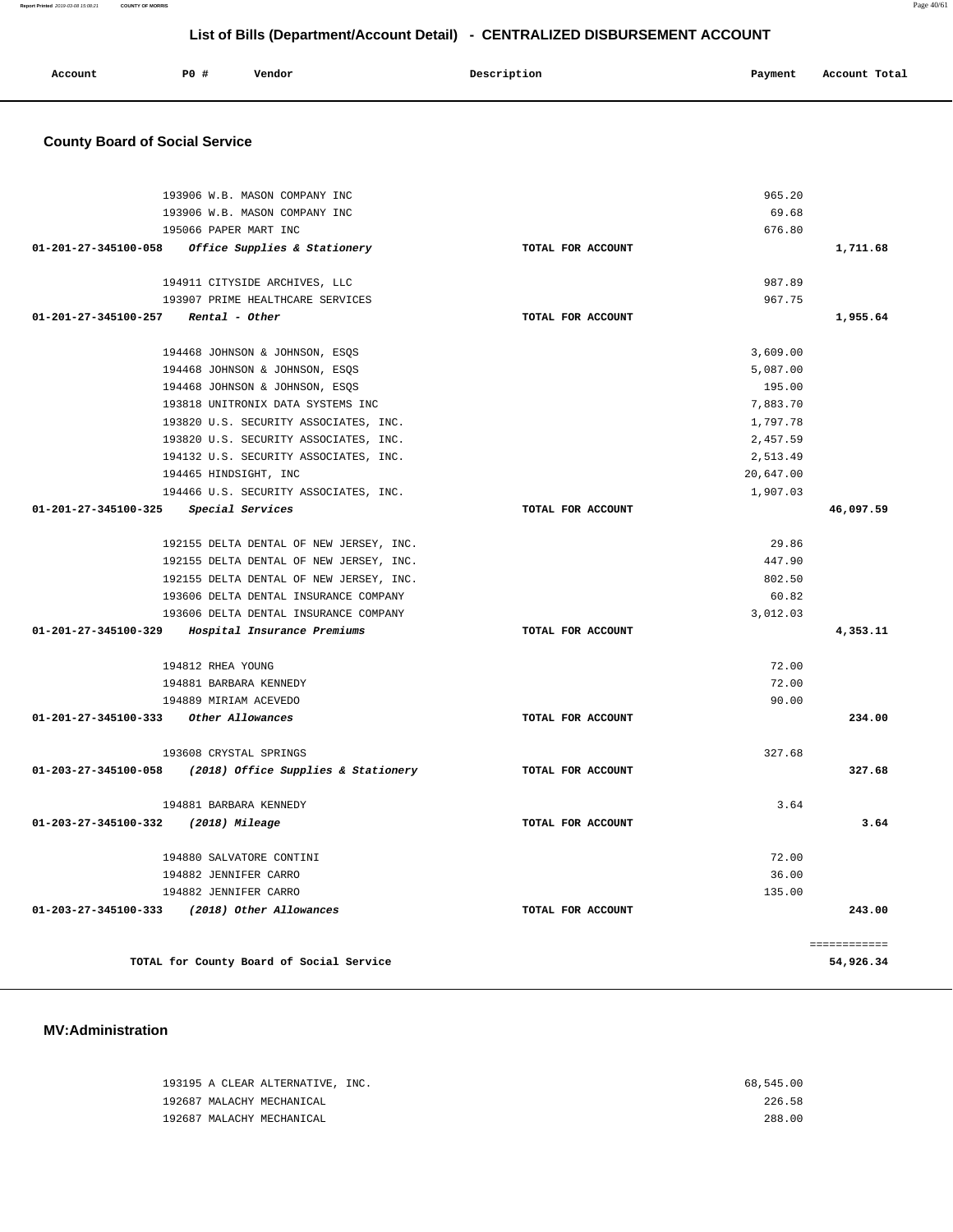**Report Printed** 2019-03-08 15:08:21 **COUNTY OF MORRIS** Page 41/61

## **List of Bills (Department/Account Detail) - CENTRALIZED DISBURSEMENT ACCOUNT**

| Account                  | PO#                         | Vendor                     | Description       | Payment | Account Total             |
|--------------------------|-----------------------------|----------------------------|-------------------|---------|---------------------------|
| <b>MV:Administration</b> |                             |                            |                   |         |                           |
| 01-203-27-350100-036     |                             | (2018) Contracted Services | TOTAL FOR ACCOUNT |         | 69,084.30                 |
|                          | TOTAL for MV:Administration |                            |                   |         | ============<br>69,084.30 |

## **County Adjuster**

| 195066 PAPER MART INC<br>195064 PAPER MART INC<br>194329 W.B. MASON COMPANY INC |                   | 350.50<br>99.50<br>208.25 |        |
|---------------------------------------------------------------------------------|-------------------|---------------------------|--------|
| 01-201-27-357100-058<br>Office Supplies & Stationery                            | TOTAL FOR ACCOUNT |                           | 658.25 |
| 195004 COUNTY OF MORRIS<br>01-201-27-357100-068<br>Postage & Metered Mail       | TOTAL FOR ACCOUNT | 205.25                    | 205.25 |
| TOTAL for County Adjuster                                                       |                   |                           | 863.50 |

## **Morris Cty Park Commission**

| 194999 MORRIS COUNTY PARK COMMISSION<br>194999 MORRIS COUNTY PARK COMMISSION<br>194999 MORRIS COUNTY PARK COMMISSION |                   | 2,279,166.67<br>2,279,166.67<br>2,279,166.67 |
|----------------------------------------------------------------------------------------------------------------------|-------------------|----------------------------------------------|
| Morris Cty Park Commission Expenditures<br>01-201-28-370100-090                                                      | TOTAL FOR ACCOUNT | 6,837,500.01                                 |
| TOTAL for Morris Cty Park Commission                                                                                 |                   | 6,837,500.01                                 |

## **County Library**

| 194648 EMILY CROWELL                                                                       |                   | 105.00   |          |
|--------------------------------------------------------------------------------------------|-------------------|----------|----------|
| 01-201-29-390100-023<br>Associations and Memberships                                       | TOTAL FOR ACCOUNT |          | 105.00   |
| 192409 VALUE LINE PUBLISHING LLC<br>01-201-29-390100-028<br><b>Books &amp; Periodicals</b> | TOTAL FOR ACCOUNT | 4,240.00 | 4,240.00 |
| 193585 M.A.I.N., INC.<br>01-201-29-390100-039<br>Education Schools & Training              | TOTAL FOR ACCOUNT | 120.00   | 120.00   |
| 195004 COUNTY OF MORRIS                                                                    |                   | 491.02   |          |
| 01-201-29-390100-068<br>Postage & Metered Mail                                             | TOTAL FOR ACCOUNT |          | 491.02   |
| 194637 SUSAN CALANTONE                                                                     |                   | 1,229.60 |          |
| 194637 SUSAN CALANTONE                                                                     |                   | 20.00    |          |
| 194637 SUSAN CALANTONE                                                                     |                   | 12.06    |          |
| 194637 SUSAN CALANTONE                                                                     |                   | 8.95     |          |
| 194637 SUSAN CALANTONE                                                                     |                   | 16.90    |          |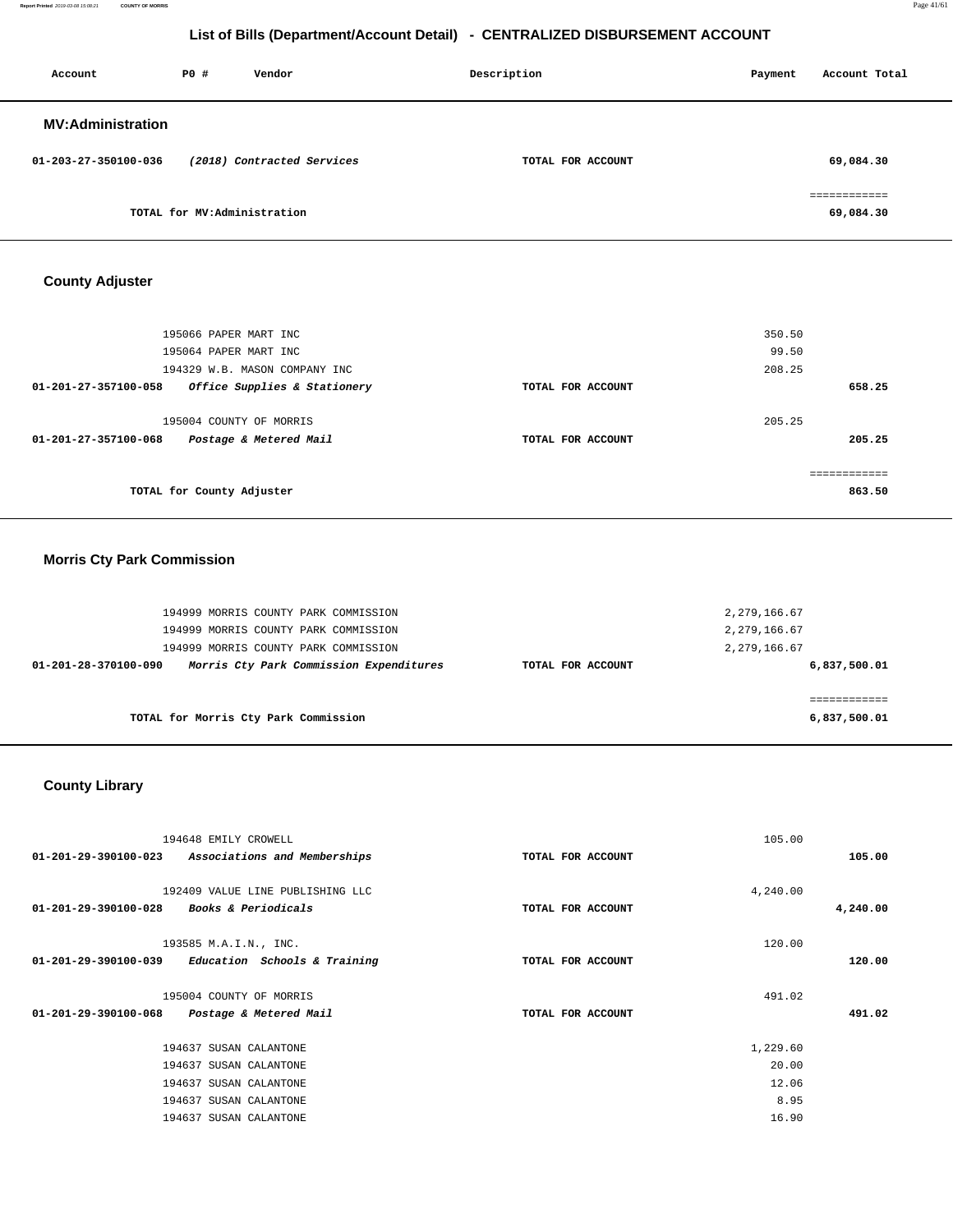**Report Printed** 2019-03-08 15:08:21 **COUNTY OF MORRIS** Page 42/61

## **List of Bills (Department/Account Detail) - CENTRALIZED DISBURSEMENT ACCOUNT**

| Account               | P0 #                     | Vendor                               | Description       | Account Total<br>Payment |  |
|-----------------------|--------------------------|--------------------------------------|-------------------|--------------------------|--|
| <b>County Library</b> |                          |                                      |                   |                          |  |
| 01-201-29-390100-082  | Travel Expense           |                                      | TOTAL FOR ACCOUNT | 1,303.61                 |  |
|                       |                          | 193839 ORIENTAL TRADING COMPANY INC. |                   | 51.99                    |  |
|                       |                          | 193839 ORIENTAL TRADING COMPANY INC. |                   | 12.99                    |  |
|                       |                          | 193841 S & S WORLDWIDE, INC.         |                   | 213.91                   |  |
|                       |                          | 193803 ORIENTAL TRADING COMPANY INC. |                   | 118.37                   |  |
| 01-201-29-390100-090  |                          | Program Expenditures                 | TOTAL FOR ACCOUNT | 397.26                   |  |
|                       |                          |                                      |                   | ============             |  |
|                       | TOTAL for County Library |                                      |                   | 6,656.89                 |  |

## **County Superintendent of Schoo**

| 195066 PAPER MART INC                                                             |                   | 59.20  |        |
|-----------------------------------------------------------------------------------|-------------------|--------|--------|
| 195064 PAPER MART INC                                                             |                   | 50.60  |        |
| Office Supplies & Stationery<br>01-201-29-392100-058                              | TOTAL FOR ACCOUNT |        | 109.80 |
| 194038 COUNTY COLLEGE OF MORRIS<br>01-201-29-392100-059<br>Other General Expenses | TOTAL FOR ACCOUNT | 330.00 | 330.00 |
| 195004 COUNTY OF MORRIS<br>Postage & Metered Mail<br>01-201-29-392100-068         | TOTAL FOR ACCOUNT | 25.35  | 25.35  |
| TOTAL for County Superintendent of Schoo                                          |                   |        | 465.15 |

## **Contribution to County College**

| 195088 COUNTY COLLEGE OF MORRIS<br>195089 COUNTY COLLEGE OF MORRIS |                   | 568,256.74<br>568,256.74 |
|--------------------------------------------------------------------|-------------------|--------------------------|
| Expenditures<br>01-201-29-395100-090                               | TOTAL FOR ACCOUNT | 1,136,513.48             |
| TOTAL for Contribution to County College                           |                   | 1,136,513.48             |

## **Rutgers Extension Service**

|                      | 195004 COUNTY OF MORRIS             |                   | 57.80 |       |
|----------------------|-------------------------------------|-------------------|-------|-------|
| 01-201-29-396100-068 | Postage & Metered Mail              | TOTAL FOR ACCOUNT |       |       |
|                      |                                     |                   |       |       |
|                      | TOTAL for Rutgers Extension Service |                   |       | 57.80 |
|                      |                                     |                   |       |       |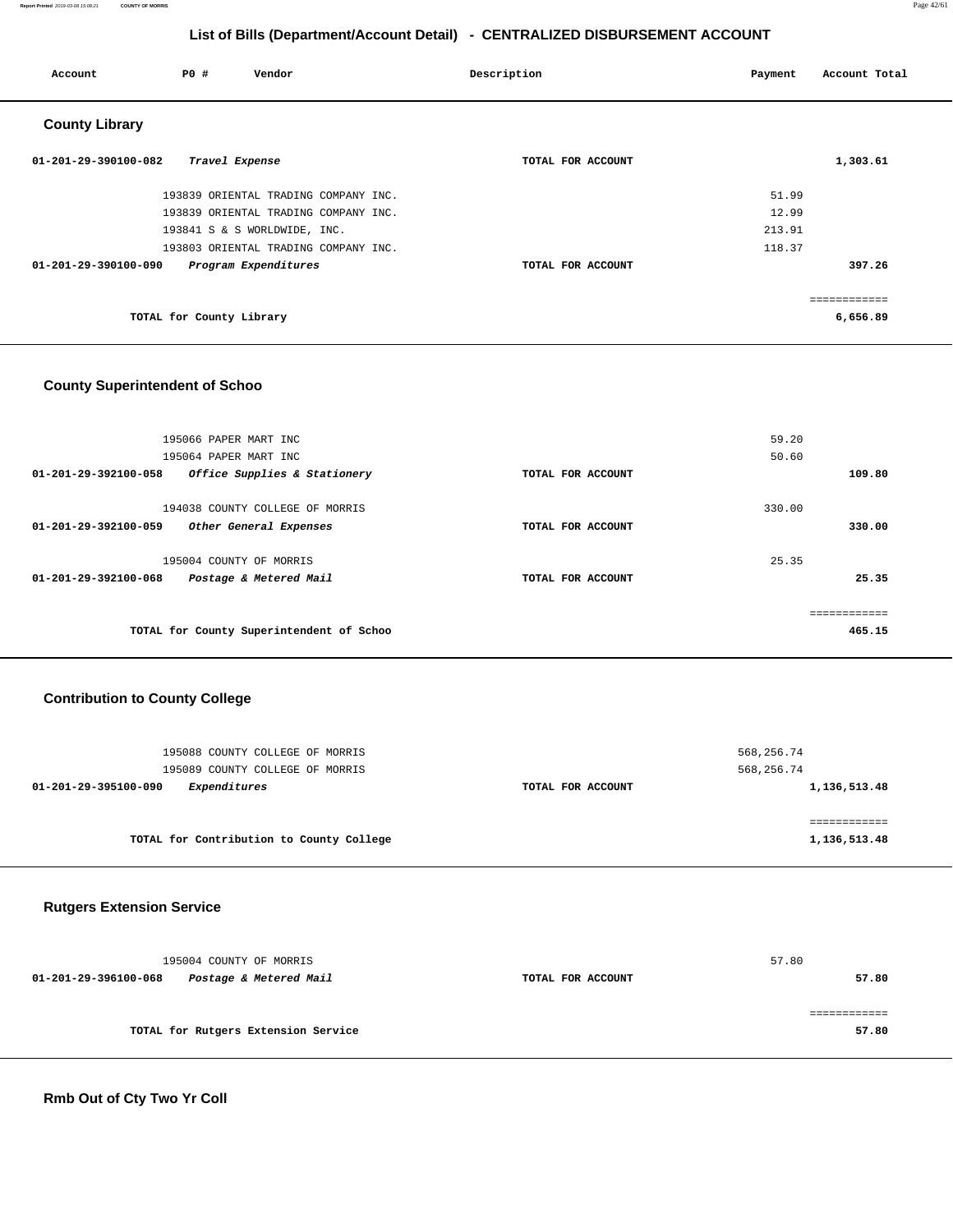**Report Printed** 2019-03-08 15:08:21 **COUNTY OF MORRIS** Page 43/61

## **List of Bills (Department/Account Detail) - CENTRALIZED DISBURSEMENT ACCOUNT**

| Account                           | PO# | Vendor                                  | Description       | Payment | Account Total |
|-----------------------------------|-----|-----------------------------------------|-------------------|---------|---------------|
| <b>Rmb Out of Cty Two Yr Coll</b> |     |                                         |                   |         |               |
|                                   |     | 195115 RARITAN VALLEY COMMUNITY         |                   | 467.40  |               |
|                                   |     | 195115 RARITAN VALLEY COMMUNITY         |                   | 467.40  |               |
|                                   |     | 195115 RARITAN VALLEY COMMUNITY         |                   | 10.00   |               |
| 01-201-29-397100-090              |     | Rmb Out of Cty Two Yr Coll Expenditures | TOTAL FOR ACCOUNT |         | 1,488.28      |
|                                   |     |                                         |                   |         |               |
|                                   |     | TOTAL for Rmb Out of Cty Two Yr Coll    |                   |         | 1,488.28      |

## **Cont M.C. School of Tech**

| 195090 MC VOCATIONAL SCHOOL DISTRICT                          |                   | 800,000.00 |
|---------------------------------------------------------------|-------------------|------------|
| Cont M.C. School of Tech Expenditures<br>01-201-29-400100-090 | TOTAL FOR ACCOUNT | 800,000.00 |
|                                                               |                   |            |
|                                                               |                   |            |
| TOTAL for Cont M.C. School of Tech                            |                   | 800,000.00 |

## **Fire and Police Academy**

| 193804 NECI, INC.                                  |                   | 1,875.00 |              |
|----------------------------------------------------|-------------------|----------|--------------|
| 193804 NECI, INC.                                  |                   | 19.95    |              |
| 01-201-29-407100-028 Books & Periodicals           | TOTAL FOR ACCOUNT |          | 1,894.95     |
|                                                    |                   |          |              |
| 195066 PAPER MART INC                              |                   | 177.60   |              |
| 195064 PAPER MART INC                              |                   | 217.50   |              |
| 01-201-29-407100-059<br>Other General Expenses     | TOTAL FOR ACCOUNT |          | 395.10       |
|                                                    |                   |          |              |
| 195004 COUNTY OF MORRIS                            |                   | 51.85    |              |
| 01-201-29-407100-068<br>Postage & Metered Mail     | TOTAL FOR ACCOUNT |          | 51.85        |
|                                                    |                   |          |              |
| 193957 MEGGIT TRAINING SYSTEMS INC.                |                   | 454.42   |              |
| 193957 MEGGIT TRAINING SYSTEMS INC.                |                   | 48.04    |              |
| 193957 MEGGIT TRAINING SYSTEMS INC.                |                   | 48.04    |              |
| 193957 MEGGIT TRAINING SYSTEMS INC.                |                   | 16.02    |              |
| 193957 MEGGIT TRAINING SYSTEMS INC.                |                   | 227.21   |              |
| 193957 MEGGIT TRAINING SYSTEMS INC.                |                   | 24.02    |              |
| 193957 MEGGIT TRAINING SYSTEMS INC.                |                   | 12.75    |              |
| $01 - 201 - 29 - 407100 - 223$<br>Building Repairs | TOTAL FOR ACCOUNT |          | 830.50       |
|                                                    |                   |          | ============ |
| TOTAL for Fire and Police Academy                  |                   |          | 3,172.40     |

## **Utilities**

| 194039 NATIONAL FUEL OIL INC. | 5,893.80 |
|-------------------------------|----------|
| 194039 NATIONAL FUEL OIL INC. | 1,103.37 |
| 194039 NATIONAL FUEL OIL INC. | 6,969.20 |
| 194039 NATIONAL FUEL OIL INC. | 6.997.08 |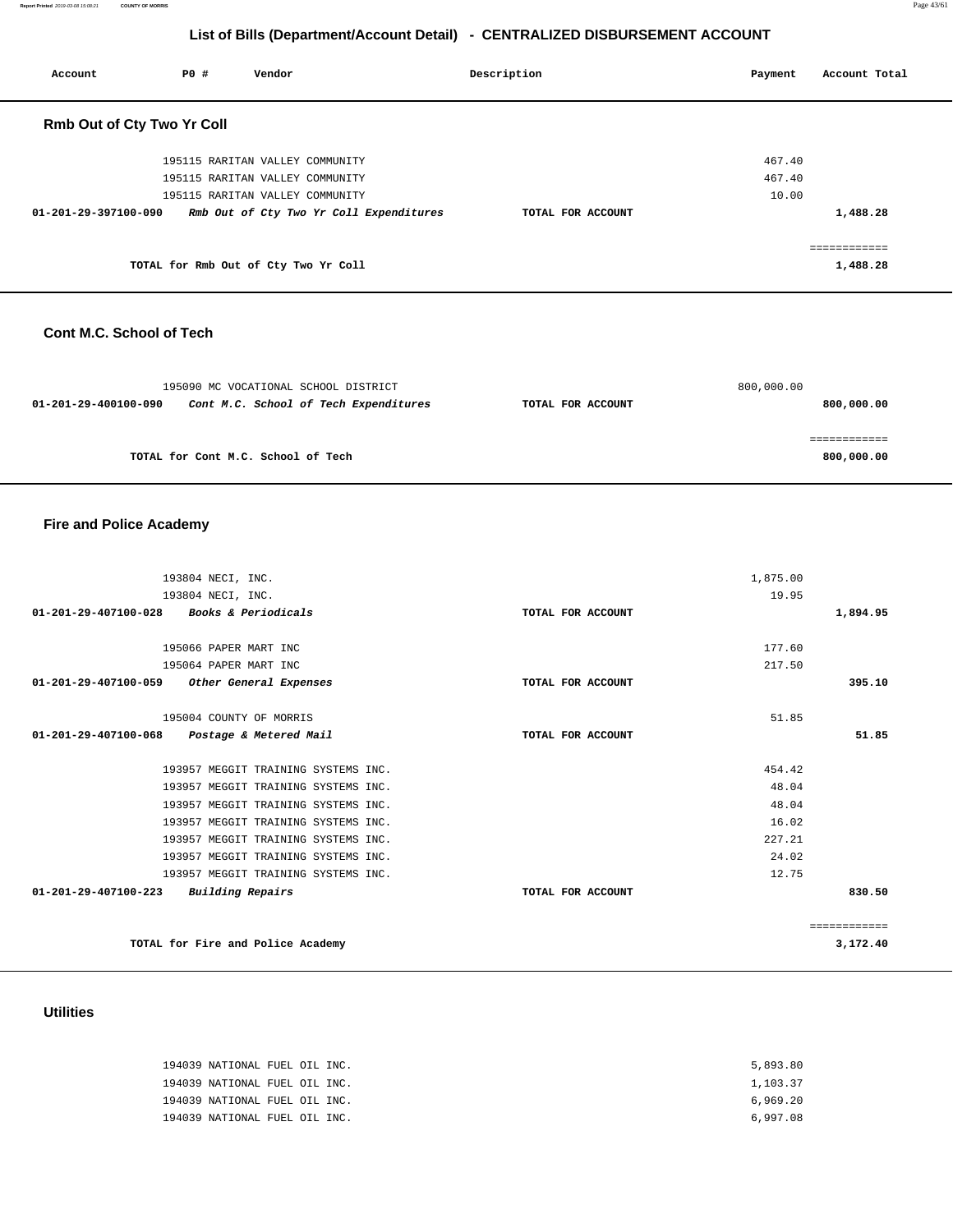**Report Printed** 2019-03-08 15:08:21 **COUNTY OF MORRIS** Page 44/61

# **List of Bills (Department/Account Detail) - CENTRALIZED DISBURSEMENT ACCOUNT**

| Account                                 | P0 #                | Vendor                                                                     | Description       | Payment              | Account Total |
|-----------------------------------------|---------------------|----------------------------------------------------------------------------|-------------------|----------------------|---------------|
| <b>Utilities</b>                        |                     |                                                                            |                   |                      |               |
|                                         |                     |                                                                            |                   |                      |               |
|                                         |                     | 194039 NATIONAL FUEL OIL INC.<br>194039 NATIONAL FUEL OIL INC.             |                   | 1,064.17<br>8,798.81 |               |
|                                         |                     | 194039 NATIONAL FUEL OIL INC.                                              |                   | 6,536.92             |               |
| 01-201-31-430100-136 Diesel Fuel        |                     |                                                                            | TOTAL FOR ACCOUNT |                      | 42,152.56     |
|                                         |                     |                                                                            |                   |                      |               |
|                                         |                     | 194553 TIOGA SOLAR MORRIS COUNTY 1 LLC                                     |                   | 465.01               |               |
|                                         |                     | 194553 TIOGA SOLAR MORRIS COUNTY 1 LLC                                     |                   | 441.86               |               |
|                                         |                     | 194548 MORRISTOWN PARKING AUTHORITY                                        |                   | 1,960.63             |               |
|                                         |                     | 194549 JERSEY CENTRAL POWER & LIGHT                                        |                   | 14,830.26            |               |
|                                         |                     | 194809 JERSEY CENTRAL POWER & LIGHT                                        |                   | 48, 323. 29          |               |
|                                         |                     | 194583 JERSEY CENTRAL POWER & LIGHT                                        |                   | 43.31                |               |
|                                         |                     | 194453 JERSEY CENTRAL POWER & LIGHT                                        |                   | 324.22               |               |
|                                         |                     | 194456 JERSEY CENTRAL POWER & LIGHT                                        |                   | 21.88                |               |
|                                         |                     | 194455 JERSEY CENTRAL POWER & LIGHT                                        |                   | 34.49<br>605.76      |               |
|                                         |                     | 194454 JERSEY CENTRAL POWER & LIGHT<br>194457 JERSEY CENTRAL POWER & LIGHT |                   | 22.02                |               |
|                                         |                     | 193816 U.S. BANK OPERATIONS CENTER                                         |                   | 5,808.66             |               |
| 01-201-31-430100-137 Electricity        |                     |                                                                            | TOTAL FOR ACCOUNT |                      | 72,881.39     |
|                                         |                     |                                                                            |                   |                      |               |
|                                         |                     | 194506 N.J. NATURAL GAS COMPANY                                            |                   | 752.56               |               |
|                                         |                     | 194295 SUBURBAN PROPANE -2347<br>194295 SUBURBAN PROPANE -2347             |                   | 1,352.56<br>0.31     |               |
|                                         |                     | 194295 SUBURBAN PROPANE -2347                                              |                   | 4.40                 |               |
|                                         |                     | 194295 SUBURBAN PROPANE -2347                                              |                   | 9.92                 |               |
|                                         |                     | 194811 DIRECT ENERGY BUSINESS MARKETING                                    |                   | 975.87               |               |
| 01-201-31-430100-141 Natural Gas        |                     |                                                                            | TOTAL FOR ACCOUNT |                      | 3,095.62      |
|                                         |                     |                                                                            |                   | 696.18               |               |
| 01-201-31-430100-144                    |                     | 194505 HANOVER SEWERAGE AUTHORITY<br>Sewer                                 | TOTAL FOR ACCOUNT |                      | 696.18        |
|                                         |                     |                                                                            |                   |                      |               |
|                                         |                     | 194460 VERIZON                                                             |                   | 40.34                |               |
|                                         |                     | 194460 VERIZON                                                             |                   | 53.78                |               |
|                                         |                     | 191916 CDW GOVERNMENT                                                      |                   | 3,396.50             |               |
|                                         |                     | 191916 CDW GOVERNMENT                                                      |                   | 5,095.00             |               |
|                                         |                     | 193897 CENTURYLINK                                                         |                   | 117.35               |               |
|                                         |                     | 193891 MILLENNIUM COMMUNICATIONS                                           |                   | 1,070.00             |               |
|                                         |                     | 194516 VERIZON                                                             |                   | 386.45               |               |
| 01-201-31-430100-146 Telephone          |                     |                                                                            | TOTAL FOR ACCOUNT |                      | 10,159.42     |
|                                         |                     | 194507 SOUTHEAST MORRIS COUNTY                                             |                   | 803.42               |               |
| 01-201-31-430100-147 Water              |                     |                                                                            | TOTAL FOR ACCOUNT |                      | 803.42        |
|                                         |                     |                                                                            |                   |                      |               |
|                                         |                     | 191241 U.S. BANK OPERATIONS CENTER                                         |                   | 5,176.62             |               |
|                                         |                     | 194869 JERSEY CENTRAL POWER & LIGHT                                        | TOTAL FOR ACCOUNT | 48,165.66            |               |
| 01-203-31-430100-137 (2018) Electricity |                     |                                                                            |                   |                      | 53,342.28     |
|                                         |                     | 194099 JERSEY CENTRAL POWER & LIGHT                                        |                   | 1,462.00             |               |
| 01-203-31-430100-146 (2018) Telephone   |                     |                                                                            | TOTAL FOR ACCOUNT |                      | 1,462.00      |
|                                         |                     | 194613 SOUTHEAST MORRIS COUNTY                                             |                   | 243.31               |               |
|                                         |                     | 194613 SOUTHEAST MORRIS COUNTY                                             |                   | 407.84               |               |
|                                         |                     | 194613 SOUTHEAST MORRIS COUNTY                                             |                   | 380.00               |               |
|                                         |                     | 194613 SOUTHEAST MORRIS COUNTY                                             |                   | 5,006.07             |               |
| 01-203-31-430100-147 (2018) Water       |                     |                                                                            | TOTAL FOR ACCOUNT |                      | 6,037.22      |
|                                         |                     |                                                                            |                   |                      | ============  |
|                                         | TOTAL for Utilities |                                                                            |                   |                      | 190,630.09    |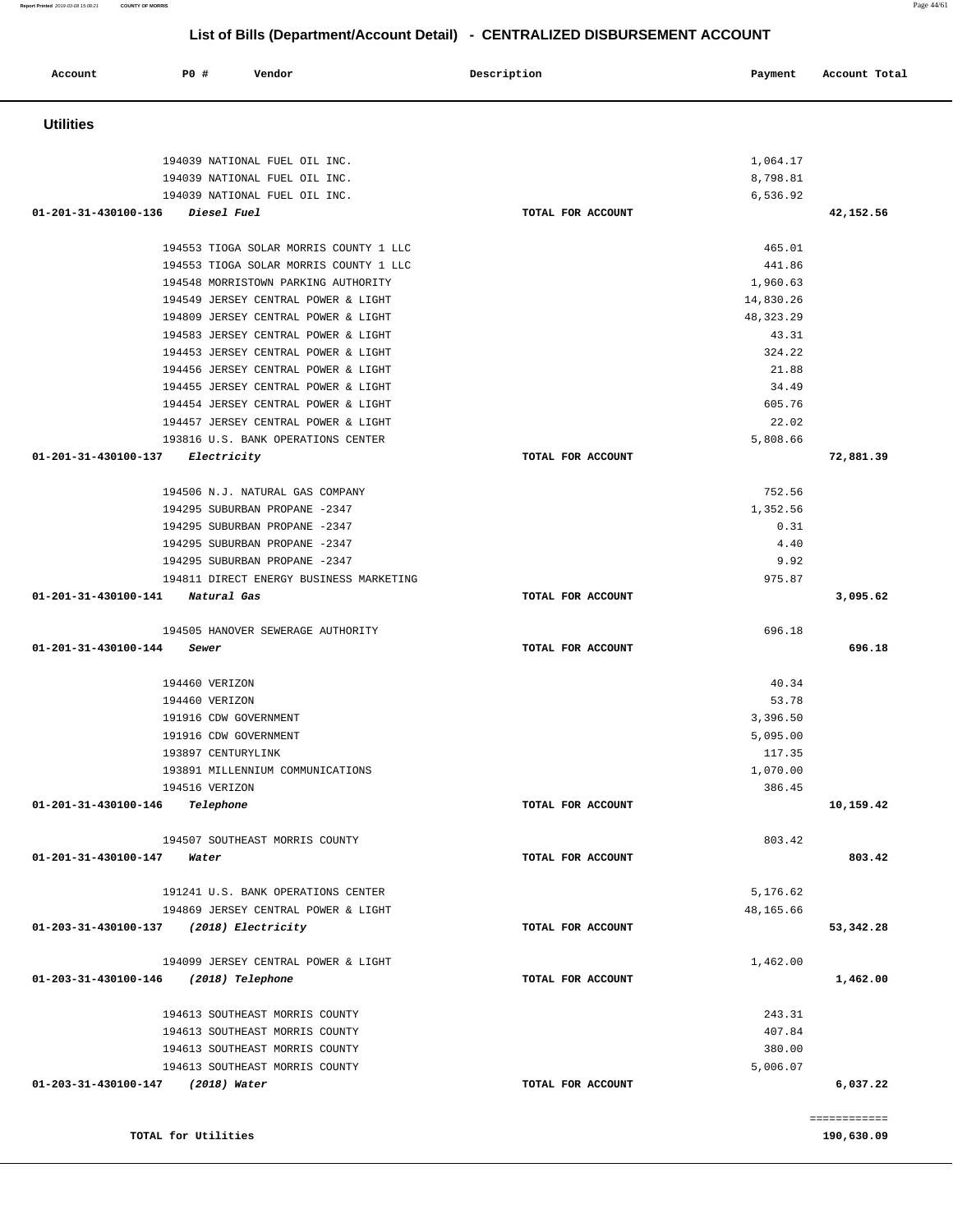**Report Printed** 2019-03-08 15:08:21 **COUNTY OF MORRIS** Page 45/61

# **List of Bills (Department/Account Detail) - CENTRALIZED DISBURSEMENT ACCOUNT**

| Account | P0 # | Vendor | Description | Payment | Account Total |
|---------|------|--------|-------------|---------|---------------|
|         |      |        |             |         |               |

## **Nutrition**

| 194912 PATRICIA W. GIBBONS                               |                   | 446.88       |  |
|----------------------------------------------------------|-------------------|--------------|--|
| 194912 PATRICIA W. GIBBONS                               |                   | 62.82        |  |
| $01 - 201 - 41 - 716100 - 084$<br>Other Outside Services | TOTAL FOR ACCOUNT | 509.70       |  |
|                                                          |                   |              |  |
| 194487 VERIZON                                           |                   | 841.01       |  |
| 194486 MCI -VERIZON COMPANY                              |                   | 8.33         |  |
| 194892 MCI COM                                           |                   | 33.42        |  |
| 194907 MCI COM                                           |                   | 33.42        |  |
| 194893 MCI COM                                           |                   | 35.84        |  |
| 194886 MCI COM                                           |                   | 34.89        |  |
| 194885 MCI COM                                           |                   | 33.42        |  |
| 194877 MCI COM                                           |                   | 33.42        |  |
| 01-201-41-716100-146<br>Telephone                        | TOTAL FOR ACCOUNT | 1,053.75     |  |
| 194485 PETER LIMONE JR                                   |                   | 100.00       |  |
| 194485 PETER LIMONE JR                                   |                   | 100.00       |  |
| 194488 DOROTHY TAYLOR                                    |                   | 135.04       |  |
| 01-203-41-716100-059 (2018) Other General Expenses       | TOTAL FOR ACCOUNT | 335.04       |  |
|                                                          |                   | ============ |  |
| TOTAL for Nutrition                                      |                   | 1,898.49     |  |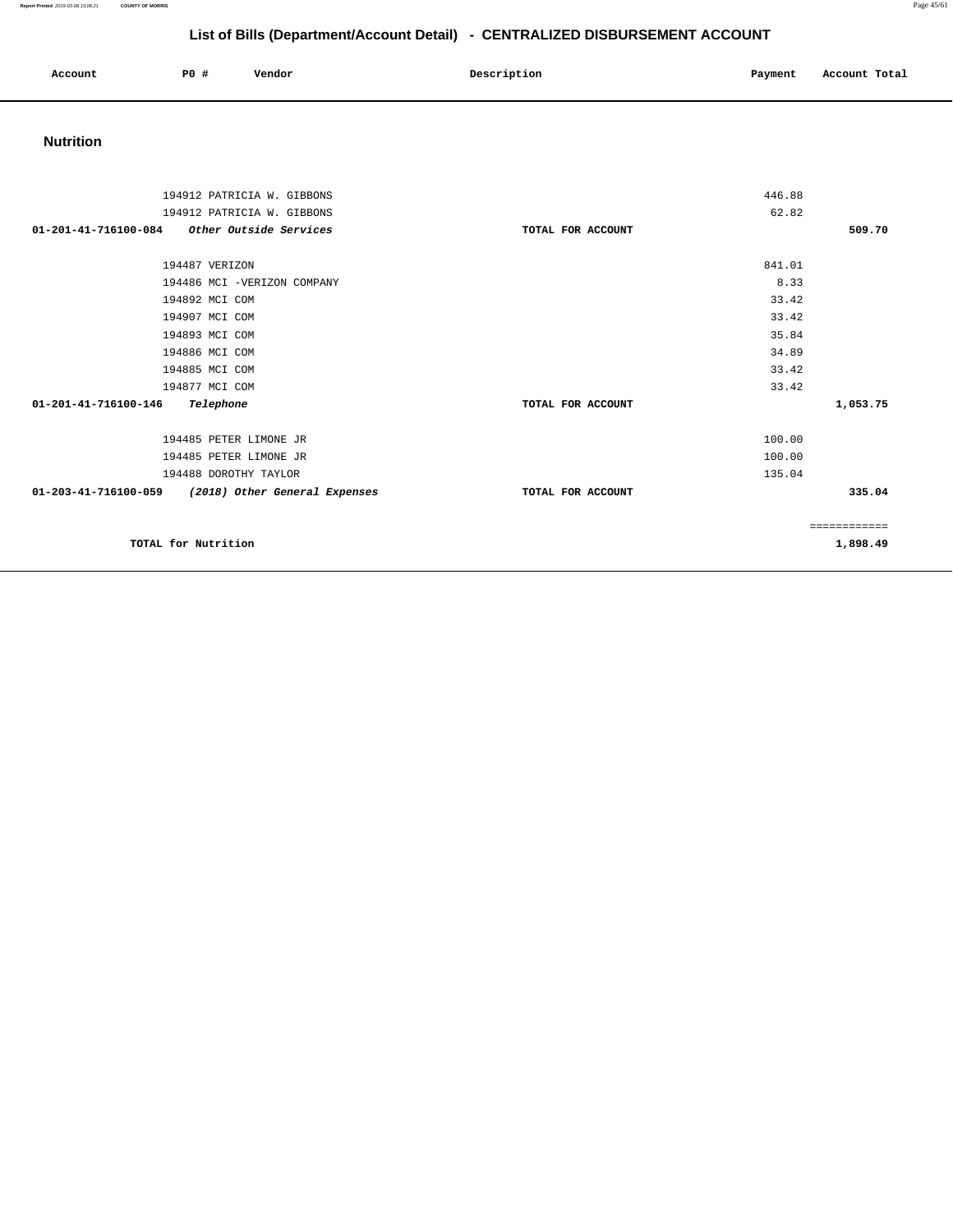| Page 46/61 |
|------------|
|            |

| Account                                                       | P0 #                          | Vendor                                                   |                   | Description       | Payment         | Account Total          |
|---------------------------------------------------------------|-------------------------------|----------------------------------------------------------|-------------------|-------------------|-----------------|------------------------|
| <b>BIO-TERRORISM GRANT</b>                                    |                               |                                                          | <b>Grant Fund</b> |                   |                 |                        |
|                                                               |                               | 194243 W.B. MASON COMPANY INC<br>195006 COUNTY OF MORRIS |                   |                   | 173.37<br>30.60 |                        |
| 02-213-41-718905-391 Public Health Emer Grant(7/1/18-6/30/19) |                               |                                                          |                   | TOTAL FOR ACCOUNT |                 | 203.97                 |
|                                                               | TOTAL for BIO-TERRORISM GRANT |                                                          |                   |                   |                 | ------------<br>203.97 |
|                                                               |                               |                                                          |                   |                   |                 |                        |

#### **DEPARTMENT 720910**

|                      | 194607 MONARCH HOUSING ASSOCIATES, INC.  |                   | 11,250.00 |
|----------------------|------------------------------------------|-------------------|-----------|
| 02-213-41-720910-391 | 2016 CoC Planning Grant(1/15/18-1/14/19) | TOTAL FOR ACCOUNT | 11,250.00 |
|                      |                                          |                   |           |
|                      | TOTAL for DEPARTMENT 720910              |                   | 11,250.00 |

| 193786 PLIC SBD GRAND ISLAND          | 9.35   |
|---------------------------------------|--------|
| 192633 PLIC SBD GRAND ISLAND          | 9.02   |
| 192175 CDW GOVERNMENT                 | 296.85 |
| 192656 DAILY RECORD                   | 2.55   |
| 192653 CENTURYLINK                    | 7.29   |
| 193776 TELESEARCH INC                 | 77.57  |
| 193778 TELESEARCH INC                 | 242.01 |
| 193778 TELESEARCH INC                 | 244.19 |
| 193780 TELESEARCH INC                 | 101.44 |
| 193779 TELESEARCH INC                 | 718.20 |
| 193779 TELESEARCH INC                 | 32.13  |
| 193779 TELESEARCH INC                 | 305.24 |
| 193779 TELESEARCH INC                 | 244.19 |
| 192180 PLANNED RETIREMENT CONSULTANTS | 52.88  |
| 192652 CENTURYLINK                    | 8.07   |
| 193261 W.B. MASON COMPANY INC         | 4.47   |
| 193262 W.B. MASON COMPANY INC         | 4.25   |
| 193343 TELESEARCH INC                 | 500.18 |
| 193343 TELESEARCH INC                 | 163.86 |
| 193343 TELESEARCH INC                 | 183.14 |
| 193343 TELESEARCH INC                 | 213.67 |
| 193343 TELESEARCH INC                 | 183.14 |
| 193343 TELESEARCH INC                 | 244.19 |
| 193343 TELESEARCH INC                 | 38.79  |
| 193798 TELESEARCH INC                 | 305.24 |
| 193798 TELESEARCH INC                 | 174.42 |
| 193799 TELESEARCH INC                 | 101.44 |
| 193781 TELESEARCH INC                 | 244.19 |
| 193781 TELESEARCH INC                 | 218.03 |
| 193782 TELESEARCH INC                 | 897.75 |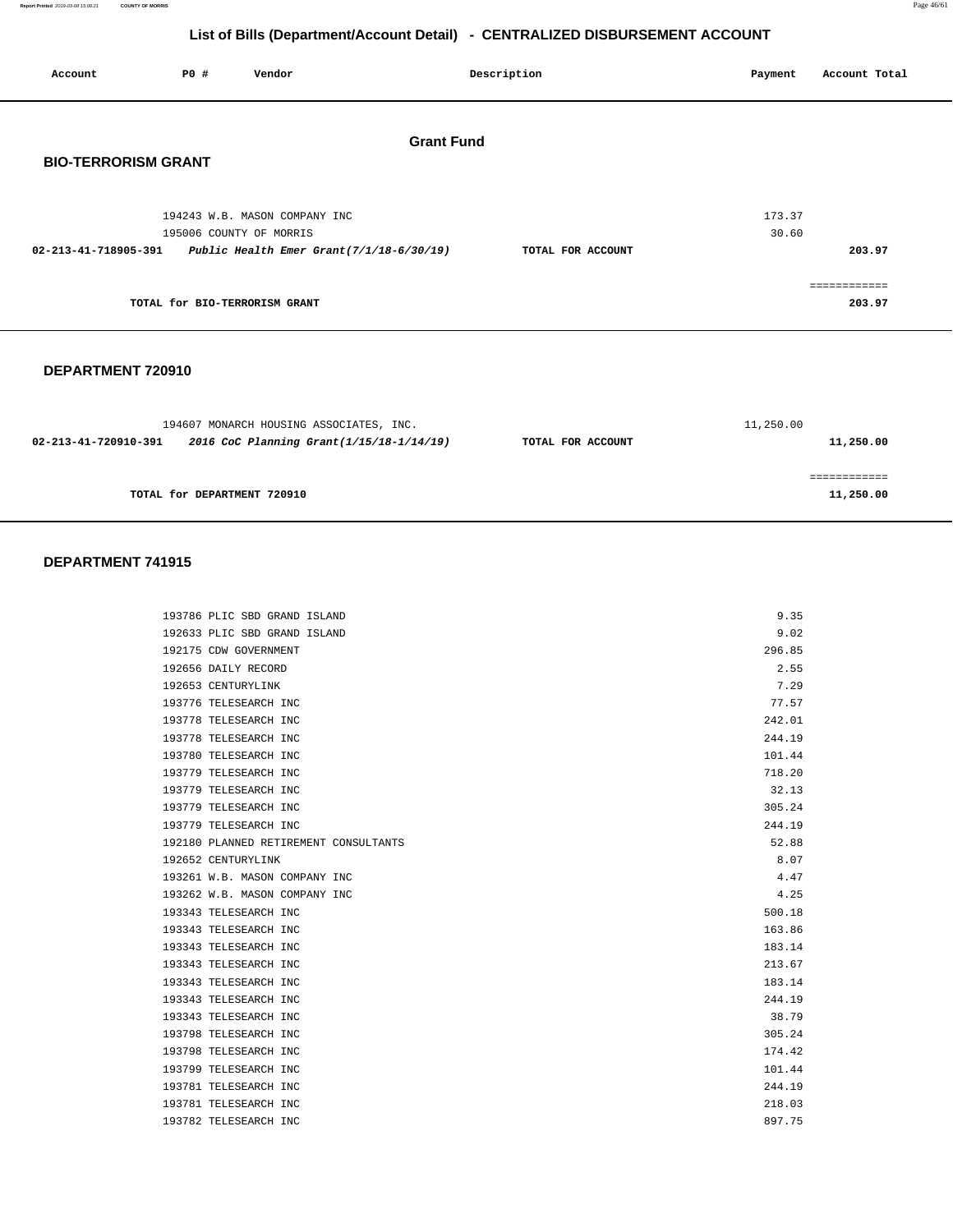| Account              | <b>PO #</b>                 | Vendor                             | Description       | Payment   | Account Total |
|----------------------|-----------------------------|------------------------------------|-------------------|-----------|---------------|
| DEPARTMENT 741915    |                             |                                    |                   |           |               |
|                      | 193782 TELESEARCH INC       |                                    |                   | 183.14    |               |
|                      | 193782 TELESEARCH INC       |                                    |                   | 305.24    |               |
|                      | 193784 TELESEARCH INC       |                                    |                   | 718.20    |               |
|                      | 193784 TELESEARCH INC       |                                    |                   | 16.07     |               |
|                      | 193784 TELESEARCH INC       |                                    |                   | 305.24    |               |
|                      | 193784 TELESEARCH INC       |                                    |                   | 305.24    |               |
|                      |                             | 194821 COUNTY OF MORRIS            |                   | 14,947.86 |               |
|                      |                             | 193771 MANUELA SCHUSTER            |                   | 2.90      |               |
| 02-213-41-741915-392 |                             | <i>WFNJ-TANF (7/1/18-12/31/19)</i> | TOTAL FOR ACCOUNT |           | 22,651.79     |
|                      |                             |                                    |                   |           |               |
|                      |                             |                                    |                   |           | ============  |
|                      | TOTAL for DEPARTMENT 741915 |                                    |                   |           | 22,651.79     |

| 193786 PLIC SBD GRAND ISLAND          | 18.71    |
|---------------------------------------|----------|
| 192633 PLIC SBD GRAND ISLAND          | 18.04    |
| 192175 CDW GOVERNMENT                 | 576.23   |
| 192656 DAILY RECORD                   | 5.09     |
| 192653 CENTURYLINK                    | 14.57    |
| 192632 CITY LIMO AND TAXI INC         | 84.09    |
| 192632 CITY LIMO AND TAXI INC         | 64.40    |
| 192632 CITY LIMO AND TAXI INC         | 96.30    |
| 192632 CITY LIMO AND TAXI INC         | 96.30    |
| 192632 CITY LIMO AND TAXI INC         | 396.00   |
| 192632 CITY LIMO AND TAXI INC         | 239.90   |
| 192632 CITY LIMO AND TAXI INC         | 485.40   |
| 192632 CITY LIMO AND TAXI INC         | 1,140.30 |
| 192632 CITY LIMO AND TAXI INC         | 73.20    |
| 192632 CITY LIMO AND TAXI INC         | 45.15    |
| 192632 CITY LIMO AND TAXI INC         | 130.40   |
| 192632 CITY LIMO AND TAXI INC         | 71.55    |
| 192632 CITY LIMO AND TAXI INC         | 98.50    |
| 192632 CITY LIMO AND TAXI INC         | 68.25    |
| 192632 CITY LIMO AND TAXI INC         | 119.95   |
| 193776 TELESEARCH INC                 | 150.58   |
| 193778 TELESEARCH INC                 | 469.78   |
| 193778 TELESEARCH INC                 | 474.01   |
| 193780 TELESEARCH INC                 | 196.91   |
| 193779 TELESEARCH INC                 | 64.26    |
| 193779 TELESEARCH INC                 | 592.51   |
| 193779 TELESEARCH INC                 | 474.01   |
| 192180 PLANNED RETIREMENT CONSULTANTS | 105.75   |
| 192652 CENTURYLINK                    | 16.14    |
| 193261 W.B. MASON COMPANY INC         | 8.94     |
| 193262 W.B. MASON COMPANY INC         | 8.49     |
| 193343 TELESEARCH INC                 | 318.09   |
| 193343 TELESEARCH INC                 | 355.51   |
| 193343 TELESEARCH INC                 | 355.51   |
| 193343 TELESEARCH INC                 | 474.01   |
| 193343 TELESEARCH INC                 | 75.29    |
| 193343 TELESEARCH INC                 | 414.76   |
| 193798 TELESEARCH INC                 | 592.51   |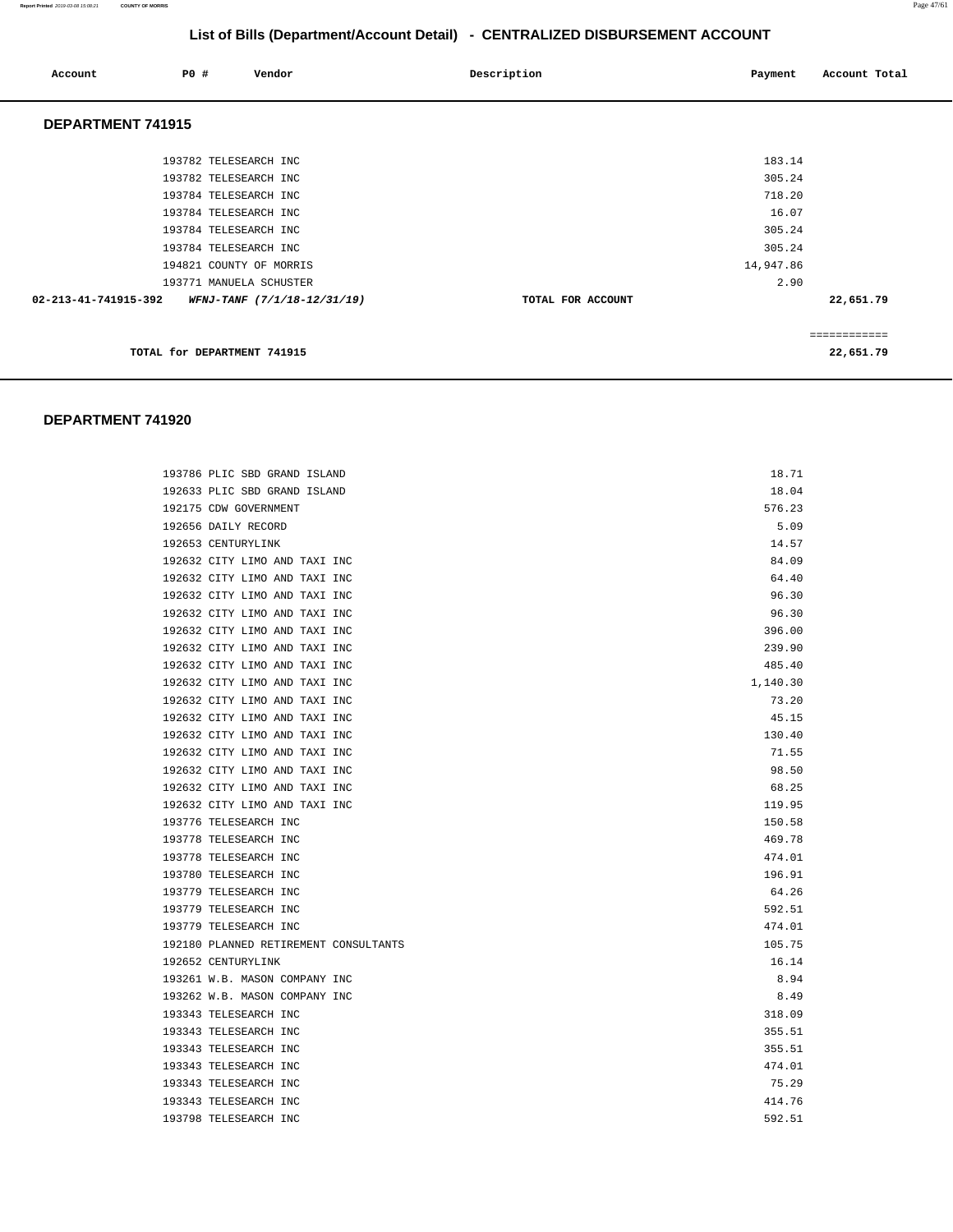| Account              | PO# | Vendor                         |                                          | Description       | Payment   | Account Total             |
|----------------------|-----|--------------------------------|------------------------------------------|-------------------|-----------|---------------------------|
| DEPARTMENT 741920    |     |                                |                                          |                   |           |                           |
|                      |     | 193799 TELESEARCH INC          |                                          |                   | 196.91    |                           |
|                      |     | 193781 TELESEARCH INC          |                                          |                   | 474.01    |                           |
|                      |     | 193781 TELESEARCH INC          |                                          |                   | 423.22    |                           |
|                      |     | 193782 TELESEARCH INC          |                                          |                   | 80.32     |                           |
|                      |     | 193782 TELESEARCH INC          |                                          |                   | 355.51    |                           |
|                      |     | 193782 TELESEARCH INC          |                                          |                   | 592.51    |                           |
|                      |     | 193784 TELESEARCH INC          |                                          |                   | 32.13     |                           |
|                      |     | 193784 TELESEARCH INC          |                                          |                   | 592.51    |                           |
|                      |     | 193784 TELESEARCH INC          |                                          |                   | 592.51    |                           |
|                      |     | 194756 ACE HEALTHCARE TRAINING |                                          |                   | 3,200.00  |                           |
|                      |     | 194821 COUNTY OF MORRIS        |                                          |                   | 17,050.83 |                           |
|                      |     | 193771 MANUELA SCHUSTER        |                                          |                   | 5.80      |                           |
| 02-213-41-741920-392 |     |                                | WFNJ-General Assistance(7/1/18-12/31/19) | TOTAL FOR ACCOUNT |           | 32,924.23                 |
|                      |     | TOTAL for DEPARTMENT 741920    |                                          |                   |           | ============<br>32,924.23 |
| DEPARTMENT 741930    |     |                                |                                          |                   |           |                           |

| 192654 VERIZON WIRELESS                             |                   | 49.43    |
|-----------------------------------------------------|-------------------|----------|
| 192655 VERIZON WIRELESS                             |                   | 49.43    |
| 194821 COUNTY OF MORRIS                             |                   | 7,551.58 |
| 02-213-41-741930-392<br>WFNJ-WLLP (7/1/18-12/31/19) | TOTAL FOR ACCOUNT | 7,650.44 |
|                                                     |                   |          |
|                                                     |                   |          |
| TOTAL for DEPARTMENT 741930                         |                   | 7,650.44 |

## **WIA: New Bridge Project**

| 194543 WARREN COUNTY COMMUNITY COLL.                |                   | 3,152.00 |
|-----------------------------------------------------|-------------------|----------|
| 194755 ACE HEALTHCARE TRAINING                      |                   | 1,405.30 |
| 194766 EZ WHEELS DRIVING SCHOOL                     |                   | 774.00   |
| 194798 ACE HEALTHCARE TRAINING                      |                   | 1,243.84 |
| 194542 WARREN COUNTY COMMUNITY COLL.                |                   | 3,152.00 |
| WIOA Adult (7/1/18-6/30/20)<br>02-213-41-742025-391 | TOTAL FOR ACCOUNT | 9,727.14 |
|                                                     |                   |          |
| TOTAL for WIA: New Bridge Project                   |                   | 9,727.14 |

#### **WIA: Incentive Grant**

| 194544 WARREN COUNTY COMMUNITY COLL. | 2,856.00 |
|--------------------------------------|----------|
| 194563 WILLIAM PATERSON UNIVERSITY   | 1,600.00 |
| 194818 RUTGERS CENTER FOR CONTINUING | 3,200.00 |
| 194819 COUNTY COLLEGE OF MORRIS      | 998.00   |
| 194817 WILLIAM PATERSON UNIVERSITY   | 1,712.00 |
| 194750 ACE HEALTHCARE TRAINING       | 1,076.40 |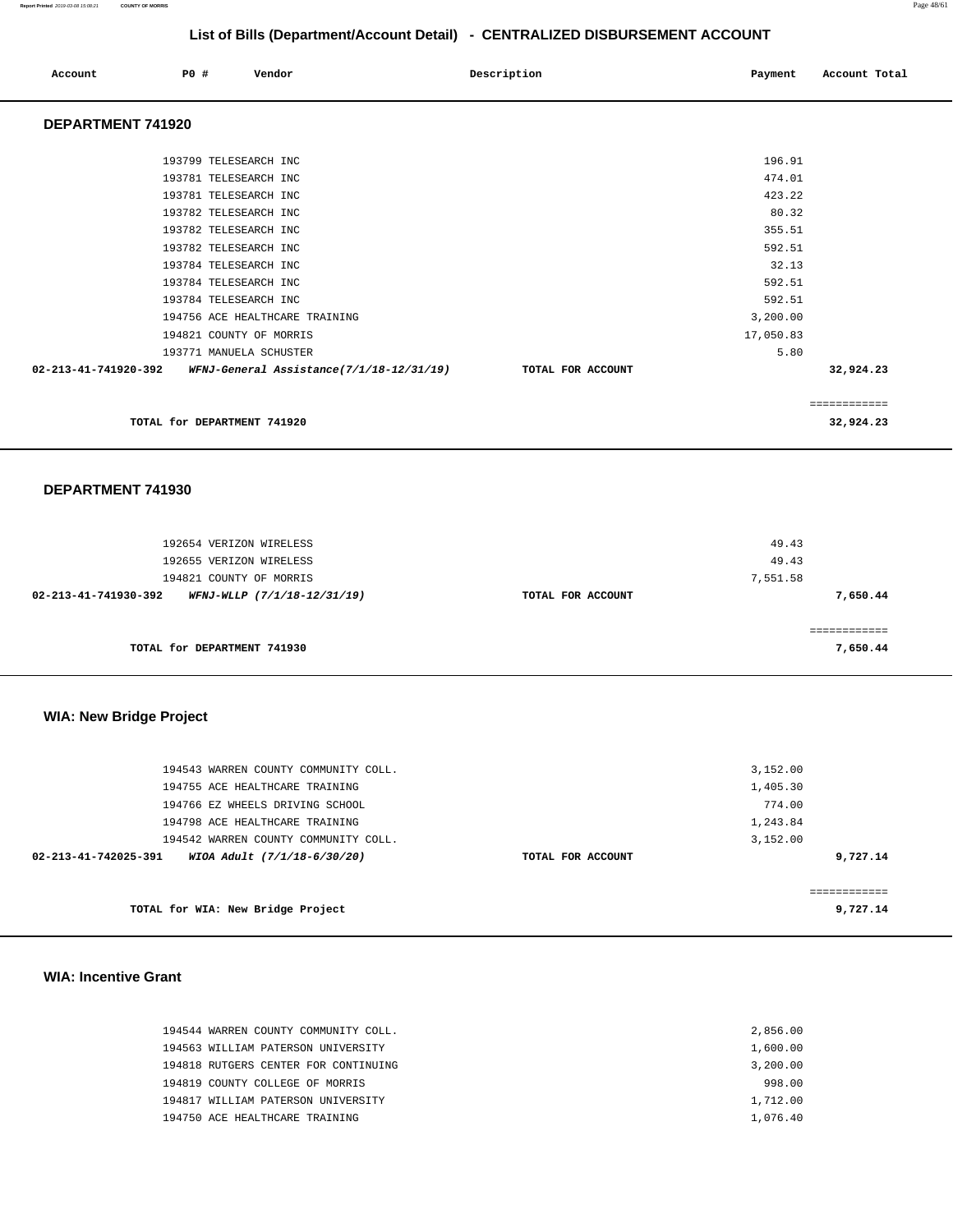| Account                                                      | PO# | Vendor                                                           |  | Description |                   |  | Payment              |              | Account Total |
|--------------------------------------------------------------|-----|------------------------------------------------------------------|--|-------------|-------------------|--|----------------------|--------------|---------------|
| <b>WIA: Incentive Grant</b>                                  |     |                                                                  |  |             |                   |  |                      |              |               |
|                                                              |     | 194752 ACE HEALTHCARE TRAINING<br>194753 ACE HEALTHCARE TRAINING |  |             |                   |  | 2,182.70<br>1,525.60 |              |               |
|                                                              |     | 194757 ACE HEALTHCARE TRAINING<br>194758 AVTECH INSTITUTE        |  |             |                   |  | 2,182.70<br>952.00   |              |               |
|                                                              |     | 194760 AVTECH INSTITUTE                                          |  |             |                   |  | 1,540.00             |              |               |
|                                                              |     | 194761 AVTECH INSTITUTE<br>194762 AVTECH INSTITUTE               |  |             |                   |  | 1,344.00<br>1,395.56 |              |               |
|                                                              |     | 194763 AVTECH INSTITUTE<br>194764 AVTECH INSTITUTE               |  |             |                   |  | 800.00<br>800.00     |              |               |
|                                                              |     | 194765 LASCOMP INSTITUTE OF IT<br>194767 LASCOMP INSTITUTE OF IT |  |             |                   |  | 3,200.00<br>3,200.00 |              |               |
| 02-213-41-742030-391 WIOA Dislocated Worker (7/1/18-6/30/20) |     | 194768 EZ WHEELS DRIVING SCHOOL                                  |  |             | TOTAL FOR ACCOUNT |  | 1,652.92             | 33,832.28    |               |
|                                                              |     |                                                                  |  |             |                   |  |                      | ============ |               |
|                                                              |     | TOTAL for WIA: Incentive Grant                                   |  |             |                   |  |                      | 33,832.28    |               |
|                                                              |     |                                                                  |  |             |                   |  |                      |              |               |

**DEPARTMENT 742040** 

| 194799 WARREN COUNTY COMMUNITY COLL.<br>194800 WARREN COUNTY COMMUNITY COLL.<br>194801 WARREN COUNTY COMMUNITY COLL. |                   | 1,899.00<br>1,370.00<br>1,899.00 |
|----------------------------------------------------------------------------------------------------------------------|-------------------|----------------------------------|
| 02-213-41-742040-391<br>WIOA Youth (7/1/18-6/30/20)                                                                  | TOTAL FOR ACCOUNT | 5,168.00                         |
| TOTAL for DEPARTMENT 742040                                                                                          |                   | 5,168.00                         |

#### **WIA/ARRA Adult**

|                      |                                       |                   |           | ============ |
|----------------------|---------------------------------------|-------------------|-----------|--------------|
| 02-213-41-742905-391 | WIOA Adult (7/1/17-6/30/19)           | TOTAL FOR ACCOUNT |           | 18,693.67    |
|                      | 193771 MANUELA SCHUSTER               |                   | 6.38      |              |
|                      | 194821 COUNTY OF MORRIS               |                   | 13,490.11 |              |
|                      | 194759 ACE HEALTHCARE TRAINING        |                   | 800.00    |              |
|                      | 193784 TELESEARCH INC                 |                   | 35.34     |              |
|                      | 193782 TELESEARCH INC                 |                   | 88.36     |              |
|                      | 193262 W.B. MASON COMPANY INC         |                   | 9.34      |              |
|                      | 193261 W.B. MASON COMPANY INC         |                   | 9.83      |              |
|                      | 192652 CENTURYLINK                    |                   | 17.76     |              |
|                      | 192180 PLANNED RETIREMENT CONSULTANTS |                   | 116.32    |              |
|                      | 191858 NY WIRED FOR EDUCATION         |                   | 787.50    |              |
|                      | 193779 TELESEARCH INC                 |                   | 70.69     |              |
|                      | 192653 CENTURYLINK                    |                   | 16.03     |              |
|                      | 192656 DAILY RECORD                   |                   | 5.60      |              |
|                      | 194820 NATIONAL CAREER INSTITUTE      |                   | 3,200.00  |              |
|                      | 192633 PLIC SBD GRAND ISLAND          |                   | 19.84     |              |
|                      | 193786 PLIC SBD GRAND ISLAND          |                   | 20.57     |              |
|                      |                                       |                   |           |              |

**TOTAL for WIA/ARRA Adult** 18,693.67 **18,693.67**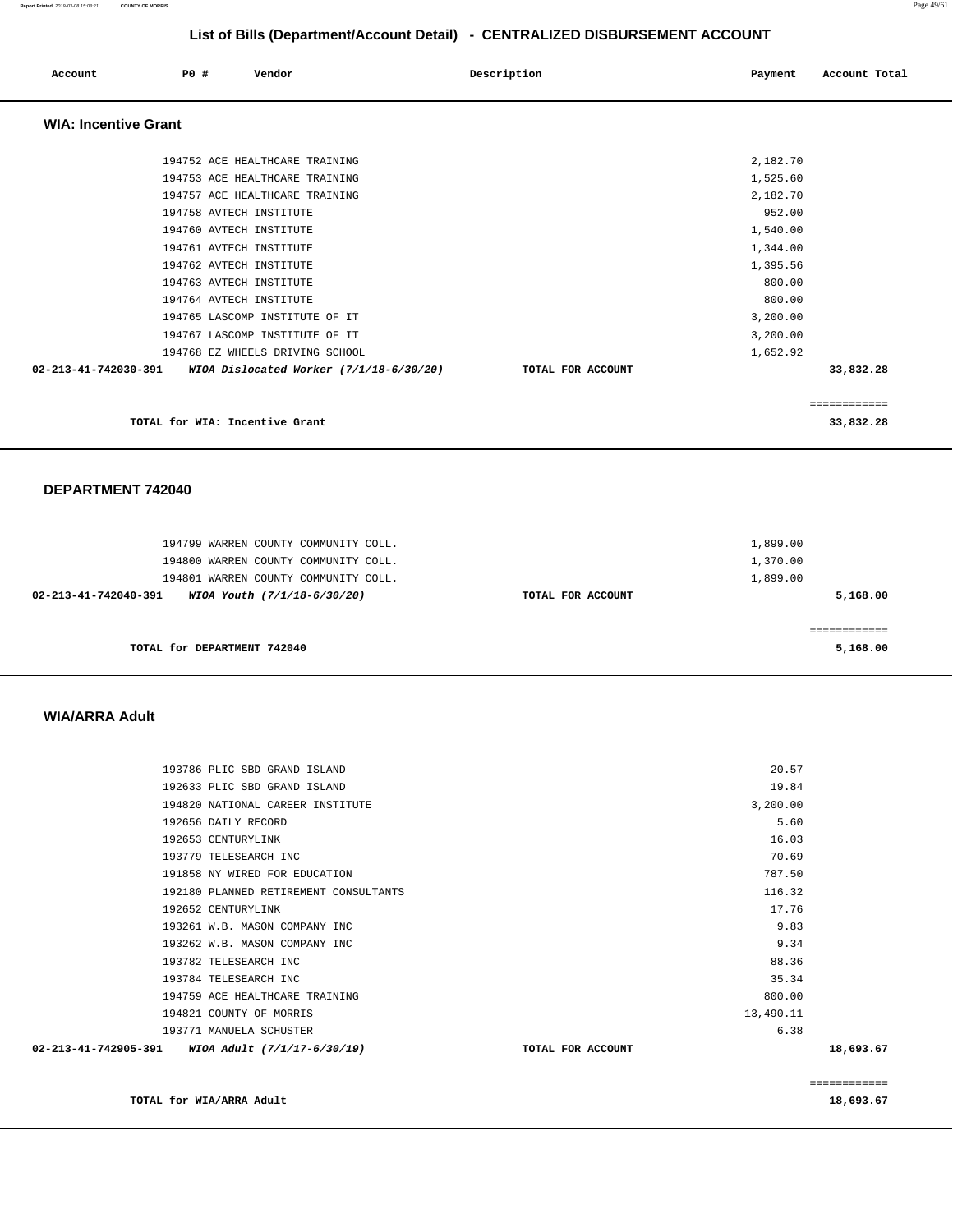| Account | P0 # | Vendor<br>. | Description | Payment | Account Total |
|---------|------|-------------|-------------|---------|---------------|
|         |      |             |             |         |               |

| 193786 PLIC SBD GRAND ISLAND                                           | 74.82             |           |
|------------------------------------------------------------------------|-------------------|-----------|
| 192633 PLIC SBD GRAND ISLAND                                           | 72.14             |           |
| 192656 DAILY RECORD                                                    | 20.36             |           |
| 192653 CENTURYLINK                                                     | 58.30             |           |
| 193779 TELESEARCH INC                                                  | 257.04            |           |
| 191858 NY WIRED FOR EDUCATION                                          | 2,962.50          |           |
| 192180 PLANNED RETIREMENT CONSULTANTS                                  | 423.00            |           |
| 192652 CENTURYLINK                                                     | 64.58             |           |
| 193261 W.B. MASON COMPANY INC                                          | 35.76             |           |
| 193262 W.B. MASON COMPANY INC                                          | 33.97             |           |
| 193782 TELESEARCH INC                                                  | 321.30            |           |
| 193784 TELESEARCH INC                                                  | 128.52            |           |
| 194754 ACE HEALTHCARE TRAINING                                         | 1,525.60          |           |
| 194802 RUTGERS CENTER FOR CONTINUING                                   | 672.00            |           |
| 194821 COUNTY OF MORRIS                                                | 41,868.33         |           |
| 193771 MANUELA SCHUSTER                                                | 23.20             |           |
| 195006 COUNTY OF MORRIS                                                | 148.60            |           |
| $02 - 213 - 41 - 742910 - 391$ WIOA Dislocated Worker (7/1/17-6/30/19) | TOTAL FOR ACCOUNT | 48,690.02 |

**TOTAL for WIA/ARRA Dislocated Worker 48,690.02** 

### **WIA/ARRA Youth**

| 02-213-41-742920-391 | WIOA Youth (7/1/17-6/30/19)           | TOTAL FOR ACCOUNT | 29,881.28 |
|----------------------|---------------------------------------|-------------------|-----------|
|                      | 193771 MANUELA SCHUSTER               | 19.71             |           |
|                      | 194821 COUNTY OF MORRIS               | 24,578.53         |           |
|                      | 194791 M.C. SCHOOL OF TECHNOLOGY      | 319.00            |           |
|                      | 193784 TELESEARCH INC                 | 109.24            |           |
|                      | 193782 TELESEARCH INC                 | 273.11            |           |
|                      | 193262 W.B. MASON COMPANY INC         | 28.88             |           |
|                      | 193261 W.B. MASON COMPANY INC         | 30.40             |           |
|                      | 192655 VERIZON WIRELESS               | 49.43             |           |
|                      | 192655 VERIZON WIRELESS               | 49.43             |           |
|                      | 192654 VERIZON WIRELESS               | 49.43             |           |
|                      | 192654 VERIZON WIRELESS               | 49.43             |           |
|                      | 192652 CENTURYLINK                    | 54.89             |           |
|                      | 192201 M.C. SCHOOL OF TECHNOLOGY      | 500.00            |           |
|                      | 192201 M.C. SCHOOL OF TECHNOLOGY      | 500.00            |           |
|                      | 192201 M.C. SCHOOL OF TECHNOLOGY      | 500.00            |           |
|                      | 192201 M.C. SCHOOL OF TECHNOLOGY      | 500.00            |           |
|                      | 192201 M.C. SCHOOL OF TECHNOLOGY      | 500.00            |           |
|                      | 192201 M.C. SCHOOL OF TECHNOLOGY      | 500.00            |           |
|                      | 192201 M.C. SCHOOL OF TECHNOLOGY      | 500.00            |           |
|                      | 192180 PLANNED RETIREMENT CONSULTANTS | 359.55            |           |
|                      | 193779 TELESEARCH INC                 | 218.48            |           |
|                      | 192653 CENTURYLINK                    | 49.55             |           |
|                      | 192656 DAILY RECORD                   | 17.31             |           |
|                      | 192633 PLIC SBD GRAND ISLAND          | 61.32             |           |
|                      | 193786 PLIC SBD GRAND ISLAND          | 63.59             |           |

============

============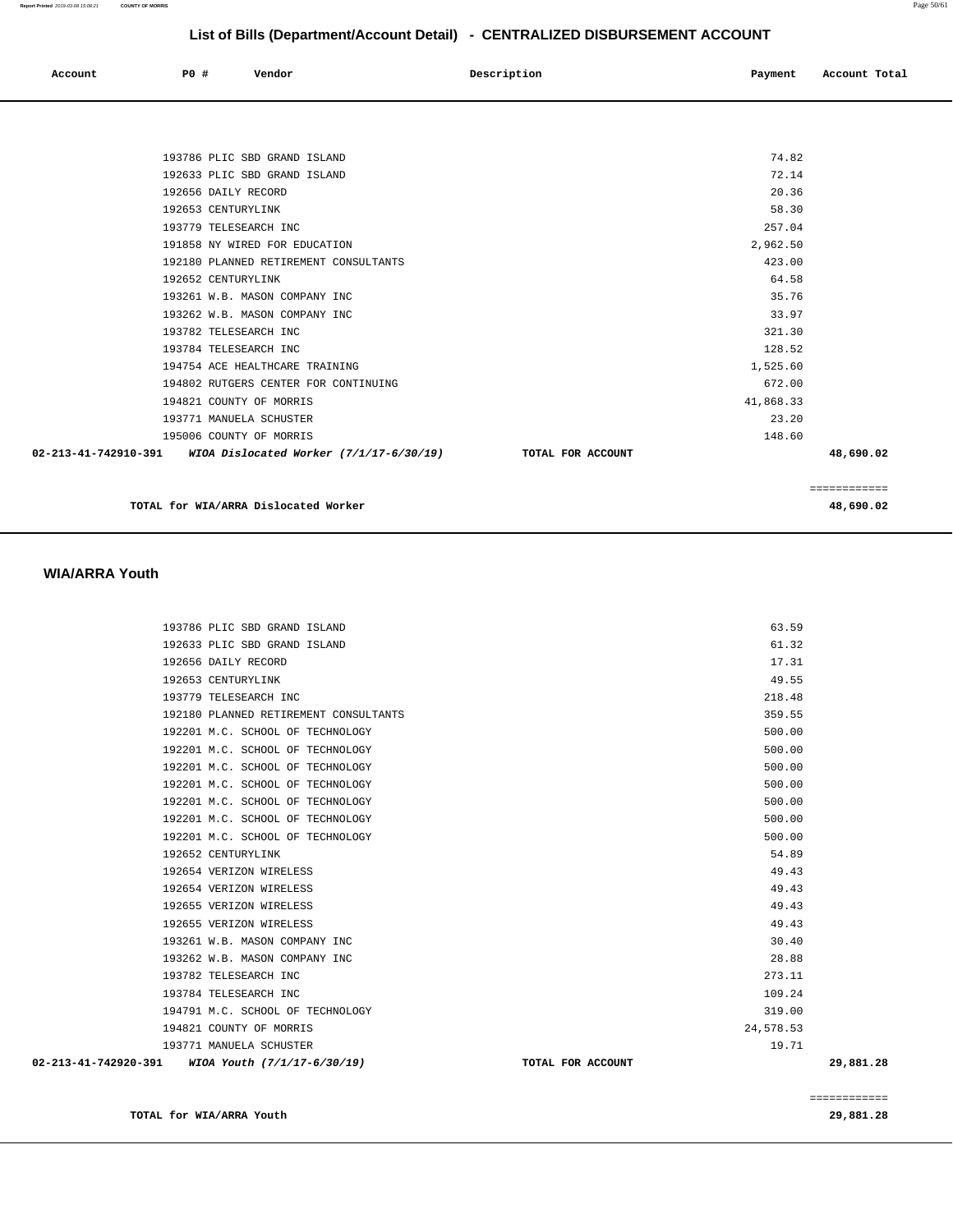| 02-213-41-752835-392 | SCP-Family Court (1/1/18-12/31/18) | TOTAL FOR ACCOUNT |           | 33,680.00 |
|----------------------|------------------------------------|-------------------|-----------|-----------|
|                      | 194603 FAMILY INTERVENTION         |                   | 24,132.00 |           |
|                      | 194603 FAMILY INTERVENTION         |                   | 5,075.00  |           |
|                      | 194603 FAMILY INTERVENTION         |                   | 4,473.00  |           |
|                      |                                    |                   |           |           |

#### **DEPARTMENT 752835**

|                      | TOTAL for DEPARTMENT 752825      |                                              |                   |       | 369.00 |
|----------------------|----------------------------------|----------------------------------------------|-------------------|-------|--------|
| 02-213-41-752825-392 |                                  | $SCP-Program$ Management $(1/1/18-12/31/18)$ | TOTAL FOR ACCOUNT |       | 369.00 |
|                      | 193398 LONGFELLOWS SANDWICH DELI |                                              |                   | 32.50 |        |
|                      | 193398 LONGFELLOWS SANDWICH DELI |                                              |                   | 32.50 |        |
|                      | 193398 LONGFELLOWS SANDWICH DELI |                                              |                   | 32.50 |        |
|                      | 193398 LONGFELLOWS SANDWICH DELI |                                              |                   | 32.50 |        |

**TOTAL for DEPARTMENT 752820 DEPARTMENT 752825**  193398 LONGFELLOWS SANDWICH DELI 32.50

> 193398 LONGFELLOWS SANDWICH DELI 193398 LONGFELLOWS SANDWICH DELI 193398 LONGFELLOWS SANDWICH DELI 193398 LONGFELLOWS SANDWICH DELI 193398 LONGFELLOWS SANDWICH DELI

#### 194601 PARSIPPANY-TROY HILLS POLICE 194604 HOMELESS SOLUTIONS, INC. 194604 HOMELESS SOLUTIONS, INC. 194604 HOMELESS SOLUTIONS, INC. 194604 HOMELESS SOLUTIONS, INC. 194602 BIG BROTHERS BIG SISTERS OF 194602 BIG BROTHERS BIG SISTERS OF 194602 BIG BROTHERS BIG SISTERS OF 194602 BIG BROTHERS BIG SISTERS OF **02-213-41-752820-392 SCP-Program Services (1/1/18-12/31/18) TOTAL FOR ACCOUNT**  5,000.00 7,928.00 5,946.00 5,946.00 5,946.00 2,188.00 2,188.00 2,188.00 2,186.00 **39,516.00**

#### **DEPARTMENT 752820**

| Account              | P0 #                    | Vendor                          | Description       | Account Total<br>Payment |  |
|----------------------|-------------------------|---------------------------------|-------------------|--------------------------|--|
|                      |                         |                                 |                   |                          |  |
|                      |                         |                                 |                   |                          |  |
|                      |                         |                                 |                   |                          |  |
|                      |                         |                                 |                   |                          |  |
|                      |                         | 192632 CITY LIMO AND TAXI INC   |                   | 651.60                   |  |
|                      |                         | 194821 COUNTY OF MORRIS         |                   | 12, 171.34               |  |
| 02-213-41-751805-391 |                         | REACH Program (1/1/18-12/31/18) | TOTAL FOR ACCOUNT | 12,822.94                |  |
|                      |                         | 194821 COUNTY OF MORRIS         |                   | 12,748.63                |  |
| 02-213-41-751805-392 |                         | REACH Program (1/1/18-12/31/18) | TOTAL FOR ACCOUNT | 12,748.63                |  |
|                      |                         |                                 |                   | ============             |  |
|                      | TOTAL for Reach Program |                                 |                   | 25,571.57                |  |

**List of Bills (Department/Account Detail) - CENTRALIZED DISBURSEMENT ACCOUNT**

============ **39,516.00** 

32.50 32.50 32.50 32.50 76.50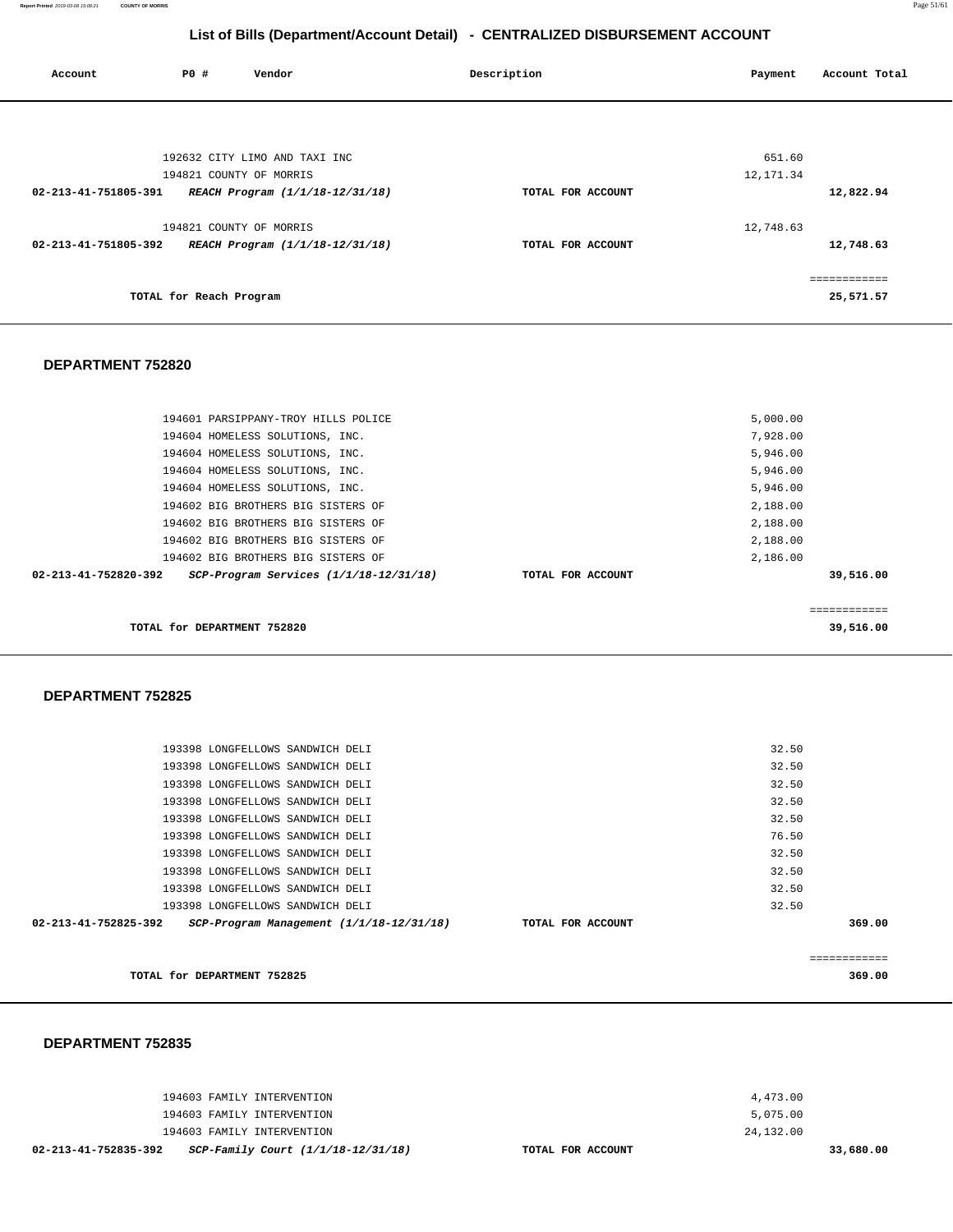| Account                  | <b>PO #</b>                 | Vendor | Description | Payment    | Account Total |
|--------------------------|-----------------------------|--------|-------------|------------|---------------|
| <b>DEPARTMENT 752835</b> |                             |        |             |            |               |
|                          |                             |        |             | ---------- |               |
|                          | TOTAL for DEPARTMENT 752835 |        |             |            | 33,680.00     |

**DEPARTMENT 758810** 

| 194864 TOWNSHIP OF JEFFERSON                                                                            |                   | 7,552.34                 |
|---------------------------------------------------------------------------------------------------------|-------------------|--------------------------|
| 194936 BOROUGH OF BUTLER                                                                                |                   | 3,840.00                 |
| Municipal Alliance $(7/1/17-6/30/18)$<br>02-213-41-758810-392                                           | TOTAL FOR ACCOUNT | 11,392.34                |
| 195081 HANOVER TWP MUNICIPAL ALLIANCE<br>02-213-41-758810-394<br>Municipal Alliance $(1/1/18-12/31/18)$ | TOTAL FOR ACCOUNT | 1,675.00<br>1,675.00     |
| TOTAL for DEPARTMENT 758810                                                                             |                   | ===========<br>13,067.34 |

#### **DEPARTMENT 758910**

| TOTAL for DEPARTMENT 758910                                 |                   | 33,772.88    |  |
|-------------------------------------------------------------|-------------------|--------------|--|
|                                                             |                   | ============ |  |
| 02-213-41-758910-392<br>Municipal Alliance (7/1/18-6/30/19) | TOTAL FOR ACCOUNT | 33,772.88    |  |
| 194926 TOWNSHIP OF WASHINGTON                               |                   | 2,900.00     |  |
| 194928 TOWNSHIP OF MENDHAM                                  |                   | 3,885.61     |  |
| 194929 TOWNSHIP OF MONTVILLE                                |                   | 727.31       |  |
| 194987 UNITED WAY OF NORTHERN                               |                   | 1,000.00     |  |
| 194860 DOVER/VG MUNICIPAL ALLIANCE                          |                   | 3,719.82     |  |
| 194931 TOWNSHIP OF RANDOLPH                                 |                   | 4,035.84     |  |
| 194916 HANOVER TWP MUNICIPAL ALLIANCE                       |                   | 3,000.00     |  |
| 194664 WHARTON BORO MUNICIPAL                               |                   | 1,436.10     |  |
| 194930 CHATHAM TOWNSHIP                                     |                   | 7,436.40     |  |
| 194861 TOWNSHIP OF CHESTER                                  |                   | 5,631.80     |  |
|                                                             |                   |              |  |

#### **DEPARTMENT 774905**

|                      | 193152 JOSEPH ABRUSCI          |                   | 601.48 |
|----------------------|--------------------------------|-------------------|--------|
| 02-213-41-774905-391 | DRE Call Out (10/1/18-9/30/19) | TOTAL FOR ACCOUNT | 601.48 |
|                      |                                |                   |        |
|                      |                                |                   |        |
|                      | TOTAL for DEPARTMENT 774905    |                   | 601.48 |
|                      |                                |                   |        |

| 194619 PICTOMETRY INTERNATIONAL CORP                 |                   | 2,200.00 |
|------------------------------------------------------|-------------------|----------|
| FY17 UASI (10/10/17-8/31/20)<br>02-213-41-784020-391 | TOTAL FOR ACCOUNT | 2,200.00 |
|                                                      |                   |          |
| TOTAL for DEPARTMENT 784020                          |                   | 2,200.00 |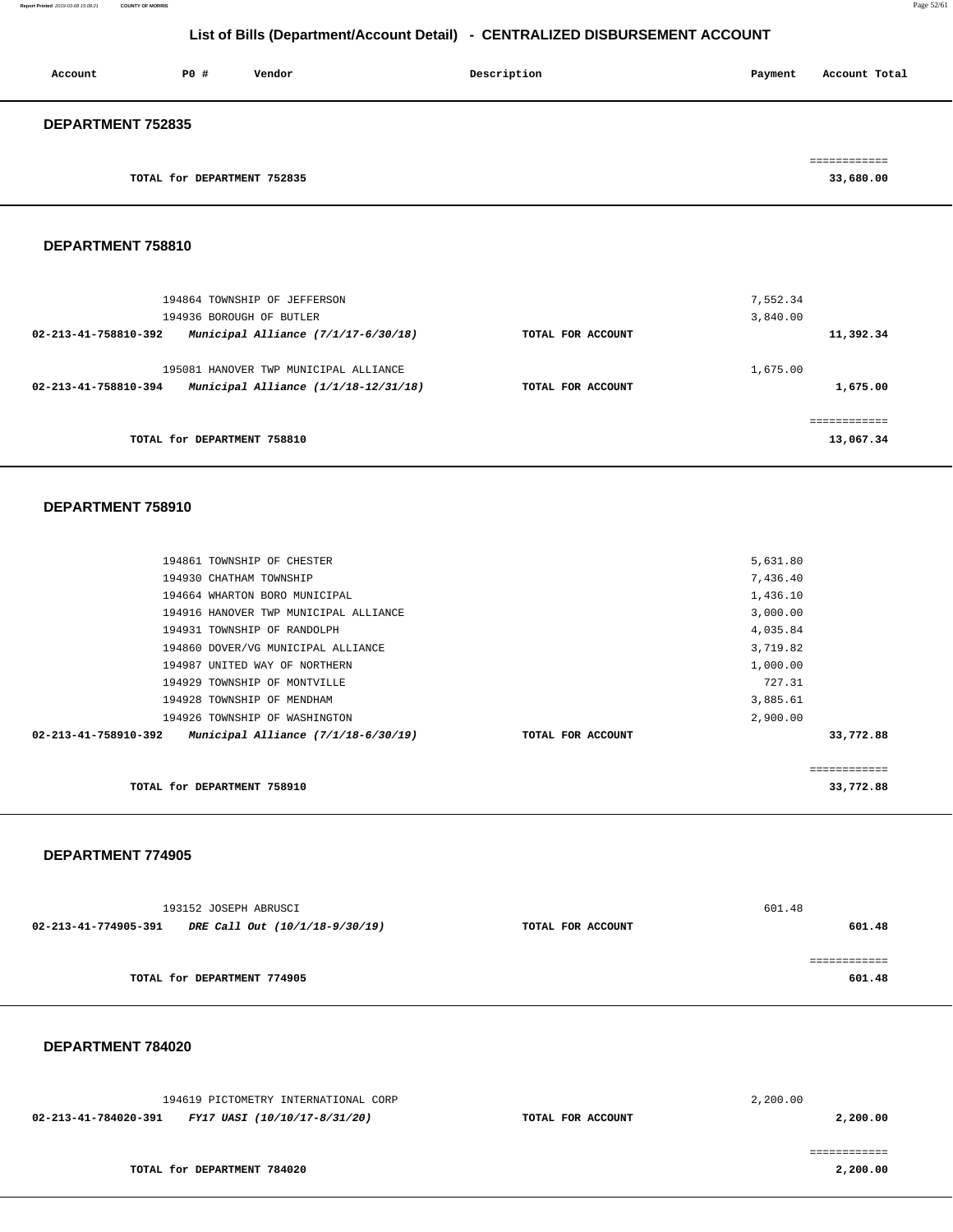**Report Printed** 2019-03-08 15:08:21 **COUNTY OF MORRIS** Page 53/61

## **List of Bills (Department/Account Detail) - CENTRALIZED DISBURSEMENT ACCOUNT**

| Account              | P0 #                        | Vendor                                                                                                                                                                                                                                                                                                                                               | Description       | Payment                                                                      | Account Total             |
|----------------------|-----------------------------|------------------------------------------------------------------------------------------------------------------------------------------------------------------------------------------------------------------------------------------------------------------------------------------------------------------------------------------------------|-------------------|------------------------------------------------------------------------------|---------------------------|
| DEPARTMENT 784920    |                             |                                                                                                                                                                                                                                                                                                                                                      |                   |                                                                              |                           |
| 02-213-41-784920-391 |                             | 193174 DESERT SNOW, LLC<br>FFY16 UASI (9/1/16-8/31/19)                                                                                                                                                                                                                                                                                               | TOTAL FOR ACCOUNT | 60,000.00                                                                    | 60,000.00                 |
|                      | TOTAL for DEPARTMENT 784920 |                                                                                                                                                                                                                                                                                                                                                      |                   |                                                                              | ------------<br>60,000.00 |
| DEPARTMENT 786825    |                             |                                                                                                                                                                                                                                                                                                                                                      |                   |                                                                              |                           |
| 02-213-41-786825-394 |                             | 194490 TOWNSHIP OF ROXBURY<br>MAPS (1/1/18-12/31/18)                                                                                                                                                                                                                                                                                                 | TOTAL FOR ACCOUNT | 1,527.75                                                                     | 1,527.75                  |
|                      | TOTAL for DEPARTMENT 786825 |                                                                                                                                                                                                                                                                                                                                                      |                   |                                                                              | ============<br>1,527.75  |
| DEPARTMENT 790215    |                             |                                                                                                                                                                                                                                                                                                                                                      |                   |                                                                              |                           |
|                      |                             | 194515 WATERS, MCPHERSON, MCNEILL, P.C.<br>194515 WATERS, MCPHERSON, MCNEILL, P.C.<br>194515 WATERS, MCPHERSON, MCNEILL, P.C.<br>194515 WATERS, MCPHERSON, MCNEILL, P.C.<br>194515 WATERS, MCPHERSON, MCNEILL, P.C.<br>194515 WATERS, MCPHERSON, MCNEILL, P.C.<br>194515 WATERS, MCPHERSON, MCNEILL, P.C.<br>194311 WATERS, MCPHERSON, MCNEILL, P.C. |                   | 465.00<br>435.00<br>390.00<br>420.00<br>330.00<br>300.00<br>298.00<br>525.00 |                           |
| 02-213-41-790215-391 |                             | NYS&W Bicycle/Ped Path (6/29/18-6/29/22)                                                                                                                                                                                                                                                                                                             | TOTAL FOR ACCOUNT |                                                                              | 3,163.00                  |
|                      | TOTAL for DEPARTMENT 790215 |                                                                                                                                                                                                                                                                                                                                                      |                   |                                                                              | ============<br>3,163.00  |

## **Project Lifesaver Program**

| 193995 PROJECT LIFESAVER, INC.<br>193995 PROJECT LIFESAVER, INC.                                   |                   | 87.50<br>650.00                   |
|----------------------------------------------------------------------------------------------------|-------------------|-----------------------------------|
| 193995 PROJECT LIFESAVER, INC.<br>193995 PROJECT LIFESAVER, INC.<br>193995 PROJECT LIFESAVER, INC. |                   | 115.90<br>45.00<br>87.50          |
| 193995 PROJECT LIFESAVER, INC.<br>Project Lifesaver Program Private Grant<br>02-213-41-806505-395  | TOTAL FOR ACCOUNT | 14.73<br>1,000.63                 |
| TOTAL for Project Lifesaver Program                                                                |                   | . = = = = = = = = = =<br>1,000.63 |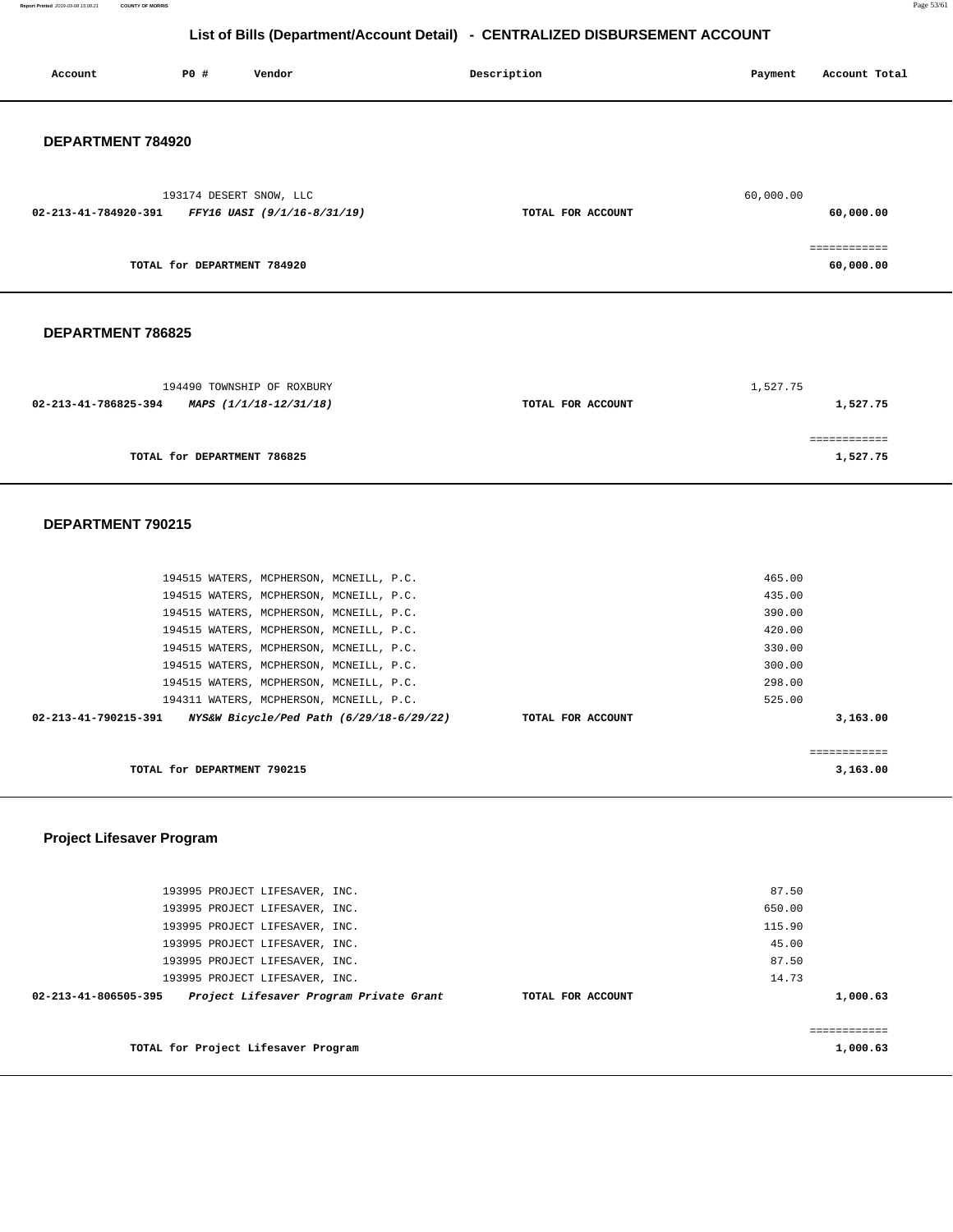| Account              | P0 #                 | Vendor                                                  | Description |                   | Payment   | Account Total             |
|----------------------|----------------------|---------------------------------------------------------|-------------|-------------------|-----------|---------------------------|
| 02-213-41-806815-391 |                      | 183649 ADANI SYSTEMS, INC.<br>FY08 - FY17 SCAAP Program |             | TOTAL FOR ACCOUNT | 10,445.00 | 10,445.00                 |
|                      | TOTAL for FY08 SCAAP |                                                         |             |                   |           | ============<br>10,445.00 |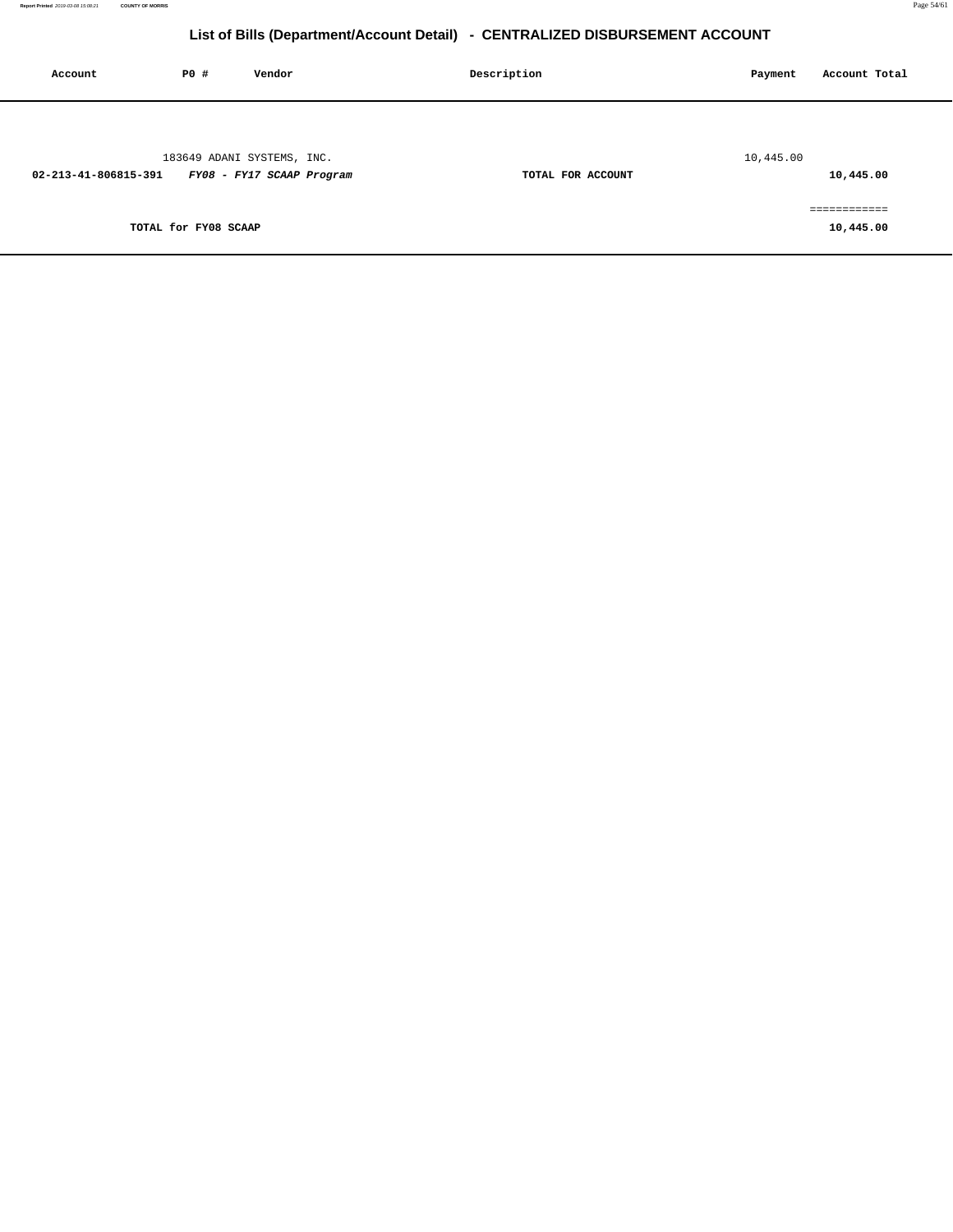| P0 #<br>Vendor<br>Account                                                     |                                          | Description       | Payment    | Account Total              |  |  |  |
|-------------------------------------------------------------------------------|------------------------------------------|-------------------|------------|----------------------------|--|--|--|
| <b>County Capital</b><br><b>Renov CentralAveBldg Greystone</b>                |                                          |                   |            |                            |  |  |  |
| 194899 MBT CONTRACTING LLC<br>04-216-55-953146-951<br>Building & Improvements |                                          | TOTAL FOR ACCOUNT | 5,462.38   | 5,462.38                   |  |  |  |
| TOTAL for Renov CentralAveBldg Greystone                                      |                                          |                   |            | ============<br>5,462.38   |  |  |  |
| DEPARTMENT 953259                                                             |                                          |                   |            |                            |  |  |  |
| 194900 MBT CONTRACTING LLC<br>04-216-55-953259-951                            | RenovCentrlAveComplx-StClare/NonprofMall | TOTAL FOR ACCOUNT | 8,808.52   | 8,808.52                   |  |  |  |
| TOTAL for DEPARTMENT 953259                                                   |                                          |                   |            | ============<br>8,808.52   |  |  |  |
| DEPARTMENT 953323                                                             |                                          |                   |            |                            |  |  |  |
| 194426 CHERRY WEBER & ASSOC. PC<br>04-216-55-953323-909                       | Bridge Design/Constr VarLoc-Public Works | TOTAL FOR ACCOUNT | 6,912.00   | 6,912.00                   |  |  |  |
| 194903 REIVAX CONTRACTING CORP<br>04-216-55-953323-951                        | Bridge Design/Constr VarLoc-Public Works | TOTAL FOR ACCOUNT | 102,620.70 | 102,620.70                 |  |  |  |
| TOTAL for DEPARTMENT 953323                                                   |                                          |                   |            | ============<br>109,532.70 |  |  |  |
| DEPARTMENT 953348                                                             |                                          |                   |            |                            |  |  |  |
| 194381 THE BIBER PARTNERSHIP AIA<br>04-216-55-953348-909                      | Various Roof Replace - County Wide       | TOTAL FOR ACCOUNT | 5,390.00   | 5,390.00                   |  |  |  |
| TOTAL for DEPARTMENT 953348                                                   |                                          |                   |            | ============<br>5,390.00   |  |  |  |
| DEPARTMENT 953358                                                             |                                          |                   |            |                            |  |  |  |
| 188901 VAN CLEEF ENGINEERING ASSOC<br>04-216-55-953358-909                    | Replace & Upgrade Various Culverts       | TOTAL FOR ACCOUNT | 1,800.00   | 1,800.00<br>============   |  |  |  |

**TOTAL for DEPARTMENT 953358** 

**1,800.00**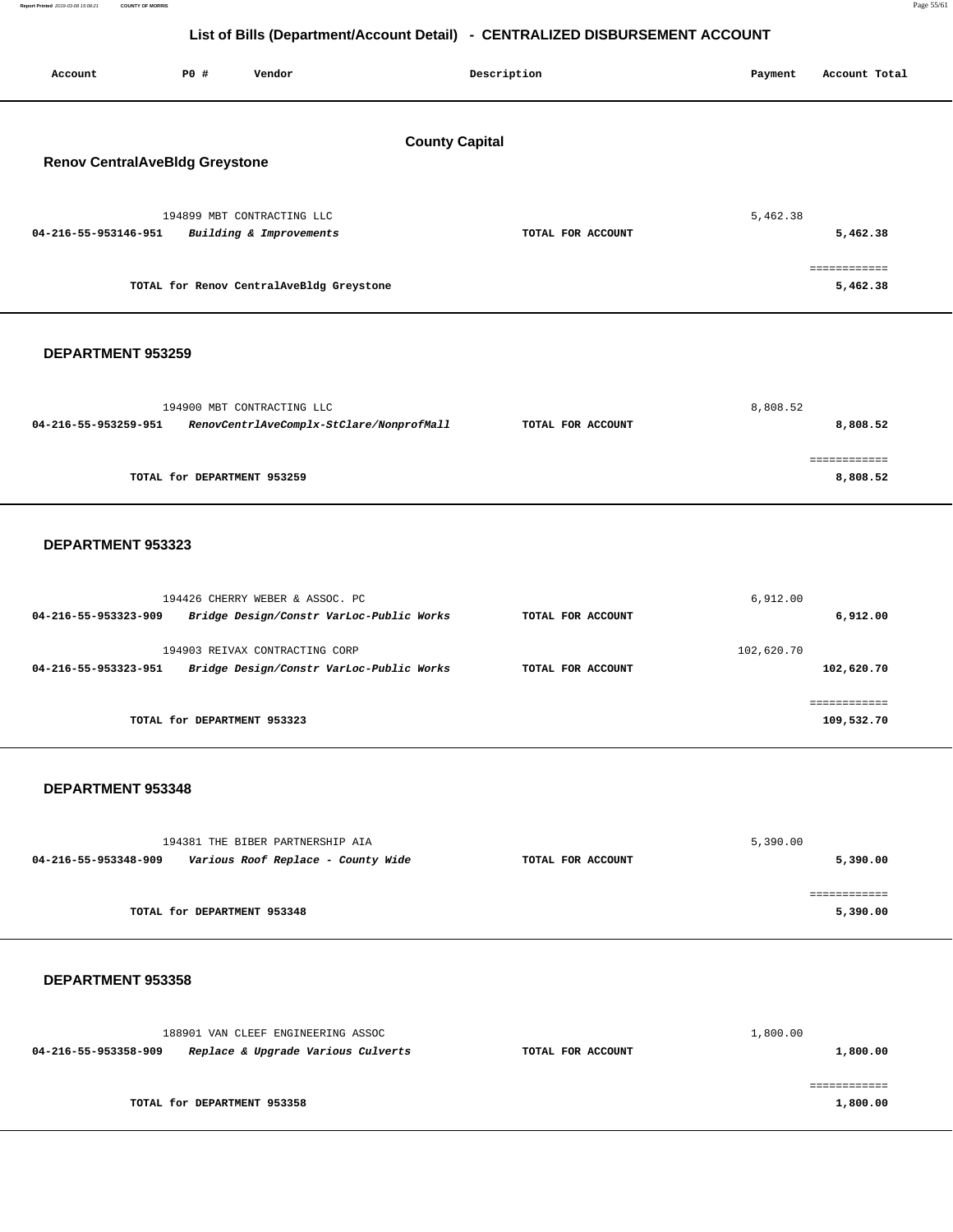| Account              | P0 #                        | Vendor                                                                                                                                                                   | Description       | Payment                              | Account Total                        |
|----------------------|-----------------------------|--------------------------------------------------------------------------------------------------------------------------------------------------------------------------|-------------------|--------------------------------------|--------------------------------------|
| 04-216-55-953383-909 | TOTAL for DEPARTMENT 953383 | 194910 THE MUSIAL GROUP PA<br>B&G Interior Building Improvements                                                                                                         | TOTAL FOR ACCOUNT | 1,267.50                             | 1,267.50<br>============<br>1,267.50 |
| DEPARTMENT 953385    |                             |                                                                                                                                                                          |                   |                                      |                                      |
| 04-216-55-953385-940 |                             | 193842 BINSKY SERVICE LLC<br>Replace Repair Upgrade HVAC Var. Build                                                                                                      | TOTAL FOR ACCOUNT | 2,298.00                             | 2,298.00                             |
|                      | TOTAL for DEPARTMENT 953385 |                                                                                                                                                                          |                   |                                      | 2,298.00                             |
| DEPARTMENT 953387    |                             |                                                                                                                                                                          |                   |                                      |                                      |
|                      |                             | 194428 CHERRY WEBER & ASSOC. PC<br>194867 MOTT MACDONALD LLC                                                                                                             |                   | 548.00<br>3,218.40                   |                                      |
| 04-216-55-953387-909 |                             | 194779 MOTT MACDONALD LLC<br>Various Bridge Replacement                                                                                                                  | TOTAL FOR ACCOUNT | 80.60                                | 3,847.00                             |
|                      | TOTAL for DEPARTMENT 953387 |                                                                                                                                                                          |                   |                                      | ============<br>3,847.00             |
| DEPARTMENT 953418    |                             |                                                                                                                                                                          |                   |                                      |                                      |
|                      |                             | 194091 R.S. KNAPP CO. INC.<br>194632 HARRY L. SCHWARZ & CO.                                                                                                              |                   | 127.50<br>3,240.00                   |                                      |
|                      |                             | 194513 WATERS, MCPHERSON, MCNEILL, P.C.<br>194513 WATERS, MCPHERSON, MCNEILL, P.C.<br>194513 WATERS, MCPHERSON, MCNEILL, P.C.                                            |                   | 405.00<br>179.62<br>120.00<br>330.00 |                                      |
|                      |                             | 194513 WATERS, MCPHERSON, MCNEILL, P.C.<br>194513 WATERS, MCPHERSON, MCNEILL, P.C.<br>194513 WATERS, MCPHERSON, MCNEILL, P.C.<br>194513 WATERS, MCPHERSON, MCNEILL, P.C. |                   | 405.00<br>5,130.00<br>743.46         |                                      |
|                      | 194093 FEDEX                |                                                                                                                                                                          |                   | 71.16                                |                                      |

| 148.98    |                   | 194090 FEDEX                             |                      |
|-----------|-------------------|------------------------------------------|----------------------|
| 10,900.72 | TOTAL FOR ACCOUNT | PublicWork-Bridge/DrainDesign&Recon/Repl | 04-216-55-953418-909 |
|           |                   |                                          |                      |
|           |                   |                                          |                      |
| 10,900.72 |                   | TOTAL for DEPARTMENT 953418              |                      |
|           |                   |                                          |                      |
|           |                   |                                          |                      |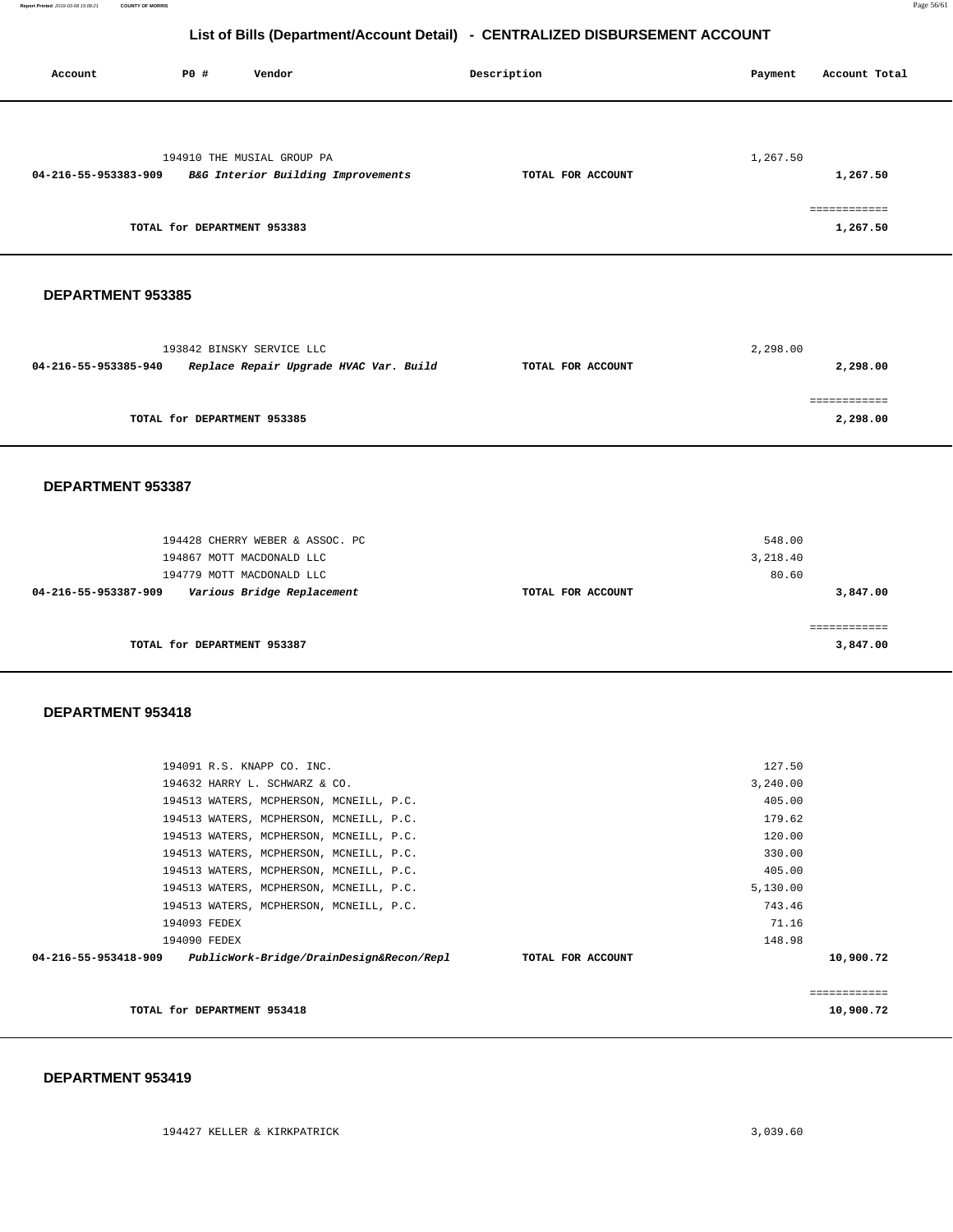**Report Printed** 2019-03-08 15:08:21 **COUNTY OF MORRIS** Page 57/61

## **List of Bills (Department/Account Detail) - CENTRALIZED DISBURSEMENT ACCOUNT**

| Account              | PO#                         | Description<br>Vendor                   |                   | Payment | Account Total           |
|----------------------|-----------------------------|-----------------------------------------|-------------------|---------|-------------------------|
| DEPARTMENT 953419    |                             |                                         |                   |         |                         |
| 04-216-55-953419-909 |                             | PublicWorks-Railroad&Road Constr/Resurf | TOTAL FOR ACCOUNT |         | 5,039.60                |
|                      |                             |                                         |                   |         | . = = = = = = = = = = = |
|                      | TOTAL for DEPARTMENT 953419 |                                         |                   |         | 5,039.60                |

#### **DEPARTMENT 953420**

|                   | 3,200.00   |
|-------------------|------------|
|                   | 199,975.00 |
| TOTAL FOR ACCOUNT | 203,175.00 |
|                   |            |
|                   |            |
|                   | 203,175.00 |
|                   |            |
|                   |            |
|                   |            |
|                   | 2,750.00   |
|                   | 2,067.00   |
|                   | 2,210.00   |
|                   |            |

| 188102 VAN CLEEF ENGINEERING ASSOC                                                    | 350.00   |
|---------------------------------------------------------------------------------------|----------|
| 184046 TECTONIC ENGINEERING                                                           | 1,300.00 |
| RoadResurf/IntersectConstr&RR-PublicWrks<br>04-216-55-953454-909<br>TOTAL FOR ACCOUNT | 8,677.00 |
|                                                                                       |          |
|                                                                                       |          |
| TOTAL for DEPARTMENT 953454                                                           | 8,677.00 |

#### **DEPARTMENT 953466**

| 194904 PANCIELLO CONSTRUCTION LLC | 16,280.00                              |                   |           |
|-----------------------------------|----------------------------------------|-------------------|-----------|
| 04-216-55-953466-940              | ExterBldgUpgrVehcl/EquipRplcmnt-BldGrd | TOTAL FOR ACCOUNT | 16,280.00 |
|                                   |                                        |                   |           |
|                                   |                                        |                   |           |
|                                   | TOTAL for DEPARTMENT 953466            |                   | 16,280.00 |
|                                   |                                        |                   |           |

#### **DEPARTMENT 953487**

| 04-216-55-953487-909<br>RR, RoadConst/Resurf &Design-PublicWrks<br>TOTAL FOR ACCOUNT | 18,431.85 |  |
|--------------------------------------------------------------------------------------|-----------|--|
| 186611 TECTONIC ENGINEERING                                                          | 1,192.50  |  |
| 188560 TECTONIC ENGINEERING                                                          | 7,089.00  |  |
| 188135 TECTONIC ENGINEERING                                                          | 1,475.50  |  |
| 194514 WATERS, MCPHERSON, MCNEILL, P.C.                                              | 560.10    |  |
| 194514 WATERS, MCPHERSON, MCNEILL, P.C.                                              | 1,447.75  |  |
| 194514 WATERS, MCPHERSON, MCNEILL, P.C.                                              | 1,845.00  |  |
| 188561 TECTONIC ENGINEERING                                                          | 4,822.00  |  |
|                                                                                      |           |  |

============

**18,431.85**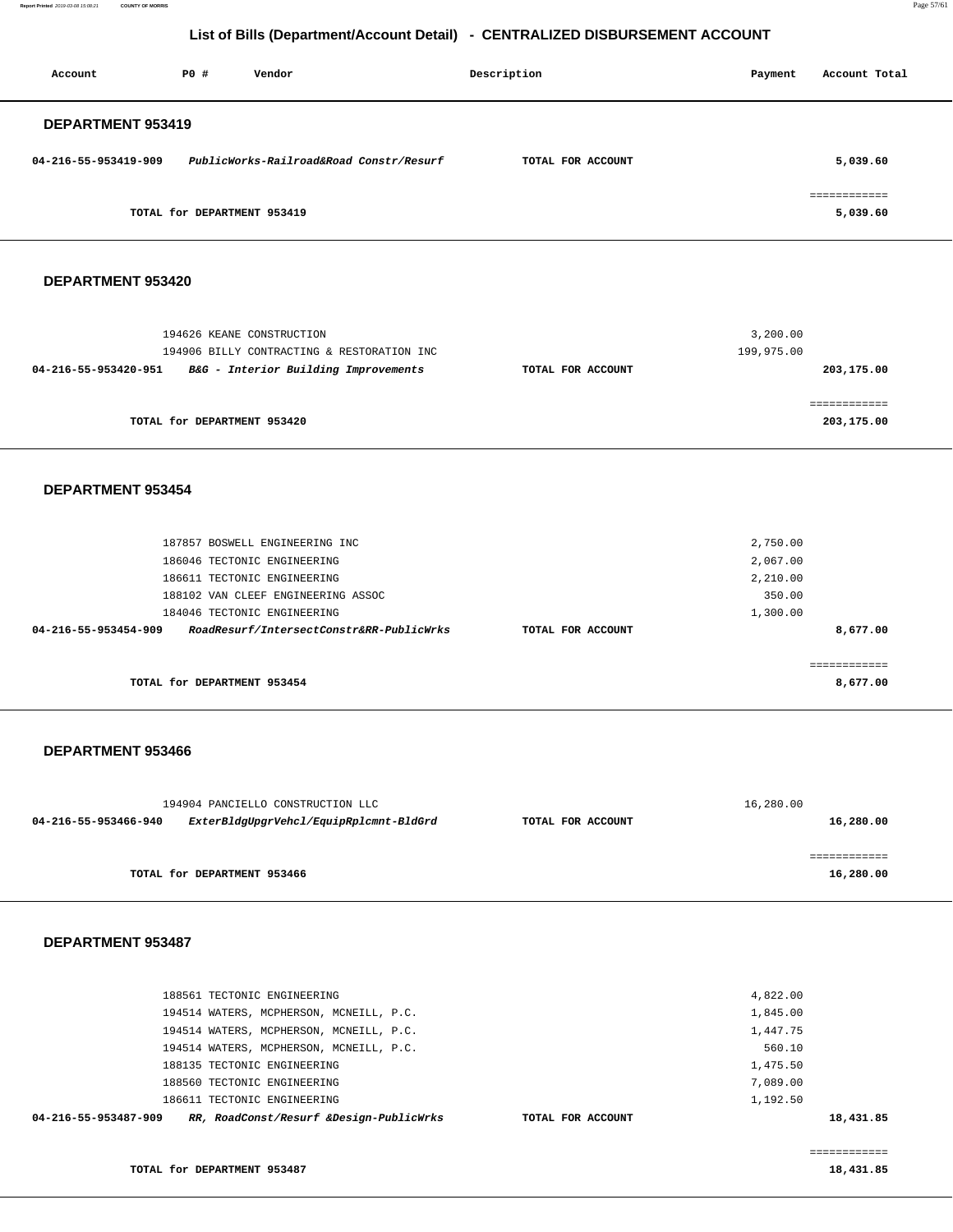**Report Printed** 2019-03-08 15:08:21 **COUNTY OF MORRIS** Page 58/61

# **List of Bills (Department/Account Detail) - CENTRALIZED DISBURSEMENT ACCOUNT**

| Account                                   | P0 #                        | Vendor                                                                                                           | Description       | Payment            | Account Total             |
|-------------------------------------------|-----------------------------|------------------------------------------------------------------------------------------------------------------|-------------------|--------------------|---------------------------|
| DEPARTMENT 953488                         |                             |                                                                                                                  |                   |                    |                           |
| 04-216-55-953488-951                      |                             | 186409 EXTREME NETWORKS INC.<br>Sheriff Div Upgrades - Bldgs & Grnds                                             | TOTAL FOR ACCOUNT | 20,046.75          | 20,046.75                 |
|                                           | TOTAL for DEPARTMENT 953488 |                                                                                                                  |                   |                    | ============<br>20,046.75 |
| DEPARTMENT 953489                         |                             |                                                                                                                  |                   |                    |                           |
| 04-216-55-953489-957                      |                             | 193714 VERMEER NORTH ATLANTIC SERVICE<br>Equip&Vehicle Rplcmnt/Upgrd-MotorSrvcCtr                                | TOTAL FOR ACCOUNT | 48,535.00          | 48,535.00                 |
|                                           | TOTAL for DEPARTMENT 953489 |                                                                                                                  |                   |                    | ============<br>48,535.00 |
| <b>Brdg Design &amp; Constr Var Local</b> |                             |                                                                                                                  |                   |                    |                           |
| 04-216-55-953862-909                      |                             | 194779 MOTT MACDONALD LLC<br>Miscellaneous - Other                                                               | TOTAL FOR ACCOUNT | 1,992.20           | 1,992.20                  |
|                                           |                             | TOTAL for Brdg Design & Constr Var Local                                                                         |                   |                    | ============<br>1,992.20  |
| <b>DEPARTMENT 954423</b>                  |                             |                                                                                                                  |                   |                    |                           |
| 04-216-55-954423-951                      |                             | 194364 SCATURRO BROTHERS INC.<br>Corrections-Shower/Kitchen Floor Upgrade                                        | TOTAL FOR ACCOUNT | 47,216.70          | 47,216.70                 |
|                                           | TOTAL for DEPARTMENT 954423 |                                                                                                                  |                   |                    | ============<br>47,216.70 |
| DEPARTMENT 954450                         |                             |                                                                                                                  |                   |                    |                           |
| 04-216-55-954450-956                      |                             | 189960 FOSTER & FREEMAN USA INC.<br>189960 FOSTER & FREEMAN USA INC.<br>Various Upgrades & Equip-Sheriffs Office | TOTAL FOR ACCOUNT | 5,335.93<br>150.00 | 5,485.93                  |
|                                           | TOTAL for DEPARTMENT 954450 |                                                                                                                  |                   |                    | ============<br>5,485.93  |
|                                           |                             |                                                                                                                  |                   |                    |                           |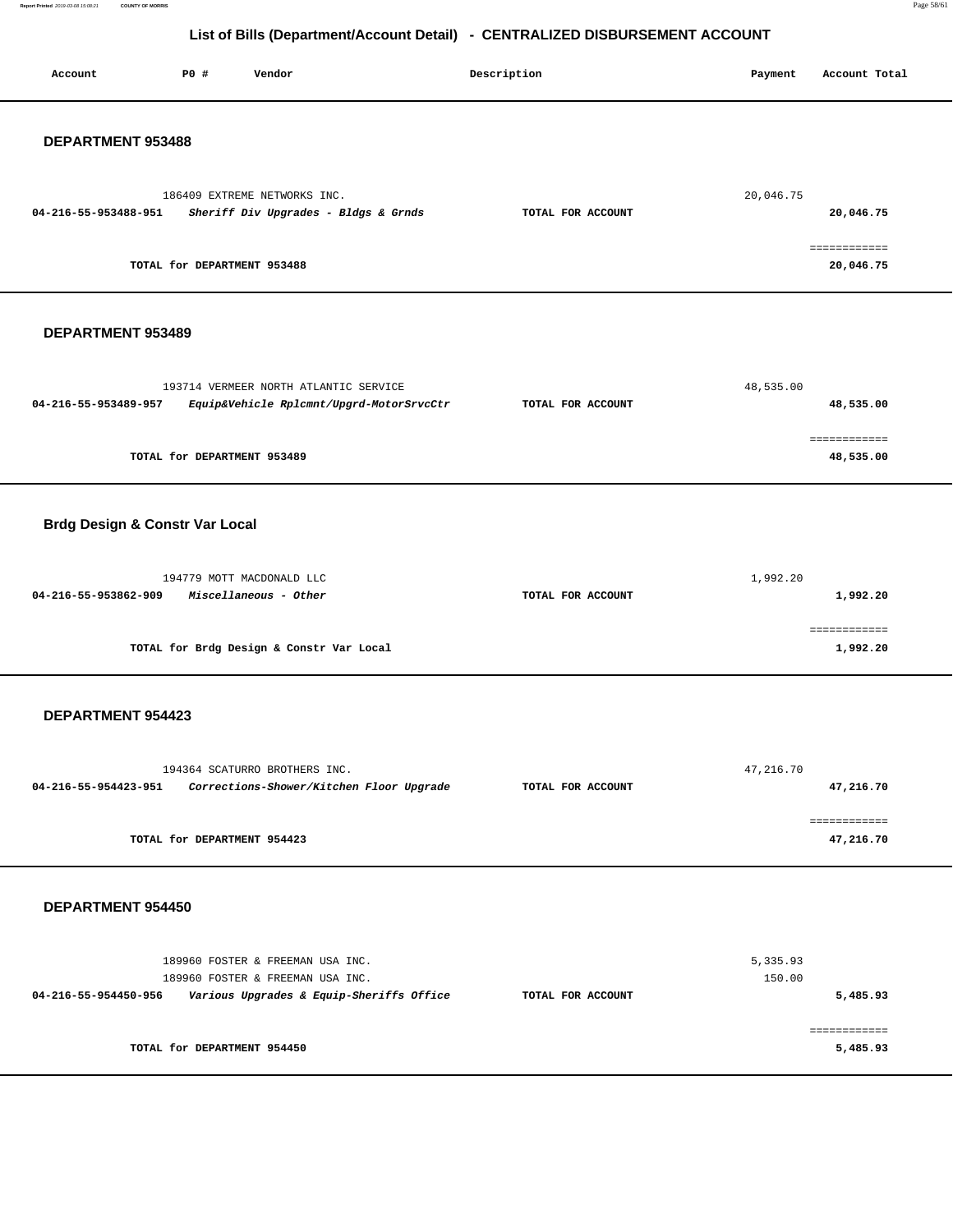**Report Printed** 2019-03-08 15:08:21 **COUNTY OF MORRIS** Page 59/61

## **List of Bills (Department/Account Detail) - CENTRALIZED DISBURSEMENT ACCOUNT**

| Account              | P0 #                        | Vendor                                                              |                                           | Description       | Payment               | Account Total                          |
|----------------------|-----------------------------|---------------------------------------------------------------------|-------------------------------------------|-------------------|-----------------------|----------------------------------------|
| 04-216-55-954467-956 | TOTAL for DEPARTMENT 954467 | 183649 ADANI SYSTEMS, INC.<br>Full Body Security Screening Sys-Jail |                                           | TOTAL FOR ACCOUNT | 42,055.00             | 42,055.00<br>============<br>42,055.00 |
| DEPARTMENT 954507    |                             |                                                                     |                                           |                   |                       |                                        |
| 04-216-55-954507-956 |                             | 185256 LINEAR SYSTEMS, INC.                                         | Replace Mideo Sys/CD-DVD Creator-Sheriff  | TOTAL FOR ACCOUNT | 132,696.00            | 132,696.00                             |
|                      | TOTAL for DEPARTMENT 954507 |                                                                     |                                           |                   |                       | 132,696.00                             |
| DEPARTMENT 962432    |                             |                                                                     |                                           |                   |                       |                                        |
| 04-216-55-962432-955 |                             | 192600 DELL MARKETING L.P.                                          | OIT-Computer & Network Upgrades & Equip   | TOTAL FOR ACCOUNT | 1,117.86              | 1,117.86                               |
|                      | TOTAL for DEPARTMENT 962432 |                                                                     |                                           |                   |                       | 1,117.86                               |
| DEPARTMENT 962462    |                             |                                                                     |                                           |                   |                       |                                        |
| 04-216-55-962462-940 |                             | 192600 DELL MARKETING L.P.<br>193538 KEYBOARD CONSULTANTS INC       | Upgrades-Network, Computer, Wiring etc-IT | TOTAL FOR ACCOUNT | 3,722.57<br>3,685.96  | 7,408.53                               |
|                      | TOTAL for DEPARTMENT 962462 |                                                                     |                                           |                   |                       | ============<br>7,408.53               |
| DEPARTMENT 962496    |                             |                                                                     |                                           |                   |                       |                                        |
| 04-216-55-962496-955 |                             | 192600 DELL MARKETING L.P.<br>192055 DELL MARKETING L.P.            | Various Computers, Electronic Systems-IT  | TOTAL FOR ACCOUNT | 8,512.57<br>39,634.00 | 48,146.57                              |
|                      | TOTAL for DEPARTMENT 962496 |                                                                     |                                           |                   |                       | ============<br>48,146.57              |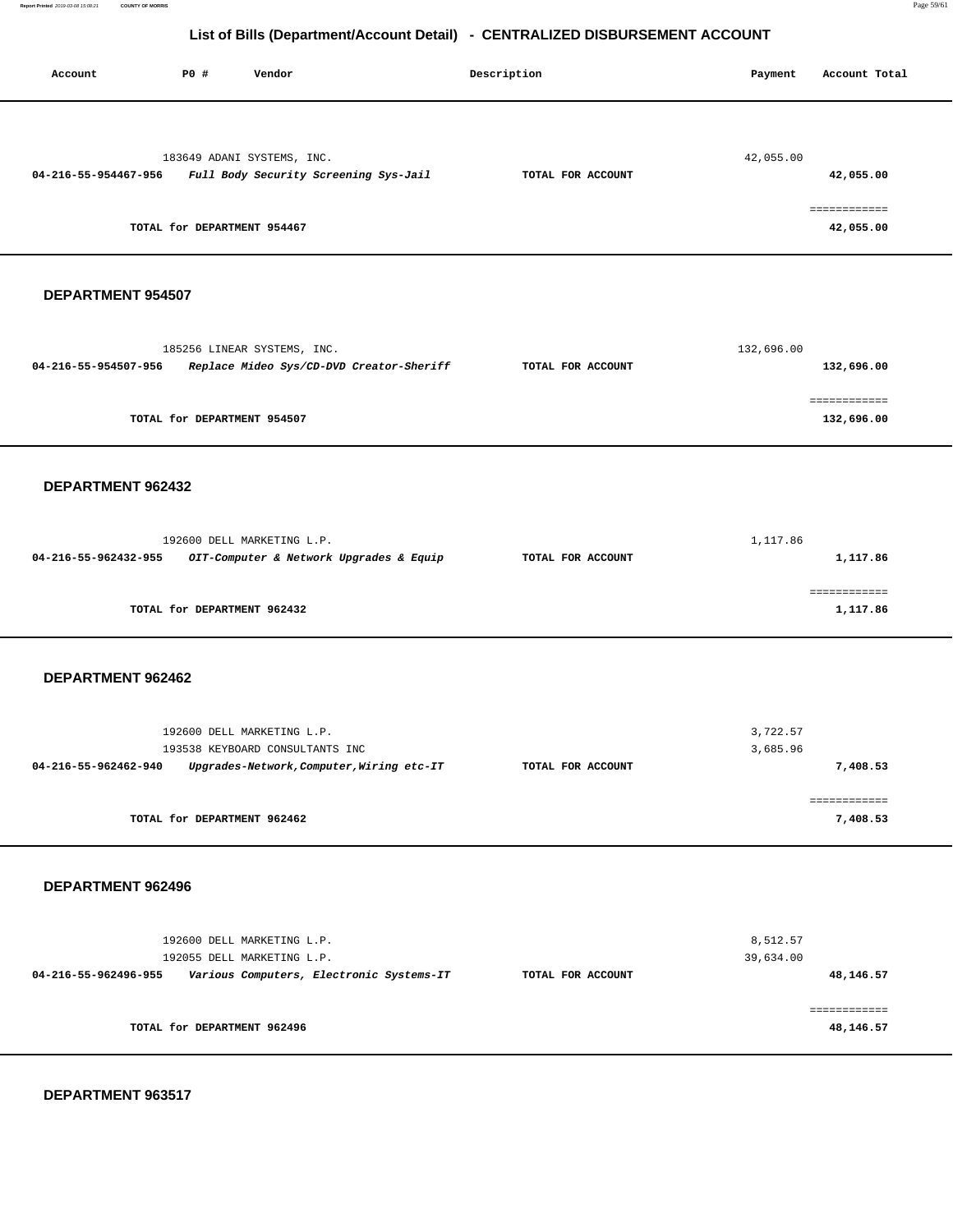**Report Printed** 2019-03-08 15:08:21 **COUNTY OF MORRIS** Page 60/61

# **List of Bills (Department/Account Detail) - CENTRALIZED DISBURSEMENT ACCOUNT**

|                                                                                                                                                                          |             | Account Total |
|--------------------------------------------------------------------------------------------------------------------------------------------------------------------------|-------------|---------------|
|                                                                                                                                                                          |             |               |
|                                                                                                                                                                          | 157.36      |               |
|                                                                                                                                                                          | 39.20       |               |
|                                                                                                                                                                          | 72.00       |               |
| TOTAL FOR ACCOUNT                                                                                                                                                        |             | 18,067.36     |
|                                                                                                                                                                          |             | ============  |
|                                                                                                                                                                          |             | 18,067.36     |
| 189553 V.E. RALPH & SON INC.<br>189553 V.E. RALPH & SON INC.<br>189553 V.E. RALPH & SON INC.<br>(2) Ambulances&MVCallSys-Law&PublicSafety<br>TOTAL for DEPARTMENT 963517 | Description | Payment       |

| 525.00<br>195114 COUNTY COLLEGE OF MORRIS                |                   |           |  |
|----------------------------------------------------------|-------------------|-----------|--|
| Bldg Improvements/Upgrades - CCM<br>04-216-55-969470-909 | TOTAL FOR ACCOUNT | 525.00    |  |
|                                                          |                   |           |  |
| 195114 COUNTY COLLEGE OF MORRIS                          | 12,408.02         |           |  |
| 195114 COUNTY COLLEGE OF MORRIS                          | 72,405.34         |           |  |
| 04-216-55-969470-951<br>Bldg Improvements/Upgrades - CCM | TOTAL FOR ACCOUNT | 84,813.36 |  |
|                                                          |                   |           |  |
| TOTAL for DEPARTMENT 969470                              |                   | 85,338.36 |  |
|                                                          |                   |           |  |